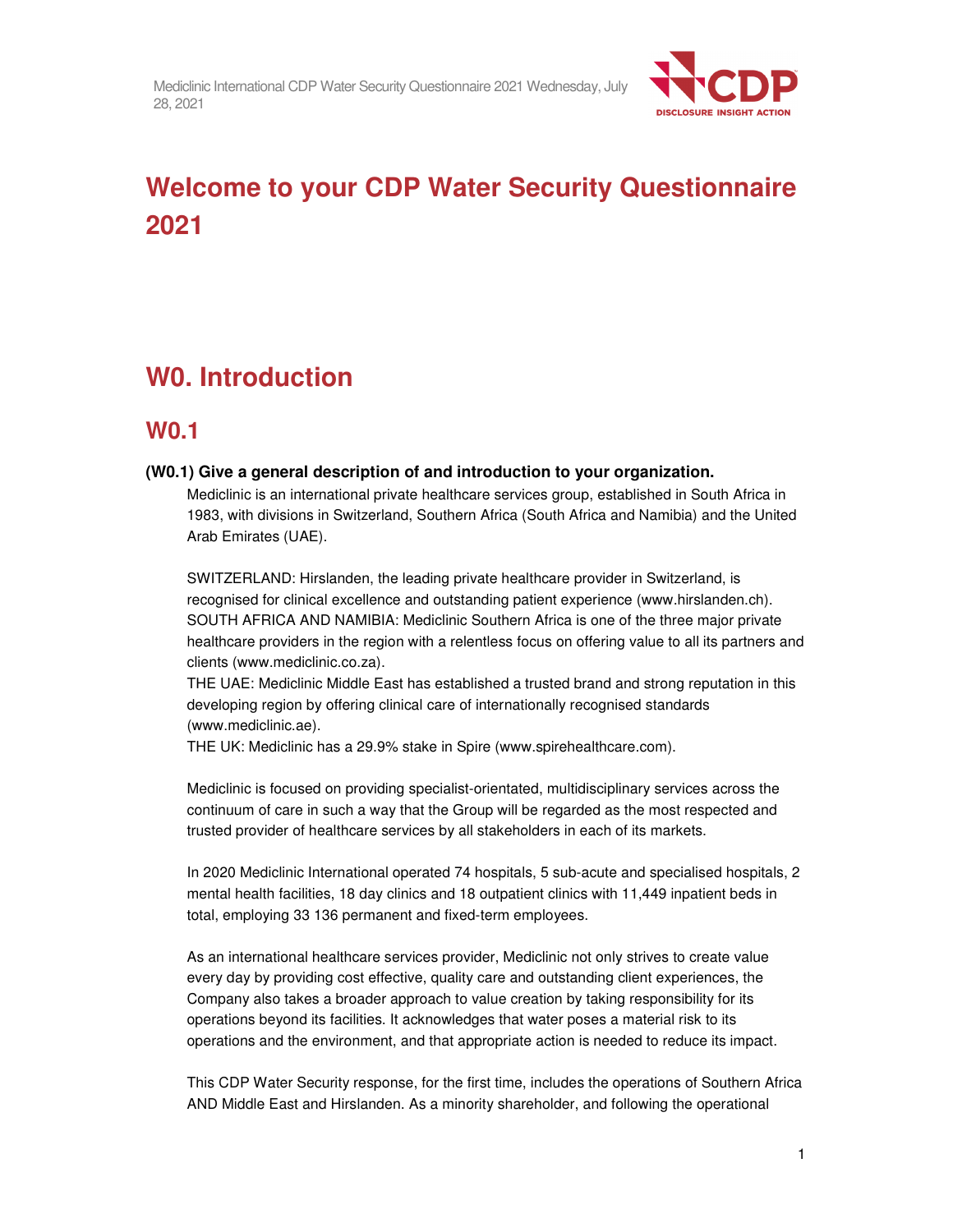

control approach to boundary setting, our investment in the Spire Health Care Group is not included in the response.

# **W0.2**

**(W0.2) State the start and end date of the year for which you are reporting data.** 

|                       | Start date      | <b>End date</b>   |
|-----------------------|-----------------|-------------------|
| <b>Reporting year</b> | January 1, 2020 | December 31, 2020 |

# **W0.3**

**(W0.3) Select the countries/areas for which you will be supplying data.** 

Namibia South Africa Switzerland United Arab Emirates

# **W0.4**

**(W0.4) Select the currency used for all financial information disclosed throughout your response.** 

GBP

# **W0.5**

**(W0.5) Select the option that best describes the reporting boundary for companies, entities, or groups for which water impacts on your business are being reported.** 

Companies, entities or groups over which operational control is exercised

# **W0.6**

**(W0.6) Within this boundary, are there any geographies, facilities, water aspects, or other exclusions from your disclosure?** 

No

# **W1. Current state**

# **W1.1**

**(W1.1) Rate the importance (current and future) of water quality and water quantity to the success of your business.** 

| Direct use Indirect use Please explain<br>importance importance<br>rating<br>rating |  |
|-------------------------------------------------------------------------------------|--|
|-------------------------------------------------------------------------------------|--|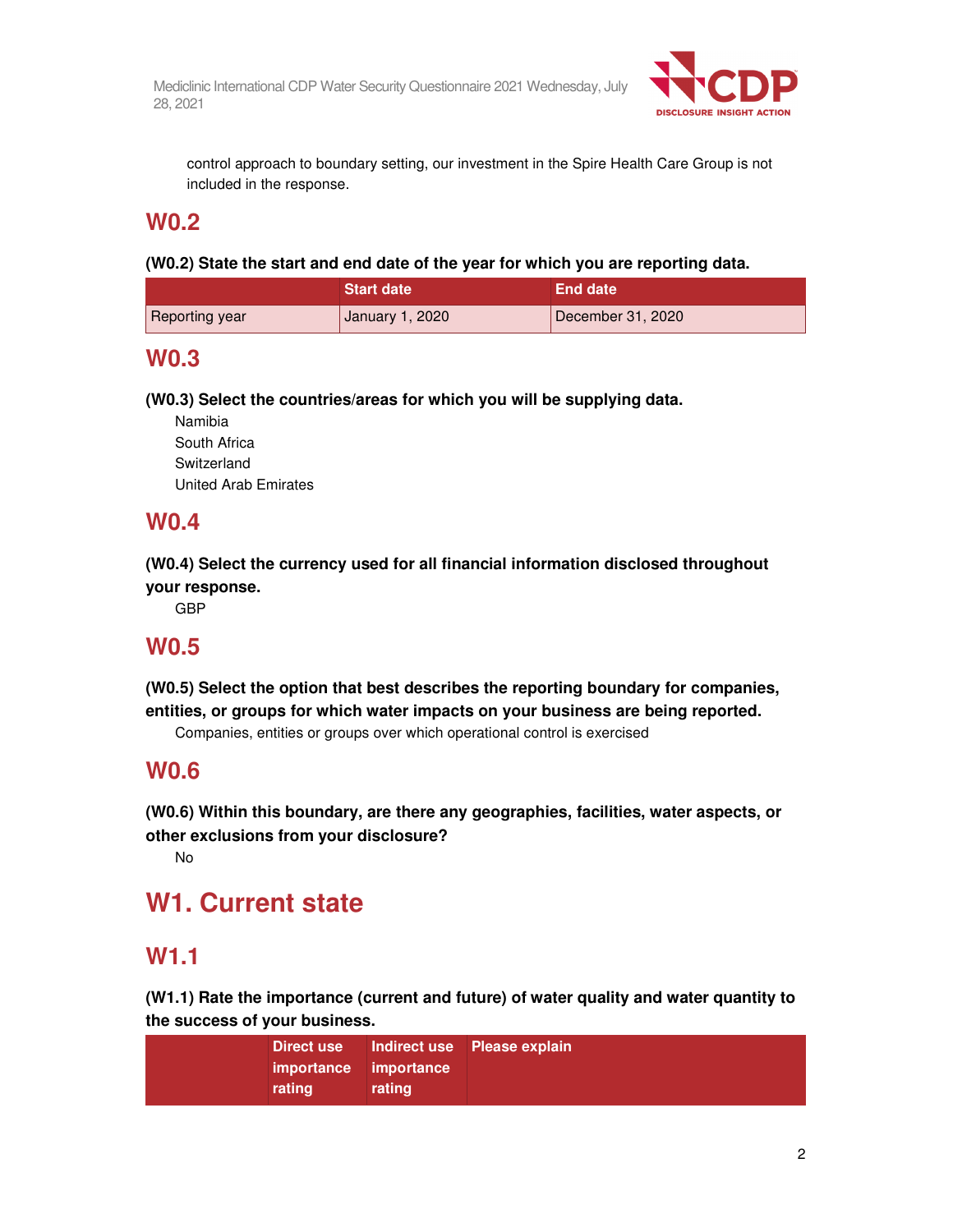

| Sufficient<br>amounts of good<br>quality<br>freshwater<br>available for use                     | Vital | Important | In the healthcare industry, patient care, infection<br>control and the operations of various equipment, is<br>dependent on the supply of good quality<br>freshwater. Without good quality and a sufficient<br>supply of freshwater, the infection control risk<br>increases, patient care quality decreases and<br>various equipment failures can occur. Hence, this<br>is considered of vital importance. As a private<br>hospital group in the healthcare industry, we are<br>focussed on service delivery and not<br>manufacturing. We do not see this dependency<br>changing in the future. Within our supply chain,<br>freshwater is important. We rely on suppliers for<br>the supply of pharmaceuticals and food. If either of<br>these goods and services cannot be delivered due<br>to water issues, the result can have an impact on<br>our operational ability going forward. We consider<br>this important, as we do not have operational<br>control over our supply chain's access to good<br>quality water. We do not see this dependency<br>changing in the future as our hospitals, clinics and<br>supply chain will always be dependent on sufficient<br>amounts of freshwater. We are not in an industry<br>that can substitute the need for such water and its<br>quality. |
|-------------------------------------------------------------------------------------------------|-------|-----------|-----------------------------------------------------------------------------------------------------------------------------------------------------------------------------------------------------------------------------------------------------------------------------------------------------------------------------------------------------------------------------------------------------------------------------------------------------------------------------------------------------------------------------------------------------------------------------------------------------------------------------------------------------------------------------------------------------------------------------------------------------------------------------------------------------------------------------------------------------------------------------------------------------------------------------------------------------------------------------------------------------------------------------------------------------------------------------------------------------------------------------------------------------------------------------------------------------------------------------------------------------------------------------------------------|
| Sufficient<br>amounts of<br>recycled,<br>brackish and/or<br>produced water<br>available for use | Vital | Neutral   | All water for our hospitals in the United Arab<br>Emirates is desalinated sea water treated to<br>sufficient quality levels for human consumption. It<br>is, hence, vital that sufficient amounts of this<br>recycled water is available for the ongoing<br>operations of the hospitals in these areas. The<br>only water sources on site that are recycled are for<br>irrigation purposes or, in the case of a limited<br>number of hospitals, in autoclave equipment and<br>some laundry services. This does not impact our<br>ability to perform our services - nor will it do so in<br>the future - hence, we are neutral to its<br>importance. We do not see this dependency<br>changing in the future. We do, however, rely on<br>suppliers for the supply of pharmaceuticals and<br>food. Our knowledge of our supply chain usage of<br>recycled, brackish and/or produced water is limited<br>- hence, we are neutral to its importance. We do<br>not see this dependency changing in the future as<br>our Middle East hospitals, clinics and supply chain                                                                                                                                                                                                                            |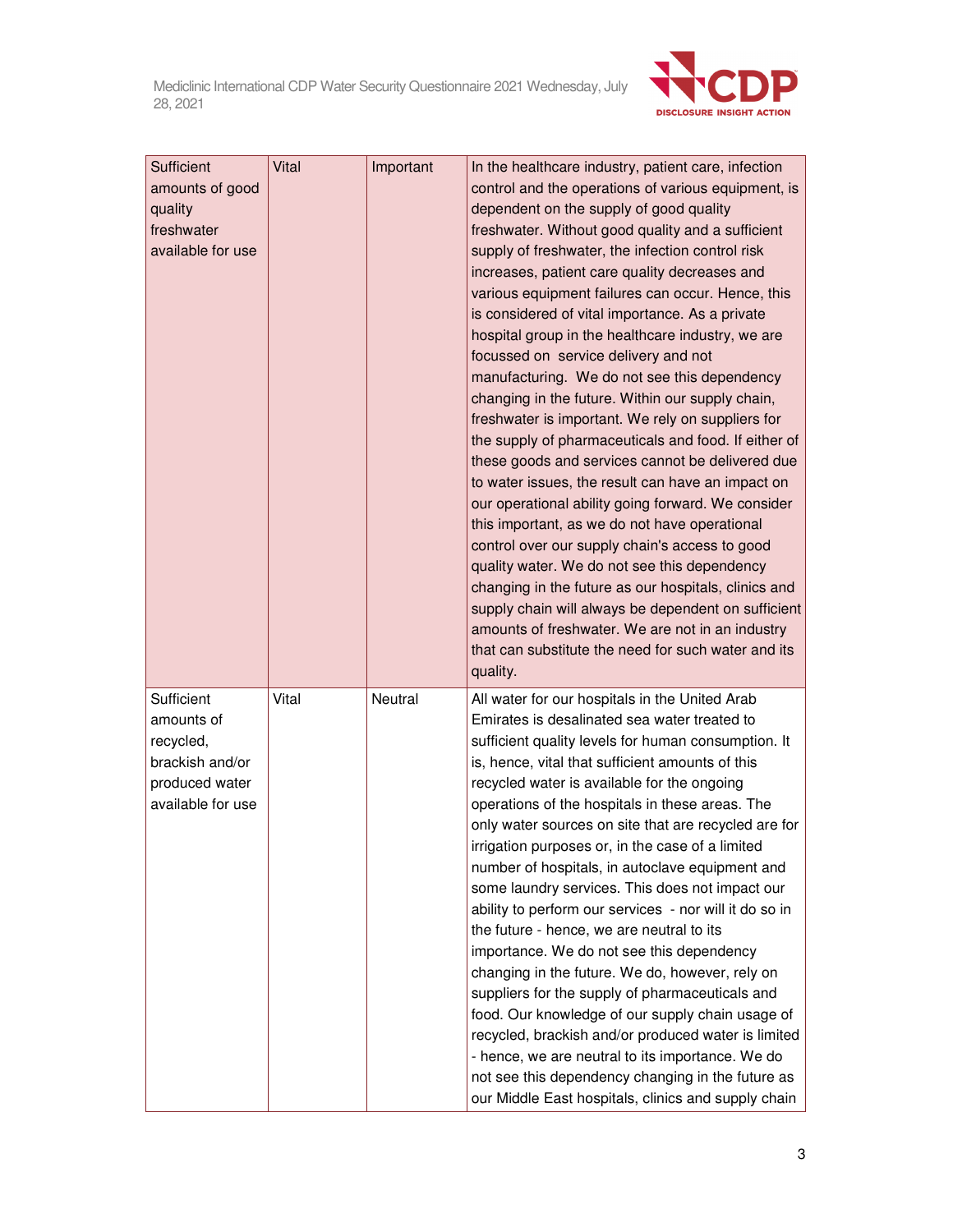

| will be dependent on this desalinated water supply |
|----------------------------------------------------|
| for the long-term. We are not in an industry or    |
| geography that can substitute the need for such    |
| water and its quality.                             |

# **W1.2**

| (W1.2) Across all your operations, what proportion of the following water aspects are |  |
|---------------------------------------------------------------------------------------|--|
| regularly measured and monitored?                                                     |  |

|                                          | $%$ of<br>sites/facilities/operations | <b>Please explain</b>                                                                                                                                                                                                                                                                                                                                                                                                                                                                                                             |
|------------------------------------------|---------------------------------------|-----------------------------------------------------------------------------------------------------------------------------------------------------------------------------------------------------------------------------------------------------------------------------------------------------------------------------------------------------------------------------------------------------------------------------------------------------------------------------------------------------------------------------------|
| Water withdrawals -<br>total volumes     | 100%                                  | Water withdrawal at every hospital and clinic is<br>monitored and reported on a monthly basis as<br>part of each hospital's individual water<br>management plan. Measurement is done via<br>internal water meter or through the municipal/<br>local authority water bills. As water is a vital part<br>of our operations, we need to ensure that it is<br>optimally managed and that we are made aware<br>of any changes or deficiencies in supply. We are<br>also able to manage water-related costs through<br>such management. |
| Water withdrawals -<br>volumes by source | $51 - 75$                             | For MCSA, water from all sources is measured<br>at all hospitals and clinics on a monthly basis. In<br>addition to municipal sources, there are<br>boreholes at 28 of our hospitals, all of which are<br>measured by internal water meters at their point<br>of entry into our facilities. Treated wastewater<br>from the local municipality is used at our<br>Milnerton hospital for irrigation. This is also<br>measured. Rain water harvesting has been<br>installed at Midstream.                                             |
| <b>Water withdrawals</b><br>quality      | 100%                                  | As a healthcare provider, high quality water is of<br>paramount importance. In South Africa, for<br>example, we rely on municipal water being<br>delivered in accordance to the South African<br>National Standards (SANS) 241 Drinking Water<br>Specification. All other water sources are tested<br>on site by our hospital engineers to ensure<br>adequate standards of quality. This is measured<br>monthly at all our hospitals and clinics.                                                                                 |
| Water discharges -<br>total volumes      | 100%                                  | We measure the water discharge where<br>possible, otherwise we employ a figure of 89%<br>of water withdrawal as a proxy for discharge for                                                                                                                                                                                                                                                                                                                                                                                         |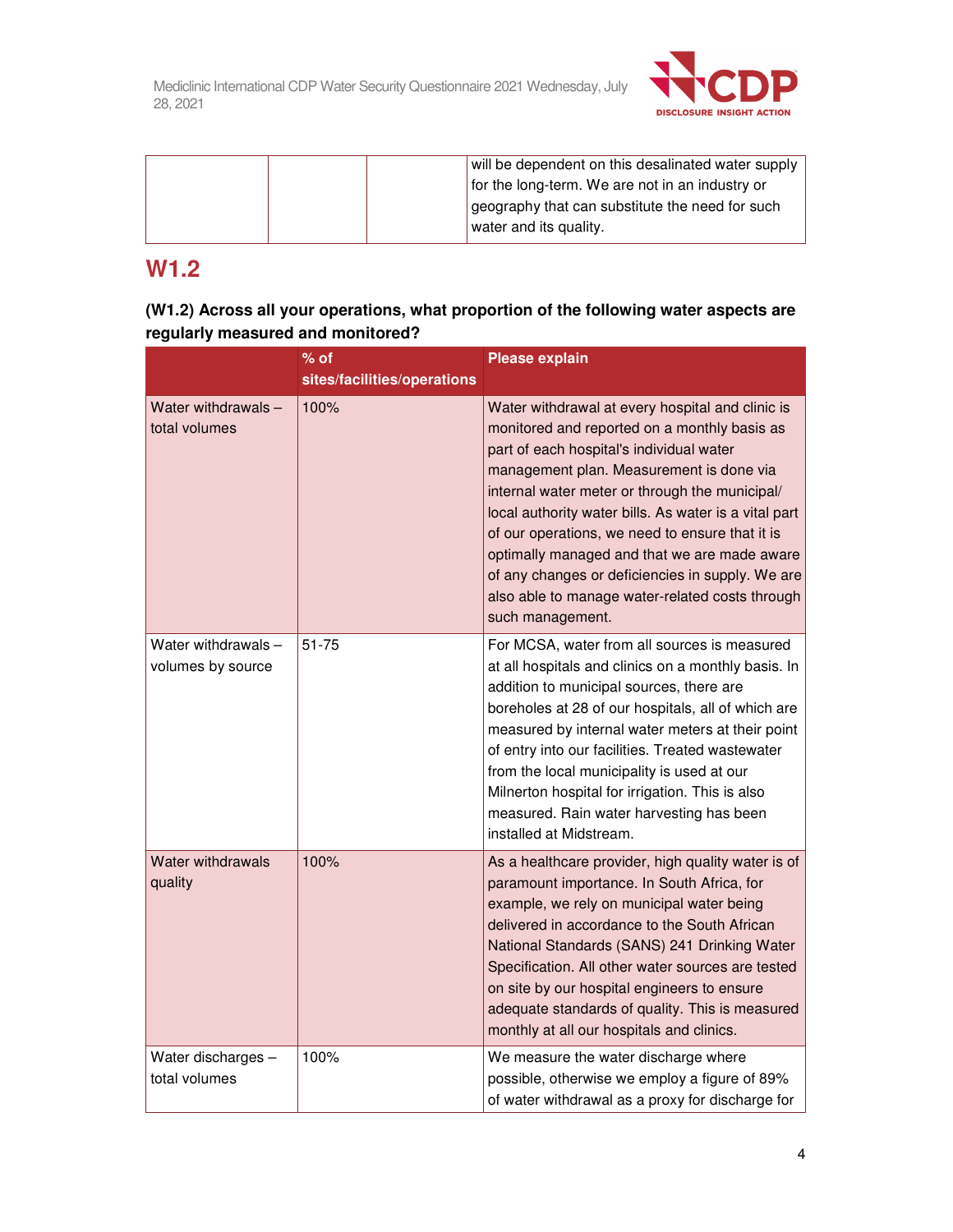

|                                                                 |           | MCSA. This is based on a detailed water audit<br>at one of our South African hospitals. We rely on<br>municipal discharge sewage systems to monitor<br>the quality of our discharge and alert us if ever<br>these exceed legislated standards. We<br>calculated discharge on a monthly basis. For<br>MCME, water discharge is assumed to be 100%<br>as the cost of effluent water discharge is equal<br>to the cost of water withdrawal. This is similarly<br>applied for Hirslanden (Switzerland).   |
|-----------------------------------------------------------------|-----------|-------------------------------------------------------------------------------------------------------------------------------------------------------------------------------------------------------------------------------------------------------------------------------------------------------------------------------------------------------------------------------------------------------------------------------------------------------------------------------------------------------|
| Water discharges -<br>volumes by<br>destination                 | $51 - 75$ | Discharges from all MCSA hospitals and clinics<br>is sent to local/ municipal wastewater treatment<br>plants who are the agencies responsible for<br>measuring and monitoring our discharge and<br>who report these figures to the individual<br>hospitals.                                                                                                                                                                                                                                           |
| Water discharges -<br>volumes by treatment<br>method            | 51-75     | Discharge from all MCSA hospitals and clinics is<br>sent to local/ municipal wastewater treatment<br>plants. This is measured and monitored by the<br>responsible agency on a monthly basis.                                                                                                                                                                                                                                                                                                          |
| Water discharge<br>quality - by standard<br>effluent parameters | $51 - 75$ | The quality of the effluent discharge from all<br>MCSA hospitals and clinics is tested on a<br>monthly basis by the agencies responsible the<br>local/ municipal wastewater treatment plants to<br>which the discharge is sent. For Hirslanden<br>(Switzerland), effluent measurements are not<br>taken, however, a fee is paid on for effluent<br>water in the same amount as the water that is<br>used.                                                                                             |
| Water discharge<br>quality - temperature                        | 51-75     | The temperature of the effluent discharge from<br>all MCSA hospitals and clinics is tested on a<br>monthly basis by the agencies responsible the<br>local/ municipal wastewater treatment plants to<br>which the discharge is sent.                                                                                                                                                                                                                                                                   |
| Water consumption -<br>total volume                             | 100%      | For MCSA, water withdrawals at all our<br>hospitals and clinics is measured on a monthly<br>basis by internal water meters. Discharge is<br>either measured or a proxy used (being a figure<br>of 89% of withdrawal), which allows us to<br>calculate the total consumption of water at each<br>hospital on a monthly basis. For MCME, water<br>discharge is assumed to be 100% as the cost of<br>effluent water discharge is equal to the cost of<br>water withdrawal. This is similarly applied for |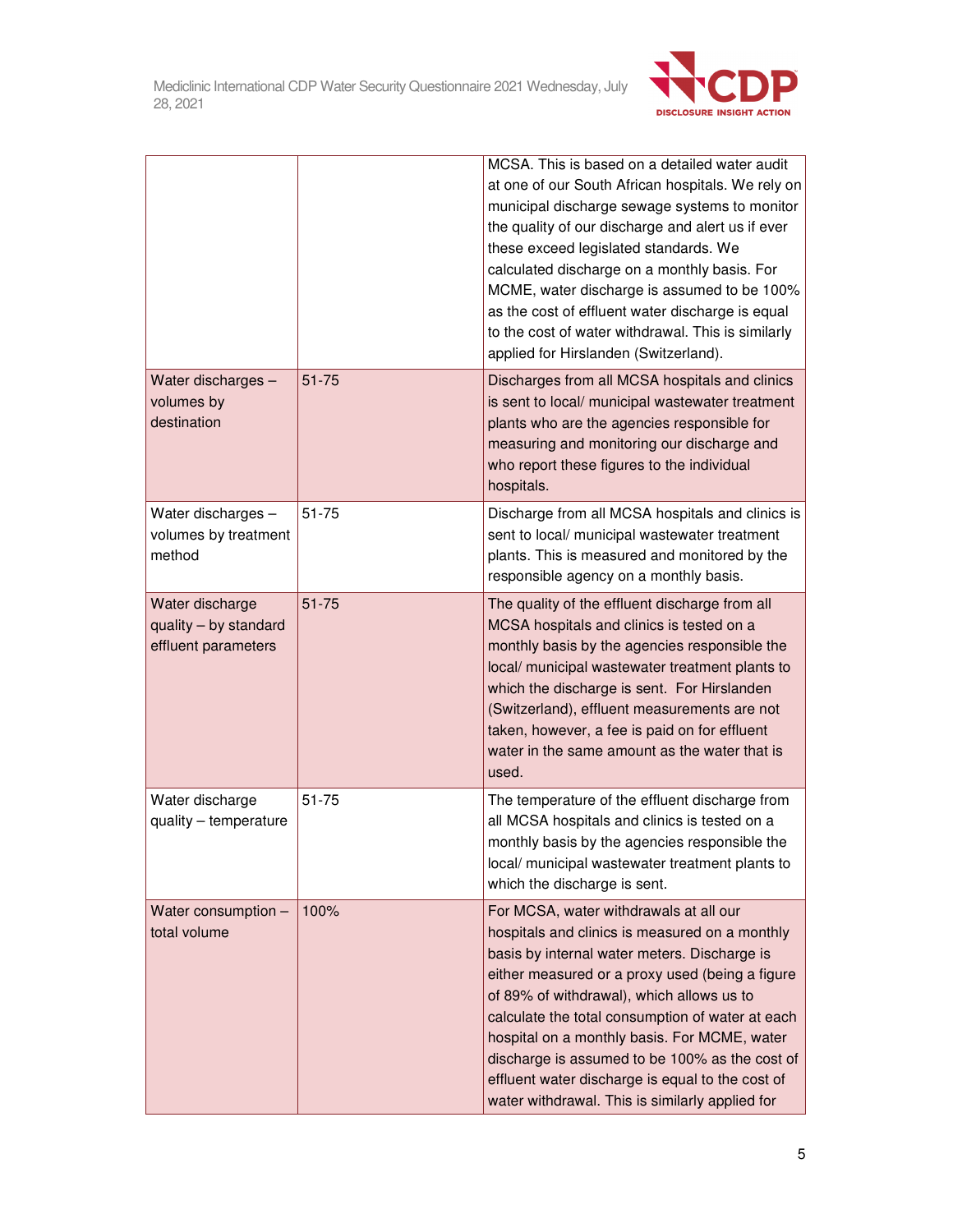

|                                                                                              |      | Hirslanden (Switzerland). This allows us to<br>calculate the total consumption of water at each<br>hospital on a monthly basis.                                                                                                                                                                                                                                                                                                                                                                                                                                                                                                                                                                                                                                                                              |
|----------------------------------------------------------------------------------------------|------|--------------------------------------------------------------------------------------------------------------------------------------------------------------------------------------------------------------------------------------------------------------------------------------------------------------------------------------------------------------------------------------------------------------------------------------------------------------------------------------------------------------------------------------------------------------------------------------------------------------------------------------------------------------------------------------------------------------------------------------------------------------------------------------------------------------|
| Water<br>recycled/reused                                                                     | 100% | Our operations in the United Arab Emirates<br>consist of 7 hospitals and 19 clinics. These<br>hospitals and clinics use desalinated water for<br>their primary water needs. This water is<br>measured by on-site water meters. The water<br>meters are on-site but the meters are owned by<br>the local authority . This, with the single hospital<br>in South Africa that uses recycled water for<br>irrigation purposes, account for 27 of our 104<br>facilities worldwide that are reliant on recycled<br>water - the volume of which is measured and<br>monitored at all these hospitals on a monthly<br>basis. The other remaining facilities do not use<br>recycled or reused water.                                                                                                                   |
| The provision of fully-<br>functioning, safely<br>managed WASH<br>services to all<br>workers | 100% | All our hospitals and clinics are 100% compliant<br>with internal WASH procedures. We have a<br>corporate policy on hand hygiene stating the<br>following: "Good hygiene is the most efficient<br>and cost-effective infection prevention and<br>control measure to assist in reducing the<br>healthcare-associated infections." It is, hence,<br>essential that there is sufficient good quality<br>water to ensure that employees are able to<br>comply with this policy. In South Africa, for<br>example, this means sufficient volumes of good<br>quality water is available to meet employee<br>health standards under the OHS Act 85 of 1993.<br>The implementation of the WASH Policy is<br>measured as part of hospital management<br>procedures on a monthly basis at all hospitals<br>and clinics. |

# **W1.2b**

**(W1.2b) What are the total volumes of water withdrawn, discharged, and consumed across all your operations, and how do these volumes compare to the previous reporting year?** 

| <b>Volume</b><br><b>Comparison</b> Please explain<br>(megaliters/year) with previous<br>reporting year |  |
|--------------------------------------------------------------------------------------------------------|--|
|--------------------------------------------------------------------------------------------------------|--|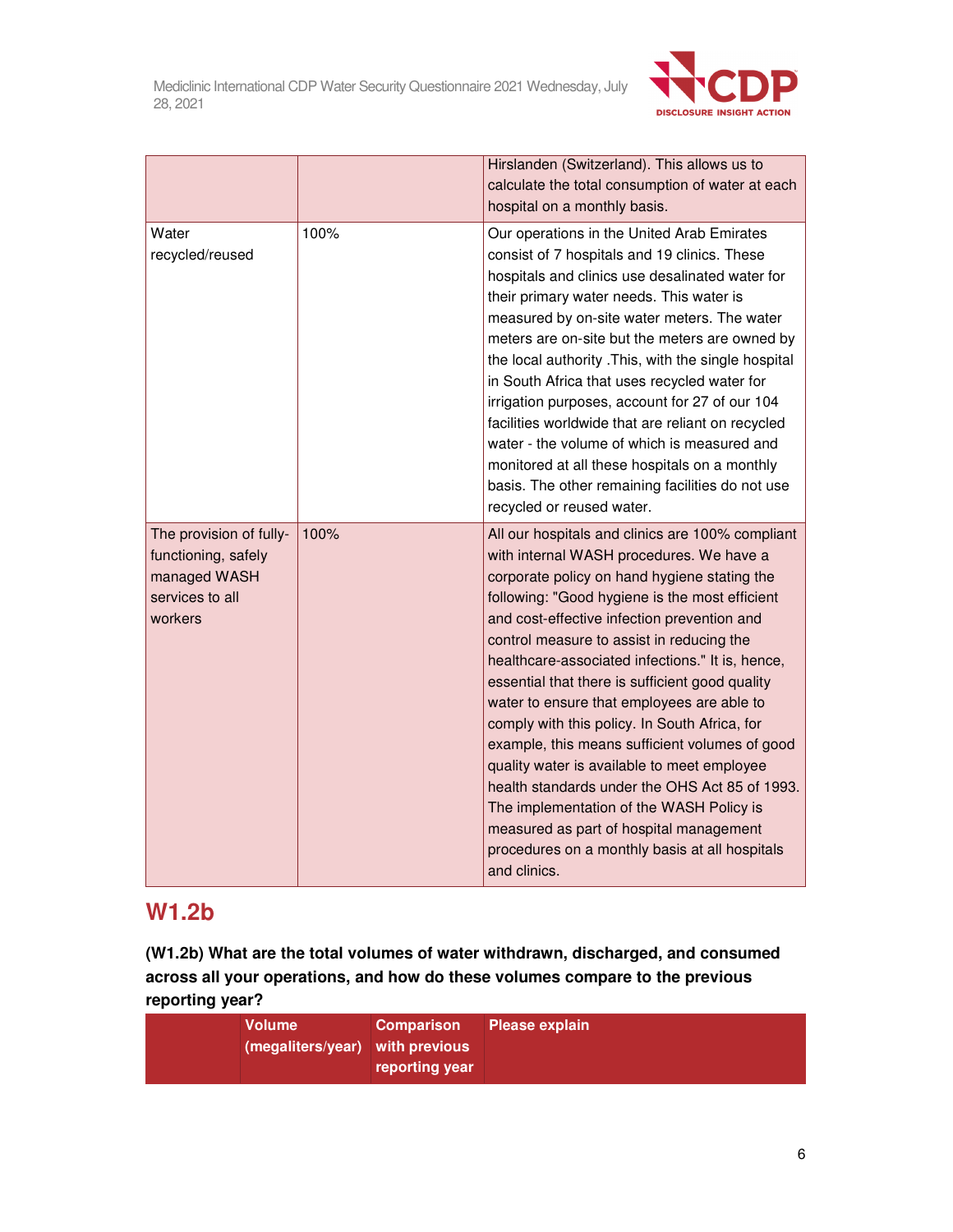

| Total<br>withdrawals | 1,647.74 | Much higher | Much higher water withdrawal, discharge and<br>consumption is primarily due to Covid-19<br>impacts where potable water has been used for<br>additional hand washing, surface cleaning,<br>scrubs usage and washing, and general laundry<br>operations in the hospital. Threshold for "much<br>higher" water withdrawal is above a 10%<br>increase from 2019 figures.                                                                                                      |
|----------------------|----------|-------------|---------------------------------------------------------------------------------------------------------------------------------------------------------------------------------------------------------------------------------------------------------------------------------------------------------------------------------------------------------------------------------------------------------------------------------------------------------------------------|
| Total<br>discharges  | 1,534.55 | Much higher | As discharge figures are calculated based on<br>the water withdrawal figure, year on year<br>comparisons for these activities are also "much<br>higher". For MCSA hospitals, we employ a<br>figure of 89% of water withdrawal as a proxy for<br>discharge for MCSA. For MCME, water<br>discharge is assumed to be 100% as the cost of<br>effluent water discharge is equal to the cost of<br>water withdrawal. This is similarly applied for<br>Hirslanden (Switzerland). |
| Total<br>consumption | 113.19   | Much higher | Water consumption is defined by the CDP as<br>"the amount of water that is drawn into the<br>boundaries of the organisation and not<br>discharged back to the water environment or a<br>third party over the course of the reporting<br>year." As consumptions figures are calculated<br>based on the water withdrawal figure, year on<br>year comparisons for these activities are also<br>"much higher".                                                                |

# **W1.2d**

**(W1.2d) Indicate whether water is withdrawn from areas with water stress and provide the proportion.** 

|     | <b>Withdrawals</b><br>are from<br>areas with<br>water stress | %<br>withdrawn<br>from areas<br>with water<br><b>stress</b> | with previous tool<br>reporting<br>year |                        | <b>Comparison</b> Identification Please explain                                                                                                                                                                                  |
|-----|--------------------------------------------------------------|-------------------------------------------------------------|-----------------------------------------|------------------------|----------------------------------------------------------------------------------------------------------------------------------------------------------------------------------------------------------------------------------|
| Row | Yes                                                          | 76-99                                                       | About the<br>same                       | <b>WRI</b><br>Aqueduct | We have included river basins<br>that are defined as both medium<br>high AND high overall water risk<br>by the WRI Aqueduct Water<br>Risk Atlas. These are river<br>basins that are exposed to<br>water stress. We used the tool |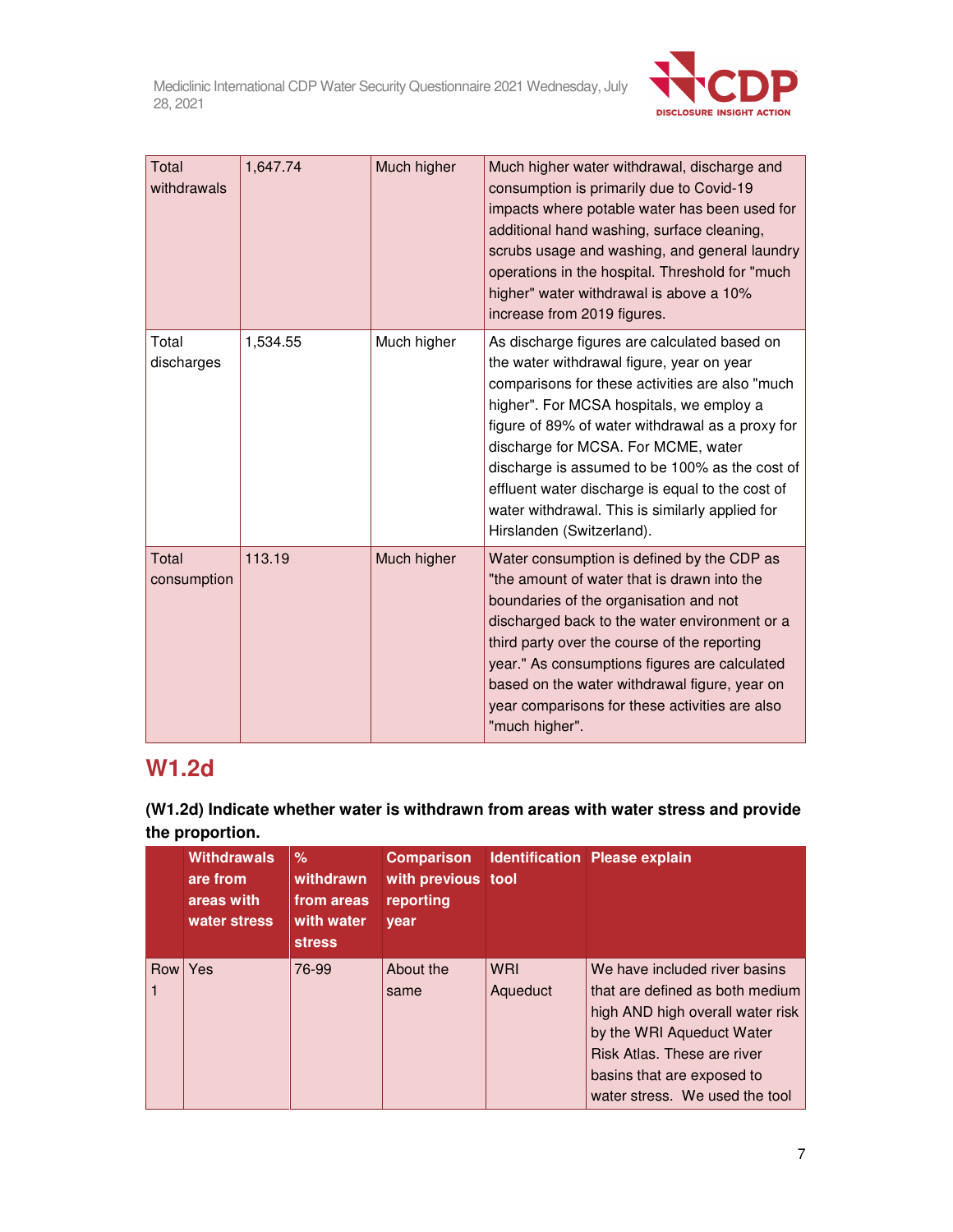

|  | to evaluate the water basin risks    |
|--|--------------------------------------|
|  | of all our facilities. We do this on |
|  | an annual basis as part of our       |
|  | preparation for the CDP Water        |
|  | Risk questionnaire.                  |

# **W1.2h**

|                                                                                           | <b>Relevance</b>                  | <b>Volume</b><br>(megaliters/year) | <b>Comparison</b><br>with previous<br>reporting<br>year | <b>Please explain</b>                                                                                                                                                                                               |
|-------------------------------------------------------------------------------------------|-----------------------------------|------------------------------------|---------------------------------------------------------|---------------------------------------------------------------------------------------------------------------------------------------------------------------------------------------------------------------------|
| Fresh surface water,<br>including rainwater,<br>water from wetlands,<br>rivers, and lakes | <b>Not</b><br>relevant            |                                    |                                                         | We do not directly withdraw<br>any fresh water for any of<br>our operations, hence not<br>relevant.                                                                                                                 |
| <b>Brackish surface</b><br>water/Seawater                                                 | Relevant                          |                                    | This is our first<br>year of<br>measurement             | Our hospitals and clinics in<br>the UAE are dependent on<br>desalinated seawater. This<br>is the first year of Mediclinic<br>including these facilities in<br>our CDP Water Security<br>response.                   |
| Groundwater-<br>renewable                                                                 | Relevant                          |                                    |                                                         | Renewable groundwater<br>used via borehole facilities<br>at hospitals for irrigation or<br>backup emergency<br>supplies. All our borehole<br>extraction is undertaken<br>within legislative limits.                 |
| Groundwater - non-<br>renewable                                                           | <b>Not</b><br>relevant            |                                    |                                                         | We do not directly withdraw<br>from any non-renewable<br>groundwater sources.                                                                                                                                       |
| Produced/Entrained<br>water                                                               | Relevant<br>but volume<br>unknown |                                    |                                                         | <b>Treated wastewater</b><br>supplied by local authority<br>at our Milnerton Hospital in<br>South Africa. This is used<br>for irrigation purposes. We<br>expect this volume to<br>remain the same in the<br>future. |
| Third party sources                                                                       | Relevant                          |                                    |                                                         | The majority of our water is<br>drawn from municipal or                                                                                                                                                             |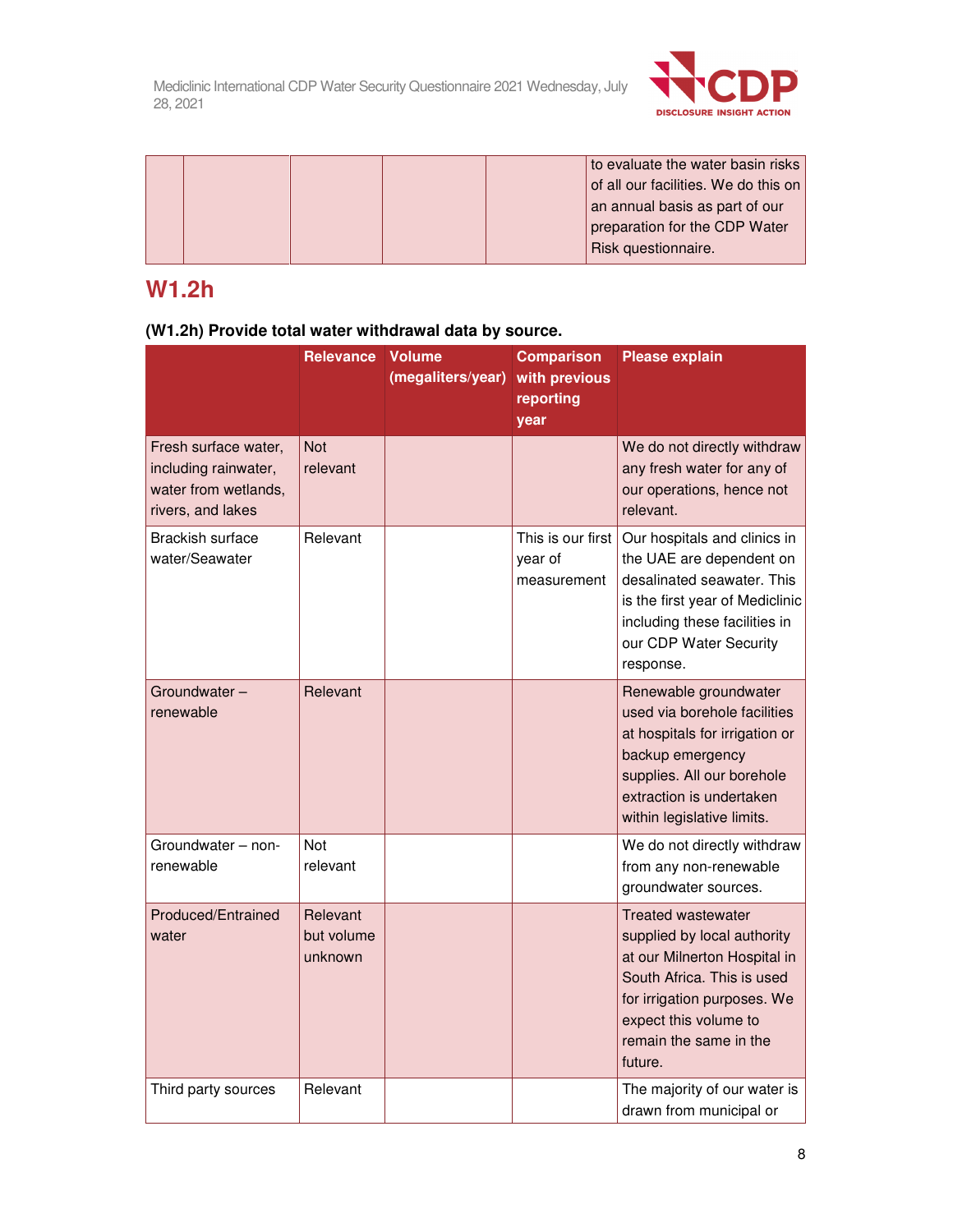

|  | local water authority       |
|--|-----------------------------|
|  | sources, hence third party. |
|  | As the primary source of    |
|  | water for our hospitals and |
|  | clinics, this is highly     |
|  | relevant. Future trends     |
|  | should see this decrease    |
|  | as the whole Mediclinic     |
|  | group continues to initiate |
|  | water-efficiency techniques |
|  | as part of Mediclinic's     |
|  | Sustainable Development     |
|  | Strategy.                   |

# **W1.2i**

# **(W1.2i) Provide total water discharge data by destination.**

|                                    | <b>Relevance Volume</b> | (megaliters/year) | <b>Comparison</b><br>with previous<br>reporting year | <b>Please explain</b>                                                                                                                                         |
|------------------------------------|-------------------------|-------------------|------------------------------------------------------|---------------------------------------------------------------------------------------------------------------------------------------------------------------|
| Fresh surface<br>water             | <b>Not</b><br>relevant  |                   |                                                      | No water discharged to fresh<br>surface water areas, hence<br>not relevant.                                                                                   |
| Brackish surface<br>water/seawater | <b>Not</b><br>relevant  |                   |                                                      | No water discharged to<br>brackish surface water/<br>seawater, hence not relevant.                                                                            |
| Groundwater                        | <b>Not</b><br>relevant  |                   |                                                      | No water discharged to<br>groundwater zones, hence<br>not relevant.                                                                                           |
| Third-party<br>destinations        | Relevant                |                   |                                                      | All water discharge sent to<br>local/ municipal wastewater<br>treatment plants (third party<br>destinations). This discharge<br>destination is very relevant. |

# **W1.2j**

# **(W1.2j) Within your direct operations, indicate the highest level(s) to which you treat your discharge.**

| <b>Relevanc</b> Volume | Compariso % of your |                                                                  | <b>Please</b> |
|------------------------|---------------------|------------------------------------------------------------------|---------------|
| e of                   |                     | (megaliters/year n of treated sites/facilities/operation explain |               |
| treatment              |                     | volume with s this volume applies to                             |               |
| level to               | previous            |                                                                  |               |
| discharge              |                     |                                                                  |               |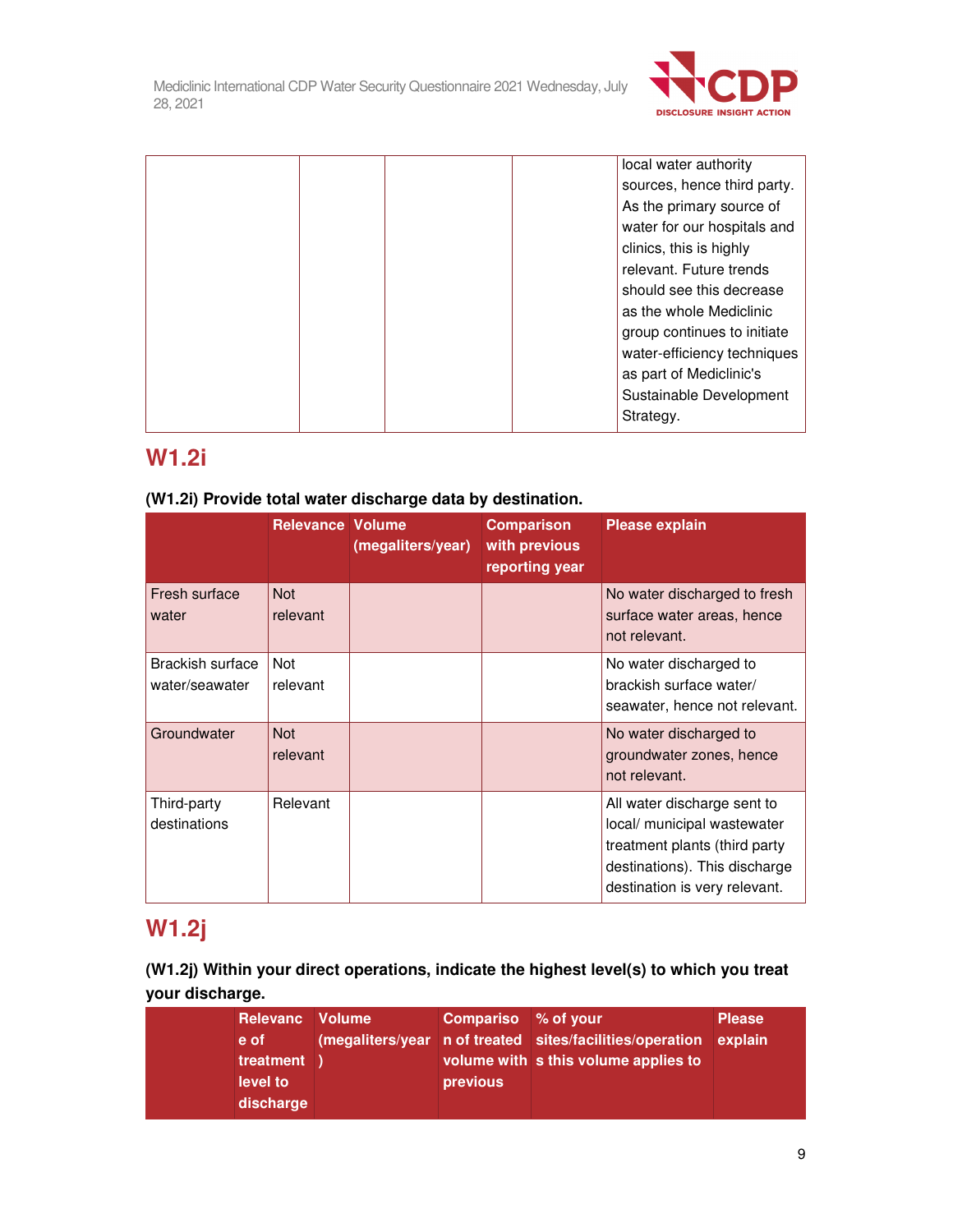

|                                                                        |                        | reporting |      |                                                                                                                                   |
|------------------------------------------------------------------------|------------------------|-----------|------|-----------------------------------------------------------------------------------------------------------------------------------|
|                                                                        |                        | year      |      |                                                                                                                                   |
| <b>Tertiary</b><br>treatment                                           | <b>Not</b><br>relevant |           |      | Discharge<br>from our<br>hospitals<br>and clinics<br>does not<br>undergo any<br>tertiary<br>treatment,<br>hence not<br>relevant.  |
| Secondary<br>treatment                                                 | Not<br>relevant        |           |      | Discharge<br>from our<br>hospitals<br>and clinics<br>does not<br>undergo any<br>secondary<br>treatment,<br>hence not<br>relevant. |
| Primary<br>treatment<br>only                                           | <b>Not</b><br>relevant |           |      | Discharge<br>from our<br>hospitals<br>and clinics<br>does not<br>undergo any<br>primary<br>treatment,<br>hence not<br>relevant.   |
| Discharge<br>to the<br>natural<br>environmen<br>t without<br>treatment | Not<br>relevant        |           |      | Discharge<br>from our<br>hospitals<br>and clinics<br>does not go<br>to the<br>natural<br>environment<br>, hence not<br>relevant.  |
| Discharge<br>to a third                                                | Relevant               |           | 100% | All discharge<br>from our                                                                                                         |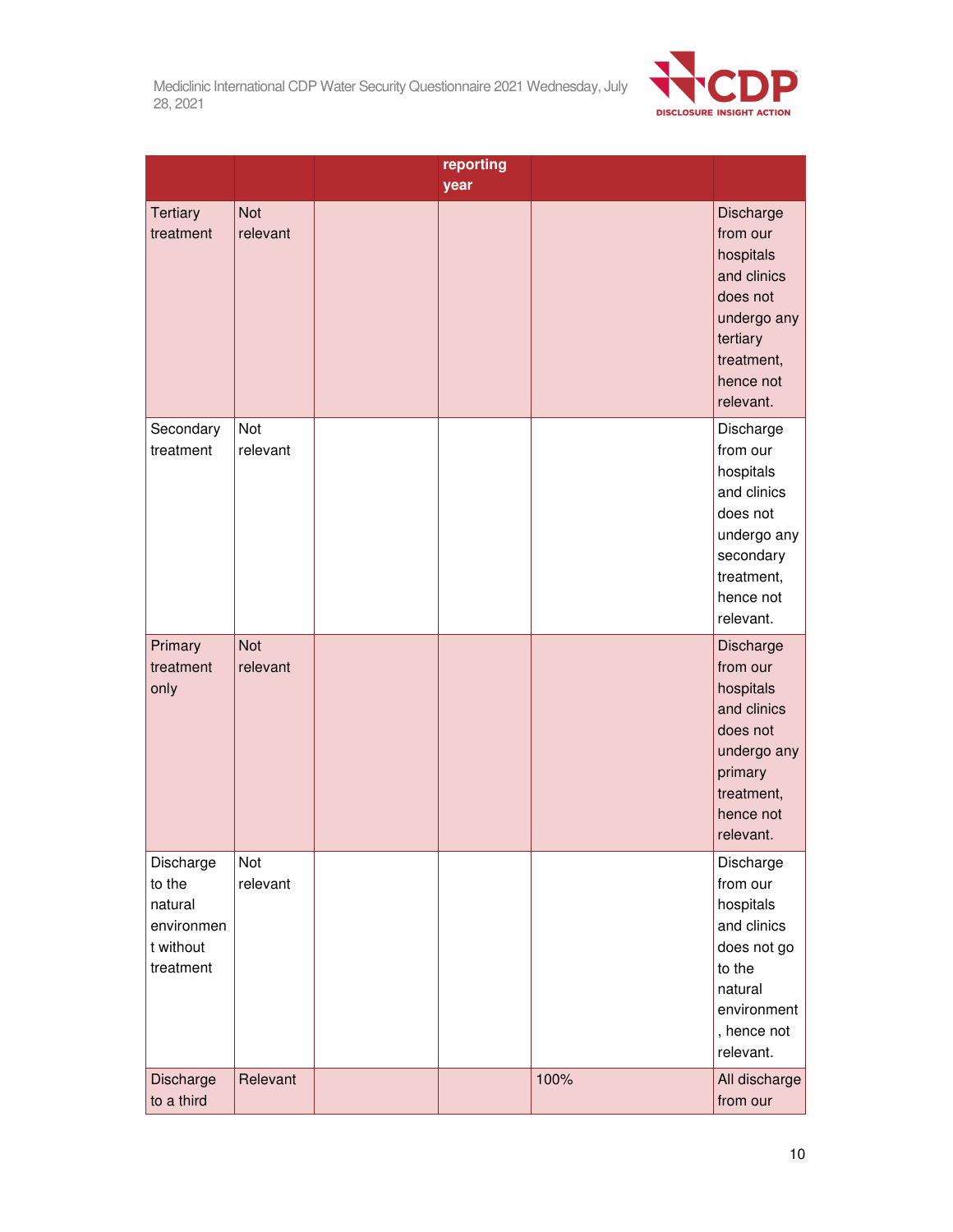

| party     |          |  | hospitals      |
|-----------|----------|--|----------------|
| without   |          |  | and clinics is |
| treatment |          |  | sent to local/ |
|           |          |  | municipal      |
|           |          |  | (third party)  |
|           |          |  | wastewater     |
|           |          |  | treatment      |
|           |          |  | plants         |
|           |          |  | without any    |
|           |          |  | on-site        |
|           |          |  | treatment      |
|           |          |  | prior to       |
|           |          |  | discharge.     |
|           |          |  | This is very   |
|           |          |  | relevant to    |
|           |          |  | our            |
|           |          |  | operations.    |
| Other     | Not      |  |                |
|           | relevant |  |                |

# **W1.4**

# **(W1.4) Do you engage with your value chain on water-related issues?**

Yes, our suppliers

Yes, our customers or other value chain partners

# **W1.4a**

**(W1.4a) What proportion of suppliers do you request to report on their water use, risks and/or management information and what proportion of your procurement spend does this represent?** 

# **Row 1**

**% of suppliers by number** 

1-25

# **% of total procurement spend**

51-75

# **Rationale for this coverage**

Engagement on water issues with suppliers largely focuses on building contractors, where experience informs us that water consumption can increase 100-150% during building projects if no management of water resources in enforced. Due to this significant increase in water withdrawal and consumption, we engage with these suppliers.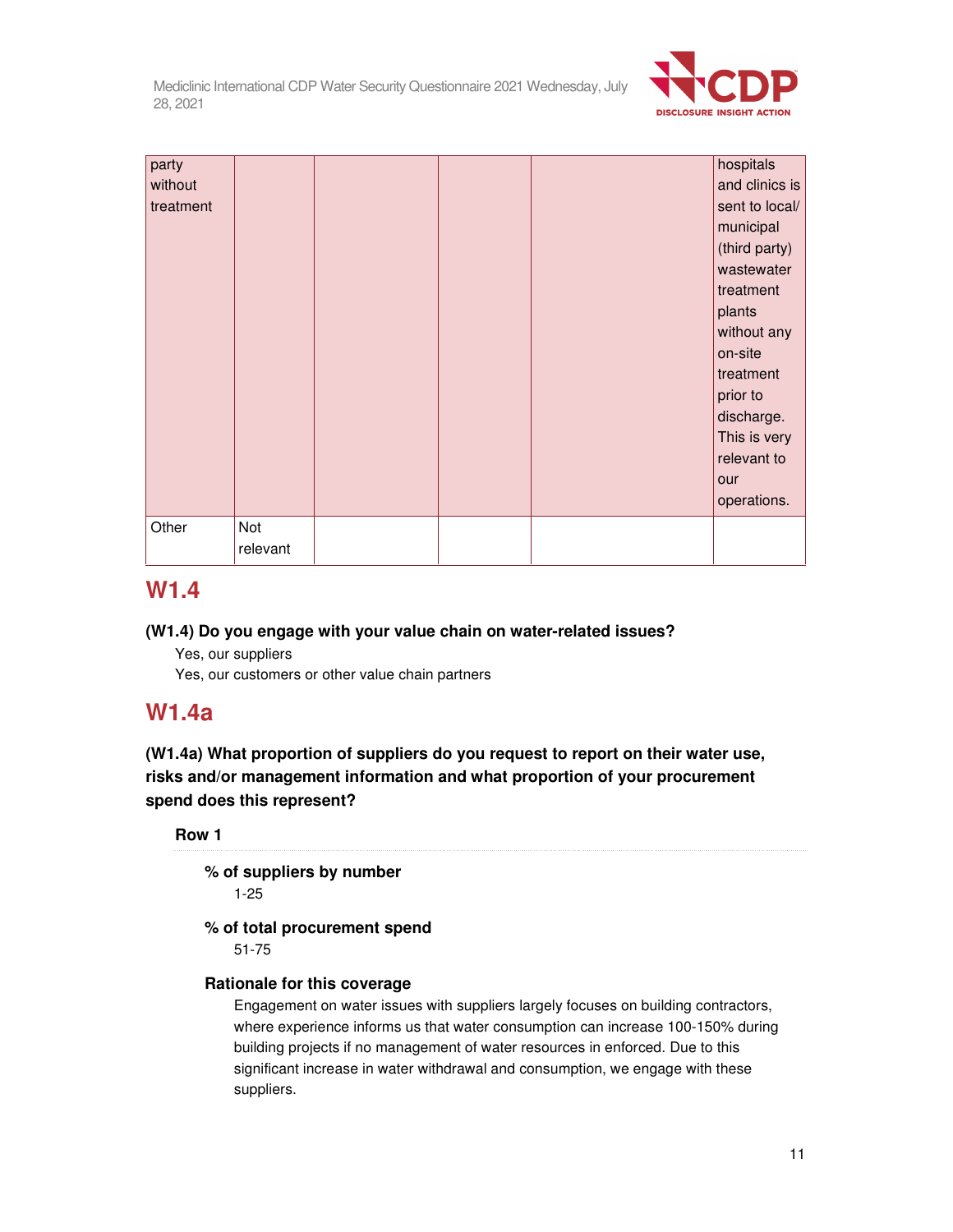

A Joint Building Contractors Committee document is signed with all building projects which include an environmental clause on the conservation of natural resources, including water.

Laundry and catering suppliers are the other large users of water on our premises, and we engage with them. Supplier staff is included in our environmental awareness training through our ISO14001 environmental management system. We also send out letters to our suppliers to encourage them to adopt similar processes. Water meters are installed at laundry, kitchen and building projects to monitor water usage.

We engage directly with our top 26 suppliers on water issues, accounting for some 65% of capital procurement spend.

## **Impact of the engagement and measures of success**

In South Africa, where we have engaged with on-site service providers, we have requested limitation of water usage to 20 litres per staff member per day. This figure is set to ensure Mediclinic Southern Africa achieves its own water reduction targets, which would be impossible without buy-in from these suppliers. Mediclinic sets its annual water target based on litres withdrawn per bed-day sold at each hospital (in Southern Africa) or kilolitres per m2 of hospital building (in Middle East), regardless of activity taking place at that hospital during the course of the reporting period (e.g. a building project). Under normal operating conditions, the fact that Mediclinic is achieving its water reduction targets would be an indicator of success of engagement. However, due to the necessary increase in water withdrawal during the Covid-19 pandemic, this cannot be used as a measure in the 2020 year.

# **Comment**

# **W1.4b**

**(W1.4b) Provide details of any other water-related supplier engagement activity.** 

**Type of engagement**  No other supplier engagements

# **Details of engagement**

**% of suppliers by number** 

**% of total procurement spend** 

**Rationale for the coverage of your engagement**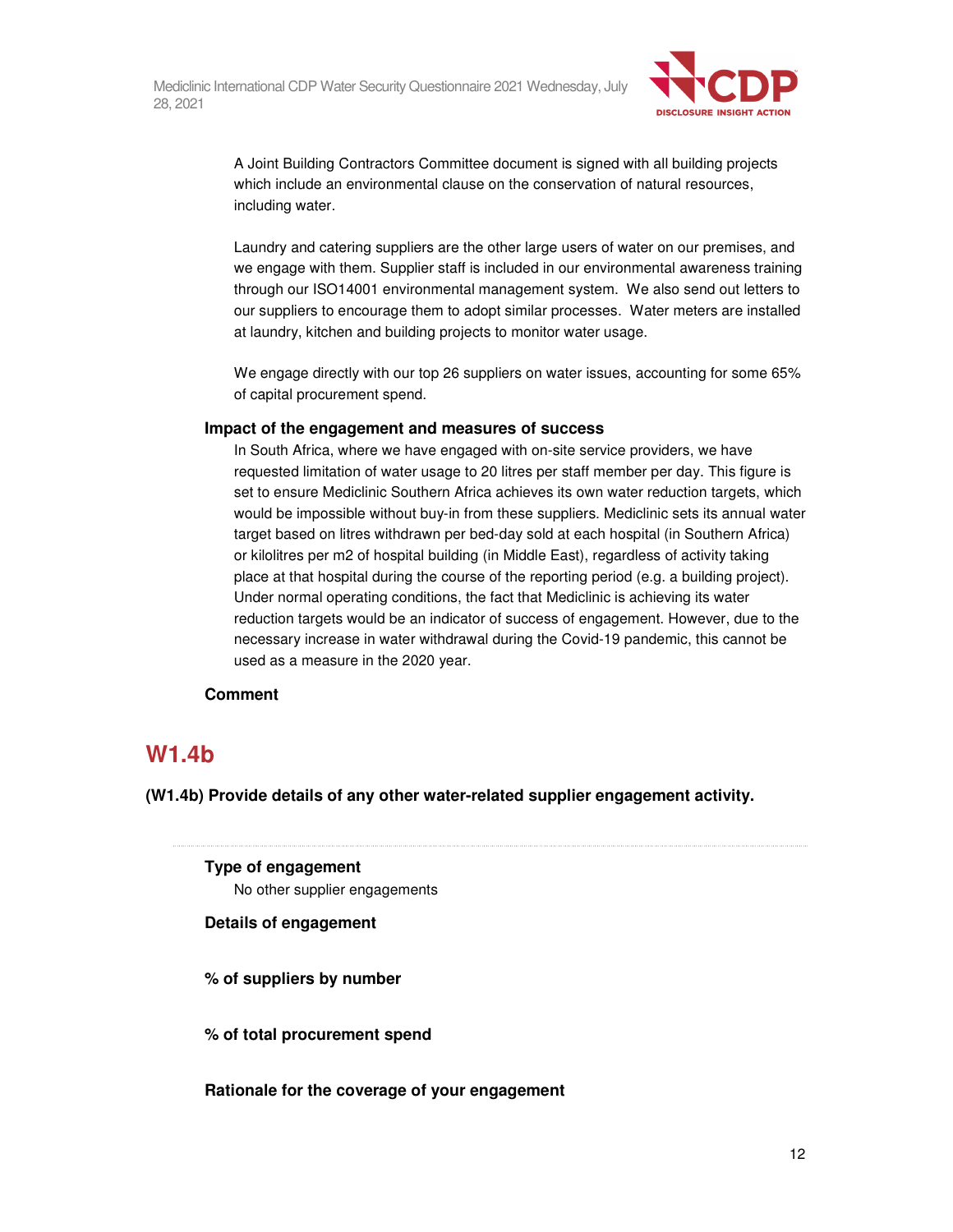

There are no other areas of direct engagement that are deemed necessary from a supplier risk perspective at this stage. This is, however, continuously monitored through our various risk management analysis conducted at Mediclinic.

# **Impact of the engagement and measures of success**

**Comment** 

# **W1.4c**

# **(W1.4c) What is your organization's rationale and strategy for prioritizing engagements with customers or other partners in its value chain?**

Doctors who use our healthcare facilities and patients (both stakeholders are customers to Mediclinic, as doctors rent or lease their practice spaces from Mediclinic) are constantly engaged on our water efficiency and saving initiatives. The rationale/ motivation for this is cost control and environmental resource use efficiency. Similarly, as a private healthcare service organisation, our reputation is a significant contributor to our brand value. We ensure that our water management principles are known to customers (doctors and patients) and also the public who visit our facilities on a daily basis. With regards doctors this is done via direct communication and/or visits.

As we continue to introduce off-grid water augmentation measures, such as treated borehole water, it is essential to ensure that water consumption is as efficient as possible. In our Southern African operations, doctors are requested to use 20 litres per staff member per day in their consulting rooms. While the doctors consulting rooms are not independently metered, the fact that Mediclinic is achieving its annual water reduction targets (except for the unusual circumstance of 2020 due to the Covid-19 pandemic requiring extra use of water for cleaning and hygiene purposes) is indicative that this engagement is being successful.

In addition to direct engagement with doctors and patients, we also implement various watersaving communication materials in the hospitals to ensure understanding of our initiatives and the purpose behind the initiatives.

# **W2. Business impacts**

# **W2.1**

**(W2.1) Has your organization experienced any detrimental water-related impacts?**  No

# **W2.2**

**(W2.2) In the reporting year, was your organization subject to any fines, enforcement orders, and/or other penalties for water-related regulatory violations?** 

No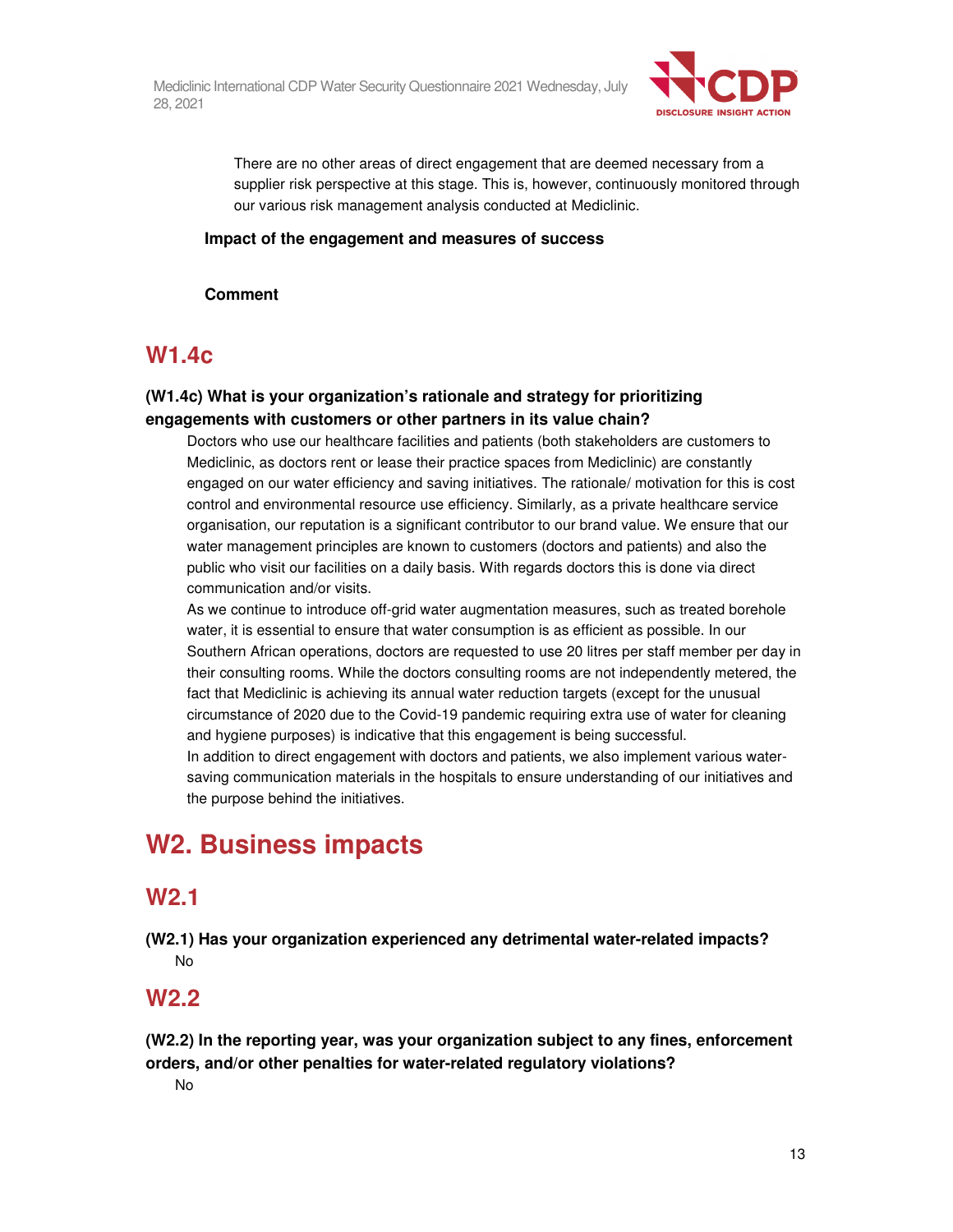

# **W3. Procedures**

# **W3.3**

**(W3.3) Does your organization undertake a water-related risk assessment?**  Yes, water-related risks are assessed

# **W3.3a**

**(W3.3a) Select the options that best describe your procedures for identifying and assessing water-related risks.** 

# **Direct operations**

**Coverage** 

Full

# **Risk assessment procedure**

Water risks are assessed as part of an enterprise risk management framework

# **Frequency of assessment**

Annually

# **How far into the future are risks considered?**

3 to 6 years

# **Type of tools and methods used**

Tools on the market Enterprise Risk Management International methodologies Databases **Other** 

# **Tools and methods used**

WRI Aqueduct National-specific tools or standards Other, please specify CURA Enterprise Risk Management Software

# **Comment**

In addition to the CURA Enterprise Risk Management Software, which integrates waterrelated risks at each of our hospitals, other risk management tools are used to identify water risk, e.g. ISO14001:2015 and the WRI Aqueduct Water Risk Atlas. During 2018 we implemented our second Water Strategy for the group, which included undertaking a prioritisation process of hospitals most at water risk according to financial; drought cycle; dam level; local authority infrastructure; history; and, hospital infrastructure impacts. These impacts are measured, weighted and each hospital is scored to indicate those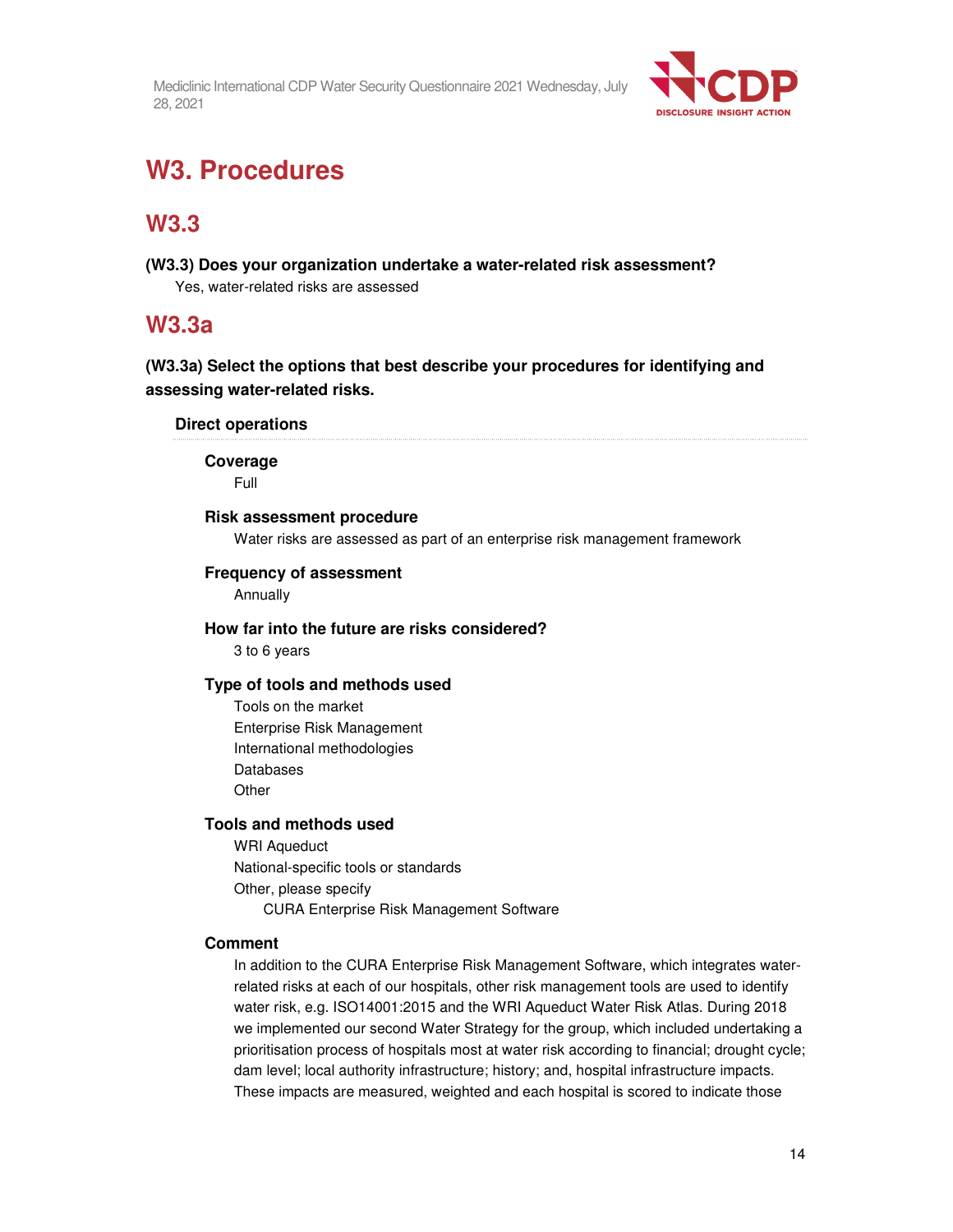

hospitals most at risk to water-related issues. The strategy is reviewed and updated annually.

## **Supply chain**

**Coverage** 

Partial

#### **Risk assessment procedure**

Water risks are assessed as part of other company-wide risk assessment system

#### **Frequency of assessment**

Annually

### **How far into the future are risks considered?**

3 to 6 years

# **Type of tools and methods used**

Enterprise Risk Management Databases **Other** 

# **Tools and methods used**

Internal company methods Other, please specify CURA Enterprise Risk Management Software

### **Comment**

Water risk associated with relevant suppliers, such as building contractors, laundry and catering services are analysed as part of each hospitals own internal risk management systems. This is then fed through to Mediclinic International Group Services Governance Department Environmental Sustainability of the Group, which is ultimately responsible for informing the Group Chief Governance Officer who informs the Board's Clinical Performance and Sustainability Committee.

## **Other stages of the value chain**

#### **Coverage**

None

**Comment** 

# **W3.3b**

**(W3.3b) Which of the following contextual issues are considered in your organization's water-related risk assessments?** 

|                        | Relevance Please explain |
|------------------------|--------------------------|
| $\&$ inclusion $\cdot$ |                          |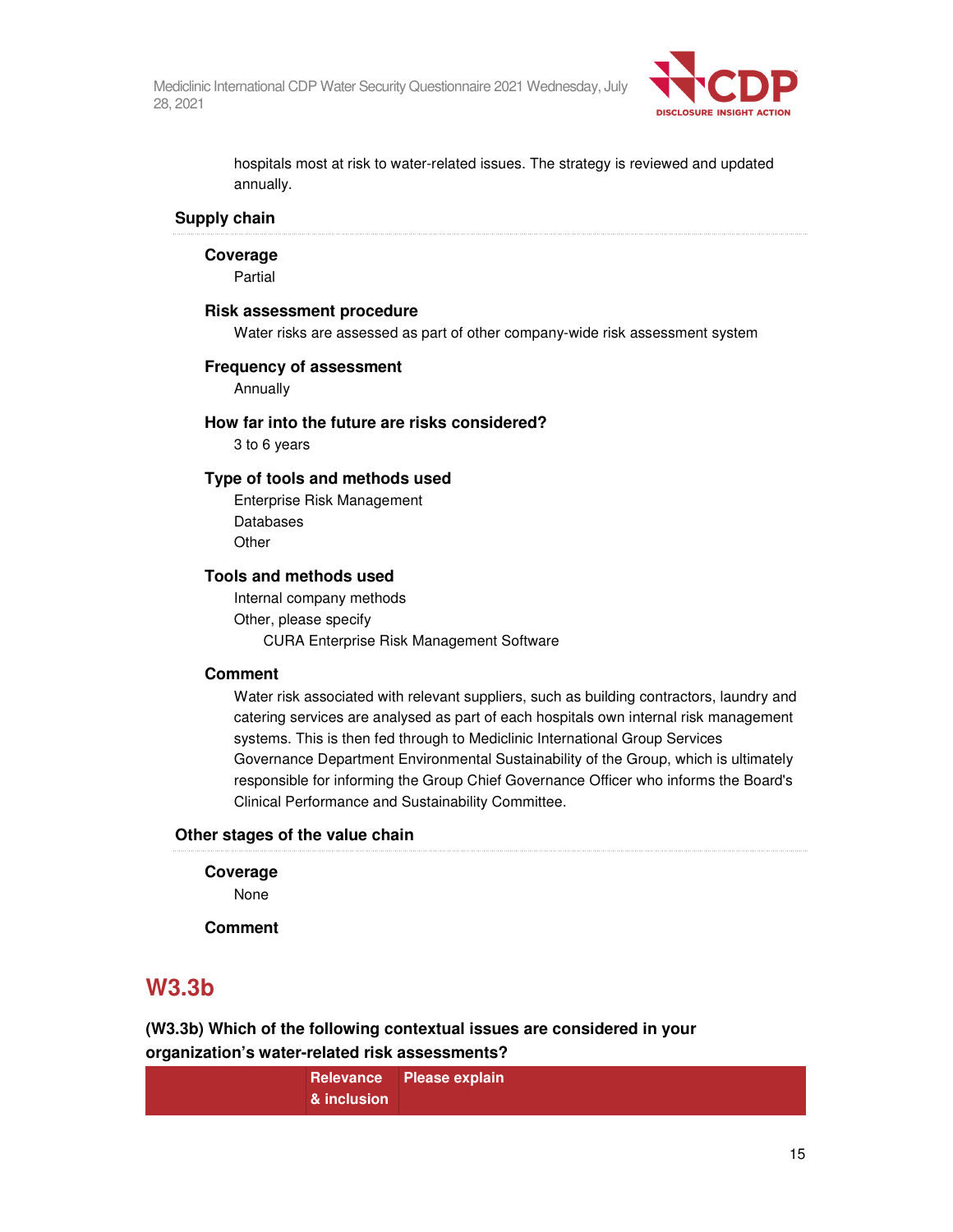

| Water availability at a<br>basin/catchment level | Relevant,<br>always<br>included | Water availability is a critical issue to Mediclinic and always<br>evaluated from a risk perspective in both current and future<br>(up to 10 year) time horizons and across all areas of our<br>value chain. All hospitals and clinics are supplied by water<br>from the water basins in which they are located. In the<br>healthcare industry, patient care, infection control and the<br>operations of various equipment, is dependent on the supply<br>of good quality freshwater. Without sufficient supply of<br>freshwater, the infection control risk increases, patient care<br>quality decreases and various equipment failures can occur.<br>Internal company knowledge - at a group level, our 2018<br>Water Strategy prioritised our hospitals against an impact<br>matrix to determine the hospitals most at risk to water-related<br>issues and which river basins they are located in. This<br>included water availability at a basin/catchment level. The<br>strategy is reviewed and updated annually.<br>Each Mediclinic hospital develops its own "Water<br>Management Plan" as part of the ISO 14001:2015<br>environmental management system that evaluates its risk to<br>water availability, quality and regulatory and tariff<br>frameworks; short and long-term strategies to respond to<br>these risks; water saving targets; and, identified projects to<br>reduce its water usage and water risk. These plans form the<br>basis for response to hospital-level water risk. This water<br>strategy and risk assessment is revisited on an annual basis.<br>In addition, the WRI Aqueduct Water Risk Atlas is used to<br>identify broad-level water risks at particular basin/catchment<br>levels. |
|--------------------------------------------------|---------------------------------|-----------------------------------------------------------------------------------------------------------------------------------------------------------------------------------------------------------------------------------------------------------------------------------------------------------------------------------------------------------------------------------------------------------------------------------------------------------------------------------------------------------------------------------------------------------------------------------------------------------------------------------------------------------------------------------------------------------------------------------------------------------------------------------------------------------------------------------------------------------------------------------------------------------------------------------------------------------------------------------------------------------------------------------------------------------------------------------------------------------------------------------------------------------------------------------------------------------------------------------------------------------------------------------------------------------------------------------------------------------------------------------------------------------------------------------------------------------------------------------------------------------------------------------------------------------------------------------------------------------------------------------------------------------------------------------------------------------------------------|
| Water quality at a<br>basin/catchment level      | Relevant,<br>always<br>included | Water quality is a critical issue to Mediclinic and always<br>evaluated from a risk perspective in both current and future<br>(up to 10 year) time horizons and across all areas of our<br>value chain. In the healthcare industry, patient care, infection<br>control and the operations of various equipment, is<br>dependent on the supply of good quality freshwater. Without<br>good quality freshwater, the infection control risk increases,<br>patient care quality decreases and various equipment failures<br>can occur.<br>Internal company knowledge - at a group level, our 2018<br>Water Strategy prioritised our hospitals against an impact<br>matrix to determine the hospitals most at risk to water-related<br>issues and which river basins they are located in. This                                                                                                                                                                                                                                                                                                                                                                                                                                                                                                                                                                                                                                                                                                                                                                                                                                                                                                                                   |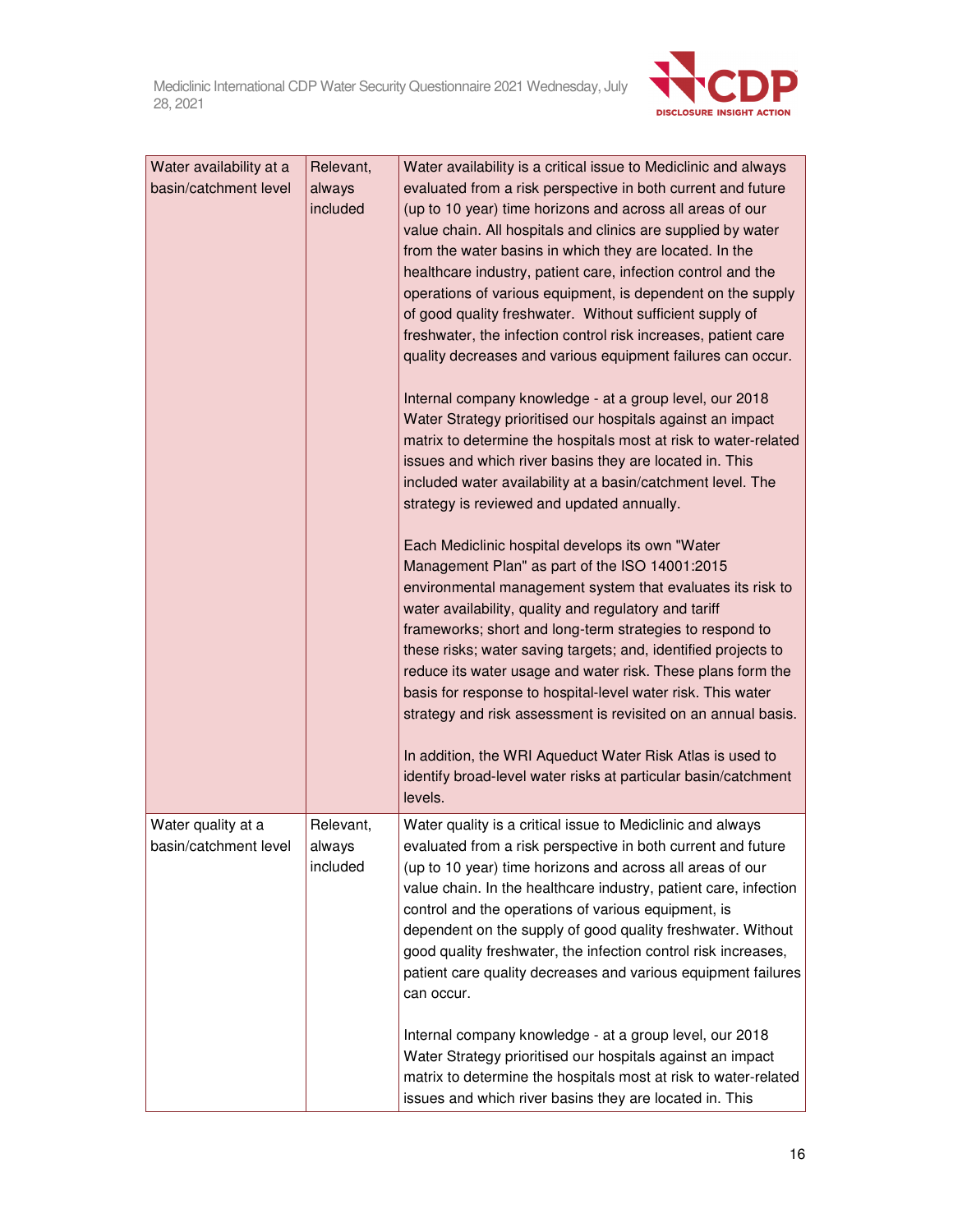

|                                                                                      |                                    | included water quality at a basin/catchment level. The<br>strategy is reviewed and updated annually. Each Mediclinic<br>hospital develops its own "Water Management Plan" as part<br>of the ISO 14001: 2015 environmental management system<br>that evaluates its risk to water availability, quality and<br>regulatory and tariff frameworks; short and long-term<br>strategies to respond to these risks; water saving targets;<br>and, identified projects to reduce its water usage and water<br>risk. These plans form the basis for response to hospital-level<br>water risk. This water strategy and risk assessment is<br>revisited on an annual basis.<br>In addition, the WRI Aqueduct Water Risk Atlas is used to<br>identify broad-level water risks at particular basin/catchment<br>levels. |
|--------------------------------------------------------------------------------------|------------------------------------|-----------------------------------------------------------------------------------------------------------------------------------------------------------------------------------------------------------------------------------------------------------------------------------------------------------------------------------------------------------------------------------------------------------------------------------------------------------------------------------------------------------------------------------------------------------------------------------------------------------------------------------------------------------------------------------------------------------------------------------------------------------------------------------------------------------|
| Stakeholder conflicts<br>concerning water<br>resources at a<br>basin/catchment level | Relevant,<br>sometimes<br>included | Hospitals are classified as essential services and by this<br>have preference in water supply. When there are water<br>disruptions some supplier services like building projects,<br>laundry and catering will be stopped in order for hospital<br>operations to continue.                                                                                                                                                                                                                                                                                                                                                                                                                                                                                                                                |
|                                                                                      |                                    | Internal company knowledge - at a group level, our 2018<br>Water Strategy prioritised our hospitals against an impact<br>matrix to determine the hospitals most at risk to water-related<br>issues and which river basins they are located in. This<br>included local authority infrastructure and service delivery at<br>a basin/catchment level. Mediclinic analyses such risks and,<br>in 2018, each hospital also conducted community risk reports<br>to evaluate various risks at a local level, including issues<br>relating to water access and discharge among different<br>stakeholders in different river basins. This water strategy and<br>risk assessment is revisited on an annual basis.                                                                                                   |
|                                                                                      |                                    | In addition, the WRI Aqueduct Water Risk Atlas is used to<br>identify broad-level water risks, including stakeholder conflict,<br>at particular basin/catchment levels.                                                                                                                                                                                                                                                                                                                                                                                                                                                                                                                                                                                                                                   |
| Implications of water<br>on your key<br>commodities/raw<br>materials                 | Relevant,<br>always<br>included    | Extreme weather conditions (drought and flash floods) can<br>have severe impacts on Mediclinic hospitals. Drought has an<br>impact on food sustainability and flash floods can have an<br>impact on the delivery of pharmaceutical and catering<br>supplies, among other risks.                                                                                                                                                                                                                                                                                                                                                                                                                                                                                                                           |
|                                                                                      |                                    | Internal company knowledge - each Mediclinic hospital<br>develops its own "Water Management Plan" as part of the<br>ISO 14001: 2015 environmental management system that                                                                                                                                                                                                                                                                                                                                                                                                                                                                                                                                                                                                                                  |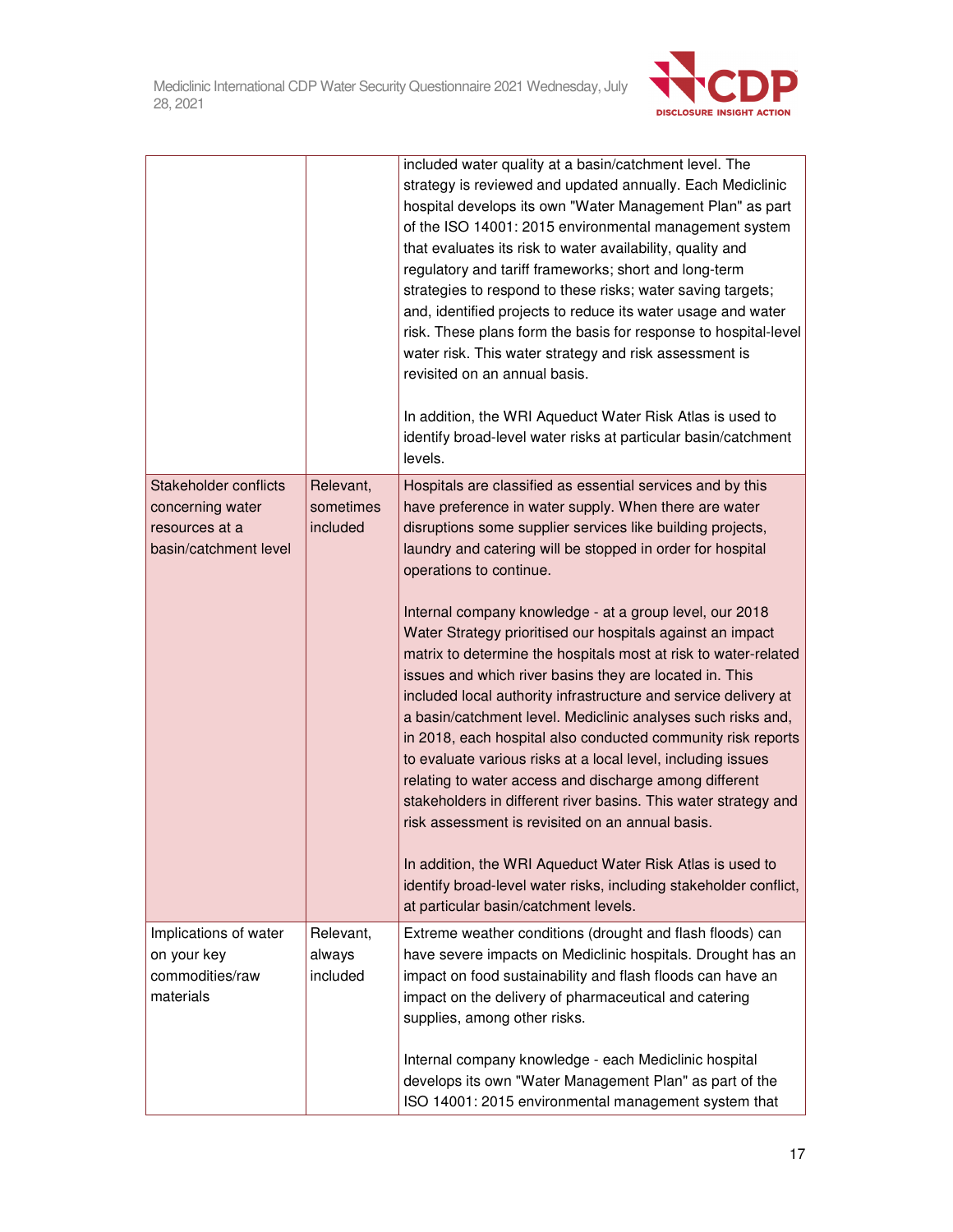

|                                                                                          |                                 | evaluates its risk to water availability, quality and regulatory<br>and tariff frameworks; short and long-term strategies to<br>respond to these risks; water saving targets; and, identified<br>projects to reduce its water usage and water risk.<br>These plans form the basis for response to hospital-level<br>water risk, inclusive of analysis of water risks to each<br>hospital's supply chain.                                                                                                                                                                                                                                                                                                                |
|------------------------------------------------------------------------------------------|---------------------------------|-------------------------------------------------------------------------------------------------------------------------------------------------------------------------------------------------------------------------------------------------------------------------------------------------------------------------------------------------------------------------------------------------------------------------------------------------------------------------------------------------------------------------------------------------------------------------------------------------------------------------------------------------------------------------------------------------------------------------|
| Water-related<br>regulatory frameworks                                                   | Relevant,<br>always<br>included | Mediclinic uses high volumes of water, as such we need to<br>be aware of all water regulations and tariff changes that<br>impact all our hospitals.<br>Internal company knowledge - each Mediclinic hospital<br>develops its own "Water Management Plan" as part of the<br>ISO 14001: 2015 environmental management system that<br>evaluates its risk to water availability, quality and regulatory<br>and tariff frameworks; short and long-term strategies to<br>respond to these risks; water saving targets; and, identified<br>projects to reduce its water usage and water risk. These<br>plans form the basis for response to hospital-level water risk.                                                         |
| Status of ecosystems<br>and habitats                                                     | Relevant,<br>always<br>included | Internal company knowledge - Mediclinic analyses such risks<br>and, in 2018, each hospital conducted community risk reports<br>to evaluate various risks at a local level, including issues<br>relating to the ecosystem services, especially in relation to<br>water conservation. This risk analysis is revisited and re-<br>evaluated on an annual basis.                                                                                                                                                                                                                                                                                                                                                            |
| Access to fully-<br>functioning, safely<br>managed WASH<br>services for all<br>employees | Relevant,<br>always<br>included | WASH quality standards are required by legislation, and<br>Mediclinic follows the World Health Organization's guidelines<br>on Hand Hygiene in Health Care (WHO/IER/PSP/2009.07).<br>In addition, each Mediclinic hospital develops its own "Water<br>Management Plan" as part of the ISO 14001: 2015<br>environmental management system that evaluates its risk to<br>water availability, quality and regulatory and tariff<br>frameworks; short and long-term strategies to respond to<br>these risks; water saving targets; and, identified projects to<br>reduce its water usage and water risk. These plans form the<br>basis for response to hospital-level water risk, including<br>WASH services for employees. |
| Other contextual<br>issues, please specify                                               | Not<br>considered               |                                                                                                                                                                                                                                                                                                                                                                                                                                                                                                                                                                                                                                                                                                                         |

# **W3.3c**

**(W3.3c) Which of the following stakeholders are considered in your organization's water-related risk assessments?**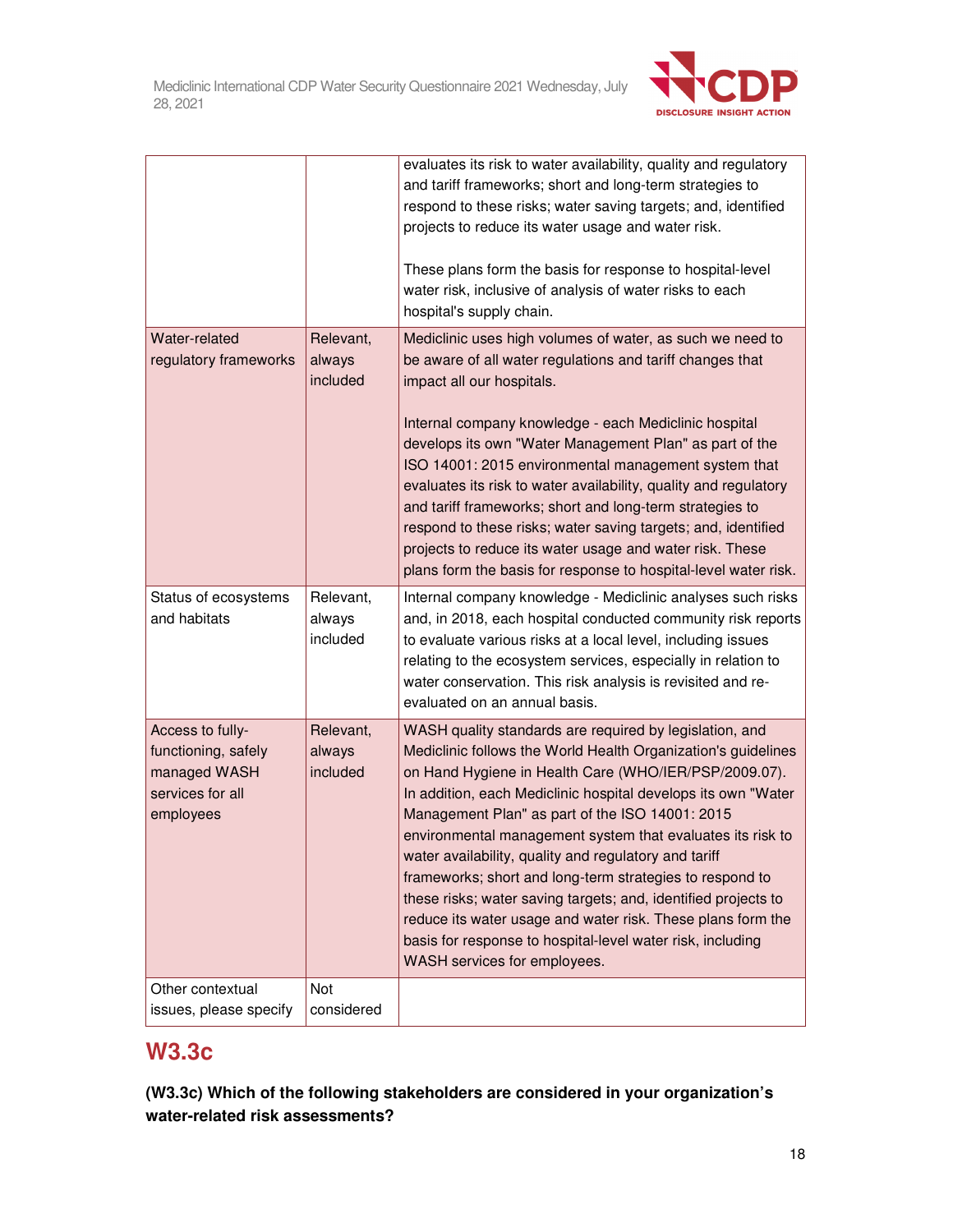

|                   | <b>inclusion</b>                | Relevance & Please explain                                                                                                                                                                                                                                                                                                                                                                                                                                                                                                                                                                                                                                                                                                                                                                                                                                                                                                      |
|-------------------|---------------------------------|---------------------------------------------------------------------------------------------------------------------------------------------------------------------------------------------------------------------------------------------------------------------------------------------------------------------------------------------------------------------------------------------------------------------------------------------------------------------------------------------------------------------------------------------------------------------------------------------------------------------------------------------------------------------------------------------------------------------------------------------------------------------------------------------------------------------------------------------------------------------------------------------------------------------------------|
| <b>Customers</b>  | Relevant,<br>always<br>included | In the healthcare industry, patient care and infection control is<br>dependable on the supply of good quality freshwater. Without<br>good quality and sufficient supply of freshwater, the infection<br>control risk increases and patient care quality decreases. This<br>would damage our reputation among our customers. We<br>engage with our customers (patients) about water risks through<br>communication by means of our Safety, Health &<br>Environmental Policy, awareness posters in public areas, social<br>media and our website. This is both a current and future<br>stakeholder.                                                                                                                                                                                                                                                                                                                               |
| Employees         | Relevant,<br>always<br>included | Mediclinic employees are responsible for good quality care of<br>our patients. In the healthcare industry, patient care and<br>infection control, is dependable on the supply of good quality<br>freshwater. Without good quality and sufficient supply of<br>freshwater, the infection control risk increase and patient care<br>quality decrease. In addition, healthcare workers are expected<br>to comply with the highest hygiene (WASH) practices.<br>Mediclinic is currently running an environmental awareness<br>campaign which includes water scarcity - particularly in our<br>Southern African and Middle East operations. This campaign<br>includes distribution of monthly posters, articles, emailers and<br>presentations. This is also published on our intranet. Each<br>hospital has a water savings policy in place that is<br>communicated to employees. This is both a current and future<br>stakeholder. |
| Investors         | Relevant,<br>always<br>included | We communicate our water-related risks to our investors<br>through our Integrated Annual Report and annual Sustainable<br>Development Report (that is presented in accordance to the<br>GRI G4). These are compliance-driven reporting requirements<br>by the investment community and indicate good management<br>and best practice on behalf of Mediclinic. Mediclinic also<br>participates in CDP's Water Security questionnaire, which is<br>accessed by the global investment community. Investors are<br>both current and future stakeholders.                                                                                                                                                                                                                                                                                                                                                                            |
| Local communities | Relevant,<br>always<br>included | Hospitals are classified as essential services and by this have<br>preference in water supply in the local community. However,<br>Mediclinic hospitals have implemented water contingency plans<br>to become self-sufficient in the supply of essential water supply<br>to our hospitals and this potentially limits the impact of our<br>hospitals the local communities. The ISO14001: 2015<br>Environmental Management System (EMS) applies to all<br>Mediclinic hospitals and their operating contexts, which                                                                                                                                                                                                                                                                                                                                                                                                               |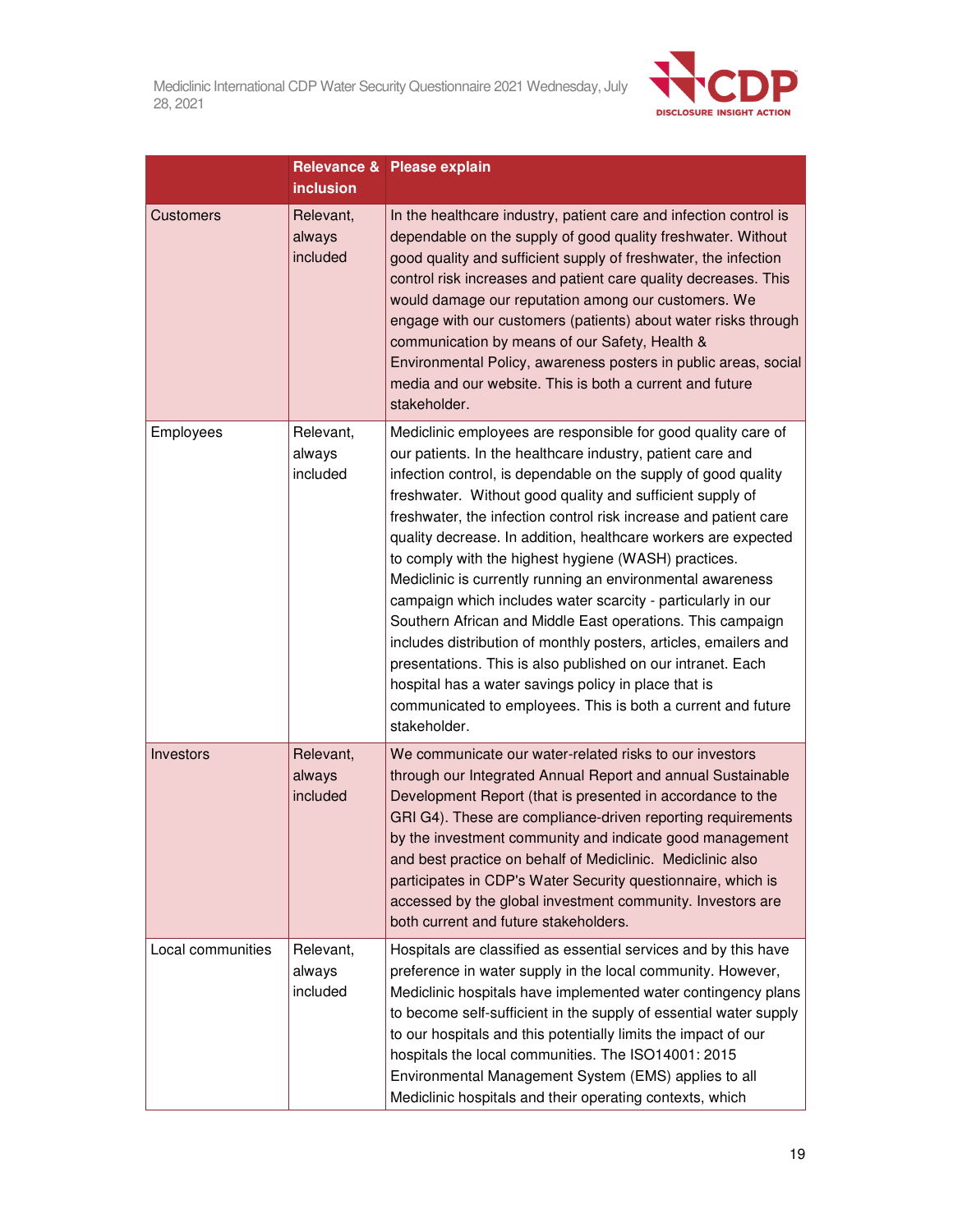

|                                                    |                                    | includes internal or external issues and interested parties that<br>may affect or is capable of affecting the organisation and its<br>ability to achieve the intended outcomes of the EMS. This<br>includes our communities. Our staff members also take what<br>they have learned about saving water to the community where<br>they live to influence the behaviour of the community towards<br>water scarcity and savings. Local communities are both current<br>and future stakeholders.                                                                                                                                                                                                                                                                                                  |  |
|----------------------------------------------------|------------------------------------|----------------------------------------------------------------------------------------------------------------------------------------------------------------------------------------------------------------------------------------------------------------------------------------------------------------------------------------------------------------------------------------------------------------------------------------------------------------------------------------------------------------------------------------------------------------------------------------------------------------------------------------------------------------------------------------------------------------------------------------------------------------------------------------------|--|
| <b>NGOs</b>                                        | Relevant,<br>sometimes<br>included | Mediclinic is actively involved, and participates on the board,<br>with the South African Federation of Healthcare Engineering<br>(SAFHE) to drive awareness of water scarcity and risks in the<br>healthcare industry.<br>Mediclinic is also involved with ICAN (Infection Control Africa<br>Network) sponsored by the WHO (World Health Organisation)<br>promoting the WASH principles.<br>NGOs, and the communities they represent, are considered as<br>both important current and future stakeholders.                                                                                                                                                                                                                                                                                  |  |
| Other water users at<br>a basin/catchment<br>level | Relevant,<br>sometimes<br>included | Hospitals are classified as essential services and by this have<br>preference in water supply. External communication channels<br>with local municipality authorities have been established<br>through our stakeholder outreach activities. These external<br>communication channels ensure early warnings for the<br>hospitals on water disruptions and quality issues and possible<br>assistance by the local municipal authorities. Mediclinic is<br>currently investigating water stewardship in the areas where<br>our hospitals are located. These are considered current and<br>future stakeholders.                                                                                                                                                                                  |  |
| Regulators                                         | Relevant,<br>always<br>included    | Communication and interaction with local authorities around<br>issues of water disruptions, water quality and water tariffs are<br>essential and undertaken through each hospital's stakeholder<br>outreach activities. Examples of this includes Mediclinic<br>Stellenbosch working in collaboration with the Stellenbosch<br>local authority to investigate the sustainability of the local<br>effluent infrastructure; communication with the Department of<br>Water affairs regarding the registration of treated wastewater<br>use at Milnerton; and, extensive engagement with the City of<br>Cape Town to understand its plans and processes to deal with<br>potential water shortages that the metropole continues to face.<br>Regulators are both a current and future stakeholder. |  |
| River basin<br>management<br>authorities           | Relevant,<br>sometimes<br>included | This is included in our Water Strategy. Investigation has been<br>done to determine which dams and rivers feed our hospitals,<br>and these are directly managed by river basin management                                                                                                                                                                                                                                                                                                                                                                                                                                                                                                                                                                                                    |  |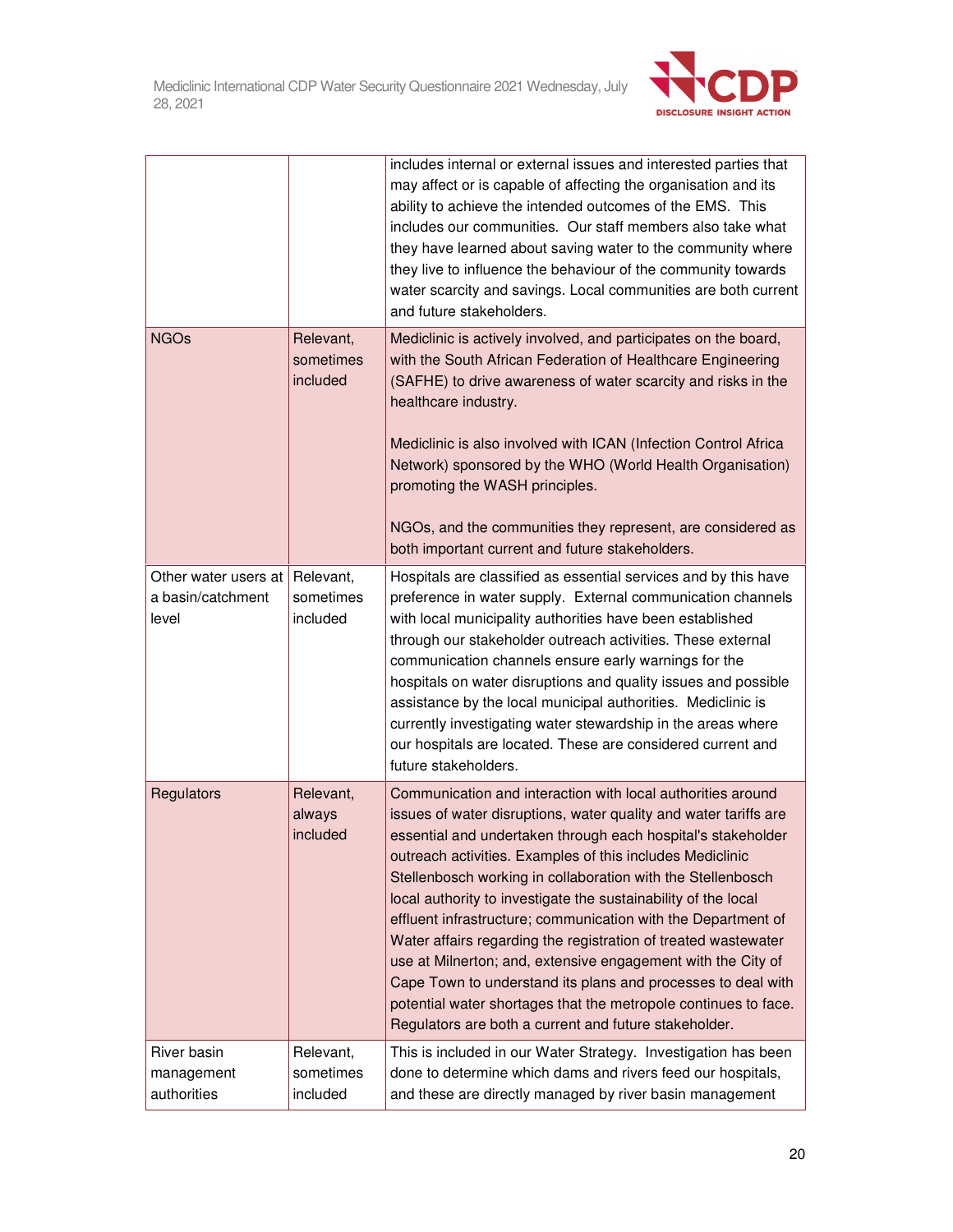

|                                                                 |                                    | authorities who need to be engaged with. This is part of our<br>future water stewardship. An example includes Mediclinic, in<br>conjunction with other organisations, being involved in the<br>establishment of a sustainable water supply program in<br>Thabazimbi where one of our hospitals is located. River basin<br>management authorities are both current and future<br>stakeholders.                                                                                                                                                                                                                                                                                                                                                                                                                                                                                                                                                                   |
|-----------------------------------------------------------------|------------------------------------|-----------------------------------------------------------------------------------------------------------------------------------------------------------------------------------------------------------------------------------------------------------------------------------------------------------------------------------------------------------------------------------------------------------------------------------------------------------------------------------------------------------------------------------------------------------------------------------------------------------------------------------------------------------------------------------------------------------------------------------------------------------------------------------------------------------------------------------------------------------------------------------------------------------------------------------------------------------------|
| <b>Statutory special</b><br>interest groups at a<br>local level | Relevant,<br>sometimes<br>included | Communication and interaction with local authorities about new<br>legislations and tariffs is essential. In addition, the ISO14001:<br>2015 Environmental Management System (EMS) applies to<br>Mediclinic and its context which includes any internal or<br>external issues and interested parties that may affect or is<br>capable of affecting the organisation and its ability to achieve<br>the intended outcomes of the EMS. These special interest<br>groups are communicated with through each hospital's external<br>stakeholder outreach activities.                                                                                                                                                                                                                                                                                                                                                                                                  |
| Suppliers                                                       | Relevant,<br>sometimes<br>included | A Joint Building Contractors Committee document is signed<br>with all building projects, which include an environmental<br>clause on the conservation of natural resources. These<br>suppliers are large consumers of water at our hospitals and<br>clinics and require us to engage with them directly. Laundry<br>and catering are the other large water consumers on our<br>premises. Most of these services are outsourced. Supplier<br>staff is included in our environmental awareness training<br>through our ISO 14001: 2015 environmental management<br>system. We also send out letters to our suppliers to encourage<br>them to adopt similar processes. Water meters are installed at<br>laundry, kitchen and for building projects to monitor water<br>usage where possible. Corrective action requests relating to<br>water wastage or high consumption are issued to suppliers<br>when necessary. Suppliers are current and future stakeholders. |
| Water utilities at a<br>local level                             | Relevant,<br>always<br>included    | As the providers of most water supplied to our hospitals, the<br>proper functioning of local water utilities is critical and always<br>included in our water risk assessments at a Group and hospital<br>level. Where necessary, we engage with them directly.<br>These are current and future stakeholders. Water utilities are<br>communicated with through each hospital's external<br>stakeholder outreach activities.                                                                                                                                                                                                                                                                                                                                                                                                                                                                                                                                      |
| Other stakeholder,<br>please specify                            | <b>Not</b><br>considered           |                                                                                                                                                                                                                                                                                                                                                                                                                                                                                                                                                                                                                                                                                                                                                                                                                                                                                                                                                                 |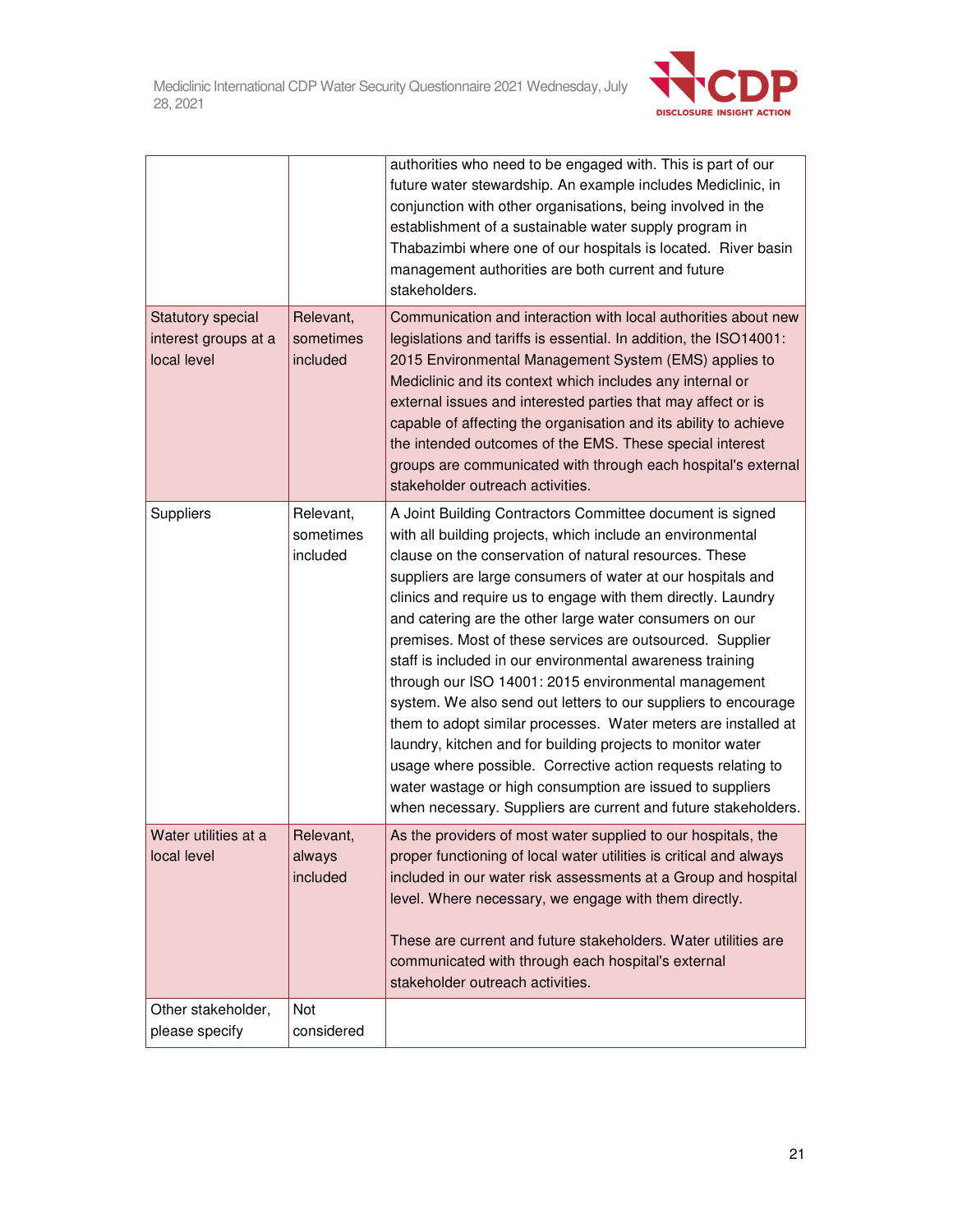

# **W3.3d**

# **(W3.3d) Describe your organization's process for identifying, assessing, and responding to water-related risks within your direct operations and other stages of your value chain.**

Mediclinic continuously evaluates water risk impacts - to its direct operations and value chain such as supply and quality of water; regulatory and tariff risk; and other water-related risks that might affect the Group's growth strategy.

During 2018, this was informed by the publication of our second Water Strategy which prioritised our hospitals most at risk to water-related issues, based on an impact matrix that analysed and weighted financial; drought cycle; dam level; local authority infrastructure; history; and, hospital infrastructure risks. The strategy is reviewed and updated annually.

In addition, an environmental risk survey, inclusive of water risk is conducted at each hospital using the CURA enterprise risk management software that identifies the severity and likelihood of water risks to Mediclinic. The exposure component of this survey includes risk evaluation over the next ten years.

The risks that are identified and audited by the Group corporate office on an annual basis to ensure that corrective action plans are put in place to address the risks that might impact the growth strategy. Similarly, the WRI Aqueduct Water Risk Atlas is used to highlight river basinlevel generic water risk to each Mediclinic hospital.

# **W4. Risks and opportunities**

# **W4.1**

# **(W4.1) Have you identified any inherent water-related risks with the potential to have a substantive financial or strategic impact on your business?**

Yes, both in direct operations and the rest of our value chain

# **W4.1a**

# **(W4.1a) How does your organization define substantive financial or strategic impact on your business?**

Substantive impact from water risk includes the impact on hospital operations that will occur without water supply. It includes both operational and financial consequences.

This includes the depletion of municipal water supply, all back-up water and all back-up water supply from external water suppliers and results in the required implementation of emergency responses.

After 24 hours, arrangements will be made to stop all operations if there is no water supply, and to evacuate the hospital. If this is not done, within the 24 hours, the infection rates can increase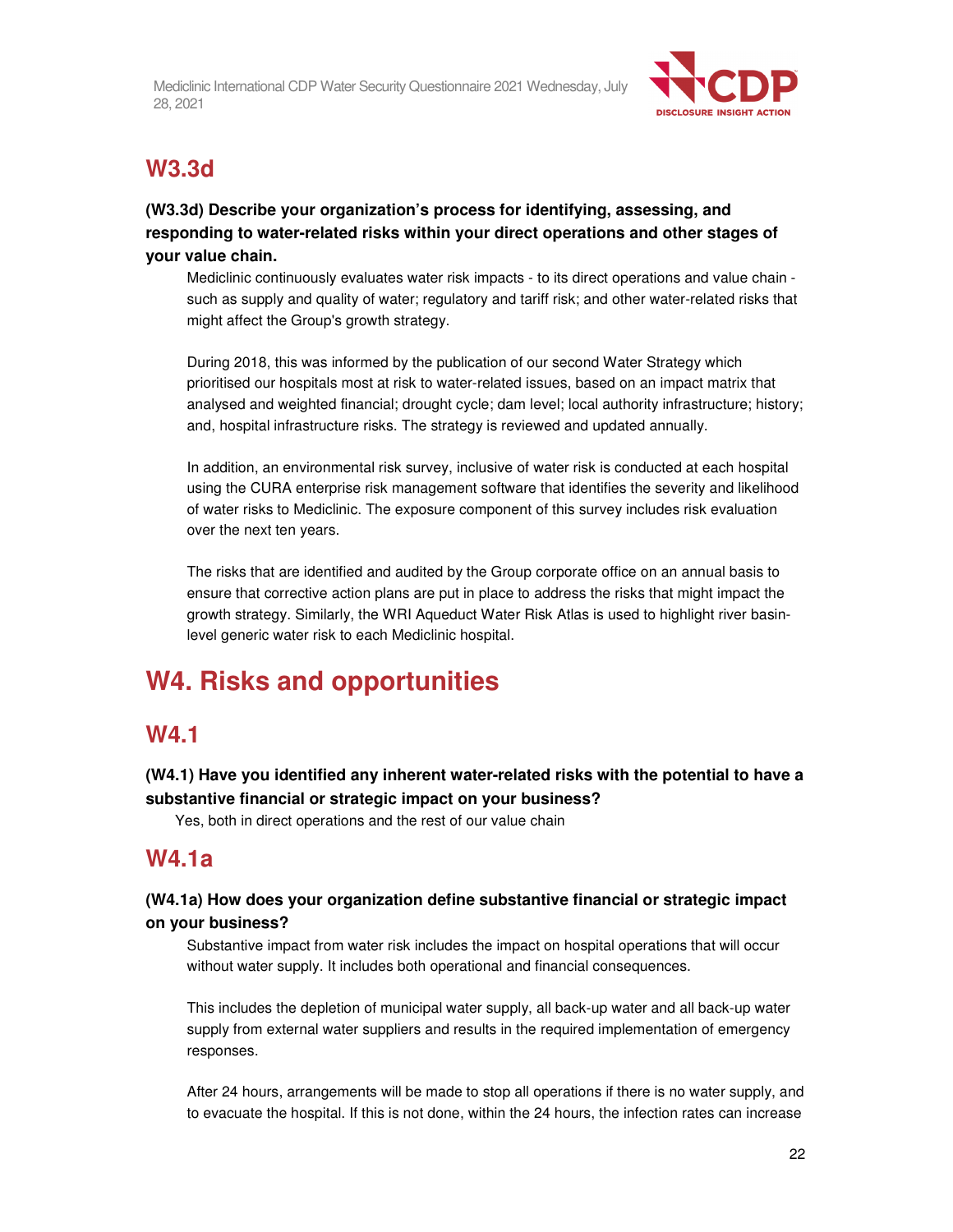

exponentially. This will have a direct impact on operations and supply chain, our patients and staff are part of our supply chain.

In 2017 we undertook a study where the combined revenue loss per day at three of our major hospitals with water risk was estimated to be as follows:

- 1. With 20% water loss, the loss in revenue will be R1.04 million.
- 2. With 50% water loss, the loss in revenue will be R2.67 million.
- 3. With 70% water loss, the loss in revenue will be R3.83 million.

# **W4.1b**

**(W4.1b) What is the total number of facilities exposed to water risks with the potential to have a substantive financial or strategic impact on your business, and what proportion of your company-wide facilities does this represent?** 

|            | <b>Total number of</b><br>facilities exposed<br>to water risk | % company-wide<br>facilities this<br>represents | <b>Comment</b>                                                                                                                                    |
|------------|---------------------------------------------------------------|-------------------------------------------------|---------------------------------------------------------------------------------------------------------------------------------------------------|
| <b>Row</b> | 68                                                            | $51 - 75$                                       | 68 of our hospitals lie in river basins that pose<br>overall medium-high and high water risk, as<br>defined by the WRI Aqueduct Water Risk Atlas. |

# **W4.1c**

**(W4.1c) By river basin, what is the number and proportion of facilities exposed to water risks that could have a substantive financial or strategic impact on your business, and what is the potential business impact associated with those facilities?** 

# **Country/Area & River basin**

South Africa Berg-Olifants

**Number of facilities exposed to water risk**  11

**% company-wide facilities this represents** 

1-25

**% company's total global revenue that could be affected** 

1-10

# **Comment**

As defined by the WRI Aqueduct Water Risk Atlas, 11 facilities located within the Berg-Olifants river basin are considered at a high overall water risk. These facilities accounts for 10.68% of global Group-wide revenue (GBP 2995 million).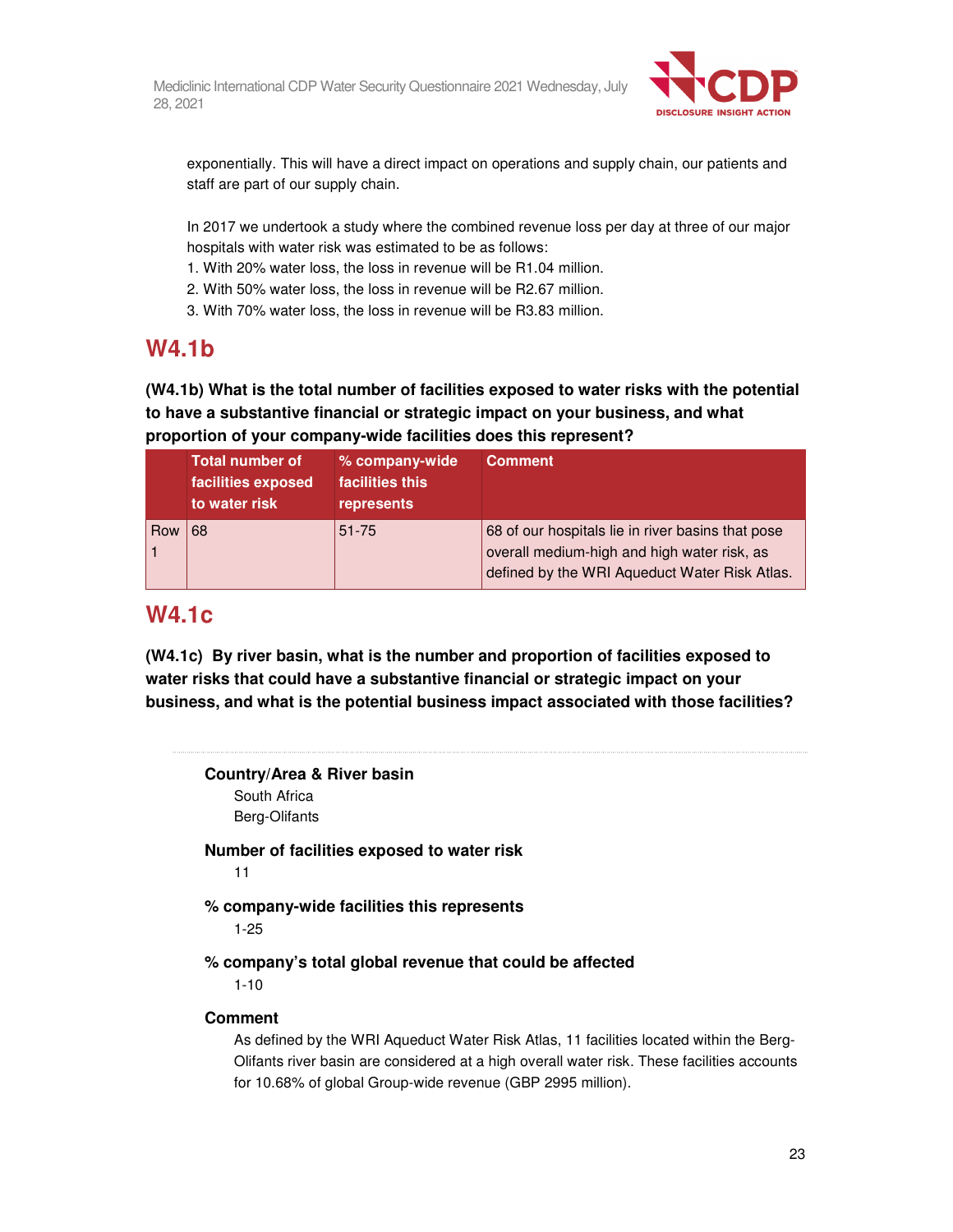

#### **Country/Area & River basin**

South Africa Limpopo

#### **Number of facilities exposed to water risk**

15

## **% company-wide facilities this represents**

1-25

#### **% company's total global revenue that could be affected**

11-20

# **Comment**

As defined by the WRI Aqueduct Water Risk Atlas, 15 facilities located within the Limpopo river basin are considered at a medium- high overall water risk. These facilities accounts for 14.56% of global Group-wide revenue (GBP 2995 million).

# **Country/Area & River basin**

South Africa Orange

#### **Number of facilities exposed to water risk**

3

# **% company-wide facilities this represents**

1-25

### **% company's total global revenue that could be affected**

1-10

#### **Comment**

As defined by the WRI Aqueduct Water Risk Atlas, 3 facilities located within the Orange river basin are considered at a medium- high overall water risk. These facilities accounts for 2.91% of global Group-wide revenue (GBP 2995 million).

#### **Country/Area & River basin**

South Africa Gamka

# **Number of facilities exposed to water risk**

1

#### **% company-wide facilities this represents**

1-25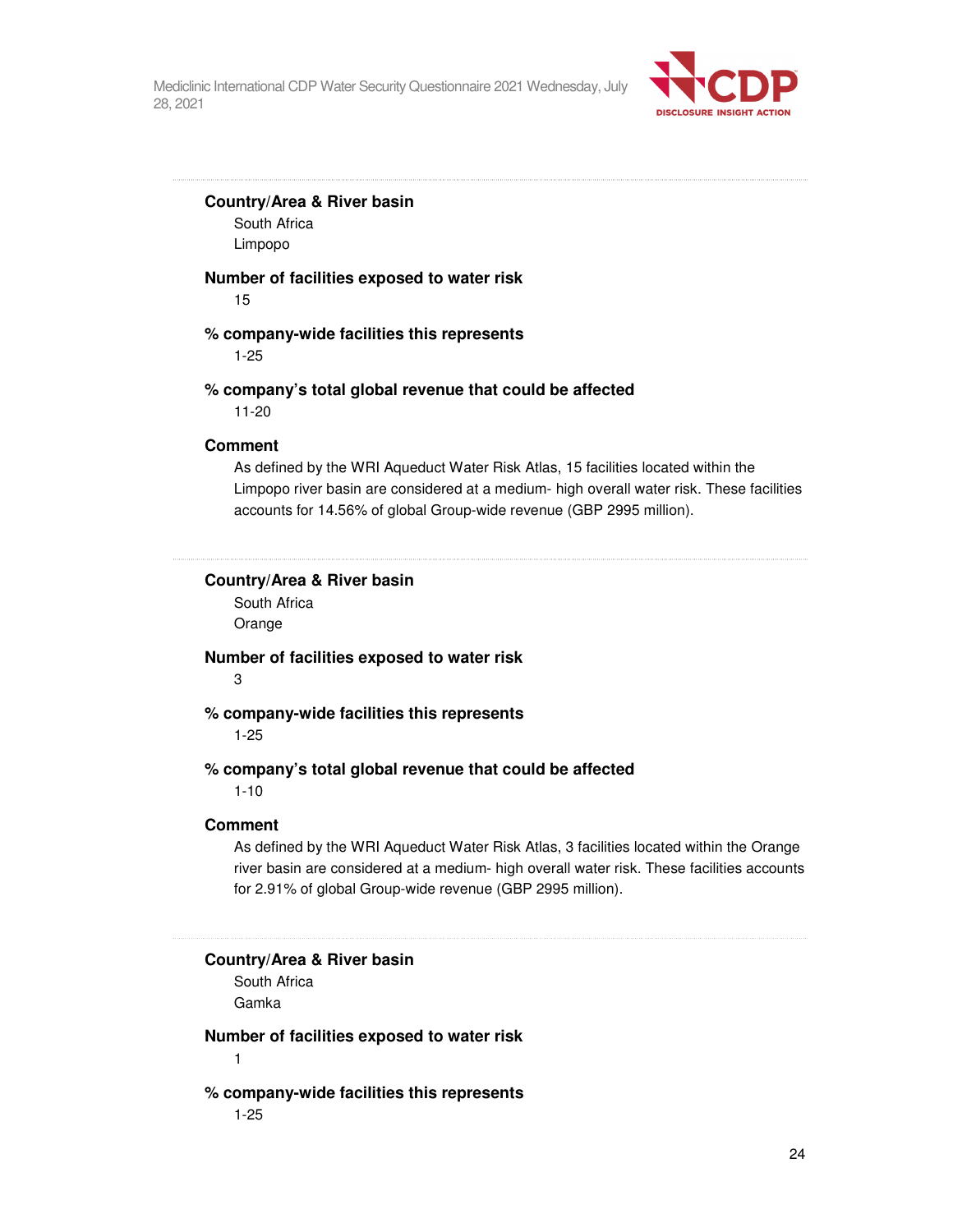

# **% company's total global revenue that could be affected**

Less than 1%

### **Comment**

As defined by the WRI Aqueduct Water Risk Atlas, 1 facility located within the Gamka river basin are considered at a medium- high overall water risk. This facility accounts for 0.97% of global Group-wide revenue (GBP 2995 million).

#### **Country/Area & River basin**

South Africa Breede-Gouritz

## **Number of facilities exposed to water risk**

4

#### **% company-wide facilities this represents**

1-25

#### **% company's total global revenue that could be affected**  1-10

# **Comment**

As defined by the WRI Aqueduct Water Risk Atlas, 4 facilities located within the Breede-Gouritz river basin are considered at a high overall water risk. These facilities accounts for 3.88% of global Group-wide revenue (GBP 2995 million).

#### 

#### **Country/Area & River basin**

South Africa Inkomati-Usuthu

#### **Number of facilities exposed to water risk**

1

## **% company-wide facilities this represents**

Less than 1%

# **% company's total global revenue that could be affected**

1-10

### **Comment**

As defined by the WRI Aqueduct Water Risk Atlas, 1 facility is located within the Inkomati-Usuthu river basin, which is considered at a medium-high overall water risk. This facility accounts for 0.97% of global Group-wide revenue (GBP 2995 million).

### **Country/Area & River basin**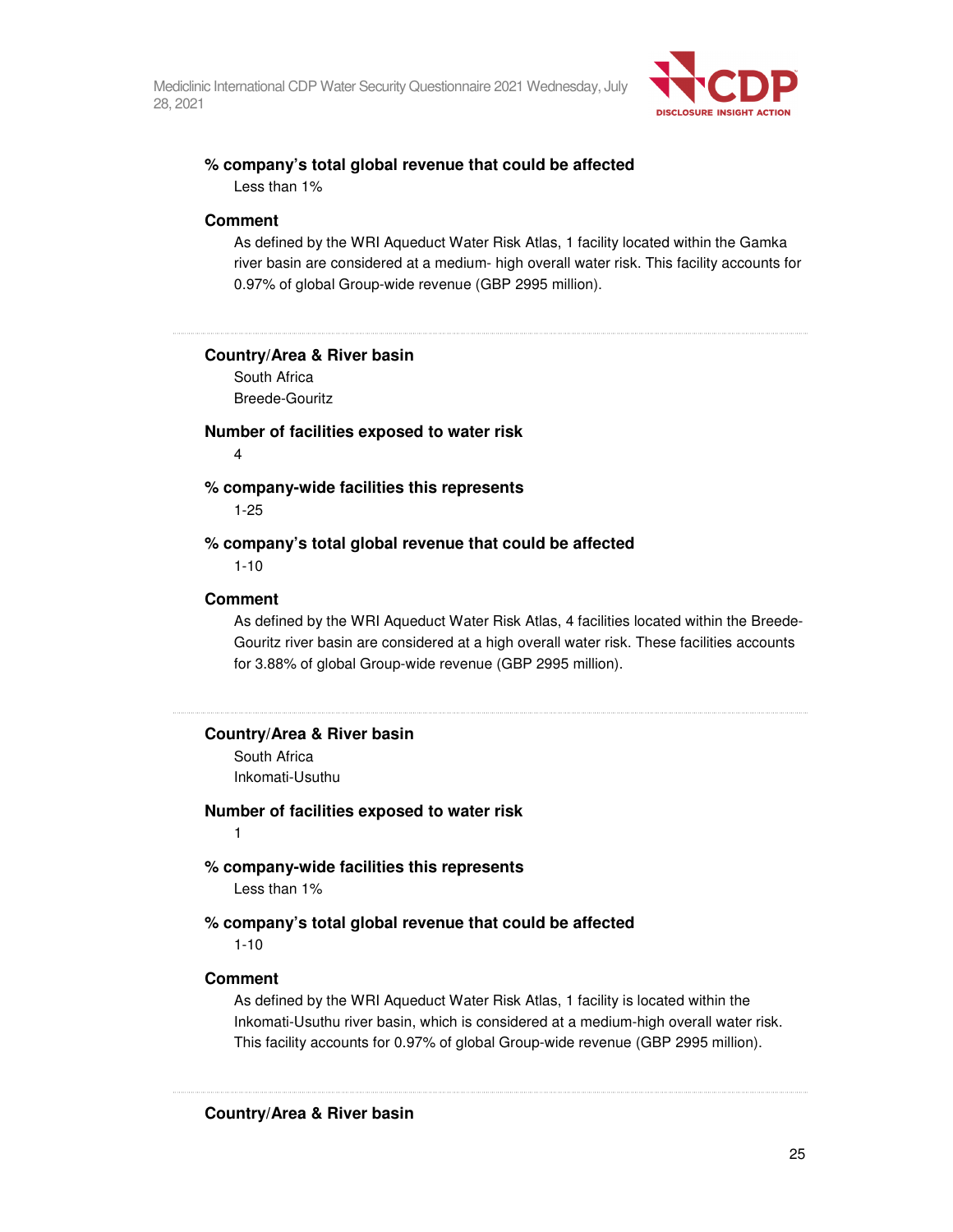

South Africa Pongola-Uzimkulu

# **Number of facilities exposed to water risk**

3

# **% company-wide facilities this represents**

1-25

# **% company's total global revenue that could be affected**

1-10

# **Comment**

As defined by the WRI Aqueduct Water Risk Atlas, 3 facilities located within the Pongola-Umzimkulu river basin are considered at a medium-high overall water risk. These facilities accounts for 2.91% of global Group-wide revenue (GBP 2995 million).

**Country/Area & River basin** 

Namibia Other, please specify Ugab-Huab

**Number of facilities exposed to water risk**  1

**% company-wide facilities this represents**  Less than 1%

# **% company's total global revenue that could be affected**

1-10

## **Comment**

As defined by the WRI Aqueduct Water Risk Atlas, 1 facility located within the Ugab-Huab river basin is considered at a high overall water risk. This facility accounts for 0.97% of global Group-wide revenue (GBP 2995 million).

**Country/Area & River basin** 

Namibia Other, please specify Omaruru-Swakop

## **Number of facilities exposed to water risk**

2

# **% company-wide facilities this represents**

1-25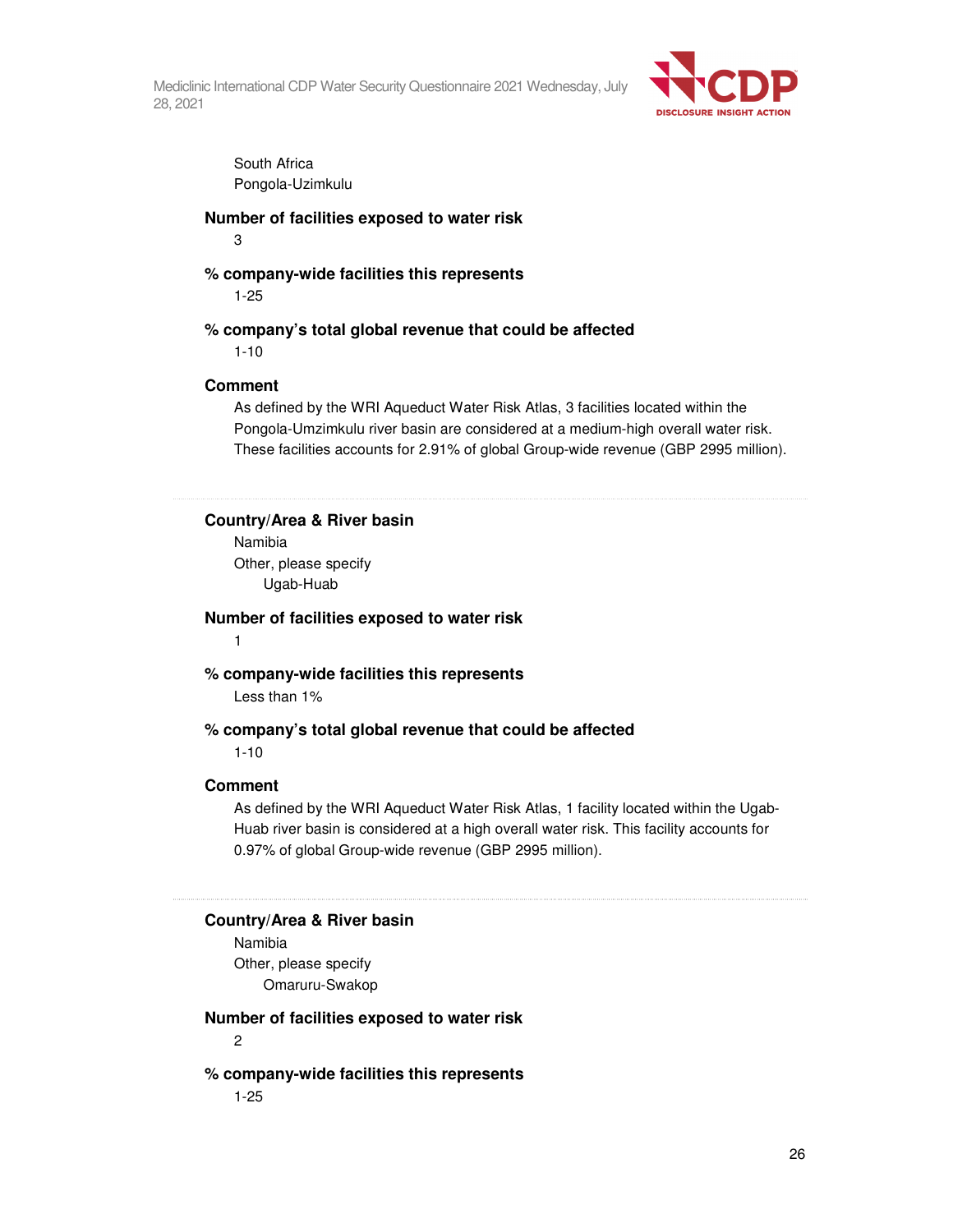

# **% company's total global revenue that could be affected**  1-10

### **Comment**

As defined by the WRI Aqueduct Water Risk Atlas, 2 facilities located within the Omaruru-Swakop river basin are considered at a high overall water risk. These facilities accounts for 1.94% of global Group-wide revenue (GBP 2995 million).

#### **Country/Area & River basin**

United Arab Emirates Other, please specify Arabian Peninsula

# **Number of facilities exposed to water risk**

27

**% company-wide facilities this represents**  1-25

**% company's total global revenue that could be affected**  21-30

#### **Comment**

As defined by the WRI Aqueduct Water Risk Atlas, 27 facilities located within the Arabian Peninsula river basin are considered at a high overall water risk.

# **W4.2**

**(W4.2) Provide details of identified risks in your direct operations with the potential to have a substantive financial or strategic impact on your business, and your response to those risks.** 

**Country/Area & River basin**  South Africa Berg-Olifants

# **Type of risk & Primary risk driver**

Physical Drought

## **Primary potential impact**

Reduction or disruption in production capacity

## **Company-specific description**

Mediclinic has 12 facilities that are located within the Berg-Olifants river basin in the Western Cape and which feeds the Cape Town City metropolitan area. In 2017-18, the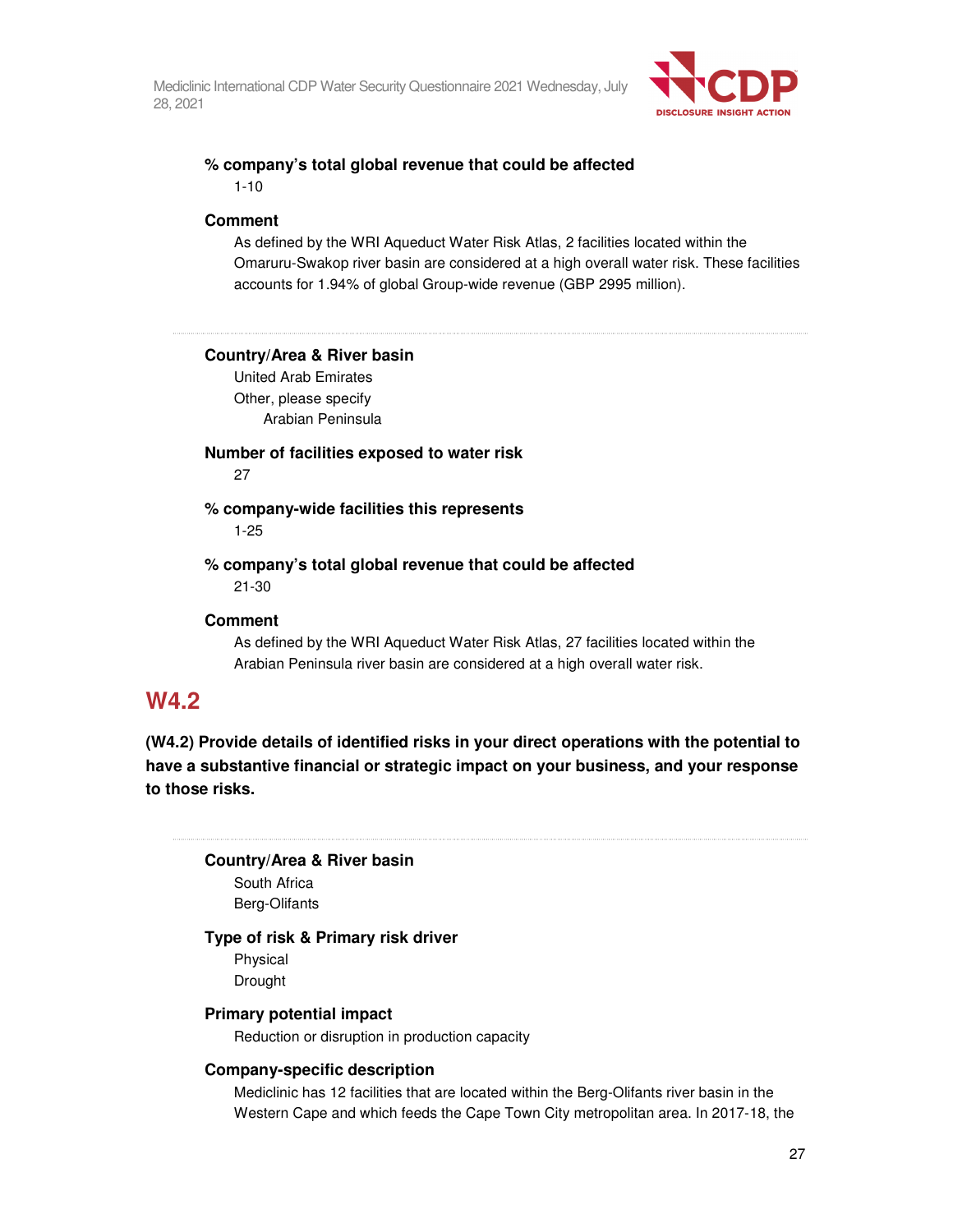

Western Cape experienced its worst drought in recorded history, diminishing the carrying volumes of dams and forcing the City of Cape Town to implement water restrictions, raise tariffs and communicate the possibility of "Day Zero" when reticulated water supplies would be stopped and rationed water distributed at key points throughout the city. This historic scenario had a direct impact on our Western Cape hospitals, forcing our hospitals to strategise business continuity plans to ensure that they were operable under such circumstances. Although hospitals are considered strategic services, there is a risk that under such conditions supplies could be disrupted to our facilities and affect our hospitals ability to provide services in a healthy and hygienic manner.

This scenario could repeat itself due to the limited water supply infrastructure in the Western Cape and the propensity for the area to experience drought.

#### **Timeframe**

Unknown

**Magnitude of potential impact** 

Medium

**Likelihood** 

Likely

**Are you able to provide a potential financial impact figure?**  Yes, a single figure estimate

**Potential financial impact figure (currency)**  2,380

**Potential financial impact figure - minimum (currency)** 

**Potential financial impact figure - maximum (currency)** 

#### **Explanation of financial impact**

Due to water sustainability measures in place, there is no expected revenue loss at any of the affected hospitals and no scale-down of business envisaged. All hospitals affected are ISO 14001: 2015 certified and have emergency water supply backup contingency plans. The only costs envisaged would be those associated with public communications alerting patients that our operations are still fully functioning.

#### **Primary response to risk**

Develop drought emergency plans

#### **Description of response**

Mediclinic established a Water Resilience Committee to manage and monitor the impacts of the drought on our Western Cape Hospitals. This included representatives of all affected hospitals, Group Engineering and Group Safety, Health and Environment specialists. The Group also engaged with the City of Cape Town in addressing the crisis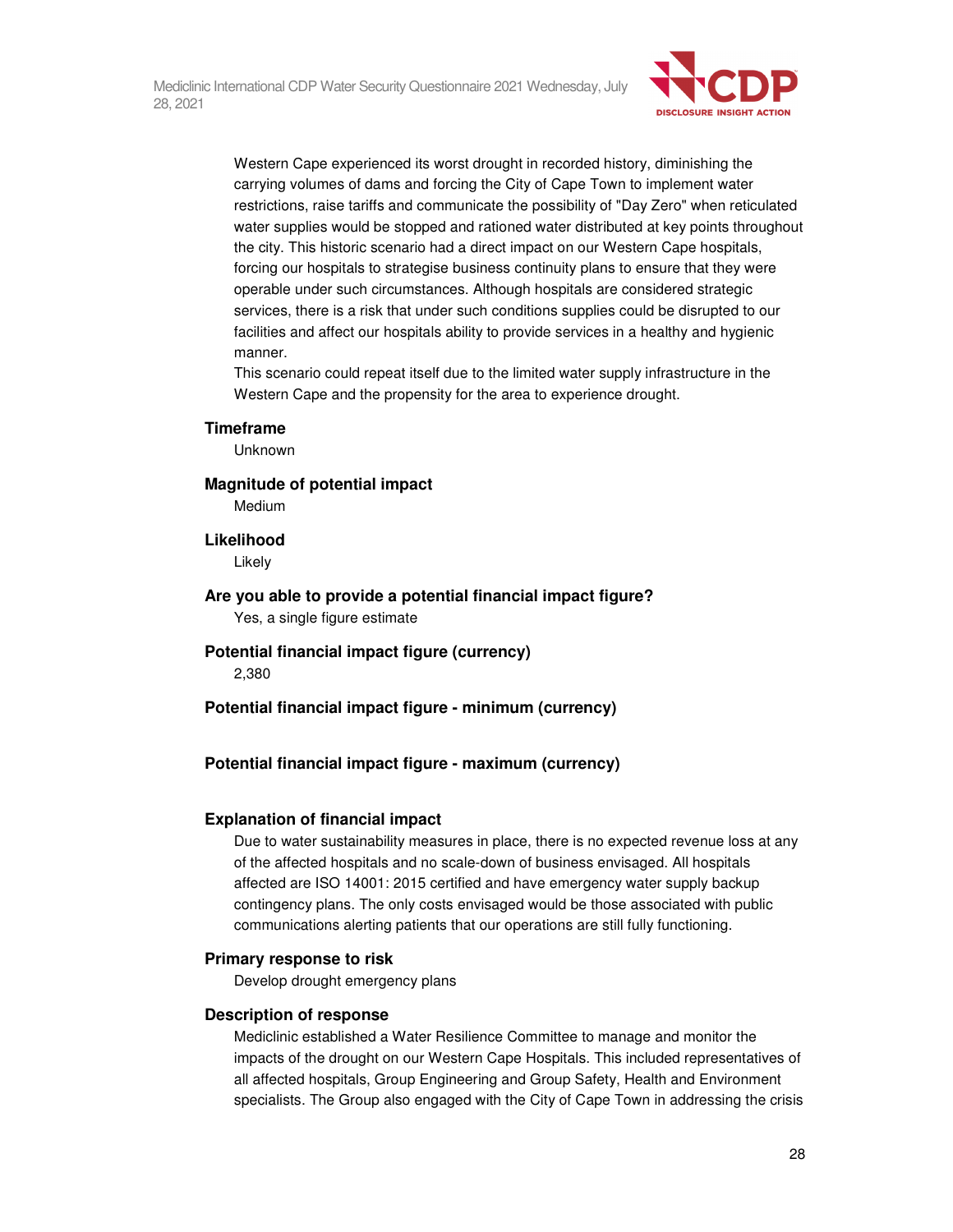

and the future needs should a "Day Zero" scenario materialise. Each hospital installed boreholes and water treatment plants (including reverse osmosis plants) to ensure operational continuity in the event of any disruption of water supplies to the hospitals.

## **Cost of response**

1,150,800

#### **Explanation of cost of response**

The cost of borehole installation and water treatment plants in the Western Cape region totalled GBP 1,150,800/ ZAR 24.18 million.

### **Country/Area & River basin**

South Africa Limpopo

## **Type of risk & Primary risk driver**

Physical Rationing of municipal water supply

# **Primary potential impact**

Reduction or disruption in production capacity

#### **Company-specific description**

Some of our hospitals continue to experience water cut-offs. Water is central to the business continuity of the hospitals in terms of hygiene standards and the necessary medical and support functions.

#### **Timeframe**

Current up to one year

#### **Magnitude of potential impact**

Low

#### **Likelihood**

Very likely

### **Are you able to provide a potential financial impact figure?**

Yes, a single figure estimate

## **Potential financial impact figure (currency)**

2,380

## **Potential financial impact figure - minimum (currency)**

## **Potential financial impact figure - maximum (currency)**

**Explanation of financial impact**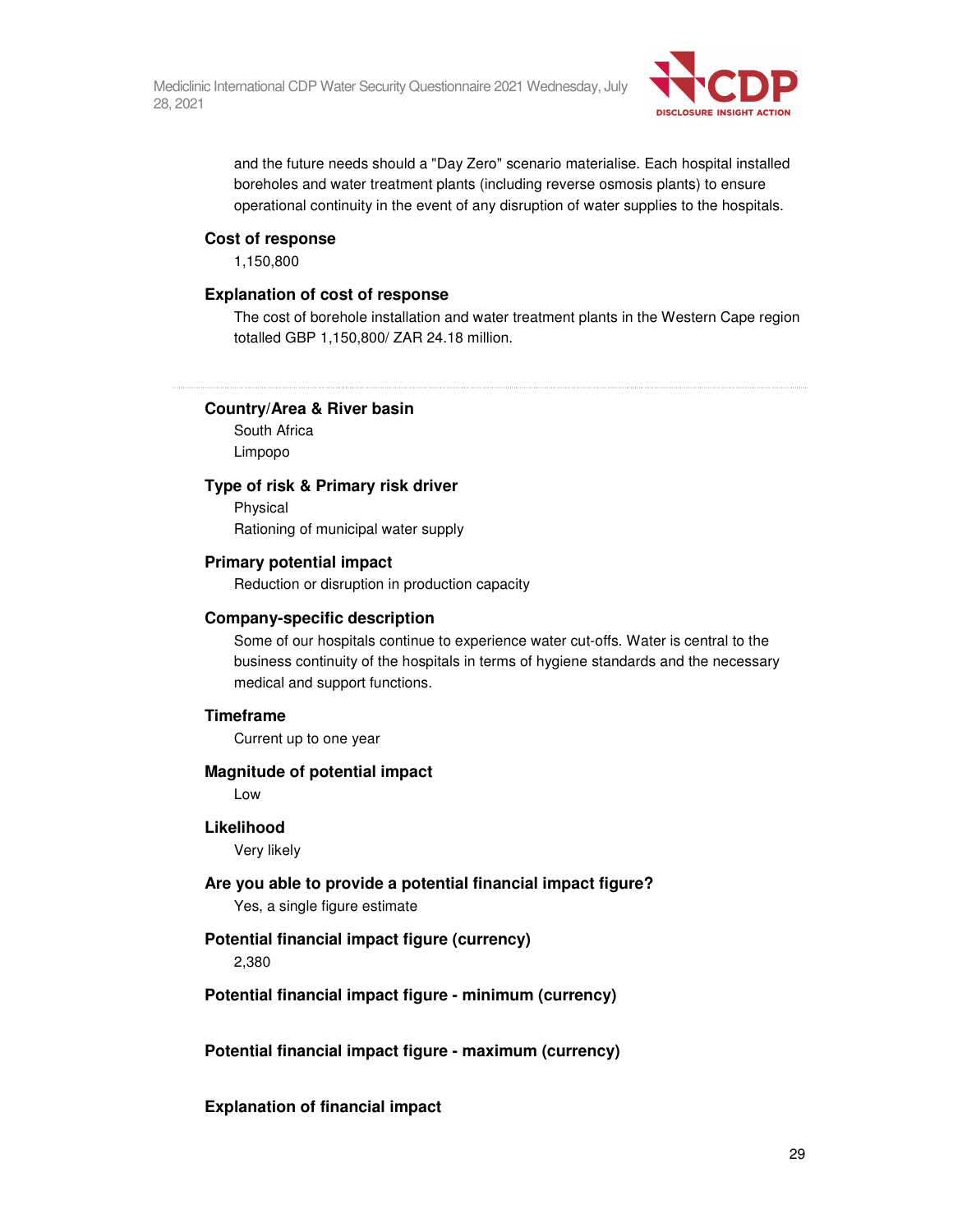

Due to water sustainability and contingency measures in place, no revenue loss at any of the hospitals is envisaged and no scale-down of business enacted. All hospitals affected are ISO14001: 2015 certified and have emergency backup water supply contingency plans. The only costs envisaged would be those associated with public communications alerting patients that our operations are still fully functioning and the sourcing of an alternative water supply from third-parties (water tankers).

## **Primary response to risk**

Secure alternative water supply

#### **Description of response**

Various alternative water supply initiatives from third sources are in place that allow these hospitals to continue operating without disruption to services.

#### **Cost of response**

9,520

#### **Explanation of cost of response**

There is an operational cost impact due to water tankers supplying alternative water to the hospitals. Based upon the last water outage at Mediclinic Muelmed, the estimated cost on water tankers is approximately GBP 9,520/ ZAR 200,000.

#### **Country/Area & River basin**

South Africa Orange

#### **Type of risk & Primary risk driver**

Physical Drought

#### **Primary potential impact**

Increased operating costs

#### **Company-specific description**

During 2016, South Africa experienced one of its worst droughts in recent times. This could happen again in the future. Under drought conditions, water supply disruptions are a potential risk to operations at two of our hospitals in this river basin - Bloemfontein and Hoogland (Bethlehem). Water is central to the operation of the hospitals in terms of hygiene standards and the necessary medical and support functions.

### **Timeframe**

Unknown

#### **Magnitude of potential impact**

Low

## **Likelihood**

About as likely as not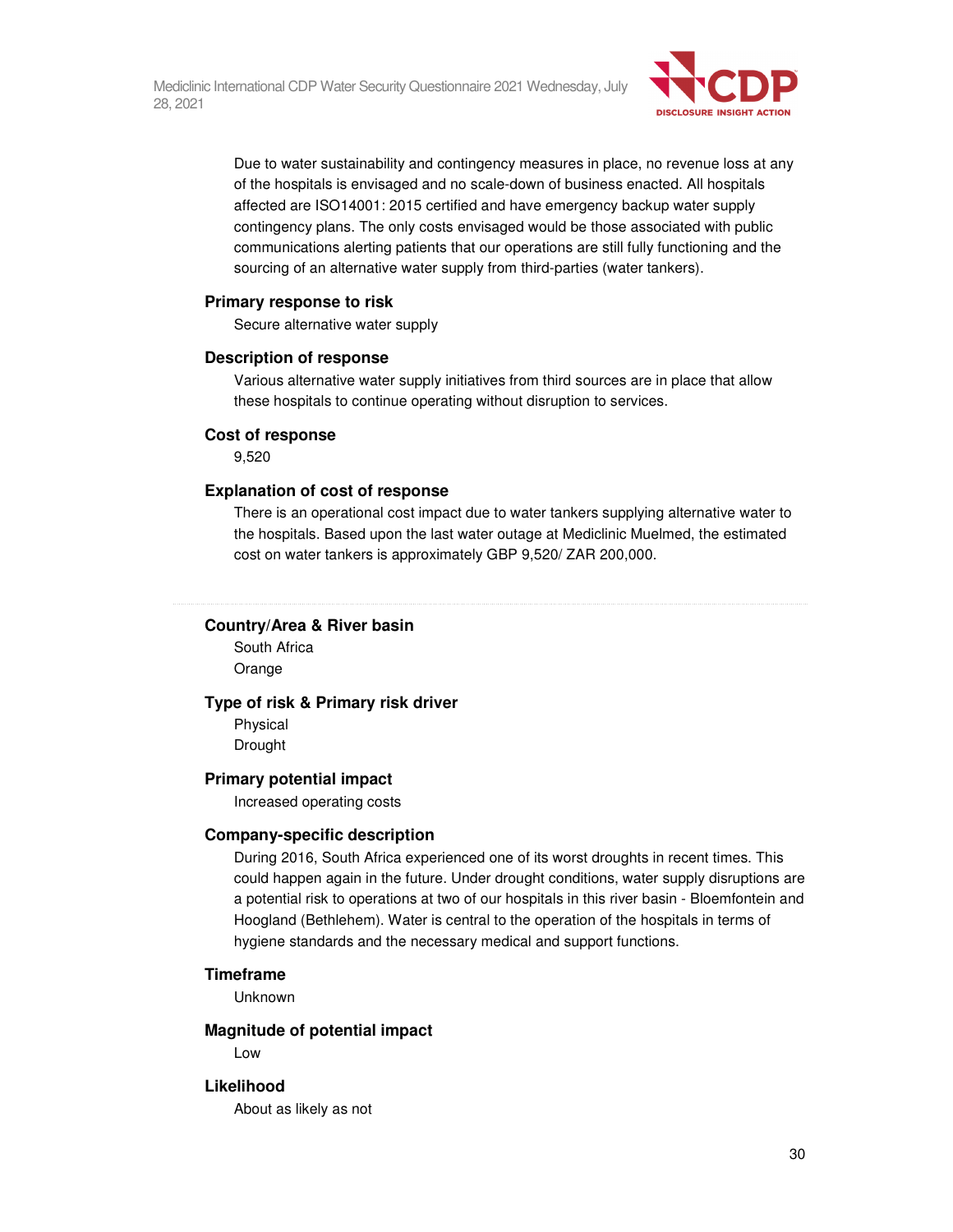

# **Are you able to provide a potential financial impact figure?**  No, we do not have this figure

**Potential financial impact figure (currency)** 

**Potential financial impact figure - minimum (currency)** 

**Potential financial impact figure - maximum (currency)** 

## **Explanation of financial impact**

Due to the unknown nature of such a future risk, the financial impact is unknown.

### **Primary response to risk**

Increase investment in new technology

## **Description of response**

Mediclinic Bloemfontein drilled a new borehole to supplement its water availability should disruption to municipal water supplies occur. Mediclinic Hoogland has installed additional emergency water tanks - a 55,000 litre steel sectional tank in 2019.

#### **Cost of response**

28,556

## **Explanation of cost of response**

Cost of borehole at Mediclinic Bloemfontein = GBP 8958/ ZAR 188,217. Cost of additional emergency water tanks at Mediclinic Hoogland = GBP 21,042/ ZAR 442,130. This are 2019 figures and are used as a proxy or estimation of costs for physical risk related to drought.

# **W4.2a**

**(W4.2a) Provide details of risks identified within your value chain (beyond direct operations) with the potential to have a substantive financial or strategic impact on your business, and your response to those risks.** 

**Country/Area & River basin**  South Africa Berg-Olifants

**Stage of value chain**  Supply chain

**Type of risk & Primary risk driver**  Physical Drought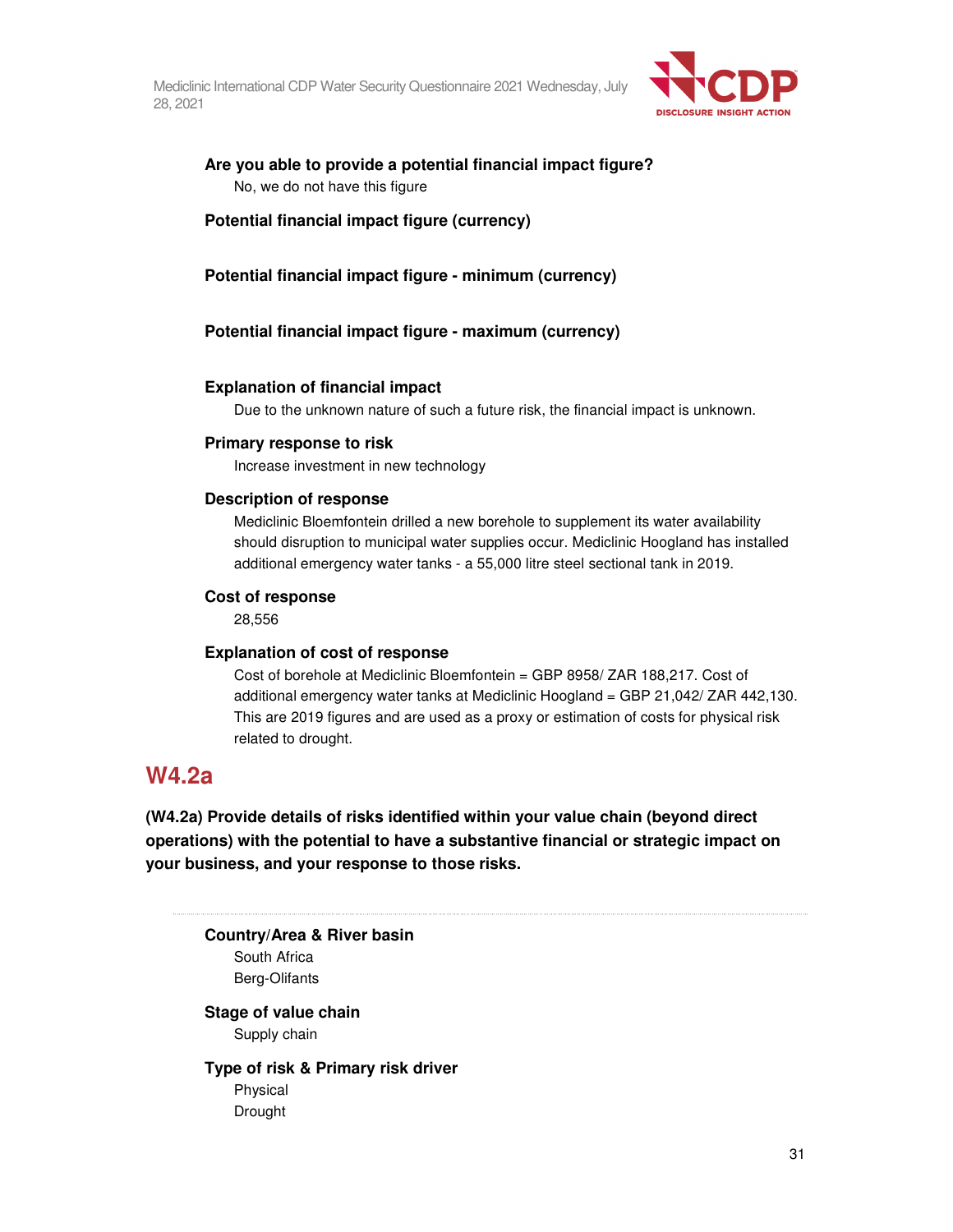

# **Primary potential impact**

Increased operating costs

#### **Company-specific description**

In response to water restrictions, increased water tariffs and the need to be seen to be saving water (brand reputation), we have worked directly with our on-site service providers to ensure they adhere to the water saving drive that Mediclinic has implemented in its Western Cape hospitals. This includes such service providers as catering, cleaning, laundry and security services. This engagement is being rolled out to all hospitals throughout the group.

#### **Timeframe**

Current up to one year

## **Magnitude of potential impact**

Low

### **Likelihood**

Virtually certain

## **Are you able to provide a potential financial impact figure?**

Yes, a single figure estimate

# **Potential financial impact figure (currency)**

176,503

**Potential financial impact figure - minimum (currency)** 

## **Potential financial impact figure - maximum (currency)**

#### **Explanation of financial impact**

Laundry and kitchen (catering) services in our hospitals account for 24% of water consumption alone. Across all our hospitals, total water consumption costs equal GBP 2,101,232/ ZAR 44,150,018. If we assume the Western Cape hospitals account for approximately 35% of this total cost (21 facilities out of a national total for South Africa of 60 facilities), then cost of laundry and kitchen water consumption in the Western Cape hospitals equates to some GBP 176,503/ ZAR 3,708,602 per year.

#### **Primary response to risk**

Supplier engagement Develop supplier drought emergency plans

#### **Description of response**

Many and various different water-saving initiatives have been developed in conjunction with our service providers, and these differ from hospital to hospital. The initiatives include staff training; changing chemicals used; adjusting water pressures in toilets and cleaning facilities; adopting sanitising cleaning liquids; ensuring off-site laundry services have sufficient water back-up strategies at their own sites; etc. These Western Cape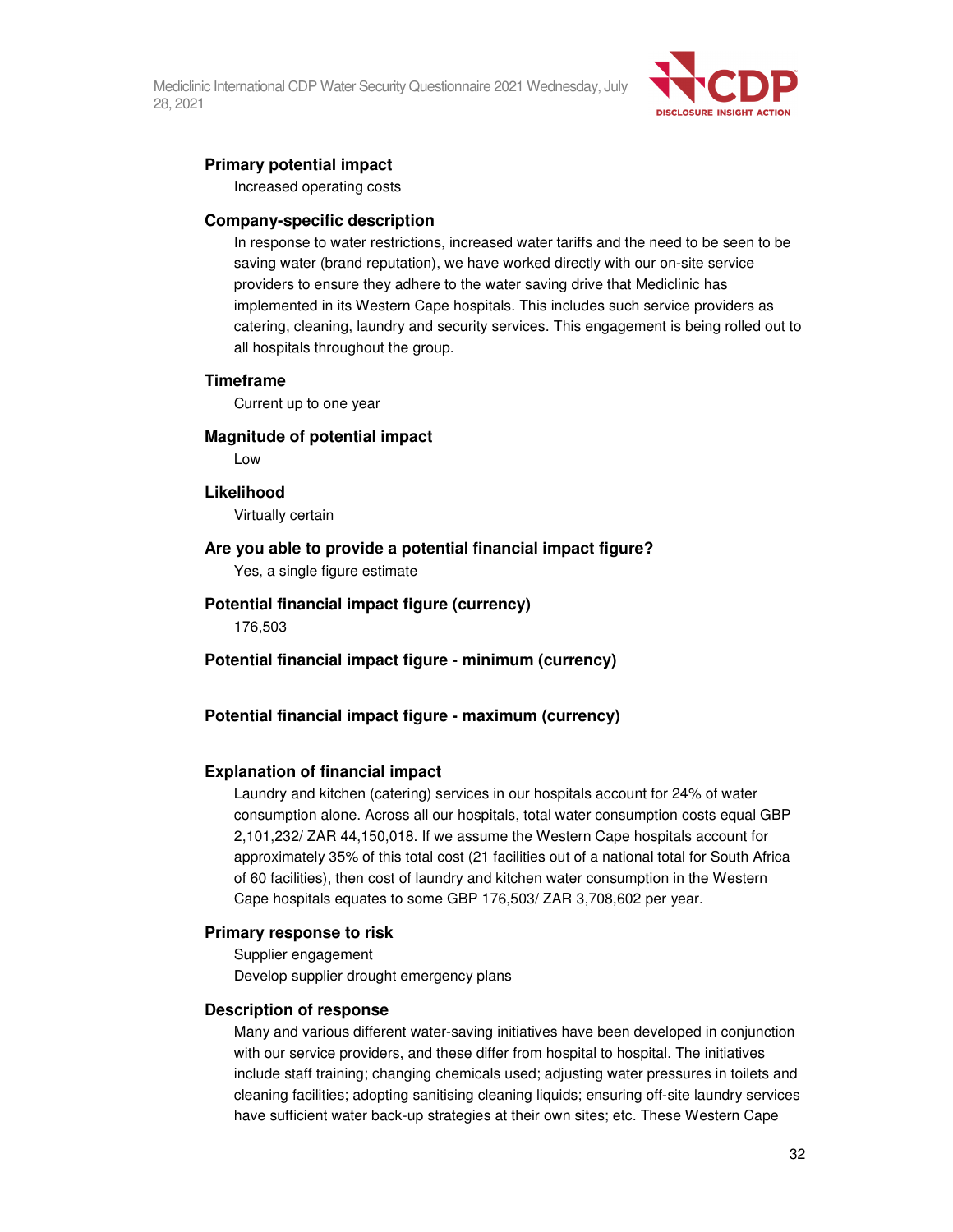

initiatives have been used to inform a nation-wide water resilience strategy developed by Mediclinic over the following two years.

# **Cost of response**

 $\Omega$ 

# **Explanation of cost of response**

Costs incorporated into ongoing (recurring) operational costs dedicated to supplier engagement.

# **W4.3**

# **(W4.3) Have you identified any water-related opportunities with the potential to have a substantive financial or strategic impact on your business?**

Yes, we have identified opportunities, and some/all are being realized

# **W4.3a**

**(W4.3a) Provide details of opportunities currently being realized that could have a substantive financial or strategic impact on your business.** 

# **Type of opportunity**

**Efficiency** 

# **Primary water-related opportunity**

Improved water efficiency in operations

# **Company-specific description & strategy to realize opportunity**

Mediclinic has a water efficiency target based on the amount of water consumed per bed-day sold (560 litres per bed-day sold). To achieve this target, certain behaviour change initiatives have been implemented (for employees, on-site service providers such as doctors, catering and laundry, and patients). These include removal of bath tubs to encourage shower usage; shutting off of hot water supplies to public areas; patient awareness of initiatives; alcohol scrubs introduced in operating theatres; no window washing; no car washing; no irrigation; baths not to be used for pain relief during births. In addition, fixing of leaks at all hospitals has been implemented. Reused and recycled water systems have also been introduced in all our autoclave equipment and in some laundry units. This is strategic for Mediclinic as business continuity and the operation of the hospitals are dependent on a consistent water supply and efficiency measures on water use are a priority for Mediclinic.

# **Estimated timeframe for realization**

Current - up to 1 year

# **Magnitude of potential financial impact**

Low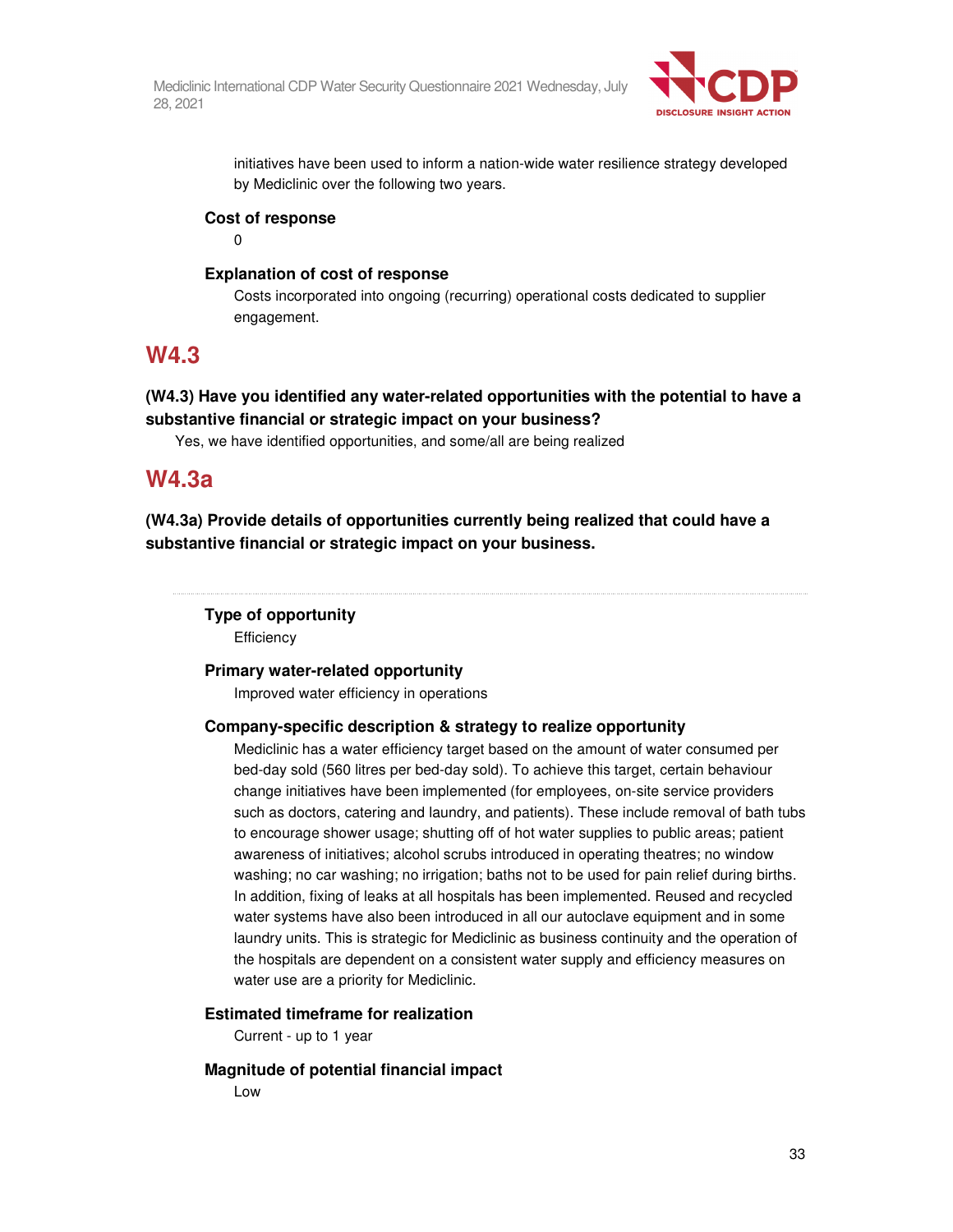

# **Are you able to provide a potential financial impact figure?**  Yes, a single figure estimate

# **Potential financial impact figure (currency)**  2,380

# **Potential financial impact figure – minimum (currency)**

**Potential financial impact figure – maximum (currency)** 

## **Explanation of financial impact**

Anticipated cost savings of reduced water consumption per bed day sold has been offset by increased water tariffs throughout the country (including a doubling in price in the Western Cape), resulting in a neutral financial impact. Additional costs identified include those associated with internal communications requirements and awareness raising.

#### **Type of opportunity**

**Resilience** 

#### **Primary water-related opportunity**

Increased resilience to impacts of climate change

## **Company-specific description & strategy to realize opportunity**

Directed by the Water Resilience Committee, all Western Cape hospitals have installed boreholes and water treatment plants (where required). This was done in 2017 and 2018, and ensured these hospitals have sufficient volumes of potable water for use in a scenarios where municipal water supplies would have been shut off and water rationed and distributed.

The water resilience initiatives introduced in the Western Cape have been rolled out to the rest of the Group's hospitals.

#### **Estimated timeframe for realization**

Current - up to 1 year

# **Magnitude of potential financial impact**

Low

## **Are you able to provide a potential financial impact figure?**

Yes, a single figure estimate

#### **Potential financial impact figure (currency)**

2,101,231

#### **Potential financial impact figure – minimum (currency)**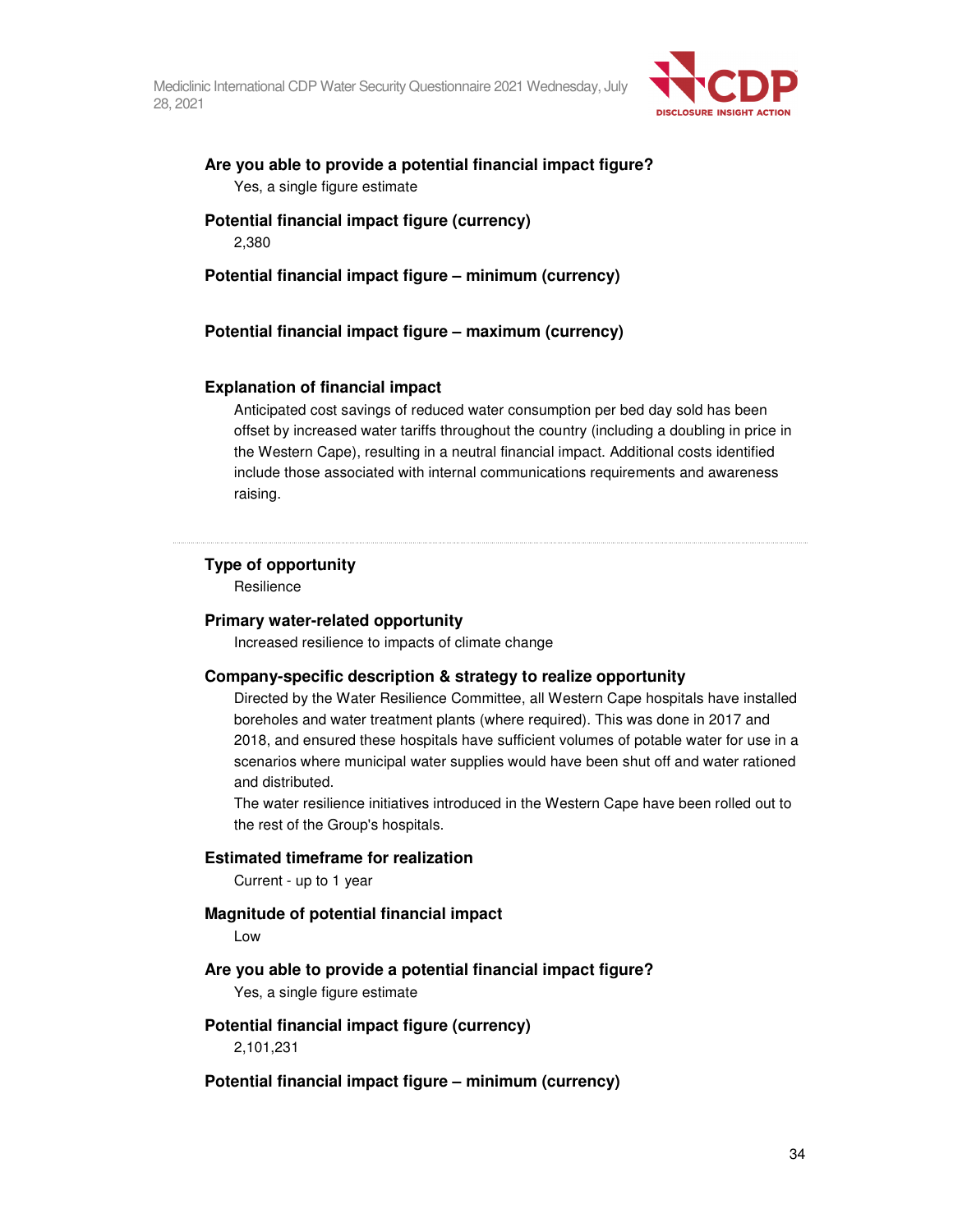

# **Potential financial impact figure – maximum (currency)**

# **Explanation of financial impact**

The total Mediclinic annual water bill of GBP 2,101,231/ ZAR 44,150,018. If a scenario occurred where all hospitals were forced to provide their own water through their backup borehole and water treatment installations, the cost of municipal water supplied to the hospitals would be null and void. This equates to a cost offset of at least GBP 2,101,231/ ZAR 44,150,018.

# **W5. Facility-level water accounting**

# **W5.1**

**(W5.1) For each facility referenced in W4.1c, provide coordinates, water accounting data, and a comparison with the previous reporting year.** 

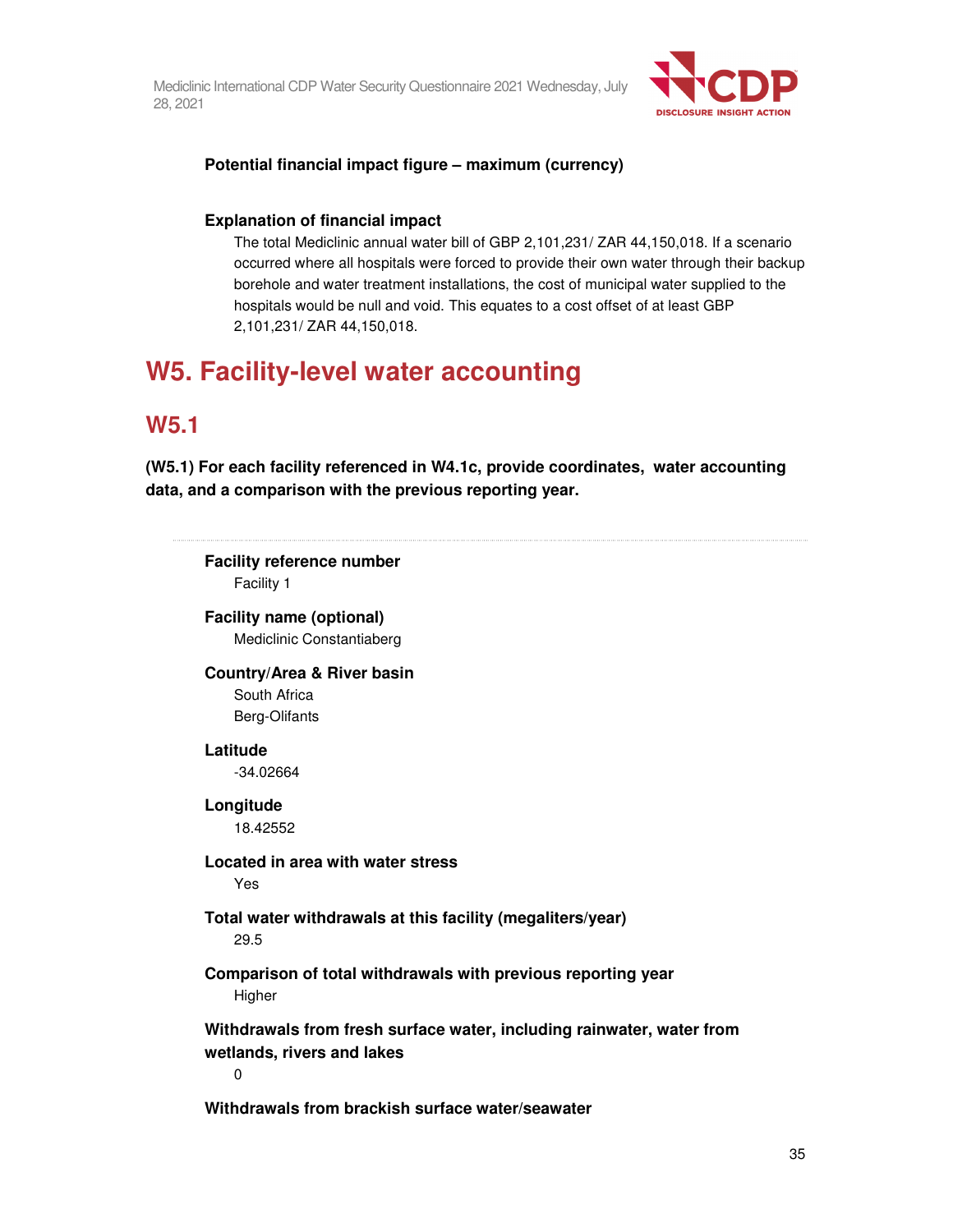

### $\overline{0}$

**Withdrawals from groundwater - renewable**  1.3 **Withdrawals from groundwater - non-renewable**  0 **Withdrawals from produced/entrained water**   $\Omega$ **Withdrawals from third party sources**  28.2 **Total water discharges at this facility (megaliters/year)**  26.25 **Comparison of total discharges with previous reporting year Higher Discharges to fresh surface water**   $\Omega$ **Discharges to brackish surface water/seawater**  0 **Discharges to groundwater**  0 **Discharges to third party destinations**  26.25

# **Total water consumption at this facility (megaliters/year)**  3.25

**Comparison of total consumption with previous reporting year Higher** 

## **Please explain**

Higher water withdrawal, discharge and consumption is primarily due to Covid-19 impacts where potable water has been used for additional hand washing, surface cleaning, scrubs usage and washing, and general laundry operations in the hospital. Threshold for "higher" water withdrawal is between a 5-10% increase from 2019 figures - in this case 5.22%. As discharge and consumption are calculated based on the water withdrawal figure, year on year comparisons for these activities are also "higher". Water withdrawal is measured either through on-site water meters or municipal bills. Discharge is estimated at 89% of withdrawal, following case study tests on a number of our hospitals. Water consumption figures are based on the CDP definition: "the amount of water that is drawn into the boundaries of the organisation and not discharged back to the water environment or third party over the course of the reporting year."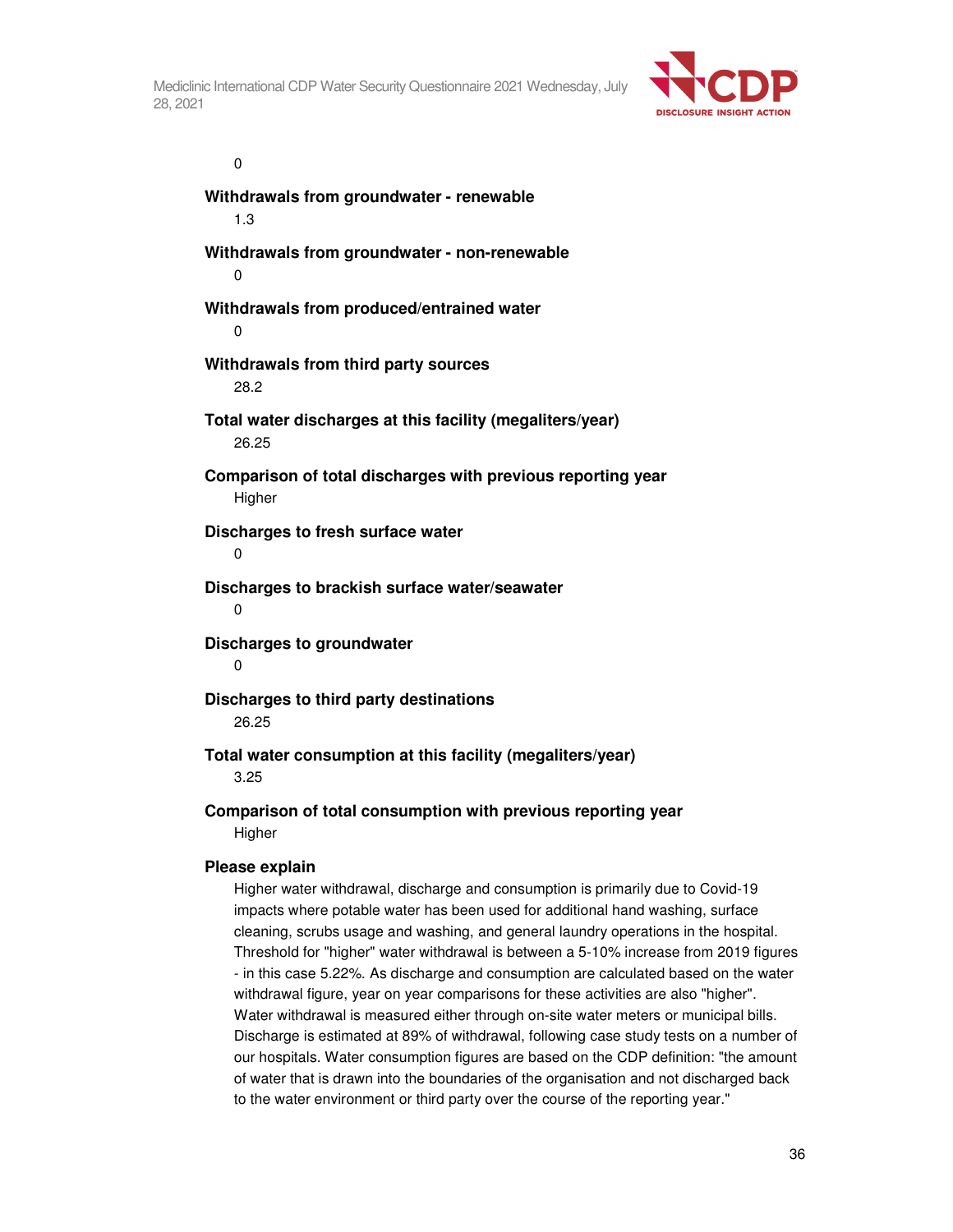

**Facility reference number** 

Facility 2

## **Facility name (optional)**

Mediclinic Cape Town

#### **Country/Area & River basin**

South Africa Berg-Olifants

#### **Latitude**

-25.762153

## **Longitude**

31.050819

## **Located in area with water stress**

Yes

## **Total water withdrawals at this facility (megaliters/year)**

9

## **Comparison of total withdrawals with previous reporting year**  About the same

**Withdrawals from fresh surface water, including rainwater, water from wetlands, rivers and lakes** 

## 0

**Withdrawals from brackish surface water/seawater** 

 $\Omega$ 

**Withdrawals from groundwater - renewable**  0

**Withdrawals from groundwater - non-renewable**  0

# **Withdrawals from produced/entrained water**

0

## **Withdrawals from third party sources**

9

**Total water discharges at this facility (megaliters/year)**  8.01

**Comparison of total discharges with previous reporting year**  About the same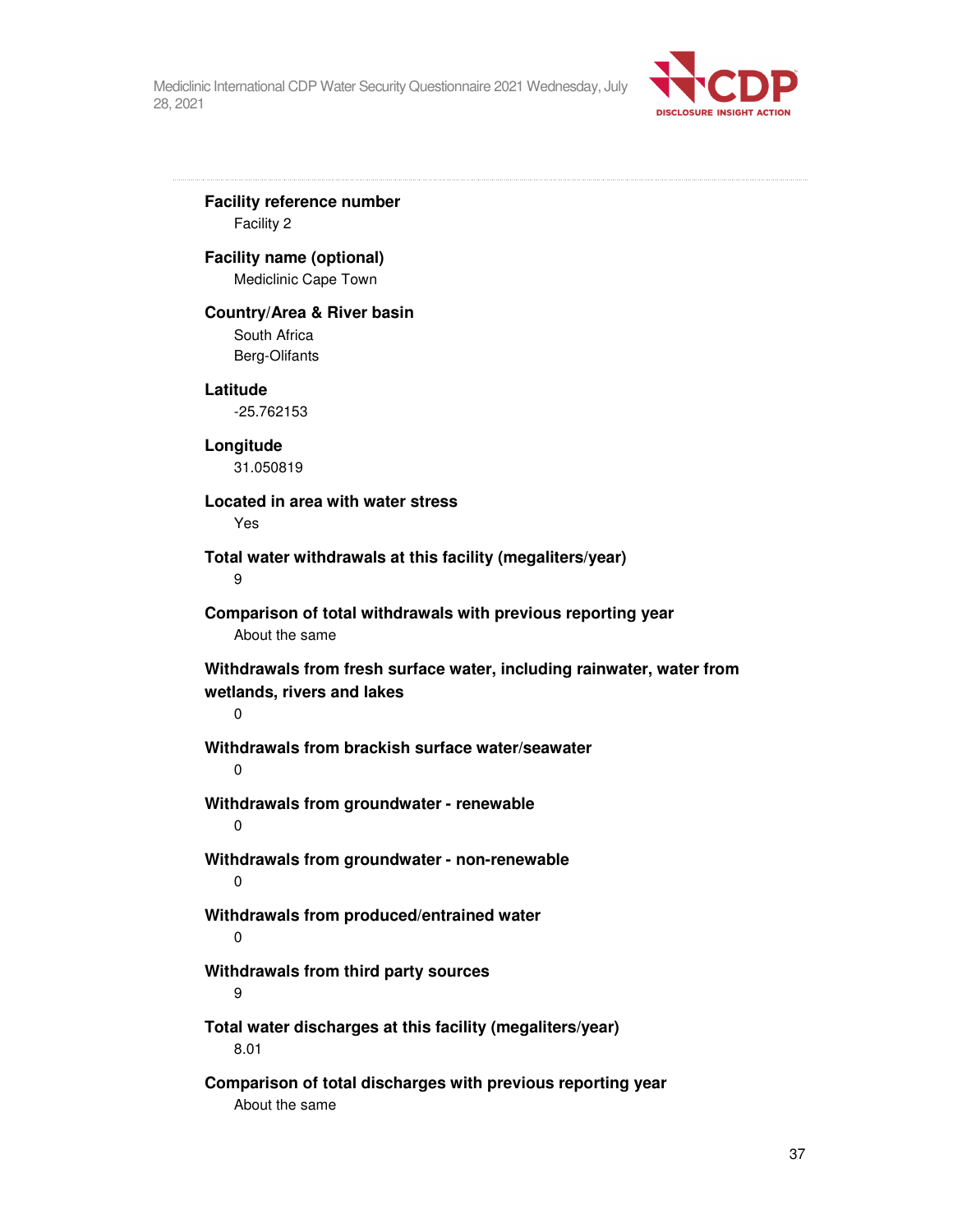

## **Discharges to fresh surface water**

0

**Discharges to brackish surface water/seawater**  0

### **Discharges to groundwater**

 $\Omega$ 

#### **Discharges to third party destinations**

8.01

#### **Total water consumption at this facility (megaliters/year)**

0.99

#### **Comparison of total consumption with previous reporting year**

About the same

#### **Please explain**

"About the same" water withdrawal, discharge and consumption is primarily due to Covid-19 impacts where potable water has been used for additional hand washing, surface cleaning, scrubs usage and washing, and general laundry operations in the hospital.

Threshold for "about the same" water withdrawal is between a 0-5% change, in this case an increase of 4.71%, from 2019 figures. As discharge and consumption are calculated based on the water withdrawal figure, year on year comparisons for these activities are also "about the same".

Water withdrawal is measured either through on-site water meters or municipal bills. Discharge is estimated at 89% of withdrawal, following case study tests on a number of our hospitals. Water consumption figures are based on the CDP definition: "the amount of water that is drawn into the boundaries of the organisation and not discharged back to the water environment or third party over the course of the reporting year."

#### **Facility reference number**

Facility 3

#### **Facility name (optional)**

Mediclinic Milnerton

#### **Country/Area & River basin**

South Africa Berg-Olifants

#### **Latitude**

-33.865439

#### **Longitude**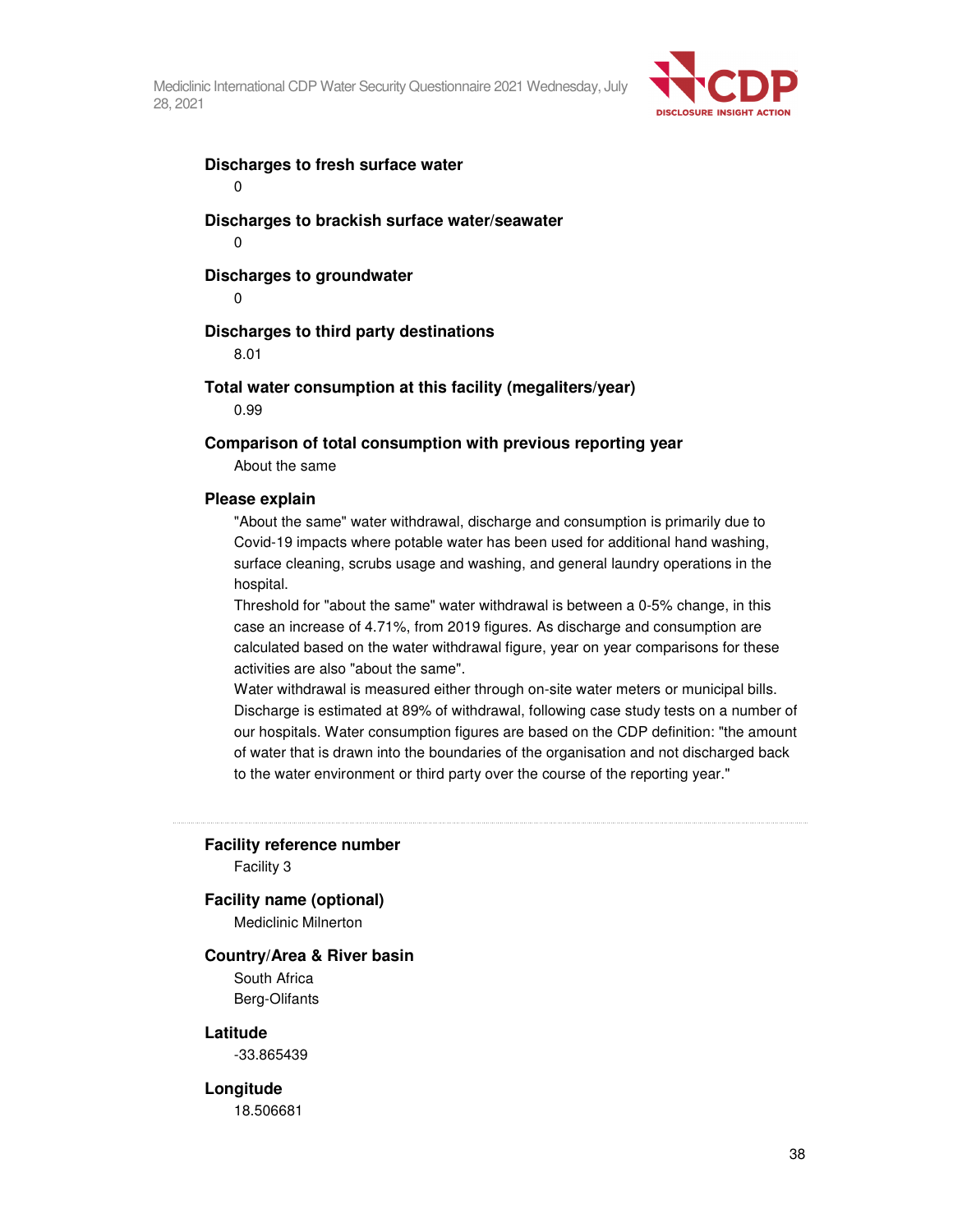

| Located in area with water stress<br>Yes                                                                           |
|--------------------------------------------------------------------------------------------------------------------|
| Total water withdrawals at this facility (megaliters/year)<br>14.21                                                |
| Comparison of total withdrawals with previous reporting year<br>Much higher                                        |
| Withdrawals from fresh surface water, including rainwater, water from<br>wetlands, rivers and lakes<br>$\mathbf 0$ |
| Withdrawals from brackish surface water/seawater<br>0                                                              |
| Withdrawals from groundwater - renewable<br>0.37                                                                   |
| Withdrawals from groundwater - non-renewable<br>0                                                                  |
| Withdrawals from produced/entrained water<br>0                                                                     |
| Withdrawals from third party sources<br>13.84                                                                      |
| Total water discharges at this facility (megaliters/year)<br>12.65                                                 |
| Comparison of total discharges with previous reporting year<br>Much higher                                         |
| Discharges to fresh surface water<br>0                                                                             |
| Discharges to brackish surface water/seawater<br>0                                                                 |
| <b>Discharges to groundwater</b><br>0                                                                              |
| Discharges to third party destinations<br>12.65                                                                    |
| Total water consumption at this facility (megaliters/year)<br>1.56                                                 |
| Comparison of total consumption with previous reporting year<br>Much higher                                        |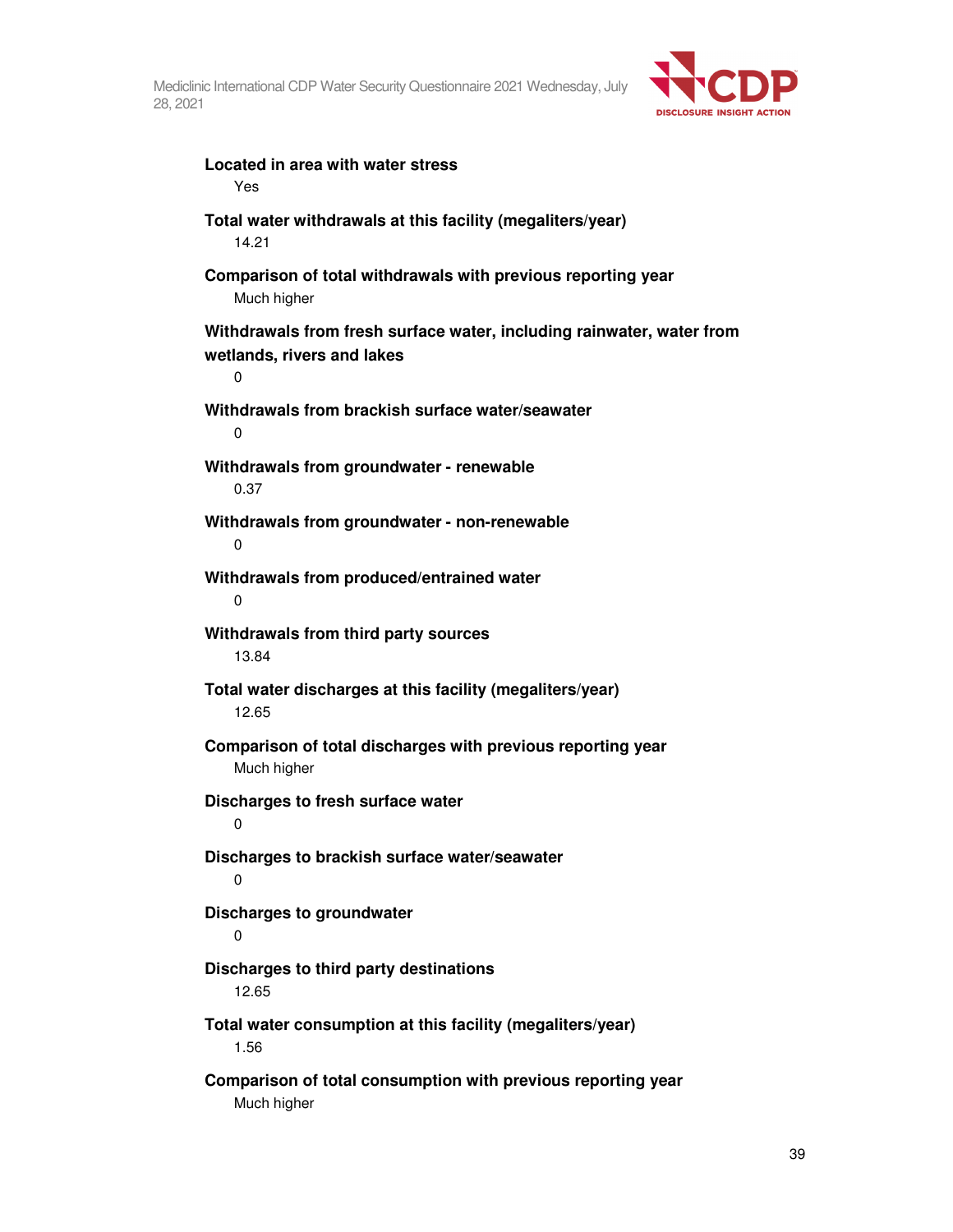

## **Please explain**

Much higher water withdrawal, discharge and consumption is primarily due to Covid-19 impacts where potable water has been used for additional hand washing, surface cleaning, scrubs usage and washing, and general laundry operations in the hospital. This facility also had a building project occur during 2020, requiring additional water needs and increasing the overall square meterage of the facility.

Threshold for "much higher" water withdrawal is above a 10% increase from 2019 figures - in this case 30.87%. As discharge and consumption are calculated based on the water withdrawal figure, year on year comparisons for these activities are also "much higher".

Water withdrawal is measured either through on-site water meters or municipal bills. Discharge is estimated at 89% of withdrawal, following case study tests on a number of our hospitals. Water consumption figures are based on the CDP definition: "the amount of water that is drawn into the boundaries of the organisation and not discharged back to the water environment or third party over the course of the reporting year."

## **Facility reference number**

Facility 4

#### **Facility name (optional)**

Mediclinic Vergelegen

## **Country/Area & River basin**

South Africa Berg-Olifants

#### **Latitude**

-34.090656

#### **Longitude**

18.858817

## **Located in area with water stress**

Yes

#### **Total water withdrawals at this facility (megaliters/year)**  23.79

## **Comparison of total withdrawals with previous reporting year**  About the same

**Withdrawals from fresh surface water, including rainwater, water from wetlands, rivers and lakes** 

0

## **Withdrawals from brackish surface water/seawater**

0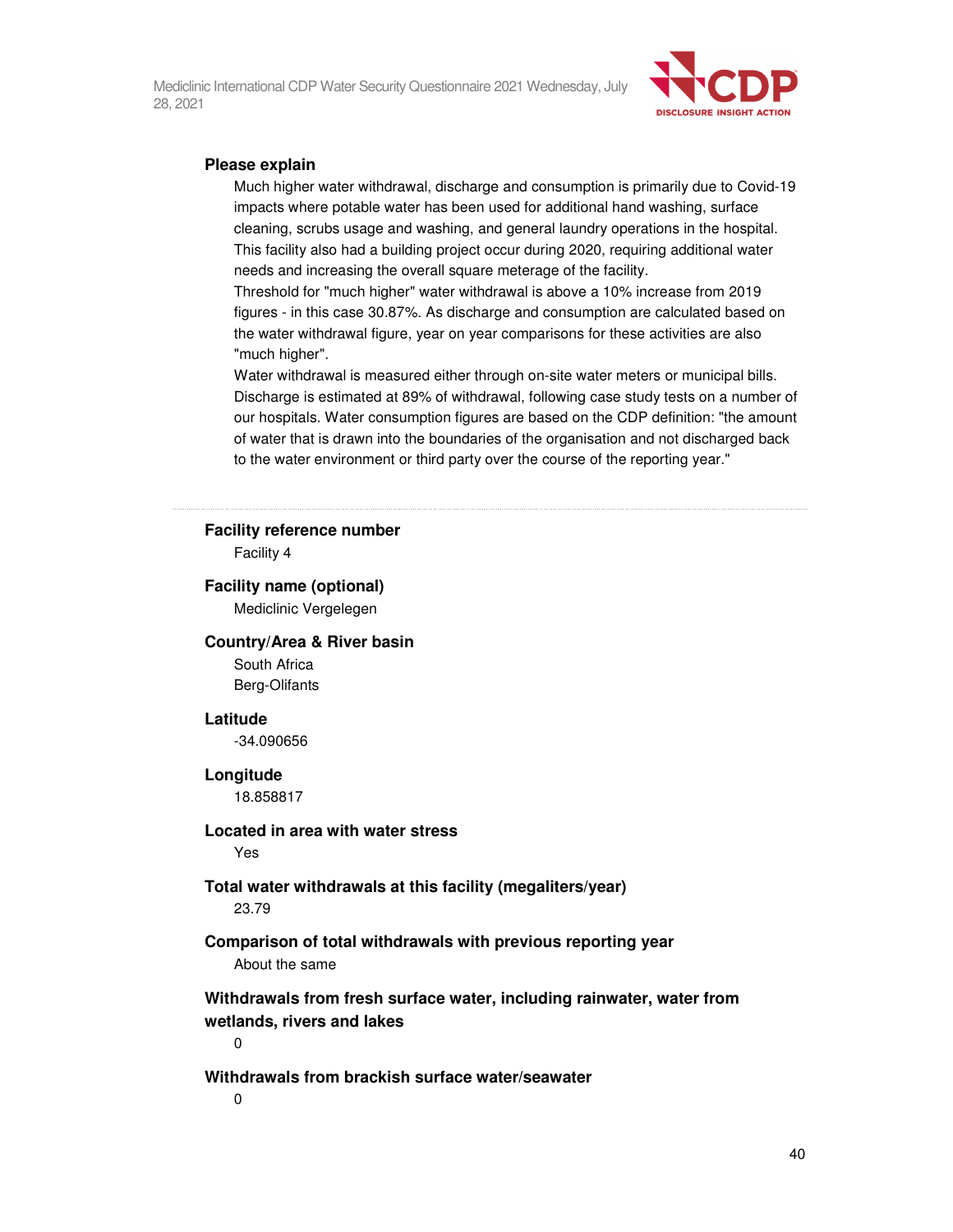

**Withdrawals from groundwater - renewable**  1.55

**Withdrawals from groundwater - non-renewable**  0

**Withdrawals from produced/entrained water**   $\Omega$ 

**Withdrawals from third party sources**  22.25

**Total water discharges at this facility (megaliters/year)** 

21.17

**Comparison of total discharges with previous reporting year**  About the same

**Discharges to fresh surface water** 

0

**Discharges to brackish surface water/seawater**   $\Omega$ 

**Discharges to groundwater** 

 $\Omega$ 

**Discharges to third party destinations** 

21.17

**Total water consumption at this facility (megaliters/year)** 

2.62

## **Comparison of total consumption with previous reporting year**

About the same

## **Please explain**

"About the same" water withdrawal, discharge and consumption is primarily due to continued water efficiency initiatives in particular continued response to the Western Cape water crisis of 2017-18, and the objective of attaining the Mediclinic water target of 560 litres/bed-day sold.

Threshold for "about the same" water withdrawal is between a 0-5% change, in this case a decrease of 4.25%, from 2019 figures. As discharge and consumption are calculated based on the water withdrawal figure, year on year comparisons for these activities are also "about the same".

Water withdrawal is measured either through on-site water meters or municipal bills. Discharge is estimated at 89% of withdrawal, following case study tests on a number of our hospitals. Water consumption figures are based on the CDP definition: "the amount of water that is drawn into the boundaries of the organisation and not discharged back to the water environment or third party over the course of the reporting year."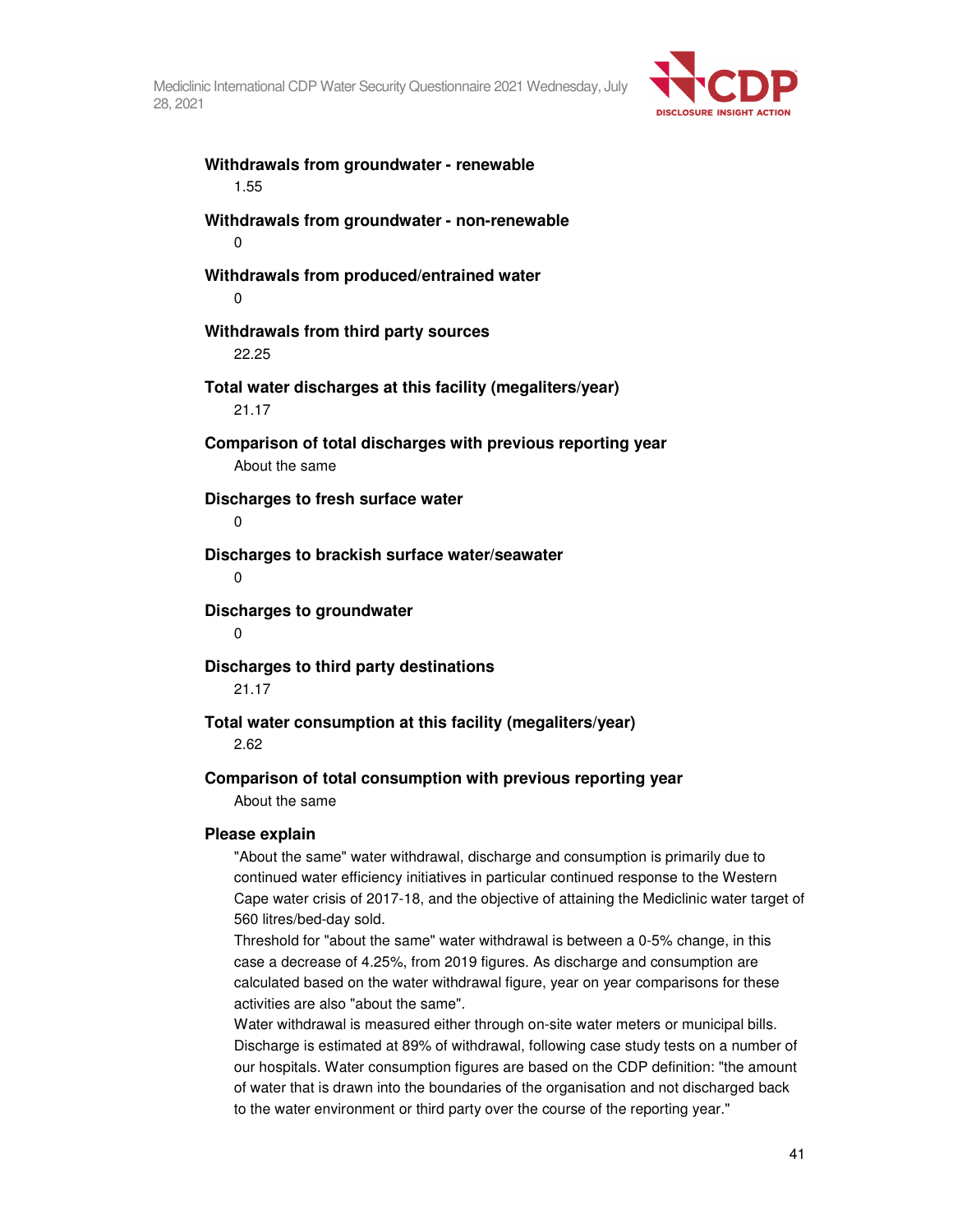

**Facility reference number**  Facility 5 **Facility name (optional)**  Mediclinic Cape Gate **Country/Area & River basin**  South Africa Berg-Olifants **Latitude**  -33.848213 **Longitude**  18.696882 **Located in area with water stress**  Yes **Total water withdrawals at this facility (megaliters/year)**  20.84 **Comparison of total withdrawals with previous reporting year**  Lower **Withdrawals from fresh surface water, including rainwater, water from wetlands, rivers and lakes**  0 **Withdrawals from brackish surface water/seawater**   $\Omega$ **Withdrawals from groundwater - renewable**  0.3 **Withdrawals from groundwater - non-renewable**  0 **Withdrawals from produced/entrained water**  0 **Withdrawals from third party sources**  20.54 **Total water discharges at this facility (megaliters/year)**  18.55 **Comparison of total discharges with previous reporting year**  Lower

42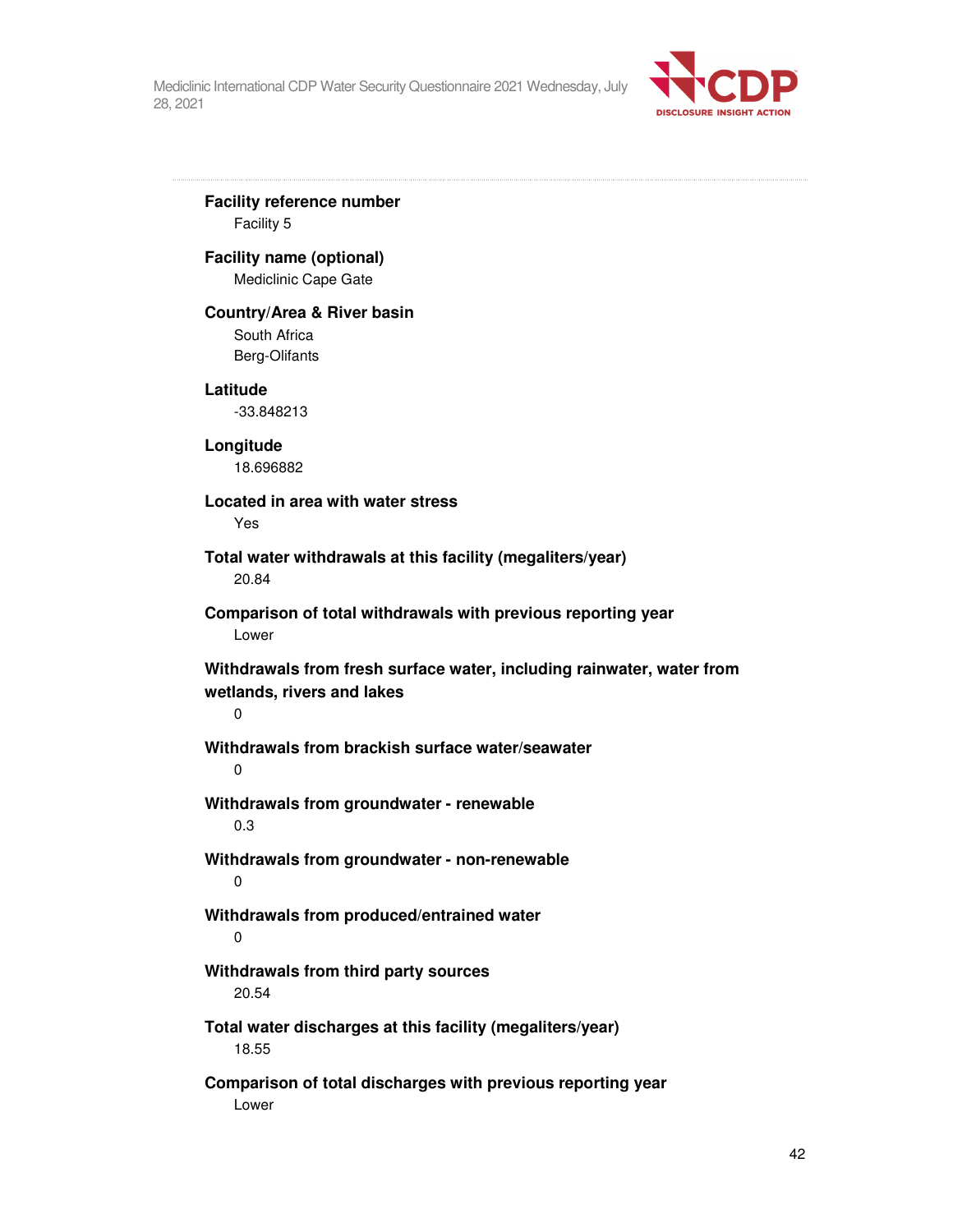

## **Discharges to fresh surface water**

0

**Discharges to brackish surface water/seawater**  0

## **Discharges to groundwater**

 $\Omega$ 

## **Discharges to third party destinations**

18.55

#### **Total water consumption at this facility (megaliters/year)**

2.29

**Comparison of total consumption with previous reporting year**  Lower

#### **Please explain**

"Lower" water withdrawal, discharge and consumption is primarily due to continued water efficiency initiatives in particular continued response to the Western Cape water crisis of 2017-18, and the objective of attaining the Mediclinic water target of 560 litres/bed-day sold.

Threshold for "lower" water withdrawal is between a 5-10% decrease from 2019 figures - in this case 5.56%. As discharge and consumption are calculated based on the water withdrawal figure, year on year comparisons for these activities are also "lower". Water withdrawal is measured either through on-site water meters or municipal bills. Discharge is estimated at 89% of withdrawal, following case study tests on a number of our hospitals. Water consumption figures are based on the CDP definition: "the amount of water that is drawn into the boundaries of the organisation and not discharged back to the water environment or third party over the course of the reporting year."

## **Facility reference number**

Facility 6

#### **Facility name (optional)**

Mediclinic Durbanville

#### **Country/Area & River basin**

South Africa Berg-Olifants

## **Latitude**

-33.825421

#### **Longitude**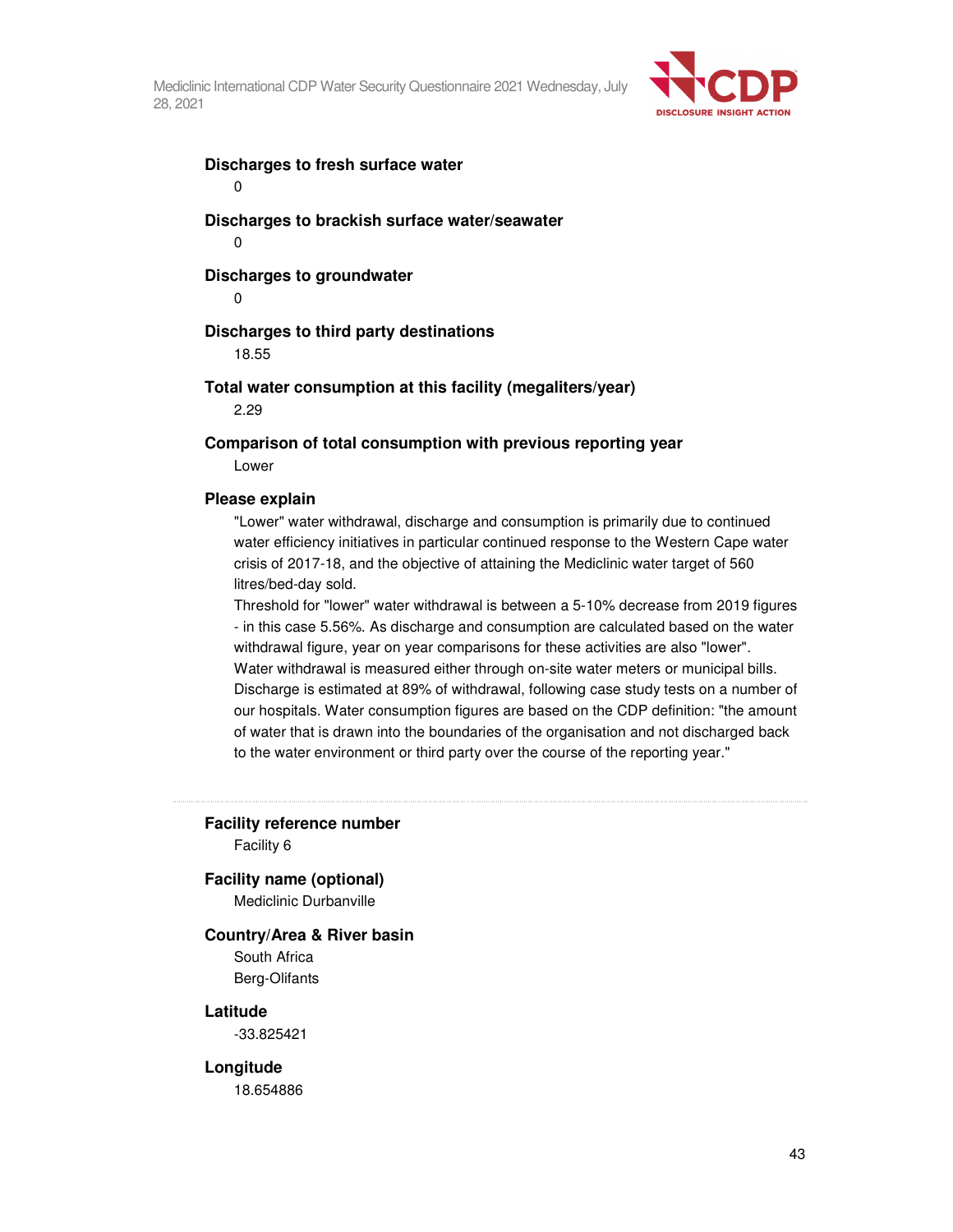

| Located in area with water stress<br>Yes                                                                 |
|----------------------------------------------------------------------------------------------------------|
| Total water withdrawals at this facility (megaliters/year)<br>19.92                                      |
| Comparison of total withdrawals with previous reporting year<br>About the same                           |
| Withdrawals from fresh surface water, including rainwater, water from<br>wetlands, rivers and lakes<br>0 |
| Withdrawals from brackish surface water/seawater<br>0                                                    |
| Withdrawals from groundwater - renewable<br>0                                                            |
| Withdrawals from groundwater - non-renewable<br>0                                                        |
| Withdrawals from produced/entrained water<br>0                                                           |
| Withdrawals from third party sources<br>19.92                                                            |
| Total water discharges at this facility (megaliters/year)<br>17.73                                       |
| Comparison of total discharges with previous reporting year<br>About the same                            |
| Discharges to fresh surface water<br>0                                                                   |
| Discharges to brackish surface water/seawater<br>0                                                       |
| Discharges to groundwater<br>0                                                                           |
| Discharges to third party destinations<br>17.73                                                          |
| Total water consumption at this facility (megaliters/year)<br>2.19                                       |
| Comparison of total consumption with previous reporting year<br>About the same                           |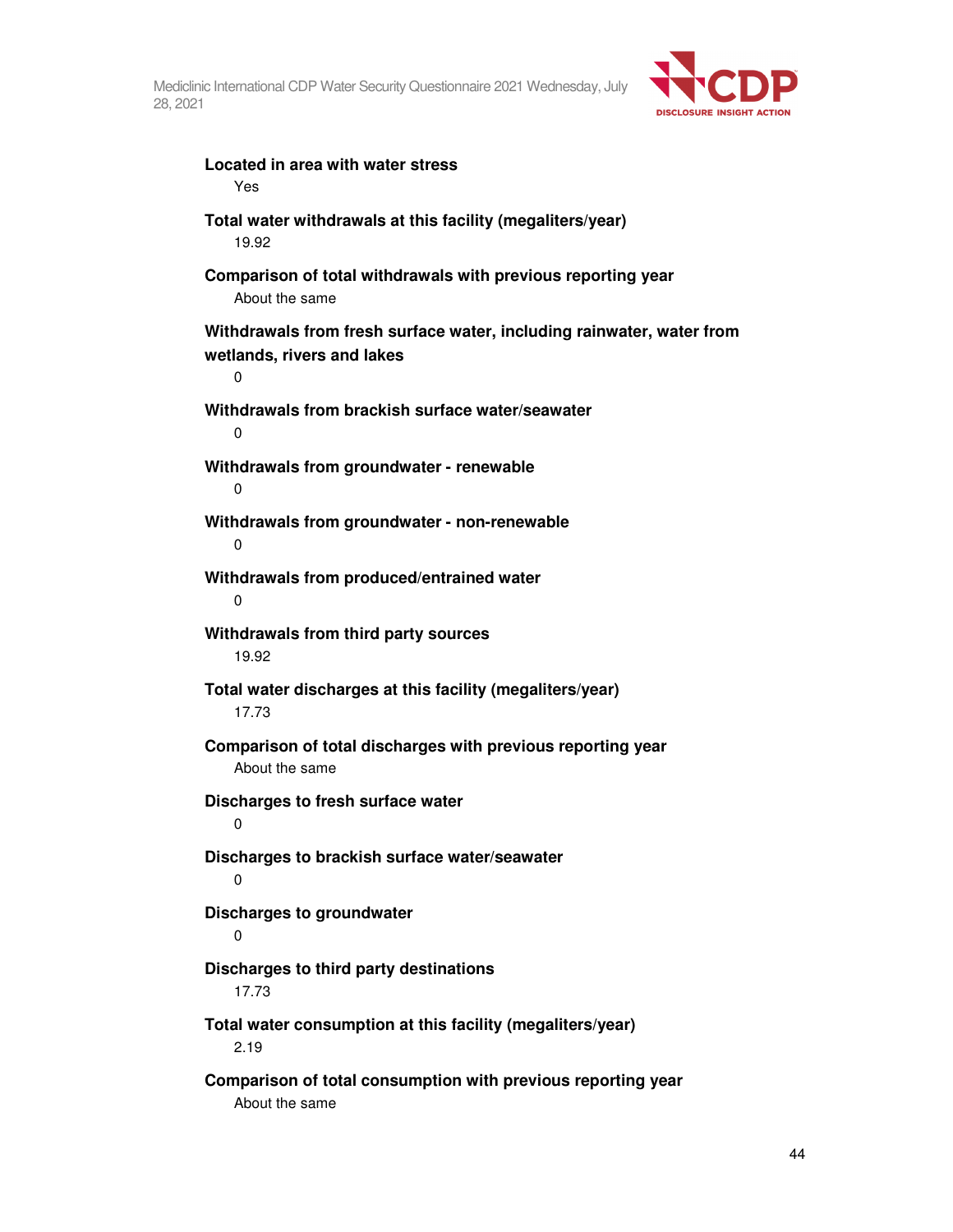

### **Please explain**

"About the same" water withdrawal, discharge and consumption is primarily due to continued water efficiency initiatives in particular continued response to the Western Cape water crisis of 2017-18, and the objective of attaining the Mediclinic water target of 560 litres/bed-day sold.

Threshold for "about the same" water withdrawal is between a 0-5% change, in this case a decrease of 2.73%, from 2019 figures. As discharge and consumption are calculated based on the water withdrawal figure, year on year comparisons for these activities are also "about the same".

Water withdrawal is measured either through on-site water meters or municipal bills. Discharge is estimated at 89% of withdrawal, following case study tests on a number of our hospitals. Water consumption figures are based on the CDP definition: "the amount of water that is drawn into the boundaries of the organisation and not discharged back to the water environment or third party over the course of the reporting year."

#### **Facility reference number**

Facility 7

#### **Facility name (optional)**

Mediclinic Louis Leipoldt

#### **Country/Area & River basin**

South Africa Berg-Olifants

#### **Latitude**

-33.901325

#### **Longitude**

18.613297

## **Located in area with water stress**

Yes

#### **Total water withdrawals at this facility (megaliters/year)**  16.71

## **Comparison of total withdrawals with previous reporting year Higher**

**Withdrawals from fresh surface water, including rainwater, water from wetlands, rivers and lakes** 

0

**Withdrawals from brackish surface water/seawater** 

 $\Omega$ 

**Withdrawals from groundwater - renewable**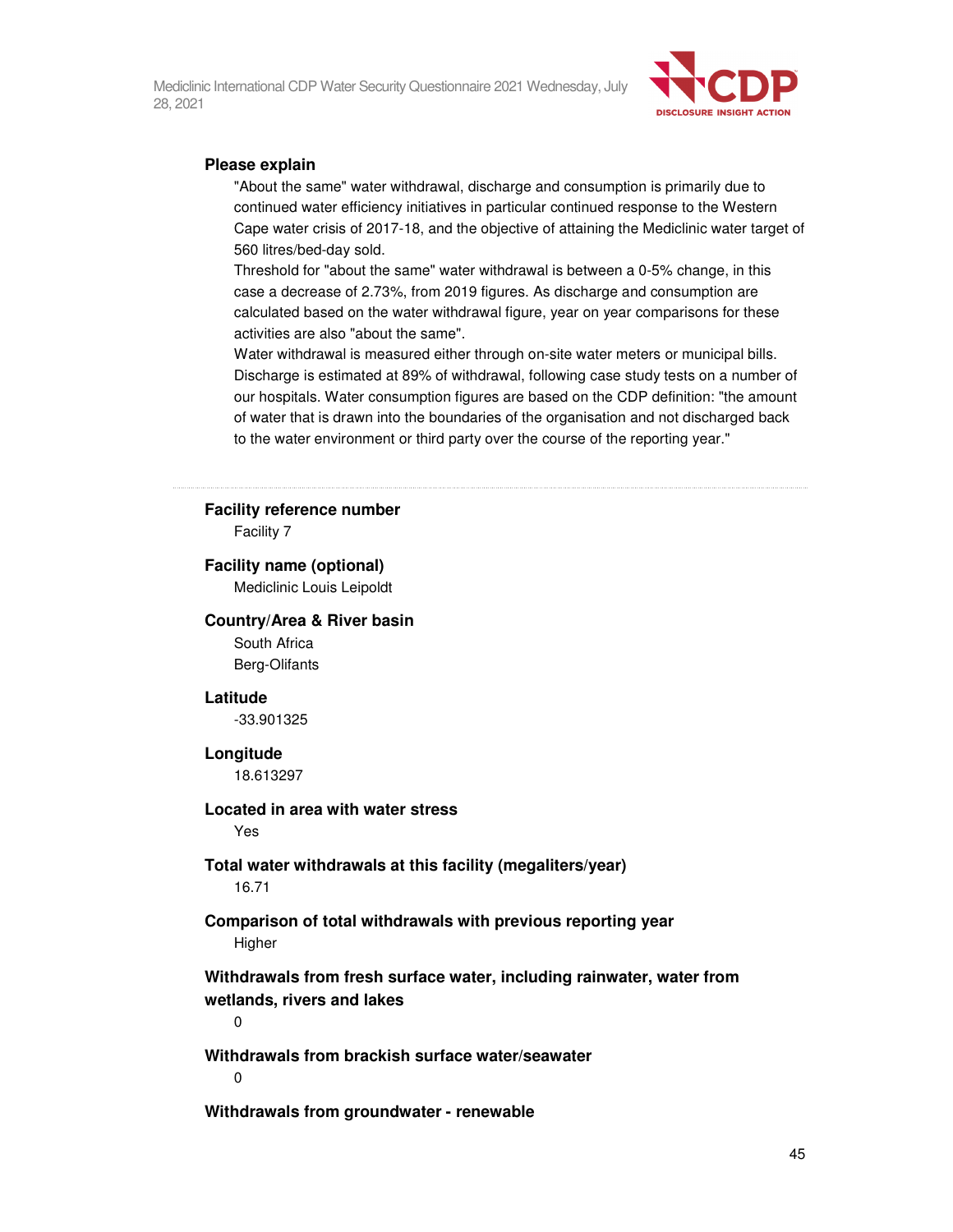

 $\overline{0}$ 

**Withdrawals from groundwater - non-renewable**  0 **Withdrawals from produced/entrained water**  0 **Withdrawals from third party sources**  16.71 **Total water discharges at this facility (megaliters/year)**  14.87 **Comparison of total discharges with previous reporting year Higher Discharges to fresh surface water**  0 **Discharges to brackish surface water/seawater**   $\Omega$ **Discharges to groundwater**  0 **Discharges to third party destinations**  14.87 **Total water consumption at this facility (megaliters/year)**  1.84 **Comparison of total consumption with previous reporting year Higher Please explain** 

Higher water withdrawal, discharge and consumption is primarily due to Covid-19 impacts where potable water has been used for additional hand washing, surface cleaning, scrubs usage and washing, and general laundry operations in the hospital. Threshold for "higher" water withdrawal is between a 5-10% increase from 2019 figures - in this case 8.00%. As discharge and consumption are calculated based on the water withdrawal figure, year on year comparisons for these activities are also "higher". Water withdrawal is measured either through on-site water meters or municipal bills. Discharge is estimated at 89% of withdrawal, following case study tests on a number of our hospitals. Water consumption figures are based on the CDP definition: "the amount of water that is drawn into the boundaries of the organisation and not discharged back to the water environment or third party over the course of the reporting year."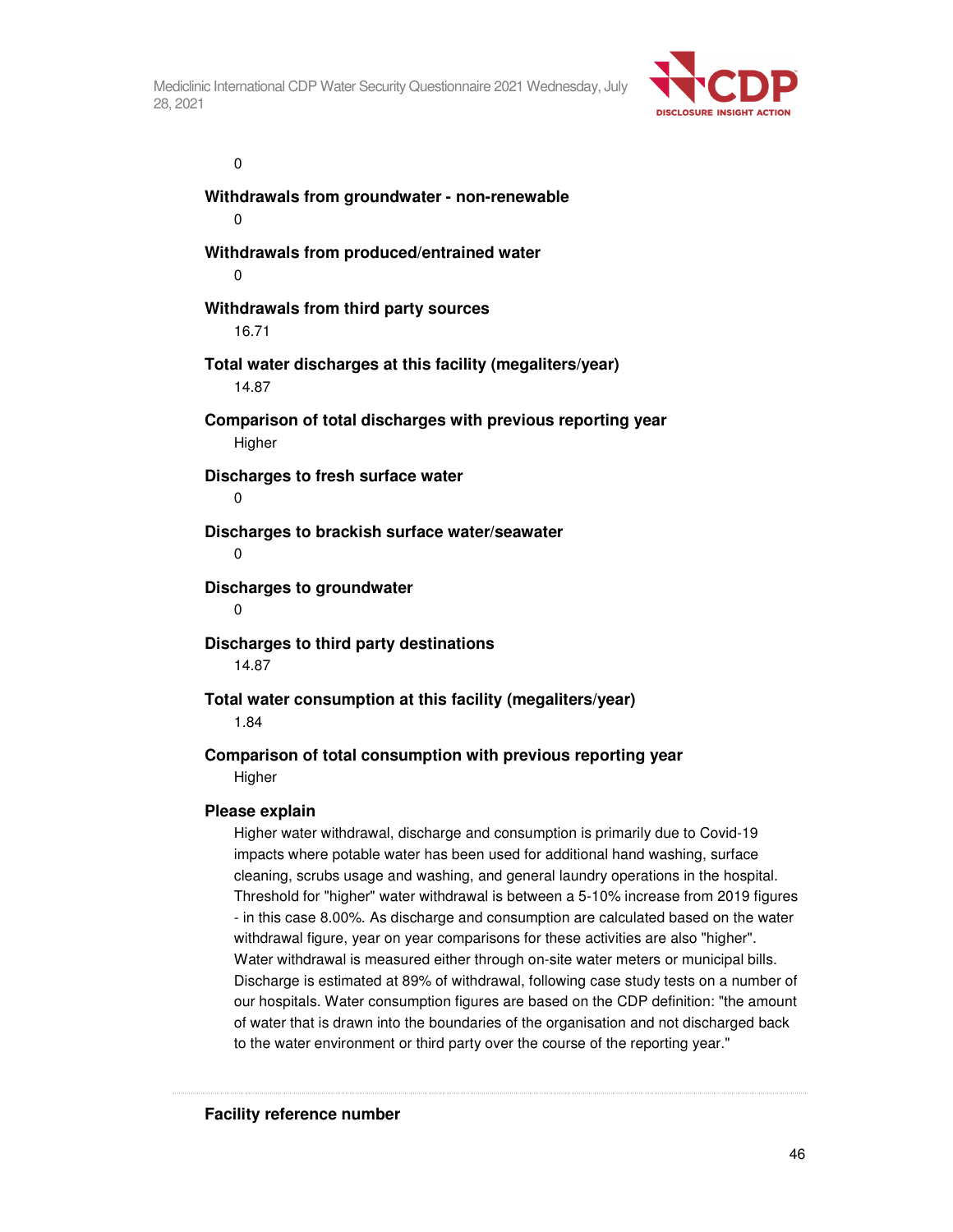

## Facility 8

**Facility name (optional)**  Mediclinic Panorama

## **Country/Area & River basin**

South Africa Berg-Olifants

### **Latitude**

-33.875921

## **Longitude**

18.577813

## **Located in area with water stress**

Yes

## **Total water withdrawals at this facility (megaliters/year)**  43.2

**Comparison of total withdrawals with previous reporting year**  Lower

**Withdrawals from fresh surface water, including rainwater, water from wetlands, rivers and lakes** 

 $\Omega$ 

## **Withdrawals from brackish surface water/seawater**  0

## **Withdrawals from groundwater - renewable**  0.33

**Withdrawals from groundwater - non-renewable**  0

## **Withdrawals from produced/entrained water**  0

## **Withdrawals from third party sources**  42.87

## **Total water discharges at this facility (megaliters/year)**  38.15

## **Comparison of total discharges with previous reporting year**  Lower

## **Discharges to fresh surface water**

0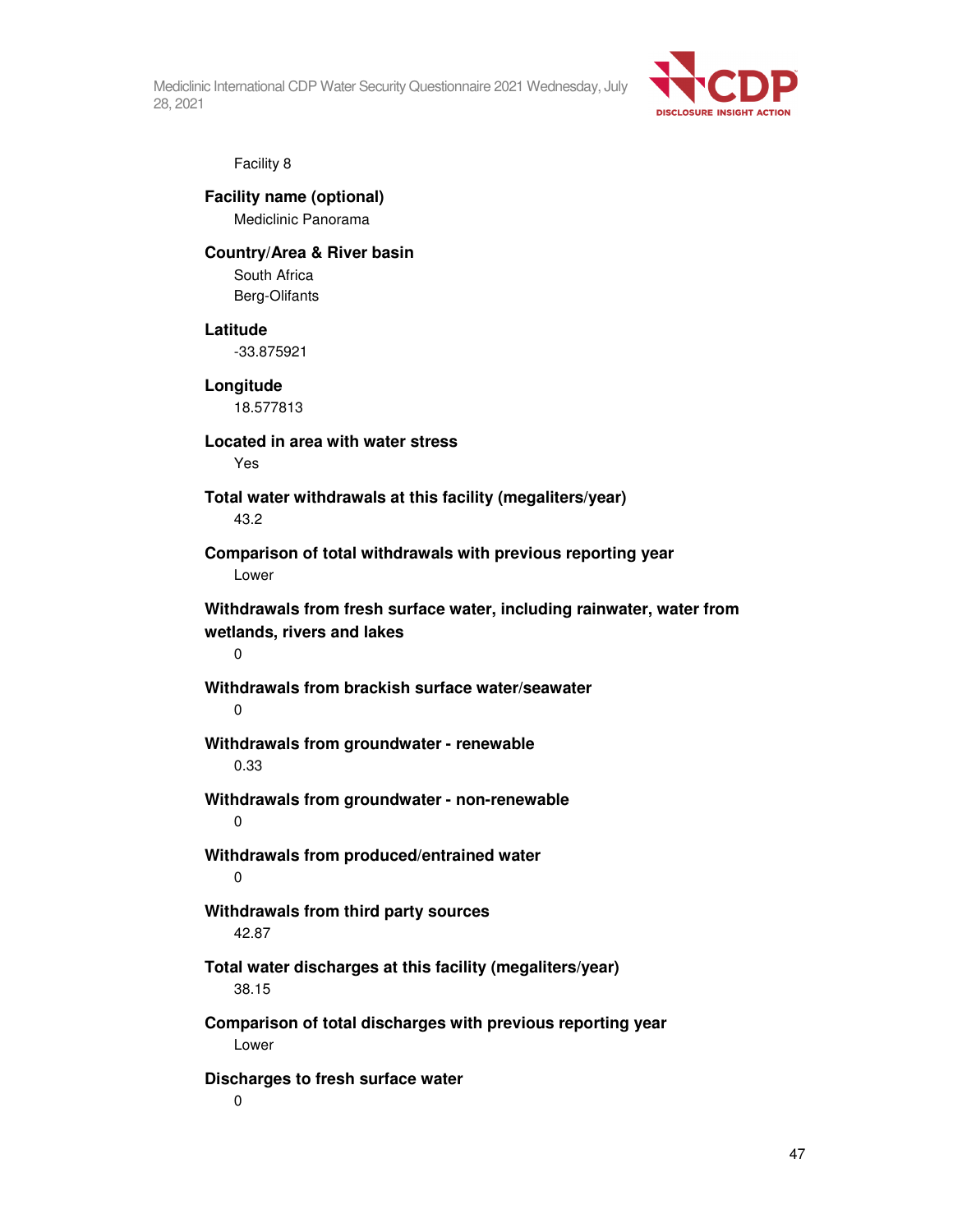

#### **Discharges to brackish surface water/seawater**  0

## **Discharges to groundwater**

0

## **Discharges to third party destinations**

38.15

## **Total water consumption at this facility (megaliters/year)**

5.04

#### **Comparison of total consumption with previous reporting year**

Lower

#### **Please explain**

"Lower" water withdrawal, discharge and consumption is primarily due to continued water efficiency initiatives in particular continued response to the Western Cape water crisis of 2017-18, and the objective of attaining the Mediclinic water target of 560 litres/bed-day sold.

Threshold for "lower" water withdrawal is between a 5-10% decrease from 2019 figures - in this case 6.86%. As discharge and consumption are calculated based on the water withdrawal figure, year on year comparisons for these activities are also "lower". Water withdrawal is measured either through on-site water meters or municipal bills. Discharge is estimated at 89% of withdrawal, following case study tests on a number of our hospitals. Water consumption figures are based on the CDP definition: "the amount of water that is drawn into the boundaries of the organisation and not discharged back to the water environment or third party over the course of the reporting year."

**Facility reference number** 

Facility 9

#### **Facility name (optional)**

Mediclinic Paarl

#### **Country/Area & River basin**

South Africa Berg-Olifants

#### **Latitude**

-33.718322

## **Longitude**

18.969704

#### **Located in area with water stress**

Yes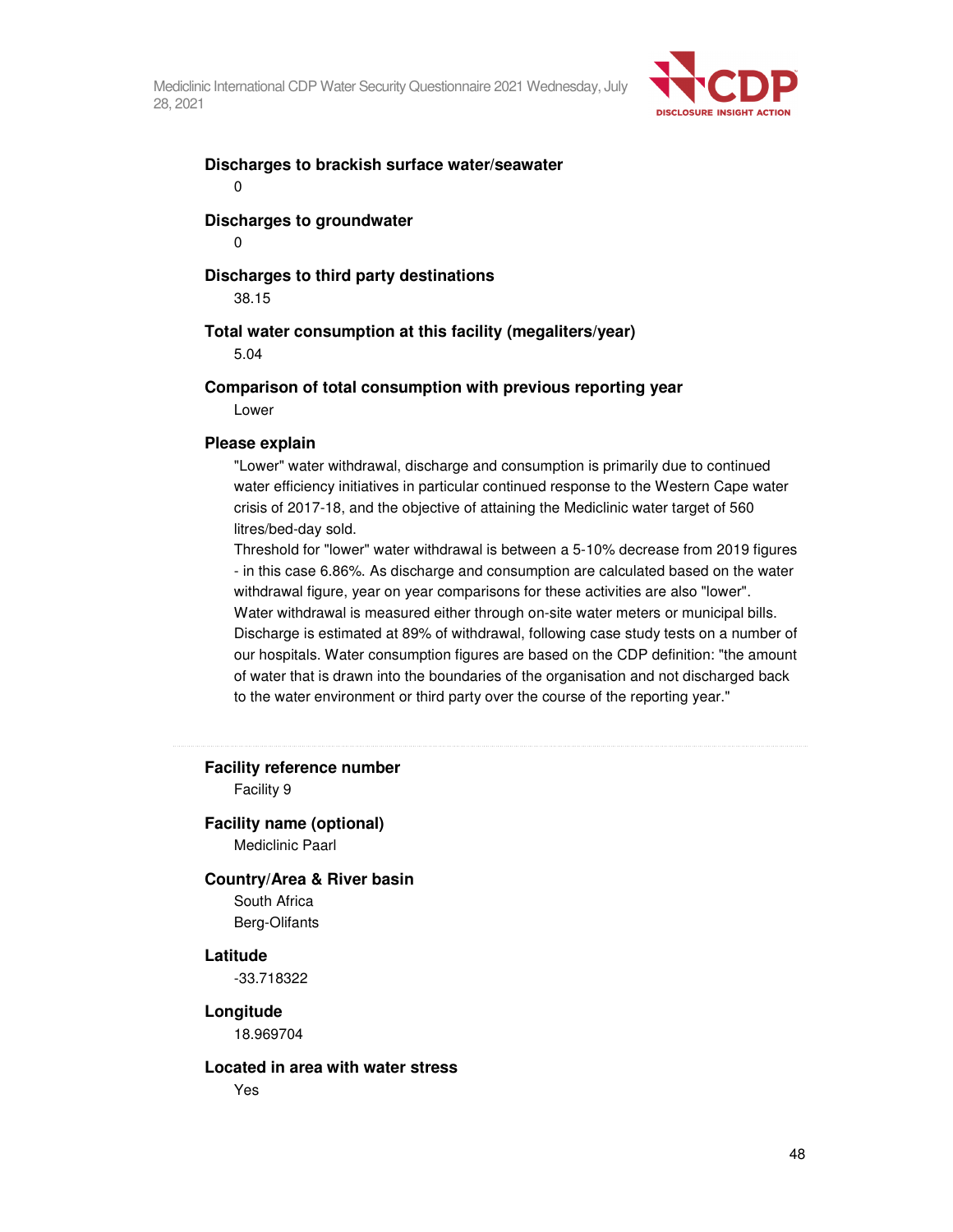**Total water withdrawals at this facility (megaliters/year)** 



12.12 **Comparison of total withdrawals with previous reporting year**  Much higher **Withdrawals from fresh surface water, including rainwater, water from wetlands, rivers and lakes**  0 **Withdrawals from brackish surface water/seawater**  0 **Withdrawals from groundwater - renewable**  1.92 **Withdrawals from groundwater - non-renewable**  0 **Withdrawals from produced/entrained water**  0 **Withdrawals from third party sources**  10.2 **Total water discharges at this facility (megaliters/year)**  10.78 **Comparison of total discharges with previous reporting year**  Much higher **Discharges to fresh surface water**  0 **Discharges to brackish surface water/seawater**   $\Omega$ **Discharges to groundwater**  0 **Discharges to third party destinations**  10.78 **Total water consumption at this facility (megaliters/year)**  1.33 **Comparison of total consumption with previous reporting year**  Much higher

**Please explain**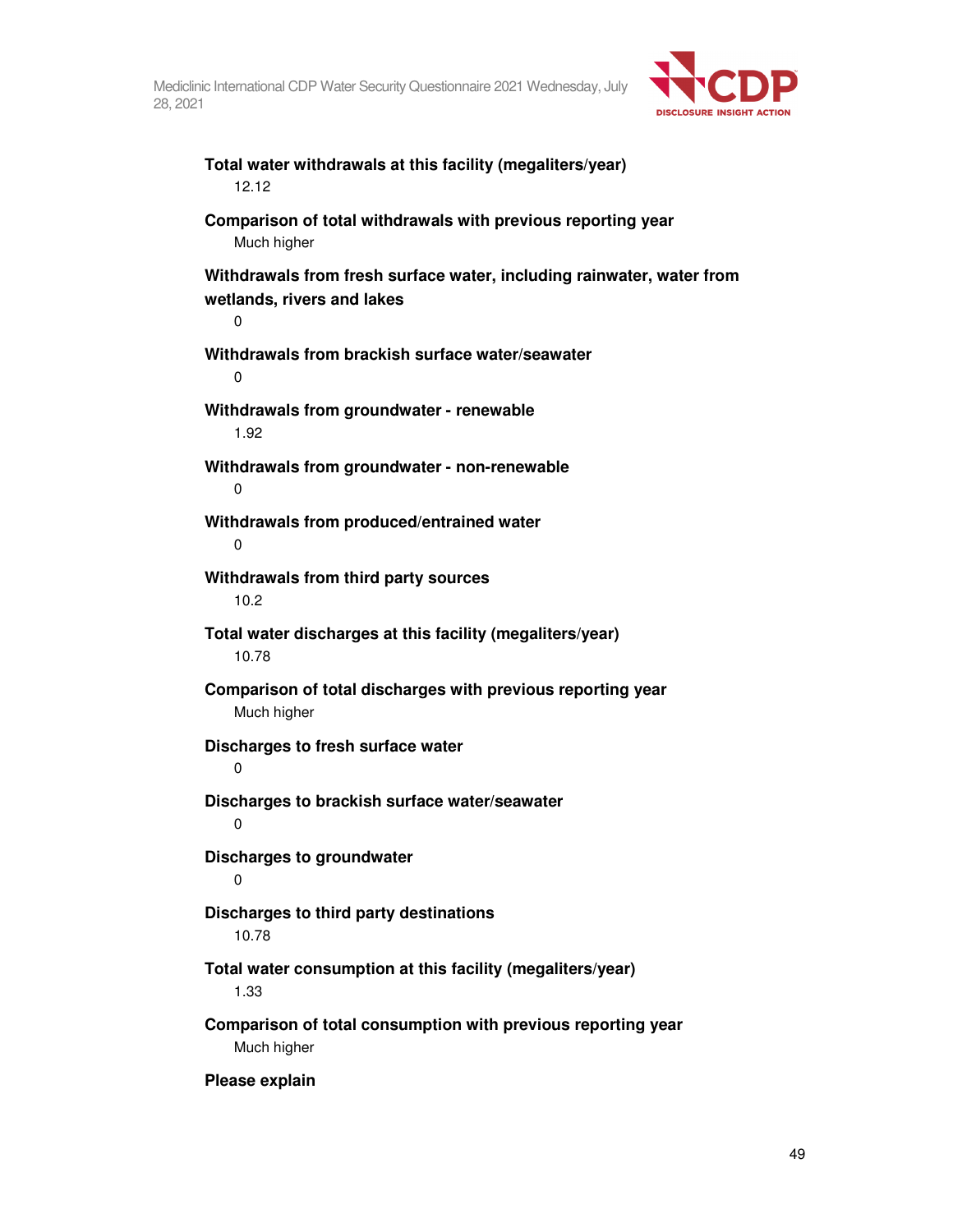

"Much higher" water withdrawal, discharge and consumption is primarily due to Covid-19 impacts where potable water has been used for additional hand washing, surface cleaning, scrubs usage and washing, and general laundry operations in the hospital. Threshold for "much higher" water withdrawal is above a 10% increase from 2019 figures - in this case 19.33%. As discharge and consumption are calculated based on the water withdrawal figure, year on year comparisons for these activities are also "much higher".

Water withdrawal is measured either through on-site water meters or municipal bills. Discharge is estimated at 89% of withdrawal, following case study tests on a number of our hospitals. Water consumption figures are based on the CDP definition: "the amount of water that is drawn into the boundaries of the organisation and not discharged back to the water environment or third party over the course of the reporting year."

## **Facility reference number**

Facility 10

#### **Facility name (optional)**

Mediclinic Stellenbosch

#### **Country/Area & River basin**

South Africa Berg-Olifants

### **Latitude**

-33.944466

#### **Longitude**

18.850063

## **Located in area with water stress**

Yes

#### **Total water withdrawals at this facility (megaliters/year)**  10.29

## **Comparison of total withdrawals with previous reporting year**  Much higher

**Withdrawals from fresh surface water, including rainwater, water from wetlands, rivers and lakes** 

0

## **Withdrawals from brackish surface water/seawater**

0

#### **Withdrawals from groundwater - renewable**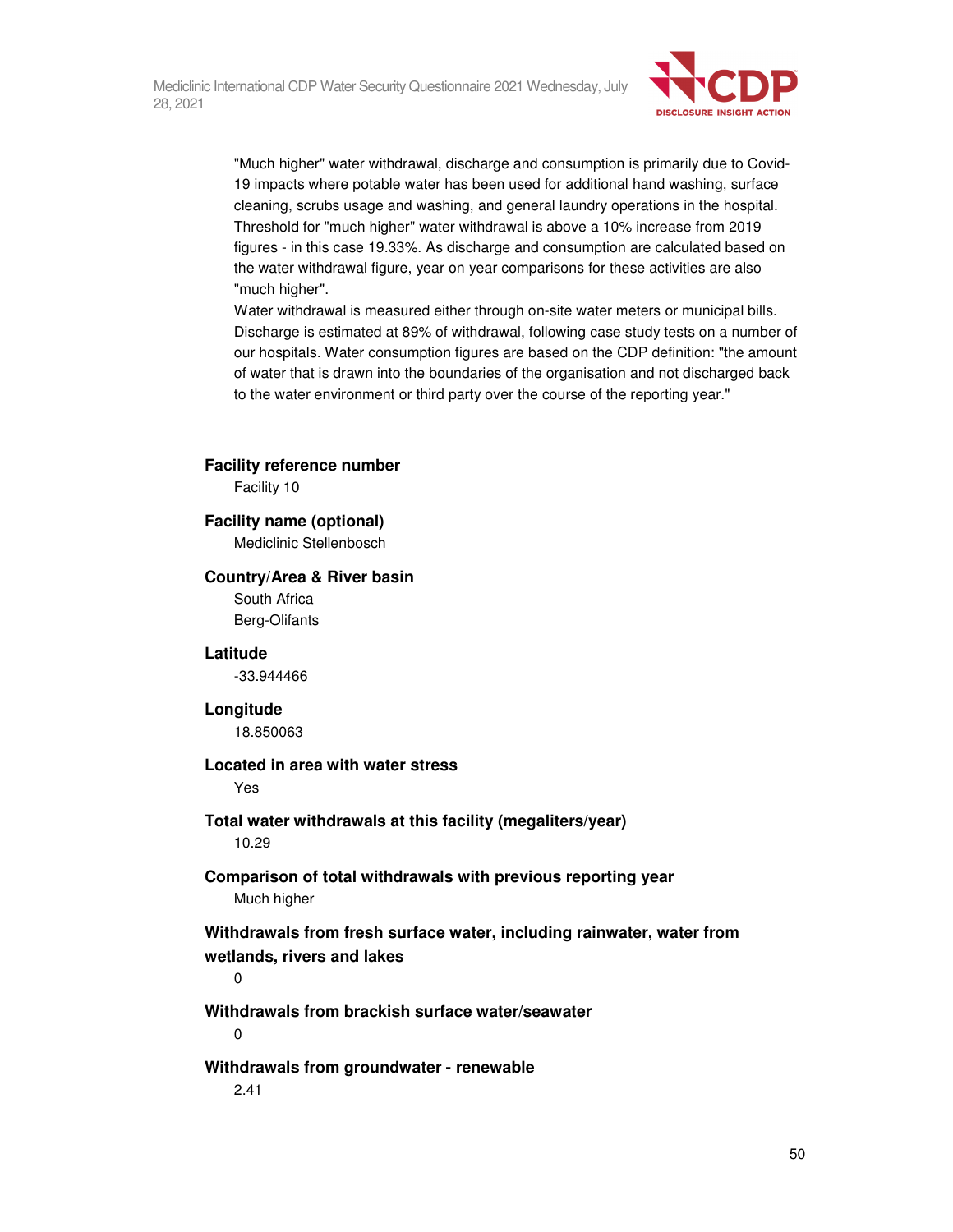

**Withdrawals from groundwater - non-renewable**  0 **Withdrawals from produced/entrained water**  0 **Withdrawals from third party sources**  7.89 **Total water discharges at this facility (megaliters/year)**  9.16 **Comparison of total discharges with previous reporting year**  Much higher **Discharges to fresh surface water**  0 **Discharges to brackish surface water/seawater**   $\Omega$ **Discharges to groundwater**   $\Omega$ **Discharges to third party destinations**  9.16 **Total water consumption at this facility (megaliters/year)**  1.13 **Comparison of total consumption with previous reporting year**  Much higher

#### **Please explain**

"Much higher" water withdrawal, discharge and consumption is primarily due to Covid-19 impacts where potable water has been used for additional hand washing, surface cleaning, scrubs usage and washing, and general laundry operations in the hospital. Furthermore, this is a new facility that was not fully operational in 2019, and thus resulting in a large difference in water figures between 2019 and 2020. Threshold for "much higher" water withdrawal is above a 10% increase from 2019

figures - in this case 128.90%. As discharge and consumption are calculated based on the water withdrawal figure, year on year comparisons for these activities are also "much higher".

Water withdrawal is measured either through on-site water meters or municipal bills. Discharge is estimated at 89% of withdrawal, following case study tests on a number of our hospitals. Water consumption figures are based on the CDP definition: "the amount of water that is drawn into the boundaries of the organisation and not discharged back to the water environment or third party over the course of the reporting year."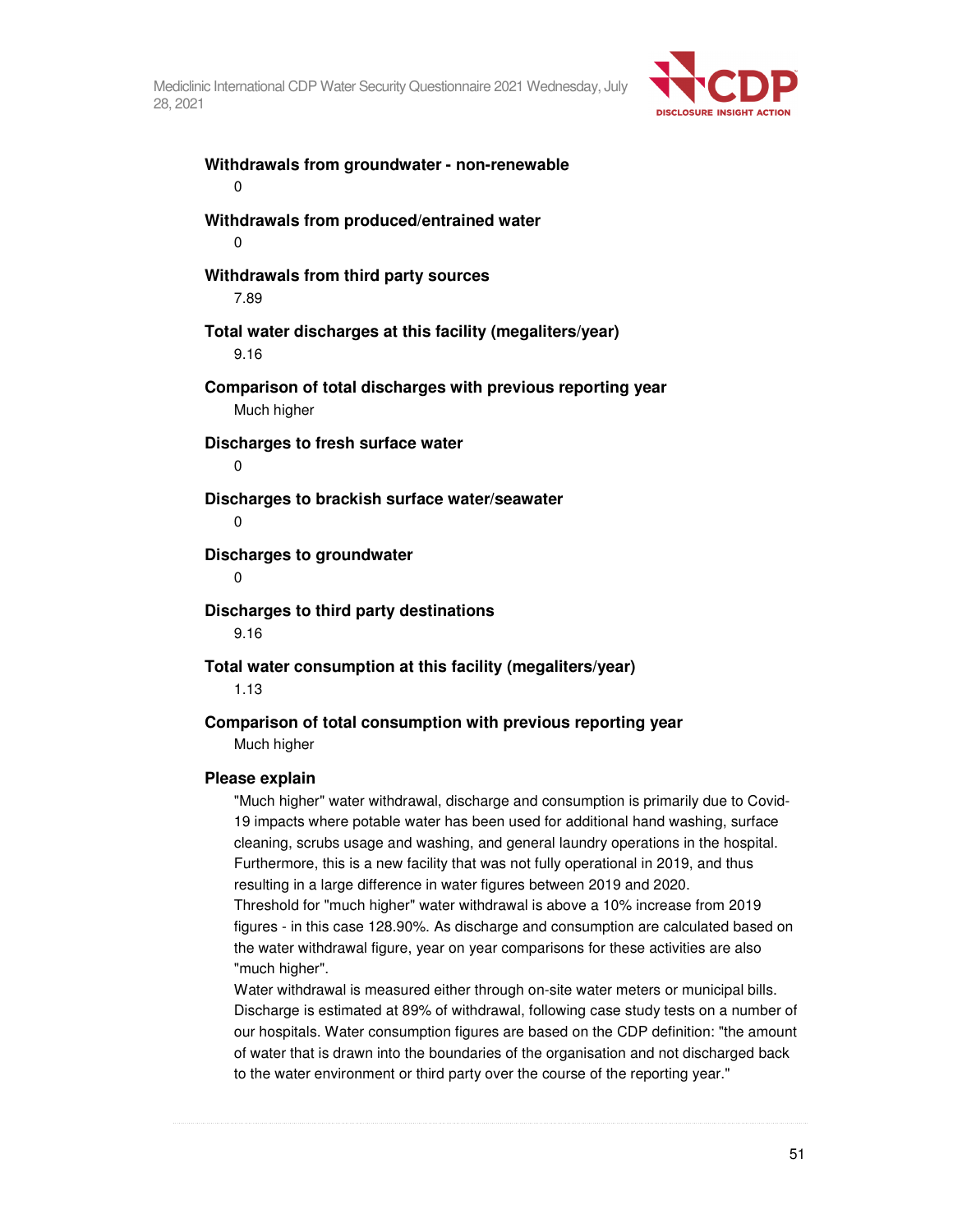

# **Facility reference number**

Facility 11

## **Facility name (optional)**  Mediclinic Worcester

## **Country/Area & River basin**

South Africa Berg-Olifants

## **Latitude**

-33.643914

**Longitude**  19.45085

**Located in area with water stress**  Yes

**Total water withdrawals at this facility (megaliters/year)**  22.92

**Comparison of total withdrawals with previous reporting year**  About the same

**Withdrawals from fresh surface water, including rainwater, water from wetlands, rivers and lakes** 

0

## **Withdrawals from brackish surface water/seawater**

 $\Omega$ 

**Withdrawals from groundwater - renewable** 

0

**Withdrawals from groundwater - non-renewable**  0

**Withdrawals from produced/entrained water**  0

## **Withdrawals from third party sources**  22.92

**Total water discharges at this facility (megaliters/year)**  20.4

**Comparison of total discharges with previous reporting year**  About the same

**Discharges to fresh surface water**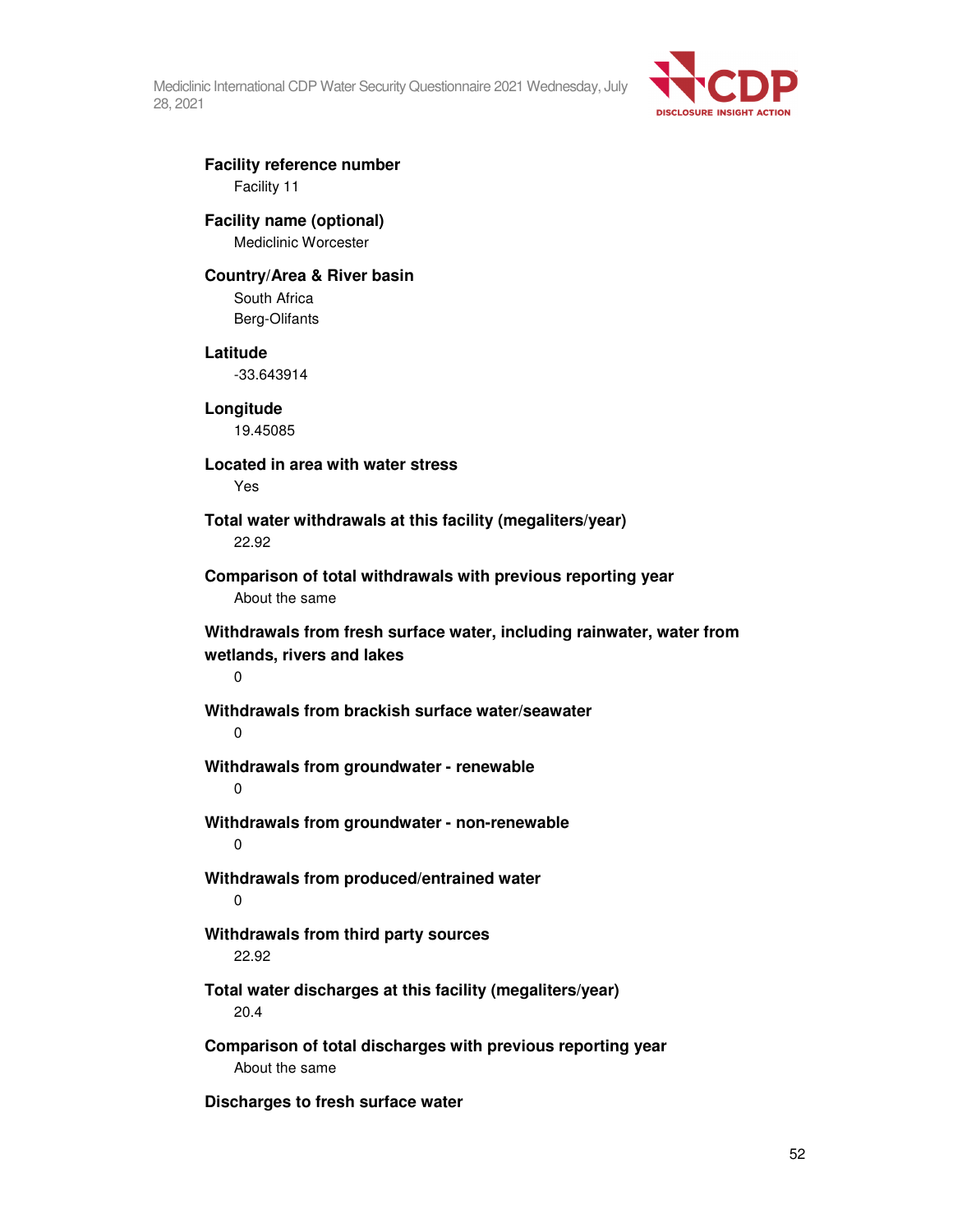

 $\overline{0}$ 

**Discharges to brackish surface water/seawater** 

0

**Discharges to groundwater** 

0

## **Discharges to third party destinations**

20.4

## **Total water consumption at this facility (megaliters/year)**

2.52

## **Comparison of total consumption with previous reporting year**

About the same

## **Please explain**

"About the same" water withdrawal, discharge and consumption is primarily due to Covid-19 impacts where potable water has been used for additional hand washing, surface cleaning, scrubs usage and washing, and general laundry operations in the hospital.

Threshold for "about the same" water withdrawal is between a 0-5% change, in this case a 4.80% increase, from 2019 figures. As discharge and consumption are calculated based on the water withdrawal figure, year on year comparisons for these activities are also "about the same".

Water withdrawal is measured either through on-site water meters or municipal bills. Discharge is estimated at 89% of withdrawal, following case study tests on a number of our hospitals. Water consumption figures are based on the CDP definition: "the amount of water that is drawn into the boundaries of the organisation and not discharged back to the water environment or third party over the course of the reporting year."

**Facility reference number** 

Facility 12

## **Facility name (optional)**

Mediclinic Highveld

## **Country/Area & River basin**

South Africa Limpopo

## **Latitude**

-26.491908

## **Longitude**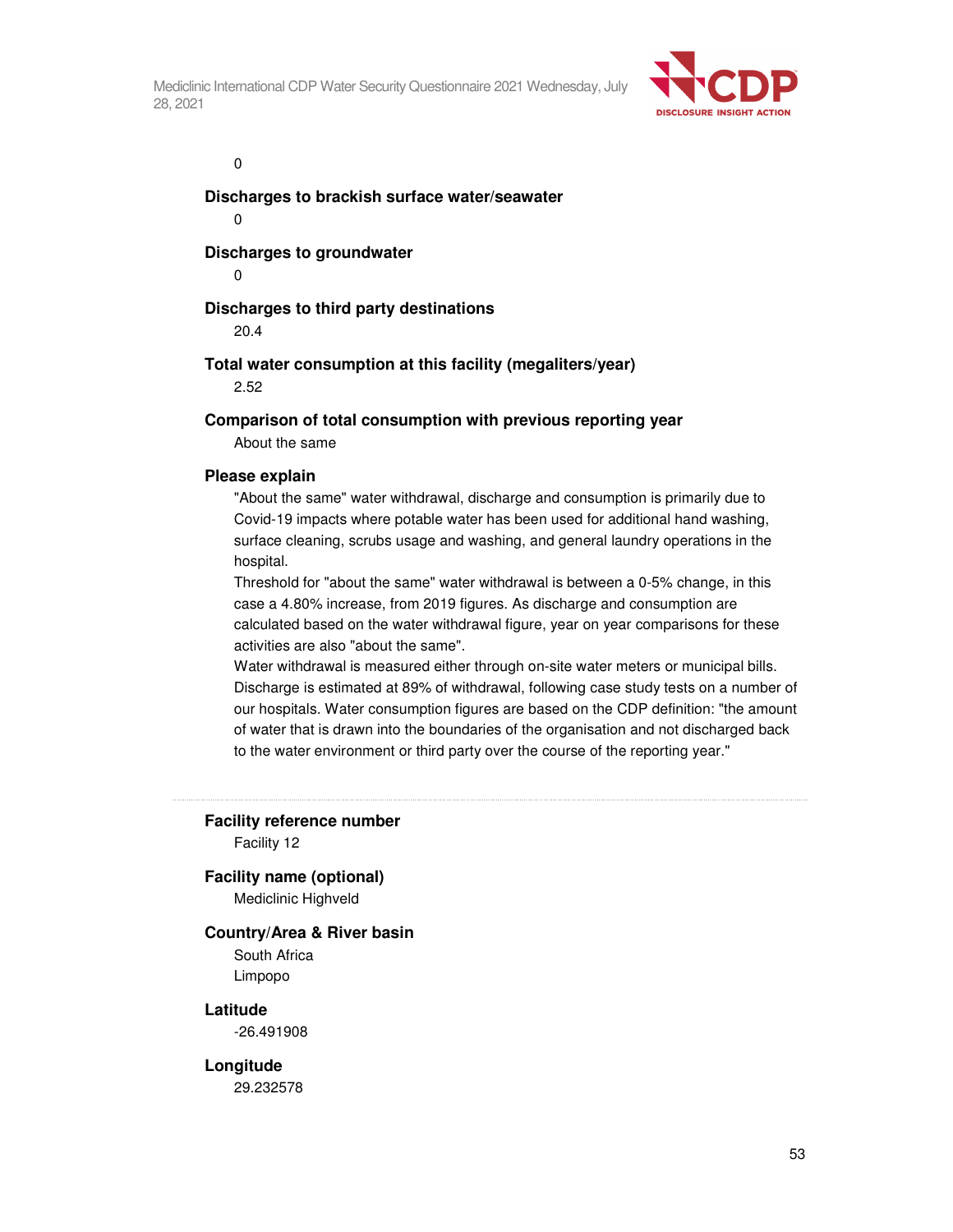

**Located in area with water stress**  Yes **Total water withdrawals at this facility (megaliters/year)**  17.49 **Comparison of total withdrawals with previous reporting year**  Much lower **Withdrawals from fresh surface water, including rainwater, water from wetlands, rivers and lakes**  0 **Withdrawals from brackish surface water/seawater**   $\Omega$ **Withdrawals from groundwater - renewable**  0 **Withdrawals from groundwater - non-renewable**  0 **Withdrawals from produced/entrained water**  0 **Withdrawals from third party sources**  17.49 **Total water discharges at this facility (megaliters/year)**  15.57 **Comparison of total discharges with previous reporting year**  Much lower **Discharges to fresh surface water**   $\Omega$ **Discharges to brackish surface water/seawater**   $\Omega$ **Discharges to groundwater**  0 **Discharges to third party destinations**  15.57 **Total water consumption at this facility (megaliters/year)**  1.92 **Comparison of total consumption with previous reporting year**  Much lower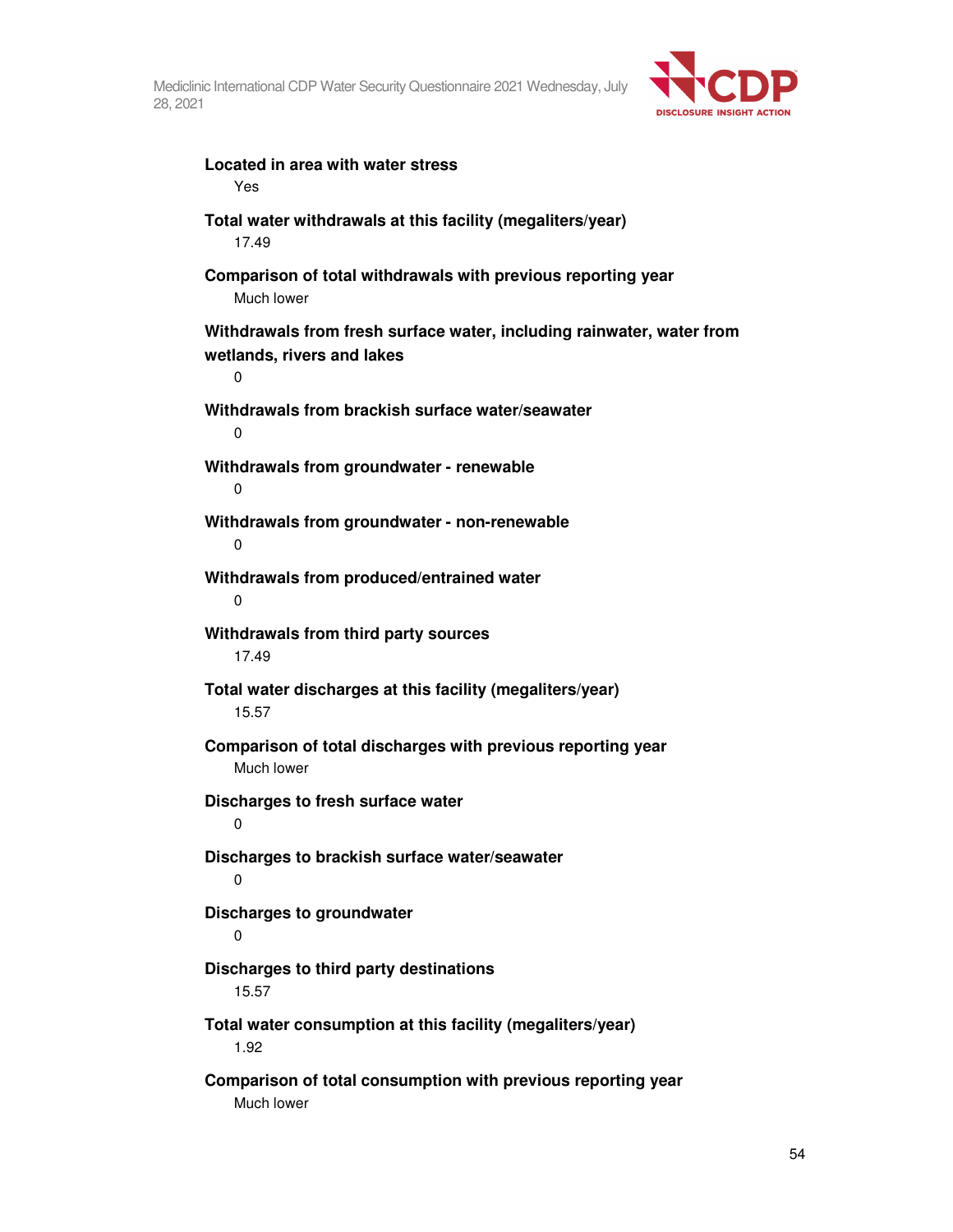

### **Please explain**

"Much lower" water withdrawal, discharge and consumption is primarily due to continued water efficiency initiatives in particular continued response to the Western Cape water crisis of 2017-18, and the objective of attaining the Mediclinic water target of 560 litres/bed-day sold.

Threshold for "much lower" water withdrawal is above a 10% decrease from 2019 figures - in this case 12.36%. As discharge and consumption are calculated based on the water withdrawal figure, year on year comparisons for these activities are also "much lower".

Water withdrawal is measured either through on-site water meters or municipal bills. Discharge is estimated at 89% of withdrawal, following case study tests on a number of our hospitals. Water consumption figures are based on the CDP definition: "the amount of water that is drawn into the boundaries of the organisation and not discharged back to the water environment or third party over the course of the reporting year."

#### **Facility reference number**

Facility 13

#### **Facility name (optional)**

Mediclinic Morningside

#### **Country/Area & River basin**

South Africa Limpopo

#### **Latitude**

-26.094633

#### **Longitude**

28.054719

## **Located in area with water stress**

Yes

## **Total water withdrawals at this facility (megaliters/year)**  28.76

## **Comparison of total withdrawals with previous reporting year**  Much lower

**Withdrawals from fresh surface water, including rainwater, water from wetlands, rivers and lakes** 

0

**Withdrawals from brackish surface water/seawater** 

 $\Omega$ 

**Withdrawals from groundwater - renewable**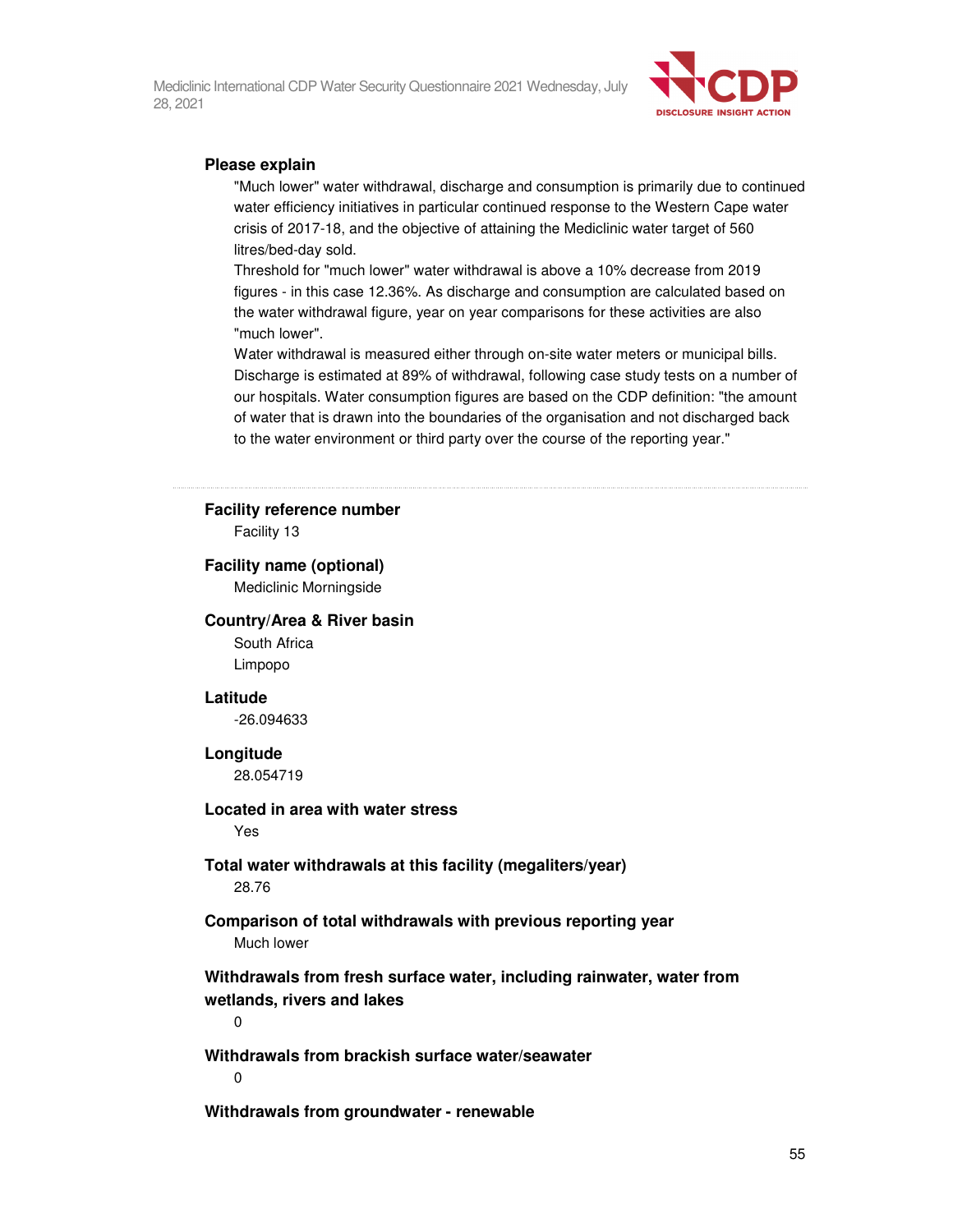

 $\overline{0}$ 

**Withdrawals from groundwater - non-renewable**  0 **Withdrawals from produced/entrained water**  0 **Withdrawals from third party sources**  28.76 **Total water discharges at this facility (megaliters/year)**  25.6 **Comparison of total discharges with previous reporting year**  Much lower **Discharges to fresh surface water**  0 **Discharges to brackish surface water/seawater**   $\Omega$ **Discharges to groundwater**  0 **Discharges to third party destinations**  25.6 **Total water consumption at this facility (megaliters/year)**  3.16

## **Comparison of total consumption with previous reporting year**  Much lower

#### **Please explain**

"Much lower" water withdrawal, discharge and consumption is primarily due to continued water efficiency initiatives in particular continued response to the Western Cape water crisis of 2017-18, and the objective of attaining the Mediclinic water target of 560 litres/bed-day sold.

Threshold for "much lower" water withdrawal is above a 10% decrease from 2019 figures - in this case 18.12%. As discharge and consumption are calculated based on the water withdrawal figure, year on year comparisons for these activities are also "much lower".

Water withdrawal is measured either through on-site water meters or municipal bills. Discharge is estimated at 89% of withdrawal, following case study tests on a number of our hospitals. Water consumption figures are based on the CDP definition: "the amount of water that is drawn into the boundaries of the organisation and not discharged back to the water environment or third party over the course of the reporting year."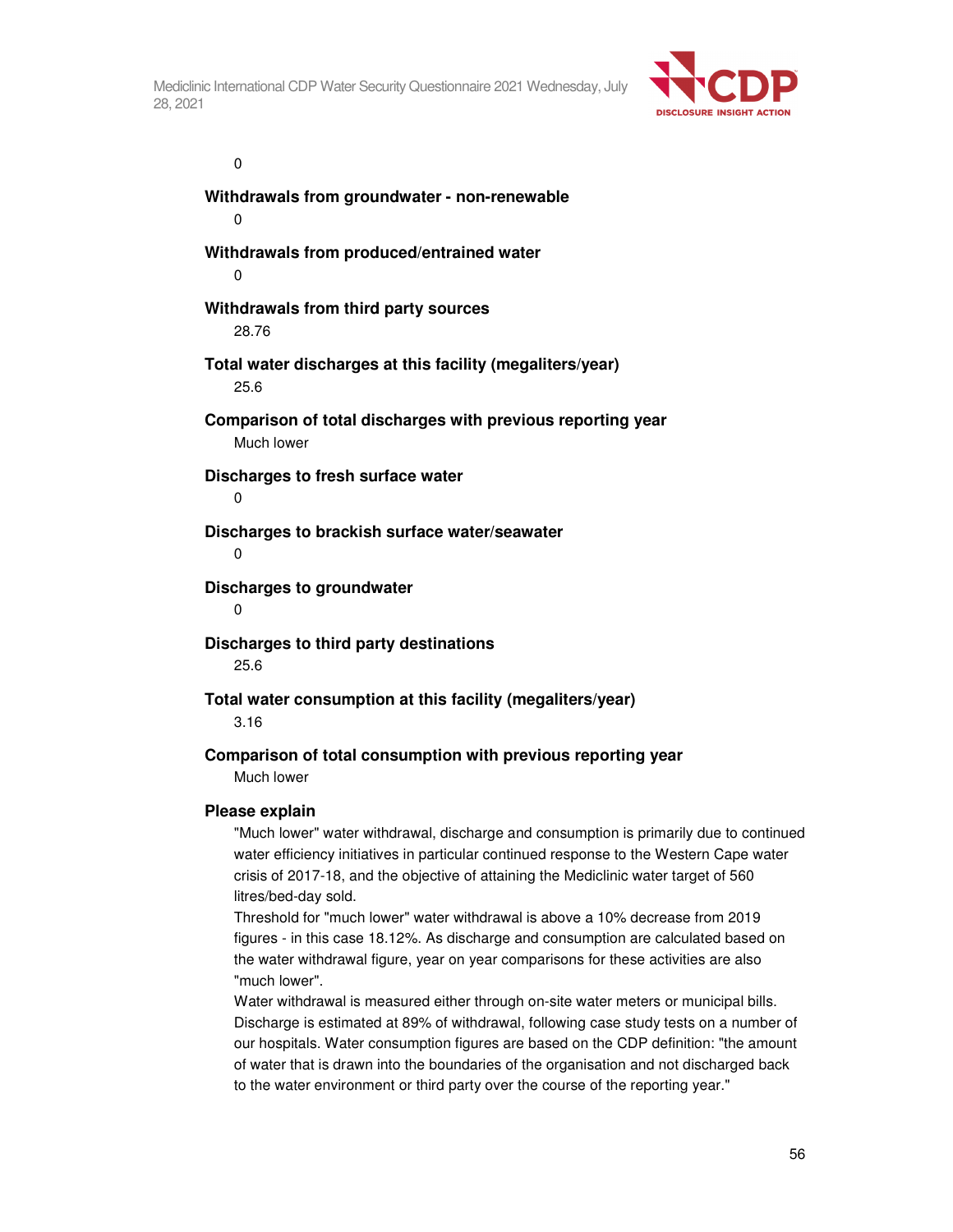

**Facility reference number**  Facility 14 **Facility name (optional)**  Mediclinic Sandton **Country/Area & River basin**  South Africa Limpopo **Latitude**  -26.077707 **Longitude**  28.012623 **Located in area with water stress**  Yes **Total water withdrawals at this facility (megaliters/year)**  37.6 **Comparison of total withdrawals with previous reporting year**  About the same **Withdrawals from fresh surface water, including rainwater, water from wetlands, rivers and lakes**  0 **Withdrawals from brackish surface water/seawater**   $\Omega$ **Withdrawals from groundwater - renewable**  0 **Withdrawals from groundwater - non-renewable**  0 **Withdrawals from produced/entrained water**  0 **Withdrawals from third party sources**  37.6 **Total water discharges at this facility (megaliters/year)**  33.46

**Comparison of total discharges with previous reporting year**  About the same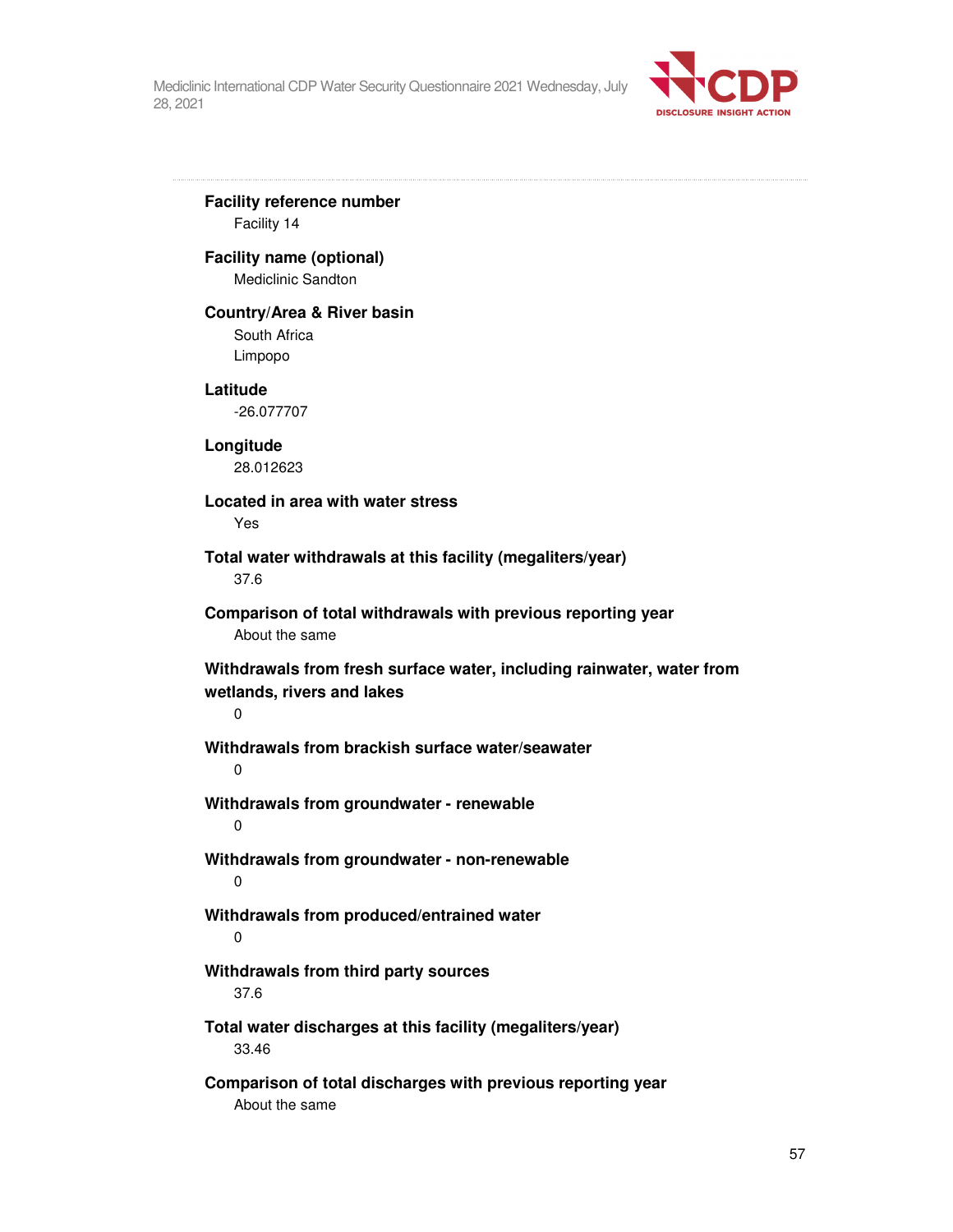

## **Discharges to fresh surface water**

0

**Discharges to brackish surface water/seawater**  0

#### **Discharges to groundwater**

 $\Omega$ 

#### **Discharges to third party destinations**

33.46

#### **Total water consumption at this facility (megaliters/year)**

4.14

#### **Comparison of total consumption with previous reporting year**

About the same

#### **Please explain**

"About the same" water withdrawal, discharge and consumption is primarily due to Covid-19 impacts where potable water has been used for additional hand washing, surface cleaning, scrubs usage and washing, and general laundry operations in the hospital.

Threshold for "about the same" water withdrawal is between a 0-5% change, in this case a 1.93% increase, from 2019 figures. As discharge and consumption are calculated based on the water withdrawal figure, year on year comparisons for these activities are also "about the same".

Water withdrawal is measured either through on-site water meters or municipal bills. Discharge is estimated at 89% of withdrawal, following case study tests on a number of our hospitals. Water consumption figures are based on the CDP definition: "the amount of water that is drawn into the boundaries of the organisation and not discharged back to the water environment or third party over the course of the reporting year."

#### **Facility reference number**

Facility 15

#### **Facility name (optional)**

Wits Donald Gordon Medical Centre

#### **Country/Area & River basin**

South Africa Limpopo

#### **Latitude**

-26.179126

#### **Longitude**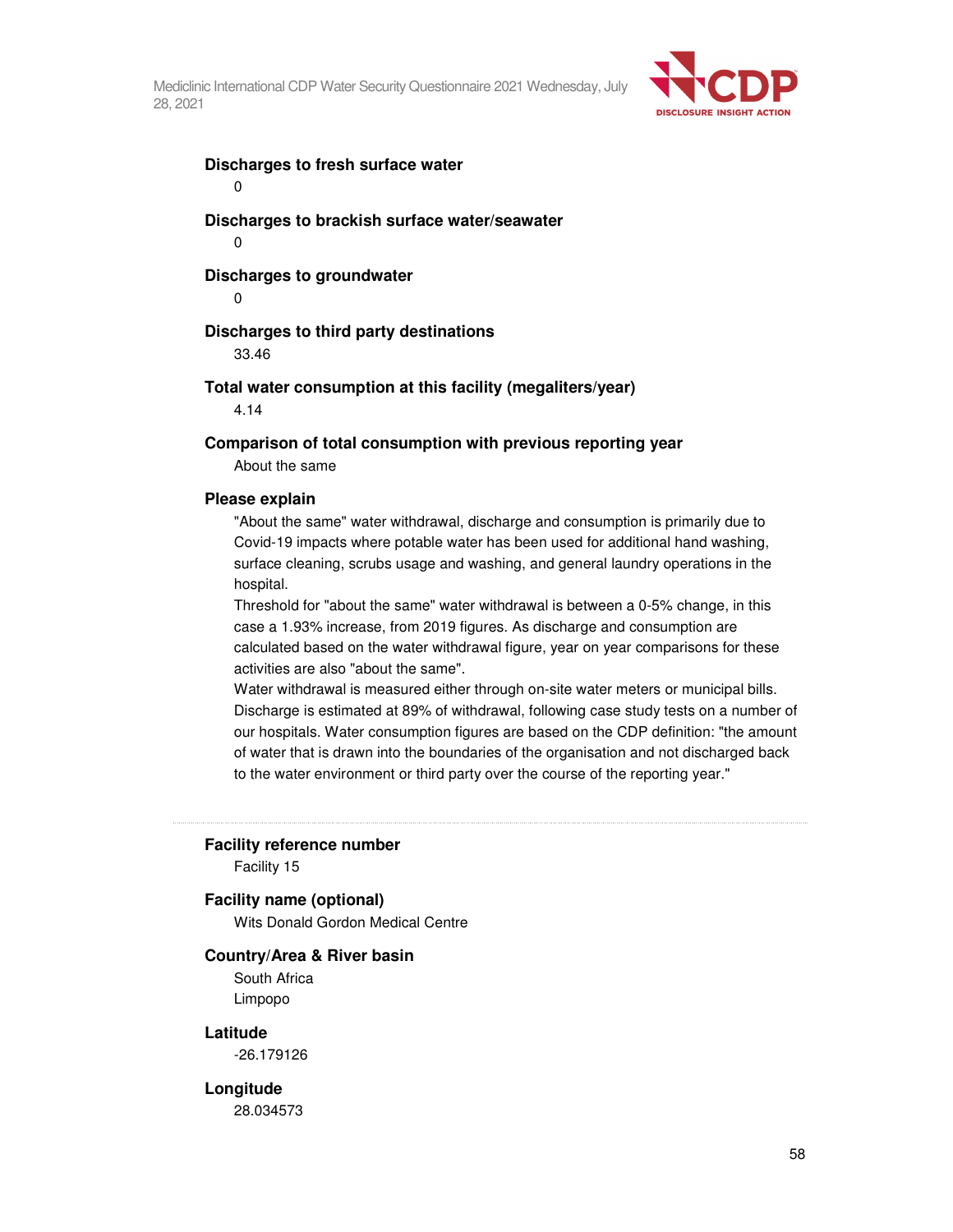

| Located in area with water stress<br>Yes                                                                           |
|--------------------------------------------------------------------------------------------------------------------|
| Total water withdrawals at this facility (megaliters/year)<br>42.9                                                 |
| Comparison of total withdrawals with previous reporting year<br>Lower                                              |
| Withdrawals from fresh surface water, including rainwater, water from<br>wetlands, rivers and lakes<br>$\mathbf 0$ |
| Withdrawals from brackish surface water/seawater<br>0                                                              |
| Withdrawals from groundwater - renewable<br>$\mathbf 0$                                                            |
| Withdrawals from groundwater - non-renewable<br>0                                                                  |
| Withdrawals from produced/entrained water<br>0                                                                     |
| Withdrawals from third party sources<br>42.9                                                                       |
| Total water discharges at this facility (megaliters/year)<br>38.18                                                 |
| Comparison of total discharges with previous reporting year<br>Lower                                               |
| Discharges to fresh surface water<br>0                                                                             |
| Discharges to brackish surface water/seawater<br>0                                                                 |
| Discharges to groundwater<br>0                                                                                     |
| Discharges to third party destinations<br>38.18                                                                    |
| Total water consumption at this facility (megaliters/year)<br>4.72                                                 |
| Comparison of total consumption with previous reporting year<br>Lower                                              |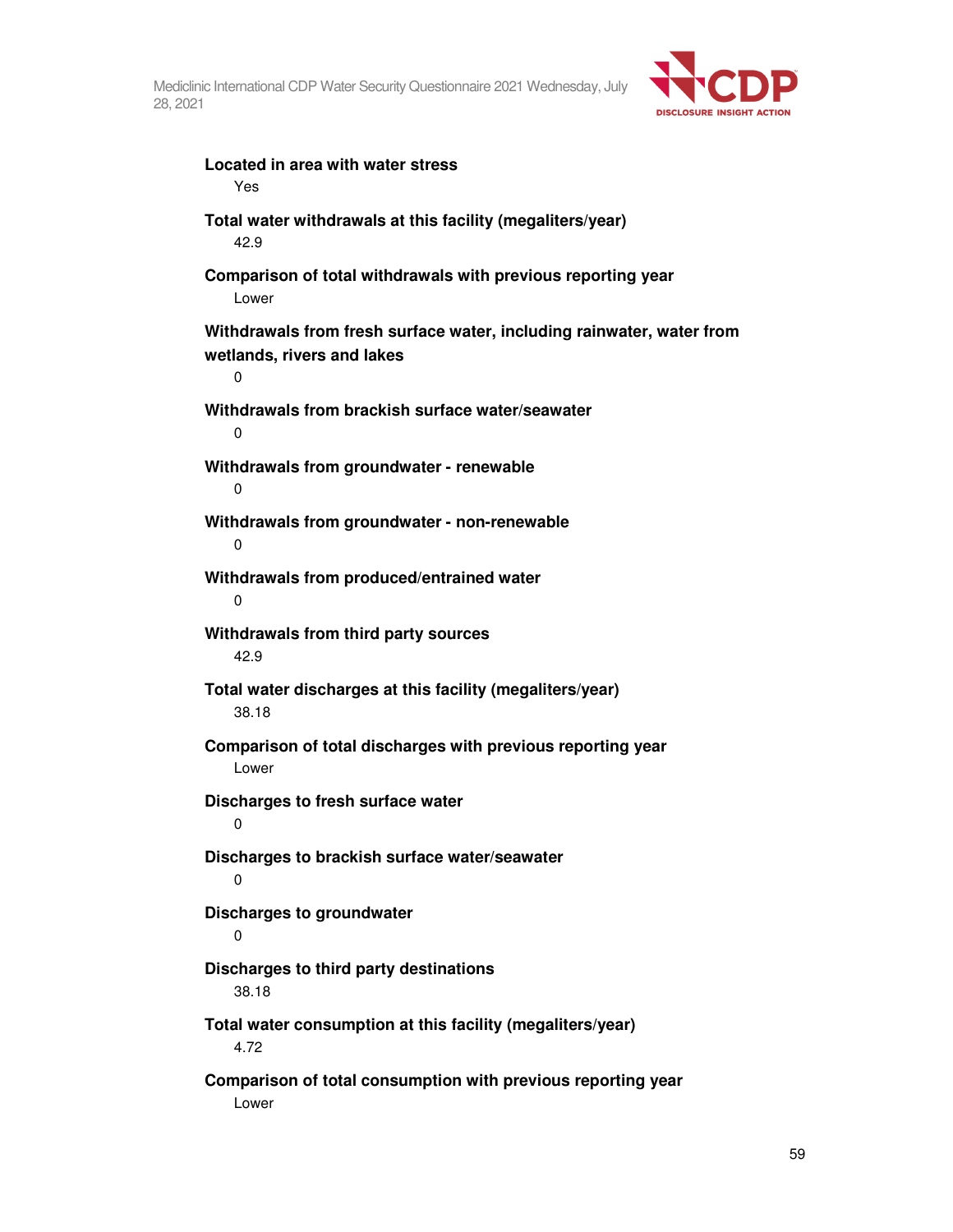

## **Please explain**

"Lower" water withdrawal, discharge and consumption is primarily due to continued water efficiency initiatives in particular continued response to the Western Cape water crisis of 2017-18, and the objective of attaining the Mediclinic water target of 560 litres/bed-day sold.

Threshold for "lower" water withdrawal is between a 5-10% decrease from 2019 figures - in this case 9.51%. As discharge and consumption are calculated based on the water withdrawal figure, year on year comparisons for these activities are also "lower". Water withdrawal is measured either through on-site water meters or municipal bills. Discharge is estimated at 89% of withdrawal, following case study tests on a number of our hospitals. Water consumption figures are based on the CDP definition: "the amount of water that is drawn into the boundaries of the organisation and not discharged back to the water environment or third party over the course of the reporting year."

#### **Facility reference number**

Facility 16

## **Facility name (optional)**

Mediclinic Brits

#### **Country/Area & River basin**

South Africa Limpopo

#### **Latitude**

-25.63345

#### **Longitude**

27.782868

### **Located in area with water stress**

Yes

#### **Total water withdrawals at this facility (megaliters/year)**  19.25

## **Comparison of total withdrawals with previous reporting year**  Lower

**Withdrawals from fresh surface water, including rainwater, water from wetlands, rivers and lakes** 

0

**Withdrawals from brackish surface water/seawater**   $\Omega$ 

## **Withdrawals from groundwater - renewable**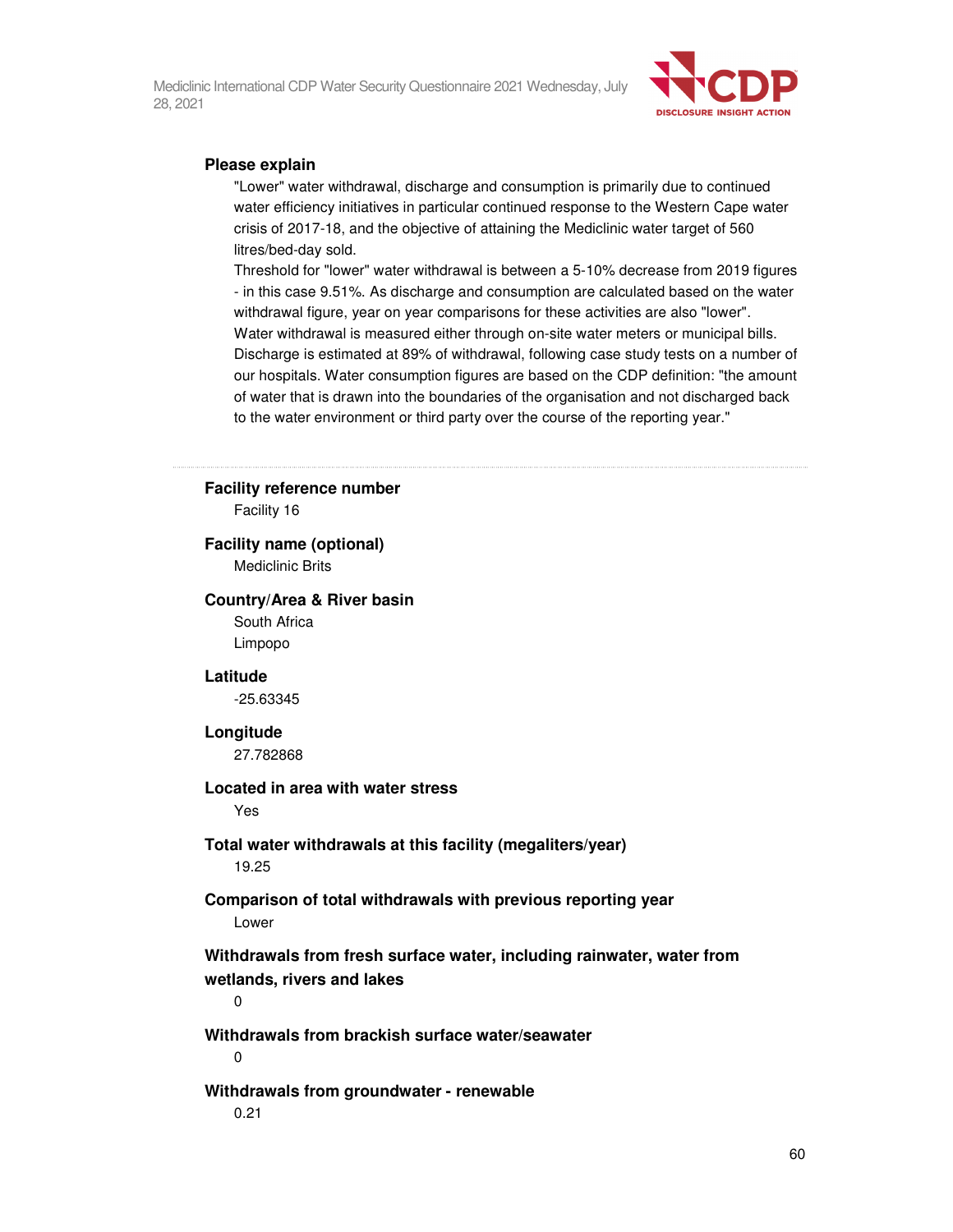

**Withdrawals from groundwater - non-renewable**  0 **Withdrawals from produced/entrained water**  0 **Withdrawals from third party sources**  19.04 **Total water discharges at this facility (megaliters/year)**  17.13 **Comparison of total discharges with previous reporting year**  Lower **Discharges to fresh surface water**  0 **Discharges to brackish surface water/seawater**   $\Omega$ **Discharges to groundwater**   $\Omega$ **Discharges to third party destinations**  17.13 **Total water consumption at this facility (megaliters/year)**  2.12 **Comparison of total consumption with previous reporting year**  Lower

## **Please explain**

"Lower" water withdrawal, discharge and consumption is primarily due to continued water efficiency initiatives in particular continued response to the Western Cape water crisis of 2017-18, and the objective of attaining the Mediclinic water target of 560 litres/bed-day sold.

Threshold for "lower" water withdrawal is between a 5-10% decrease from 2019 figures - in this case 6.54%. As discharge and consumption are calculated based on the water withdrawal figure, year on year comparisons for these activities are also "lower". Water withdrawal is measured either through on-site water meters or municipal bills. Discharge is estimated at 89% of withdrawal, following case study tests on a number of our hospitals. Water consumption figures are based on the CDP definition: "the amount of water that is drawn into the boundaries of the organisation and not discharged back to the water environment or third party over the course of the reporting year."

**Facility reference number**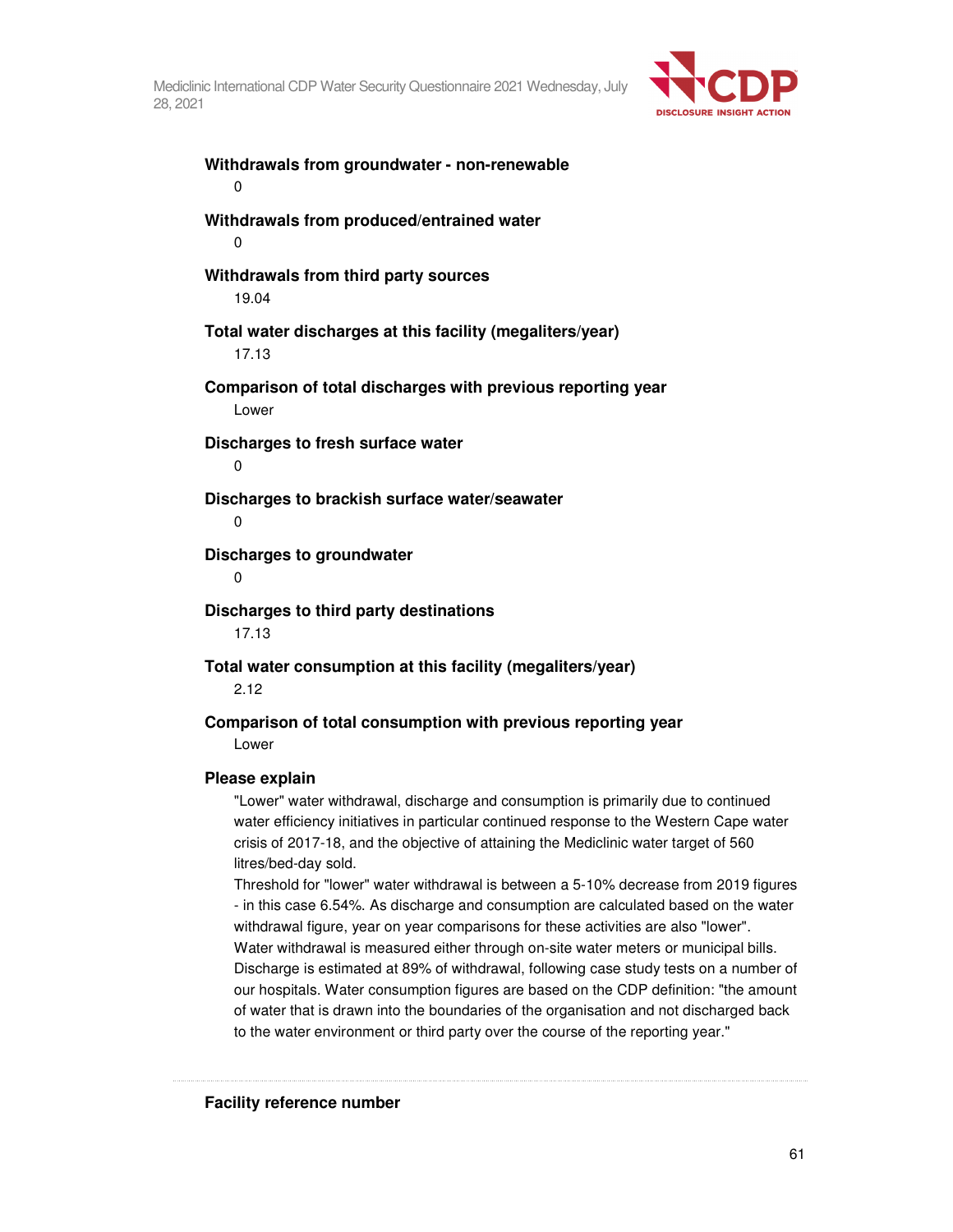

Facility 17

**Facility name (optional)**  Mediclinic Gynaecological Hospital

## **Country/Area & River basin**

South Africa Limpopo

## **Latitude**

-25.755983

## **Longitude**

28.205555

## **Located in area with water stress**

Yes

## **Total water withdrawals at this facility (megaliters/year)**  4.04

**Comparison of total withdrawals with previous reporting year**  About the same

## **Withdrawals from fresh surface water, including rainwater, water from wetlands, rivers and lakes**

 $\Omega$ 

## **Withdrawals from brackish surface water/seawater**  0

## **Withdrawals from groundwater - renewable**

 $\Omega$ 

## **Withdrawals from groundwater - non-renewable**  0

## **Withdrawals from produced/entrained water**  0

## **Withdrawals from third party sources**  4.04

## **Total water discharges at this facility (megaliters/year)**  3.6

## **Comparison of total discharges with previous reporting year**  About the same

## **Discharges to fresh surface water**

0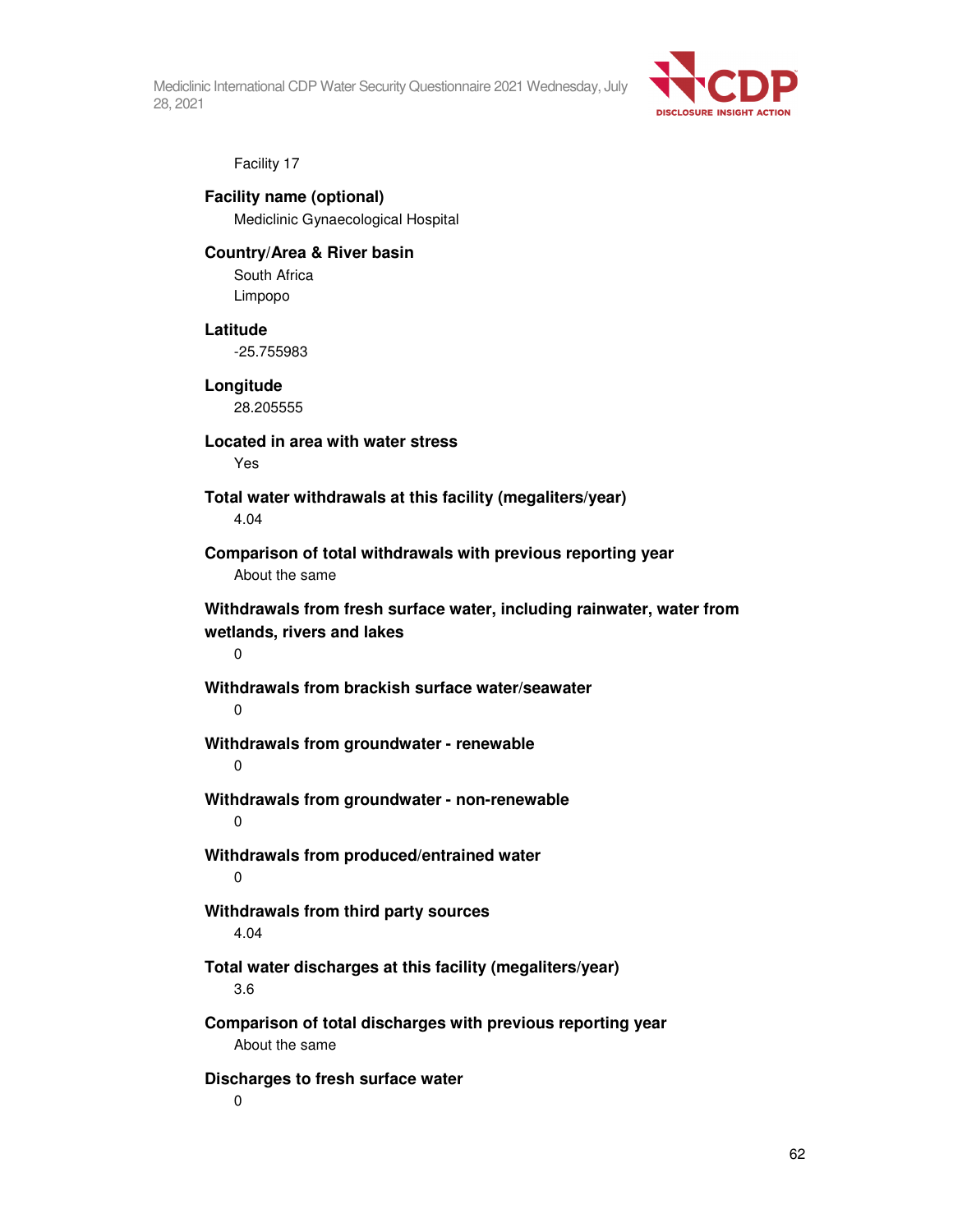

#### **Discharges to brackish surface water/seawater**  0

## **Discharges to groundwater**

0

## **Discharges to third party destinations**

3.6

## **Total water consumption at this facility (megaliters/year)**

0.44

#### **Comparison of total consumption with previous reporting year**

About the same

#### **Please explain**

"About the same" water withdrawal, discharge and consumption is primarily due to continued water efficiency initiatives in particular continued response to the Western Cape water crisis of 2017-18, and the objective of attaining the Mediclinic water target of 560 litres/bed-day sold.

Threshold for "about the same" water withdrawal is between a 0-5% change, in this case a 0.57% decrease, from 2019 figures. As discharge and consumption are calculated based on the water withdrawal figure, year on year comparisons for these activities are also "about the same".

Water withdrawal is measured either through on-site water meters or municipal bills. Discharge is estimated at 89% of withdrawal, following case study tests on a number of our hospitals. Water consumption figures are based on the CDP definition: "the amount of water that is drawn into the boundaries of the organisation and not discharged back to the water environment or third party over the course of the reporting year."

**Facility reference number** 

Facility 18

#### **Facility name (optional)**

Mediclinic Heart Hospital

#### **Country/Area & River basin**

South Africa Limpopo

#### **Latitude**

-25.749335

#### **Longitude**

28.206983

#### **Located in area with water stress**

Yes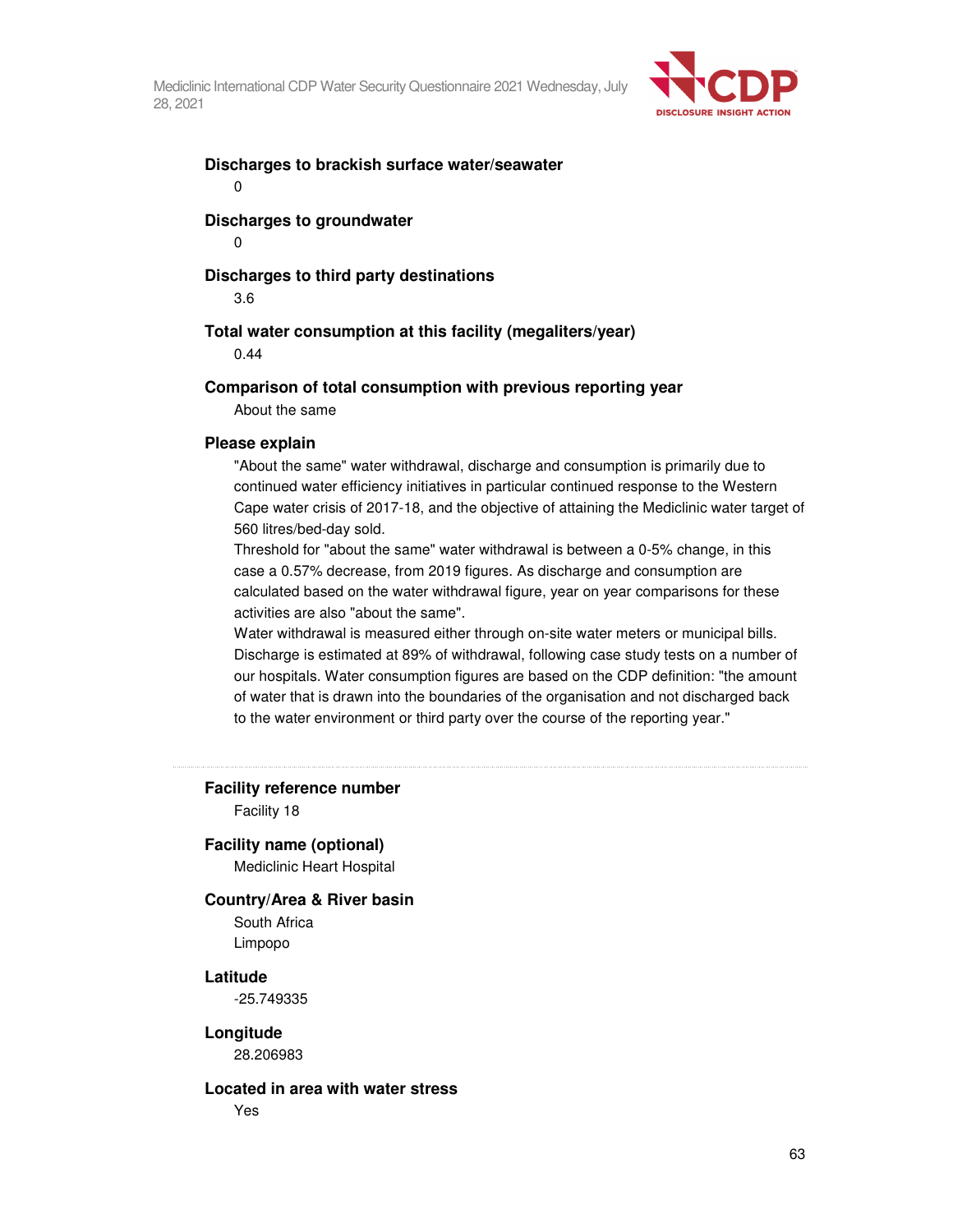

**Total water withdrawals at this facility (megaliters/year)**  14.04 **Comparison of total withdrawals with previous reporting year**  About the same **Withdrawals from fresh surface water, including rainwater, water from wetlands, rivers and lakes**  0 **Withdrawals from brackish surface water/seawater**  0 **Withdrawals from groundwater - renewable**  0 **Withdrawals from groundwater - non-renewable**  0 **Withdrawals from produced/entrained water**  0 **Withdrawals from third party sources**  14.04 **Total water discharges at this facility (megaliters/year)**  12.5 **Comparison of total discharges with previous reporting year**  About the same **Discharges to fresh surface water**  0 **Discharges to brackish surface water/seawater**   $\Omega$ **Discharges to groundwater**  0 **Discharges to third party destinations**  12.5 **Total water consumption at this facility (megaliters/year)**  1.54 **Comparison of total consumption with previous reporting year**  About the same

**Please explain**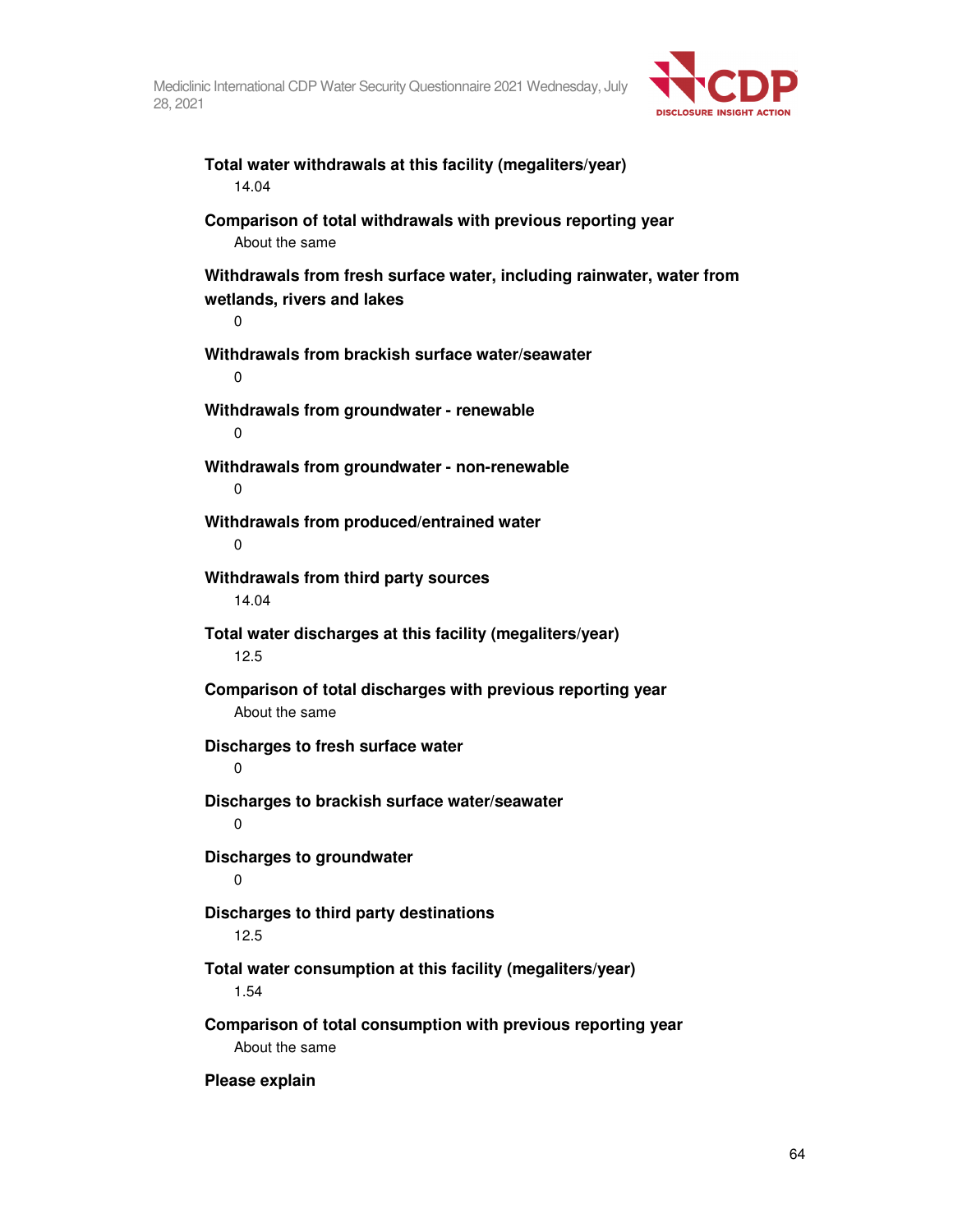

"About the same" water withdrawal, discharge and consumption is primarily due to Covid-19 impacts where potable water has been used for additional hand washing, surface cleaning, scrubs usage and washing, and general laundry operations in the hospital.

Threshold for "about the same" water withdrawal is between a 0-5% change, in this case a 0.29% increase, from 2019 figures. As discharge and consumption are calculated based on the water withdrawal figure, year on year comparisons for these activities are also "about the same".

Water withdrawal is measured either through on-site water meters or municipal bills. Discharge is estimated at 89% of withdrawal, following case study tests on a number of our hospitals. Water consumption figures are based on the CDP definition: "the amount of water that is drawn into the boundaries of the organisation and not discharged back to the water environment or third party over the course of the reporting year."

#### **Facility reference number**

Facility 19

#### **Facility name (optional)**

Mediclinic Kloof

#### **Country/Area & River basin**

South Africa Limpopo

## **Latitude**

-25.810963

#### **Longitude**

28.263072

## **Located in area with water stress**

Yes

## **Total water withdrawals at this facility (megaliters/year)**  25.36

## **Comparison of total withdrawals with previous reporting year**  Much lower

**Withdrawals from fresh surface water, including rainwater, water from wetlands, rivers and lakes** 

 $\Omega$ 

## **Withdrawals from brackish surface water/seawater**

0

## **Withdrawals from groundwater - renewable**

0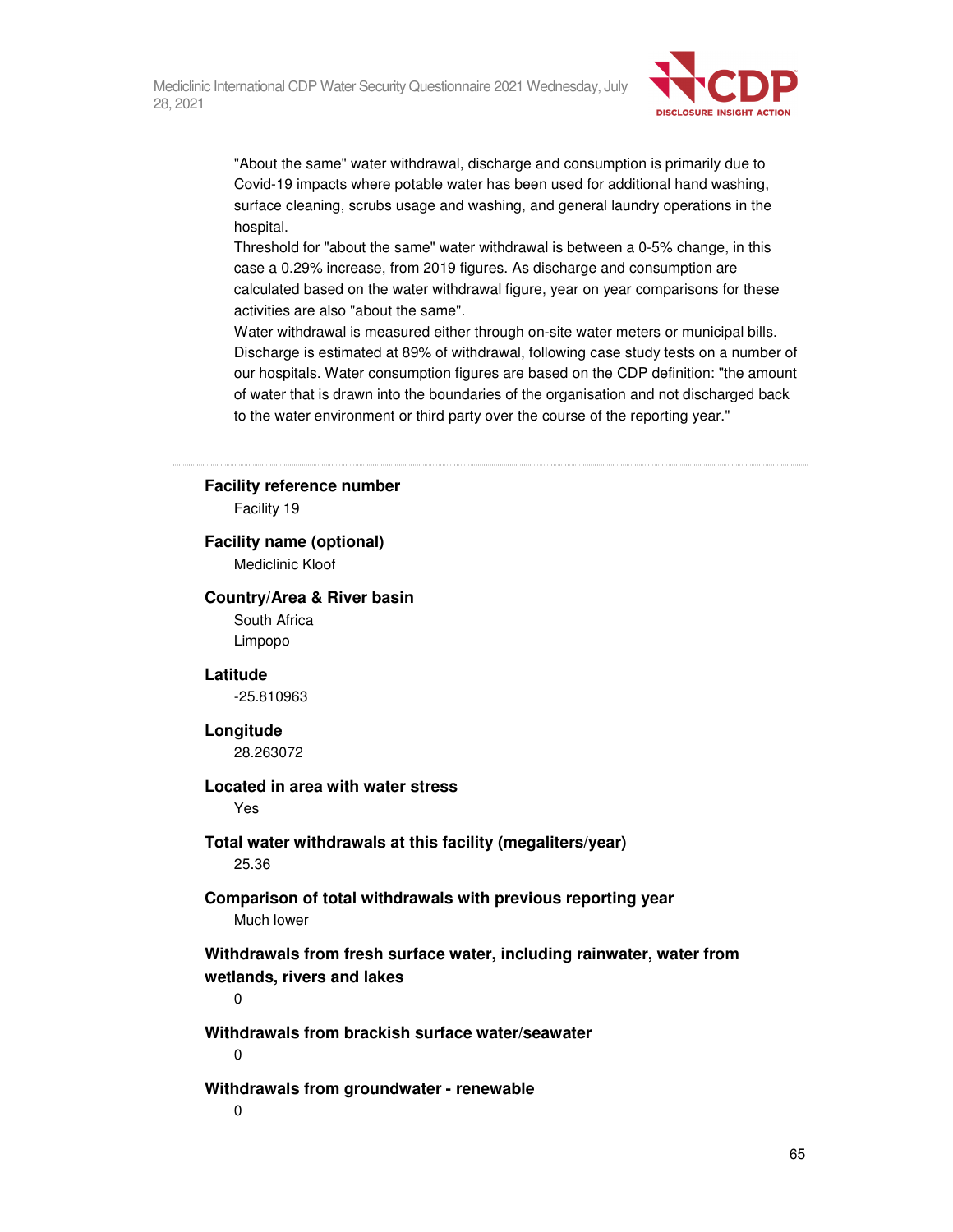

**Withdrawals from groundwater - non-renewable**  0 **Withdrawals from produced/entrained water**  0 **Withdrawals from third party sources**  25.36 **Total water discharges at this facility (megaliters/year)**  22.57 **Comparison of total discharges with previous reporting year**  Much lower **Discharges to fresh surface water**  0 **Discharges to brackish surface water/seawater**   $\Omega$ **Discharges to groundwater**   $\Omega$ **Discharges to third party destinations**  22.57 **Total water consumption at this facility (megaliters/year)**  2.79 **Comparison of total consumption with previous reporting year**  Much lower **Please explain** 

"Much lower" water withdrawal, discharge and consumption is primarily due to continued water efficiency initiatives in particular continued response to the Western Cape water crisis of 2017-18, and the objective of attaining the Mediclinic water target of 560 litres/bed-day sold.

Threshold for "much lower" water withdrawal is above a 10% decrease from 2019 figures - in this case 13.75%. As discharge and consumption are calculated based on the water withdrawal figure, year on year comparisons for these activities are also "much lower".

Water withdrawal is measured either through on-site water meters or municipal bills. Discharge is estimated at 89% of withdrawal, following case study tests on a number of our hospitals. Water consumption figures are based on the CDP definition: "the amount of water that is drawn into the boundaries of the organisation and not discharged back to the water environment or third party over the course of the reporting year."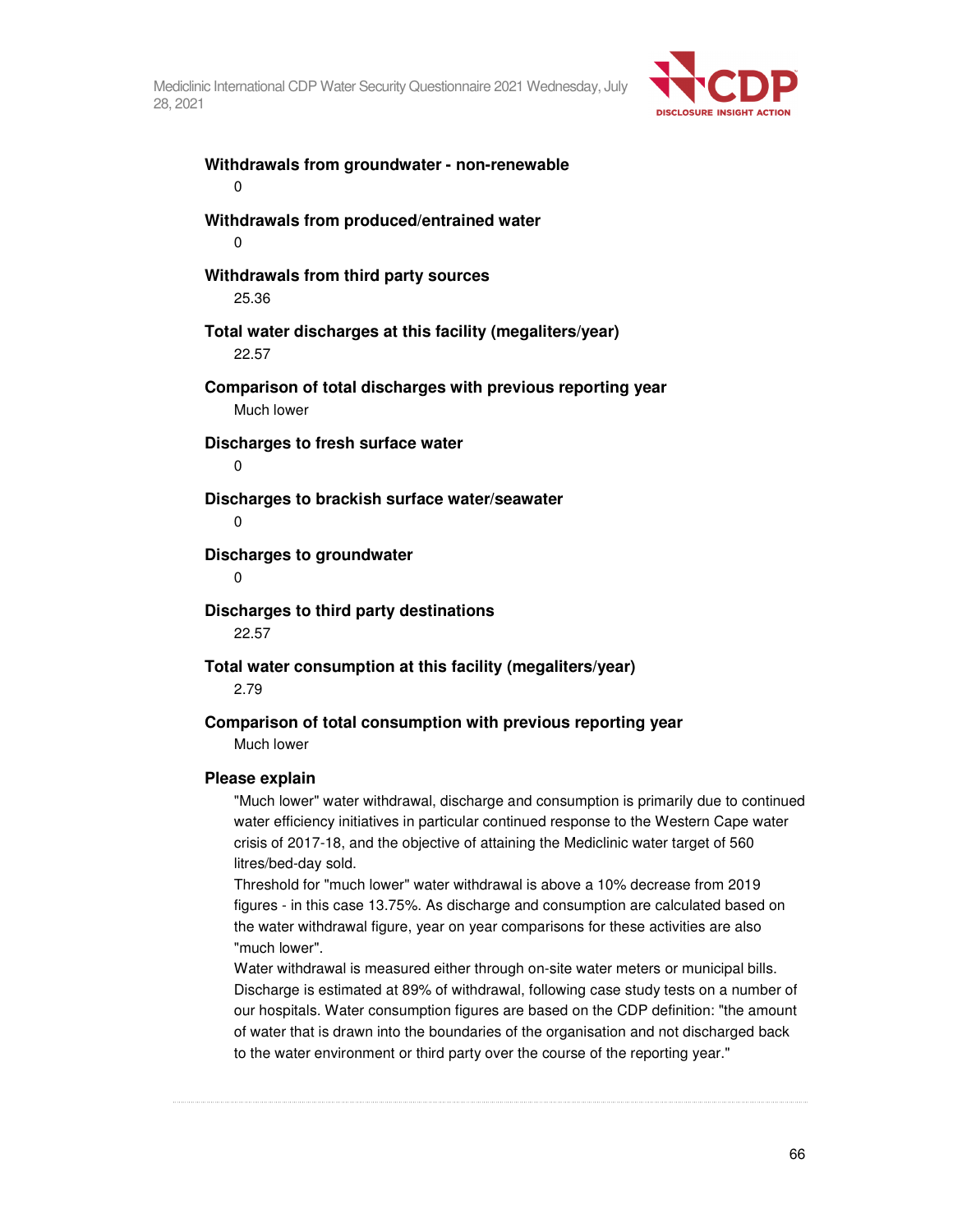

## **Facility reference number**  Facility 20

# **Facility name (optional)**

Mediclinic Legae

## **Country/Area & River basin**

South Africa Limpopo

## **Latitude**

-25.525927

**Longitude**  28.037272

## **Located in area with water stress**  Yes

**Total water withdrawals at this facility (megaliters/year)**  28.31

## **Comparison of total withdrawals with previous reporting year**  Much lower

**Withdrawals from fresh surface water, including rainwater, water from wetlands, rivers and lakes** 

## $\Omega$

## **Withdrawals from brackish surface water/seawater**

 $\Omega$ 

## **Withdrawals from groundwater - renewable**

0

## **Withdrawals from groundwater - non-renewable**  0

## **Withdrawals from produced/entrained water**  0

## **Withdrawals from third party sources**  28.31

## **Total water discharges at this facility (megaliters/year)**  25.19

## **Comparison of total discharges with previous reporting year**  Much lower

## **Discharges to fresh surface water**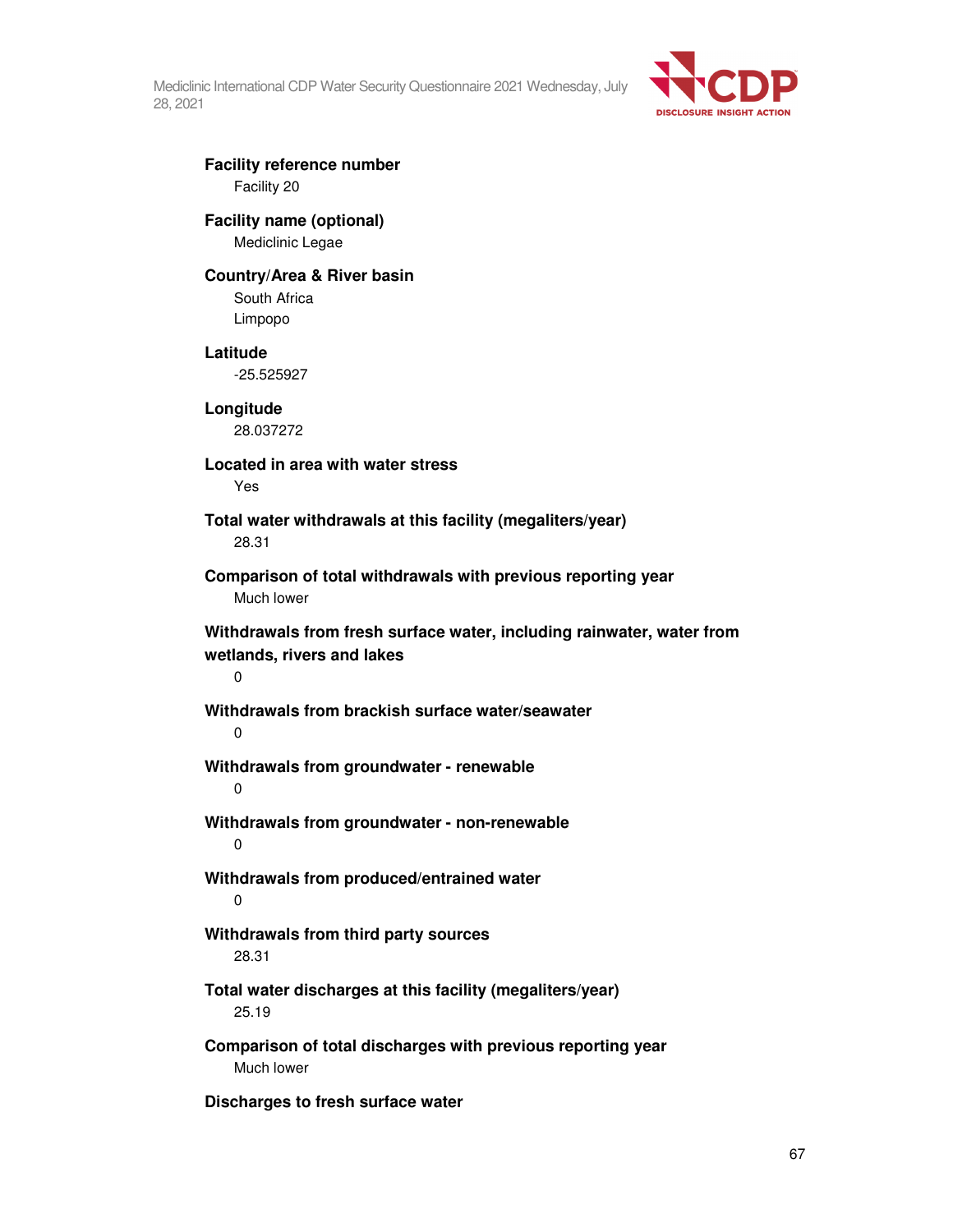

 $\overline{0}$ 

**Discharges to brackish surface water/seawater** 

0

**Discharges to groundwater** 

0

## **Discharges to third party destinations**

25.19

## **Total water consumption at this facility (megaliters/year)**

3.12

## **Comparison of total consumption with previous reporting year**

Much lower

#### **Please explain**

"Much lower" water withdrawal, discharge and consumption is primarily due to continued water efficiency initiatives in particular continued response to the Western Cape water crisis of 2017-18, and the objective of attaining the Mediclinic water target of 560 litres/bed-day sold.

Threshold for "much lower" water withdrawal is above a 10% decrease from 2019 figures - in this case 12.28%. As discharge and consumption are calculated based on the water withdrawal figure, year on year comparisons for these activities are also "much lower".

Water withdrawal is measured either through on-site water meters or municipal bills. Discharge is estimated at 89% of withdrawal, following case study tests on a number of our hospitals. Water consumption figures are based on the CDP definition: "the amount of water that is drawn into the boundaries of the organisation and not discharged back to the water environment or third party over the course of the reporting year."

#### **Facility reference number**

Facility 21

## **Facility name (optional)**

Mediclinic Limpopo

#### **Country/Area & River basin**

South Africa Limpopo

#### **Latitude**

-23.90817

#### **Longitude**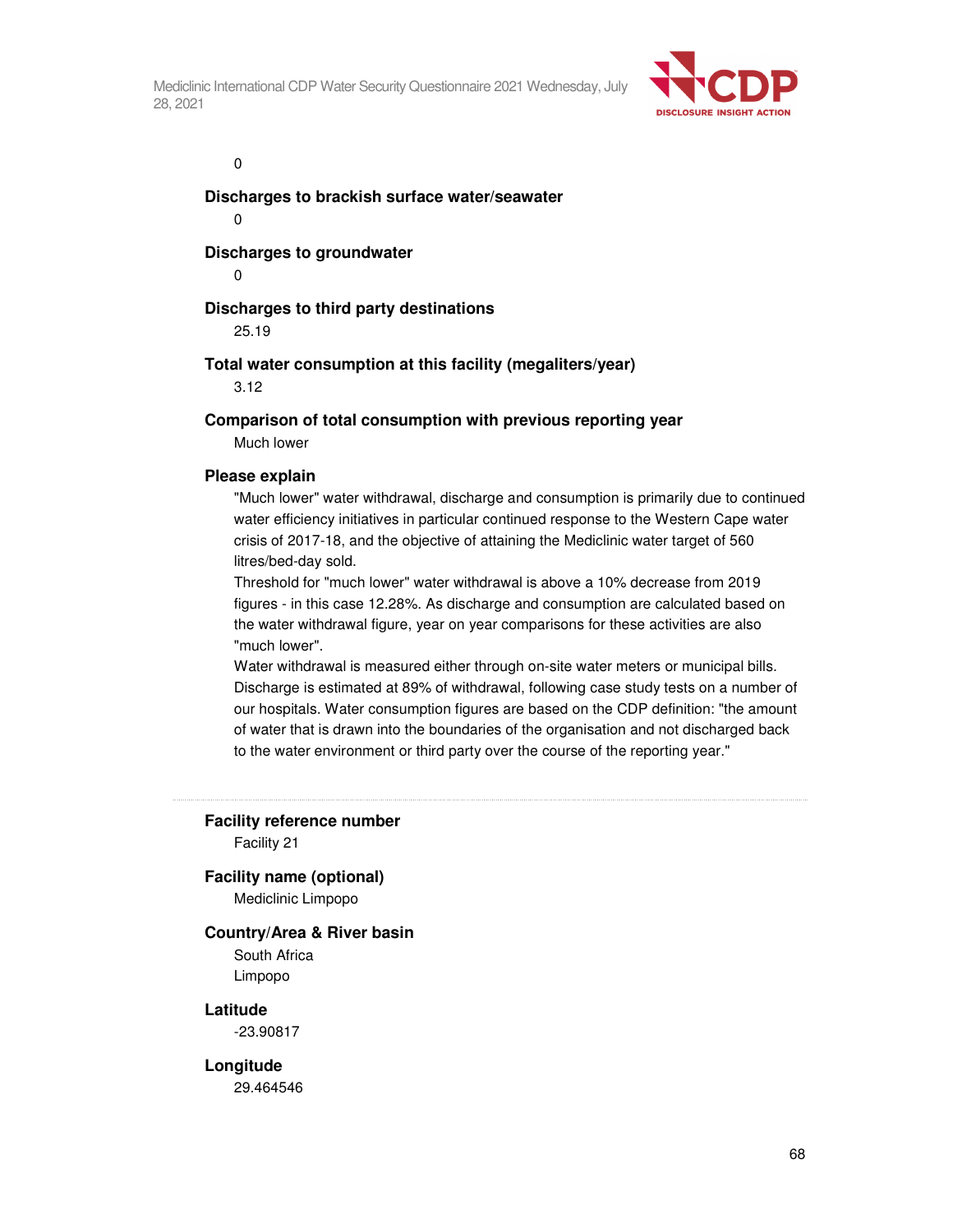

**Located in area with water stress**  Yes **Total water withdrawals at this facility (megaliters/year)**  39.36 **Comparison of total withdrawals with previous reporting year**  Much lower **Withdrawals from fresh surface water, including rainwater, water from wetlands, rivers and lakes**  0 **Withdrawals from brackish surface water/seawater**   $\Omega$ **Withdrawals from groundwater - renewable**  0 **Withdrawals from groundwater - non-renewable**  0 **Withdrawals from produced/entrained water**  0 **Withdrawals from third party sources**  39.36 **Total water discharges at this facility (megaliters/year)**  35.03 **Comparison of total discharges with previous reporting year**  Much lower **Discharges to fresh surface water**   $\Omega$ **Discharges to brackish surface water/seawater**   $\Omega$ **Discharges to groundwater**  0 **Discharges to third party destinations**  35.03 **Total water consumption at this facility (megaliters/year)**  4.33 **Comparison of total consumption with previous reporting year**  Much lower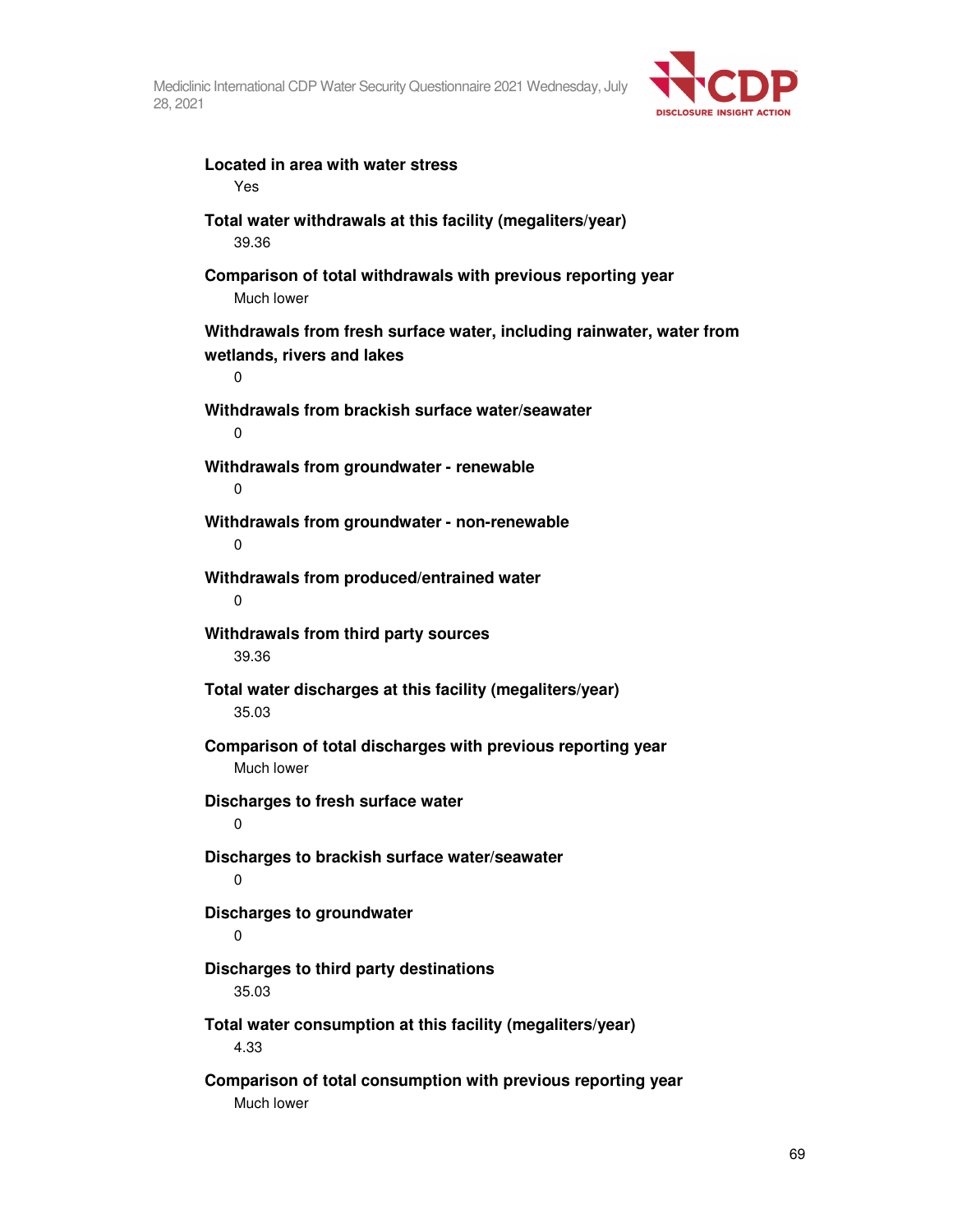

### **Please explain**

"Much lower" water withdrawal, discharge and consumption is primarily due to continued water efficiency initiatives in particular continued response to the Western Cape water crisis of 2017-18, and the objective of attaining the Mediclinic water target of 560 litres/bed-day sold.

Threshold for "much lower" water withdrawal is above a 10% decrease from 2019 figures - in this case 10.88%. As discharge and consumption are calculated based on the water withdrawal figure, year on year comparisons for these activities are also "much lower".

Water withdrawal is measured either through on-site water meters or municipal bills. Discharge is estimated at 89% of withdrawal, following case study tests on a number of our hospitals. Water consumption figures are based on the CDP definition: "the amount of water that is drawn into the boundaries of the organisation and not discharged back to the water environment or third party over the course of the reporting year."

#### **Facility reference number**

Facility 22

## **Facility name (optional)**

Mediclinic Medforum

#### **Country/Area & River basin**

South Africa Limpopo

#### **Latitude**

-25.748373

#### **Longitude**

28.198737

## **Located in area with water stress**

Yes

#### **Total water withdrawals at this facility (megaliters/year)**  31.15

## **Comparison of total withdrawals with previous reporting year**  Lower

**Withdrawals from fresh surface water, including rainwater, water from wetlands, rivers and lakes** 

0

**Withdrawals from brackish surface water/seawater** 

 $\Omega$ 

**Withdrawals from groundwater - renewable**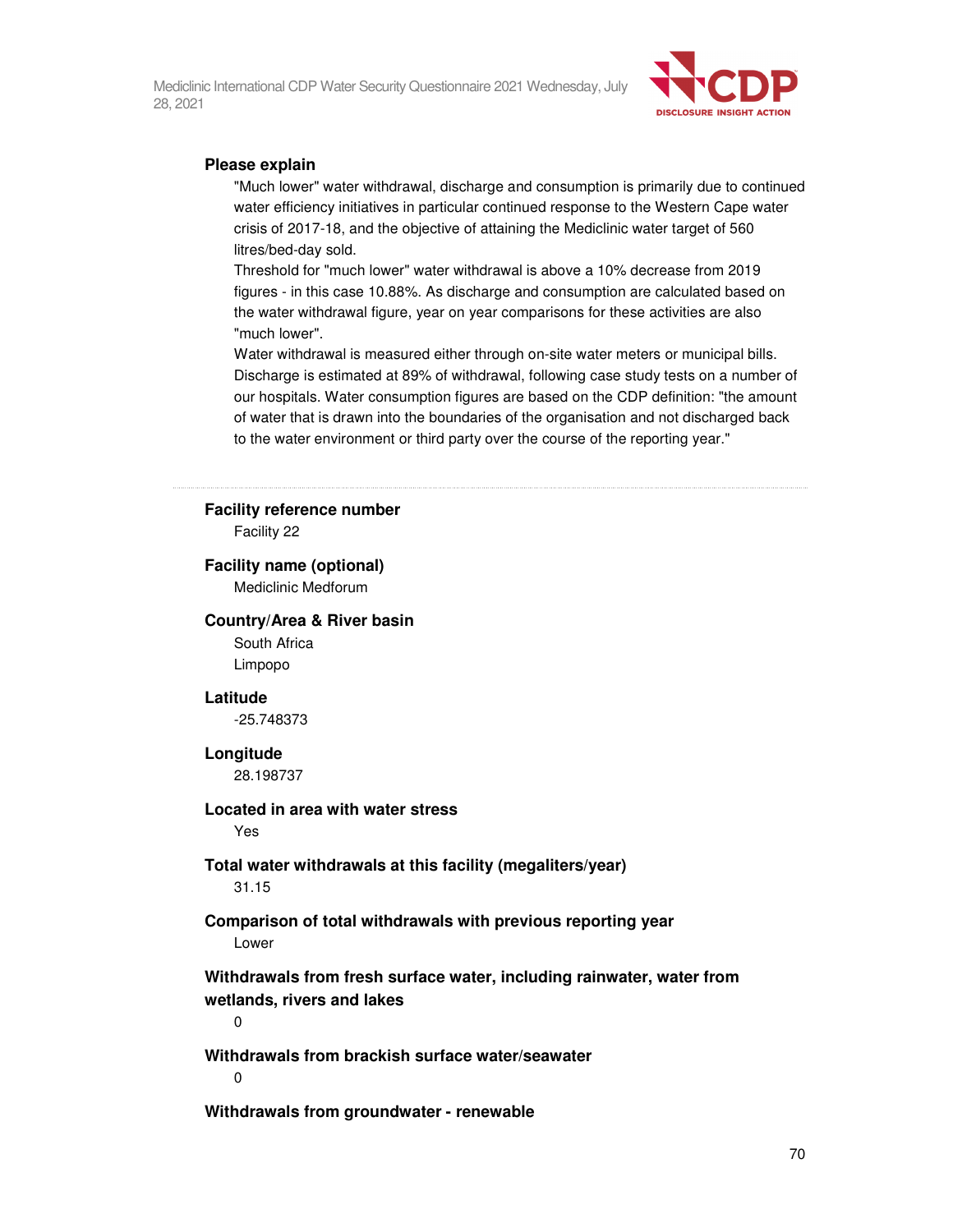

 $\overline{0}$ 

**Withdrawals from groundwater - non-renewable**  0 **Withdrawals from produced/entrained water**  0 **Withdrawals from third party sources**  31.15 **Total water discharges at this facility (megaliters/year)**  27.72 **Comparison of total discharges with previous reporting year**  Lower **Discharges to fresh surface water**  0 **Discharges to brackish surface water/seawater**   $\Omega$ **Discharges to groundwater**  0 **Discharges to third party destinations**  27.72

**Total water consumption at this facility (megaliters/year)** 

3.43

## **Comparison of total consumption with previous reporting year**  Lower

## **Please explain**

"Lower" water withdrawal, discharge and consumption is primarily due to continued water efficiency initiatives in particular continued response to the Western Cape water crisis of 2017-18, and the objective of attaining the Mediclinic water target of 560 litres/bed-day sold.

Threshold for "lower" water withdrawal is between a 5-10% decrease from 2019 figures - in this case 6.31%. As discharge and consumption are calculated based on the water withdrawal figure, year on year comparisons for these activities are also "lower". Water withdrawal is measured either through on-site water meters or municipal bills. Discharge is estimated at 89% of withdrawal, following case study tests on a number of our hospitals. Water consumption figures are based on the CDP definition: "the amount of water that is drawn into the boundaries of the organisation and not discharged back to the water environment or third party over the course of the reporting year."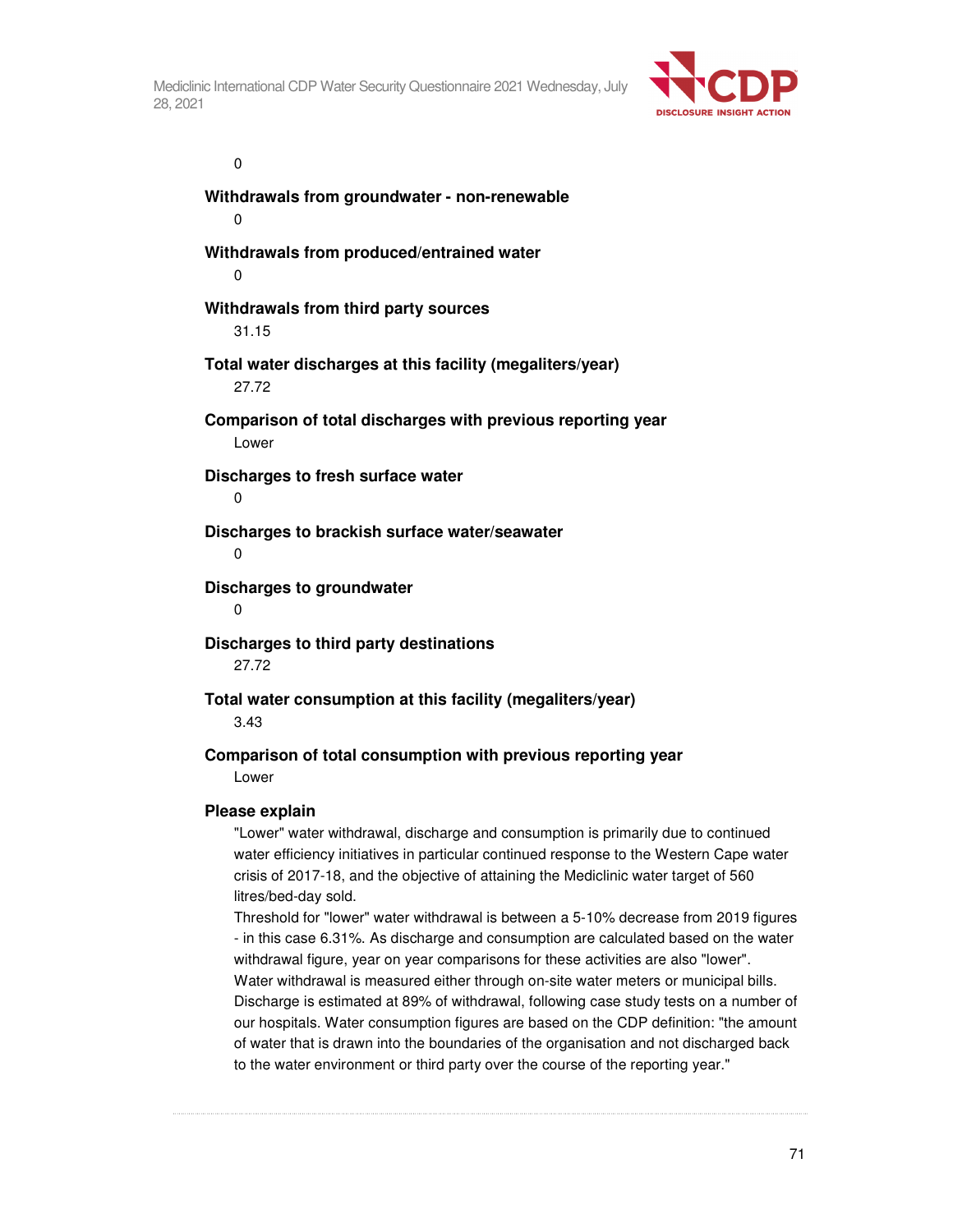

## **Facility reference number**  Facility 23

# **Facility name (optional)**

Mediclinic Muelmed

## **Country/Area & River basin**

South Africa Limpopo

## **Latitude**

-25.747018

**Longitude**  28.20762

# **Located in area with water stress**

Yes

## **Total water withdrawals at this facility (megaliters/year)**  22.9

## **Comparison of total withdrawals with previous reporting year**  Lower

**Withdrawals from fresh surface water, including rainwater, water from wetlands, rivers and lakes** 

0

## **Withdrawals from brackish surface water/seawater**

 $\Omega$ 

## **Withdrawals from groundwater - renewable**

0

## **Withdrawals from groundwater - non-renewable**  0

## **Withdrawals from produced/entrained water**  0

## **Withdrawals from third party sources**  22.9

## **Total water discharges at this facility (megaliters/year)**  20.38

## **Comparison of total discharges with previous reporting year**  Lower

**Discharges to fresh surface water**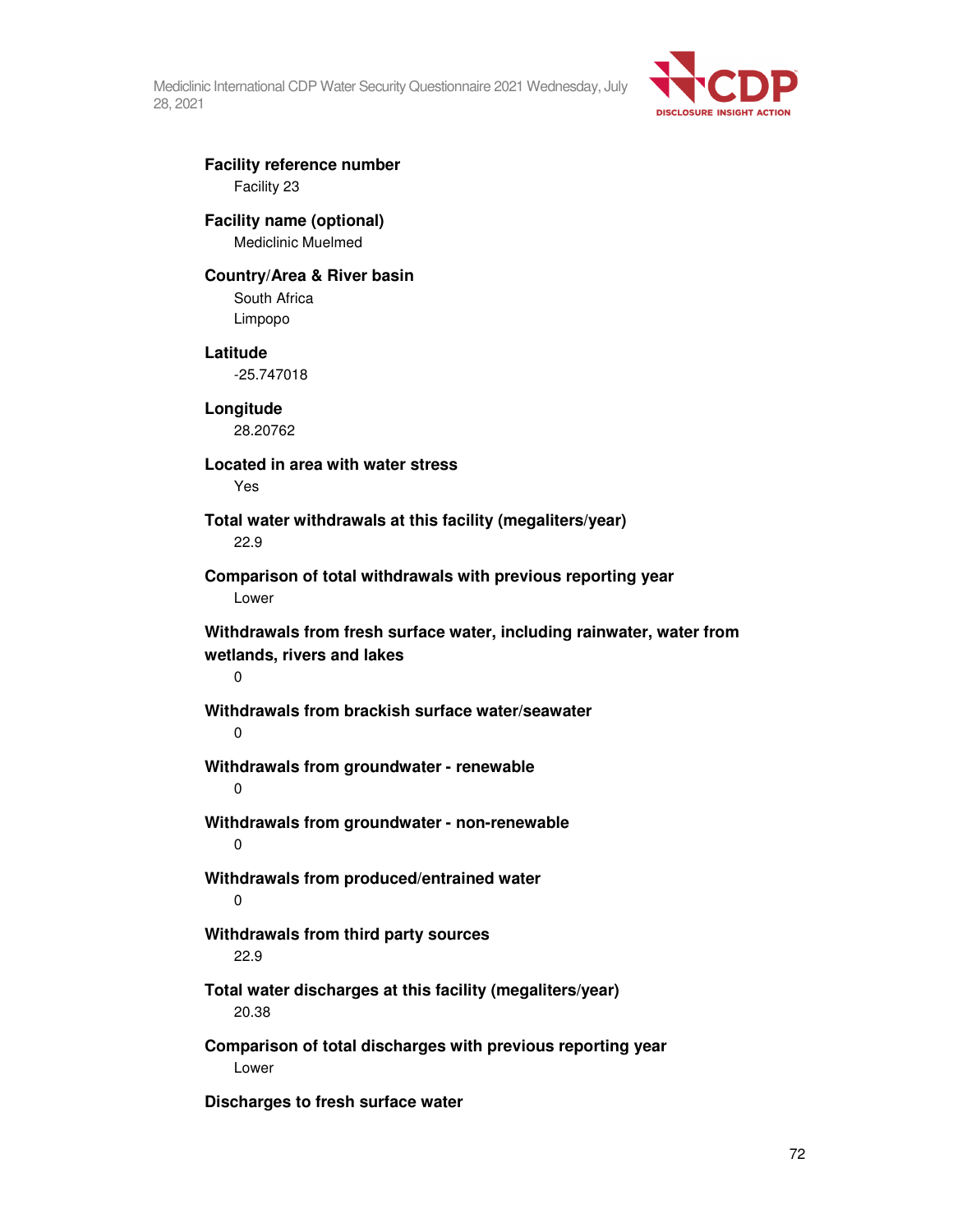

 $\overline{0}$ 

**Discharges to brackish surface water/seawater** 

0

**Discharges to groundwater** 

0

# **Discharges to third party destinations**

20.38

# **Total water consumption at this facility (megaliters/year)**

2.52

# **Comparison of total consumption with previous reporting year**

Lower

## **Please explain**

"Lower" water withdrawal, discharge and consumption is primarily due to continued water efficiency initiatives in particular continued response to the Western Cape water crisis of 2017-18, and the objective of attaining the Mediclinic water target of 560 litres/bed-day sold.

Threshold for "lower" water withdrawal is between a 5-10% decrease from 2019 figures - in this case 6.72%. As discharge and consumption are calculated based on the water withdrawal figure, year on year comparisons for these activities are also "lower". Water withdrawal is measured either through on-site water meters or municipal bills. Discharge is estimated at 89% of withdrawal, following case study tests on a number of our hospitals. Water consumption figures are based on the CDP definition: "the amount of water that is drawn into the boundaries of the organisation and not discharged back to the water environment or third party over the course of the reporting year."

# **Facility reference number**

Facility 24

# **Facility name (optional)**

Mediclinic Midstream

### **Country/Area & River basin**

South Africa Limpopo

# **Latitude**

-25.925453

### **Longitude**

28.181832

### **Located in area with water stress**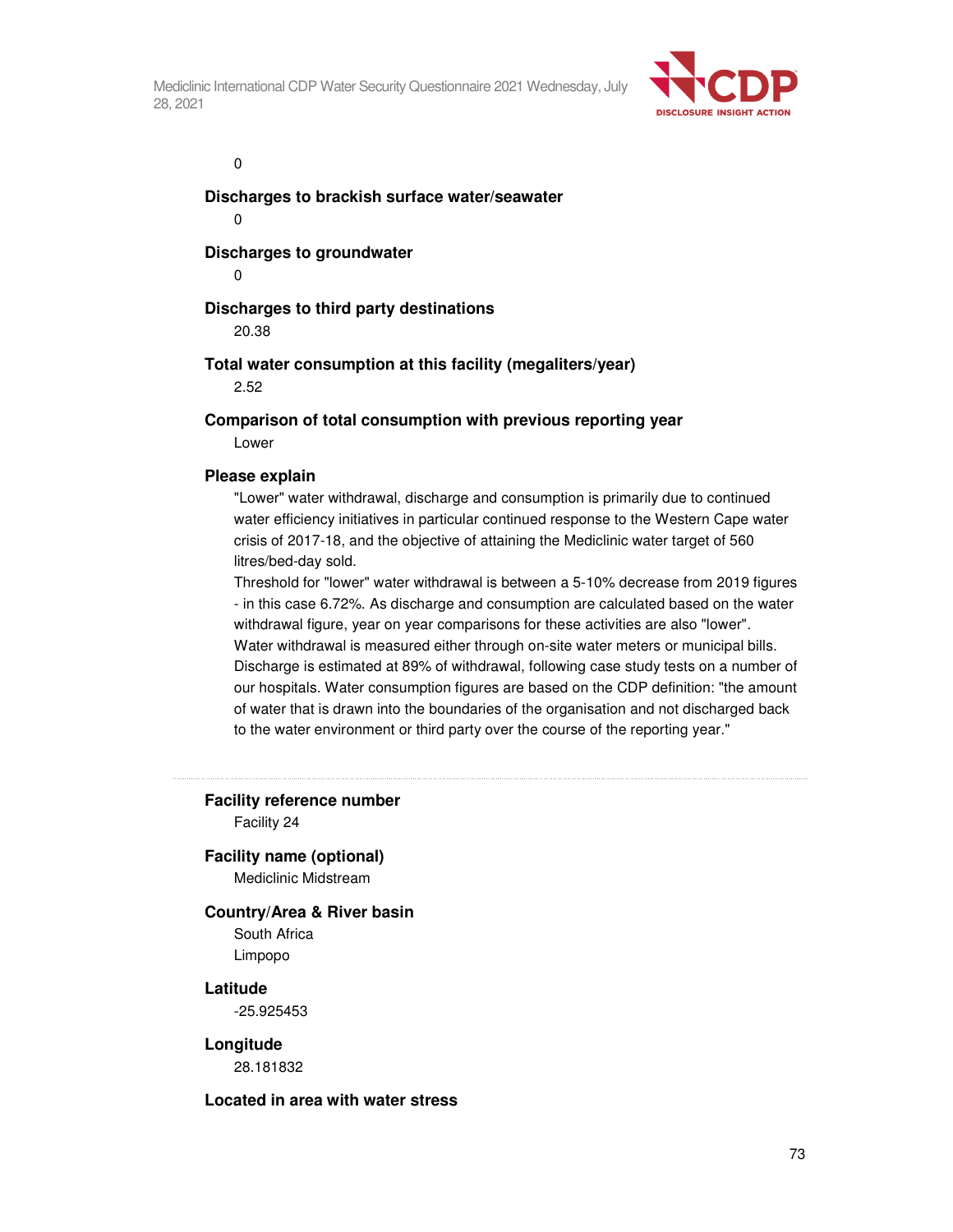

**water from** 

| Yes                                                                                                |
|----------------------------------------------------------------------------------------------------|
| Total water withdrawals at this facility (megaliters/year)<br>33.03                                |
| Comparison of total withdrawals with previous reporting year<br>Much higher                        |
| Withdrawals from fresh surface water, including rainwater, wate<br>wetlands, rivers and lakes<br>0 |
| Withdrawals from brackish surface water/seawater<br>0                                              |
| Withdrawals from groundwater - renewable<br>0.00027                                                |
| Withdrawals from groundwater - non-renewable<br>0                                                  |
| Withdrawals from produced/entrained water<br>0                                                     |
| Withdrawals from third party sources<br>33.03                                                      |
| Total water discharges at this facility (megaliters/year)<br>29.4                                  |
| Comparison of total discharges with previous reporting year<br>Much higher                         |
| Discharges to fresh surface water<br>0                                                             |
| Discharges to brackish surface water/seawater                                                      |
| <b>Discharges to groundwater</b><br>0                                                              |
| Discharges to third party destinations<br>29.4                                                     |
| Total water consumption at this facility (megaliters/year)<br>3.63                                 |
| Comparison of total consumption with previous reporting year<br>Much higher                        |

**Please explain**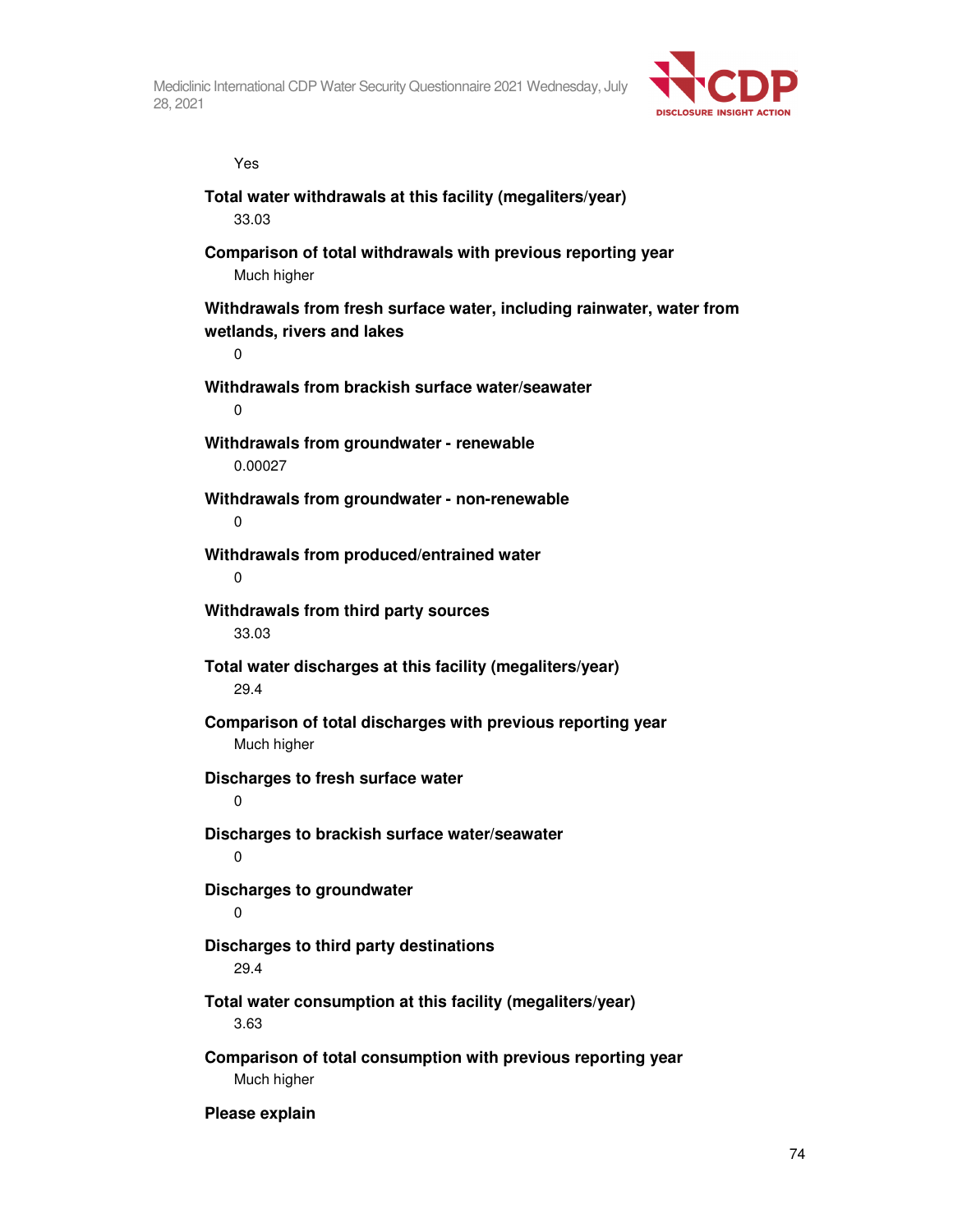

Much higher water withdrawal, discharge and consumption is primarily due to Covid-19 impacts where potable water has been used for additional hand washing, surface cleaning, scrubs usage and washing, and general laundry operations in the hospital. Threshold for "much higher" water withdrawal is above a 10% increase from 2019 figures - in this case 16.20%. As discharge and consumption are calculated based on the water withdrawal figure, year on year comparisons for these activities are also "much higher".

Water withdrawal is measured either through on-site water meters or municipal bills. Discharge is estimated at 89% of withdrawal, following case study tests on a number of our hospitals. Water consumption figures are based on the CDP definition: "the amount of water that is drawn into the boundaries of the organisation and not discharged back to the water environment or third party over the course of the reporting year."

## **Facility reference number**

Facility 25

### **Facility name (optional)**

Mediclinic Thabazimbi

### **Country/Area & River basin**

South Africa Limpopo

### **Latitude**

-24.59844

### **Longitude**

27.406411

### **Located in area with water stress**

Yes

# **Total water withdrawals at this facility (megaliters/year)**

4.87

## **Comparison of total withdrawals with previous reporting year**  Much lower

**Withdrawals from fresh surface water, including rainwater, water from wetlands, rivers and lakes** 

0

## **Withdrawals from brackish surface water/seawater**

0

### **Withdrawals from groundwater - renewable**

4.57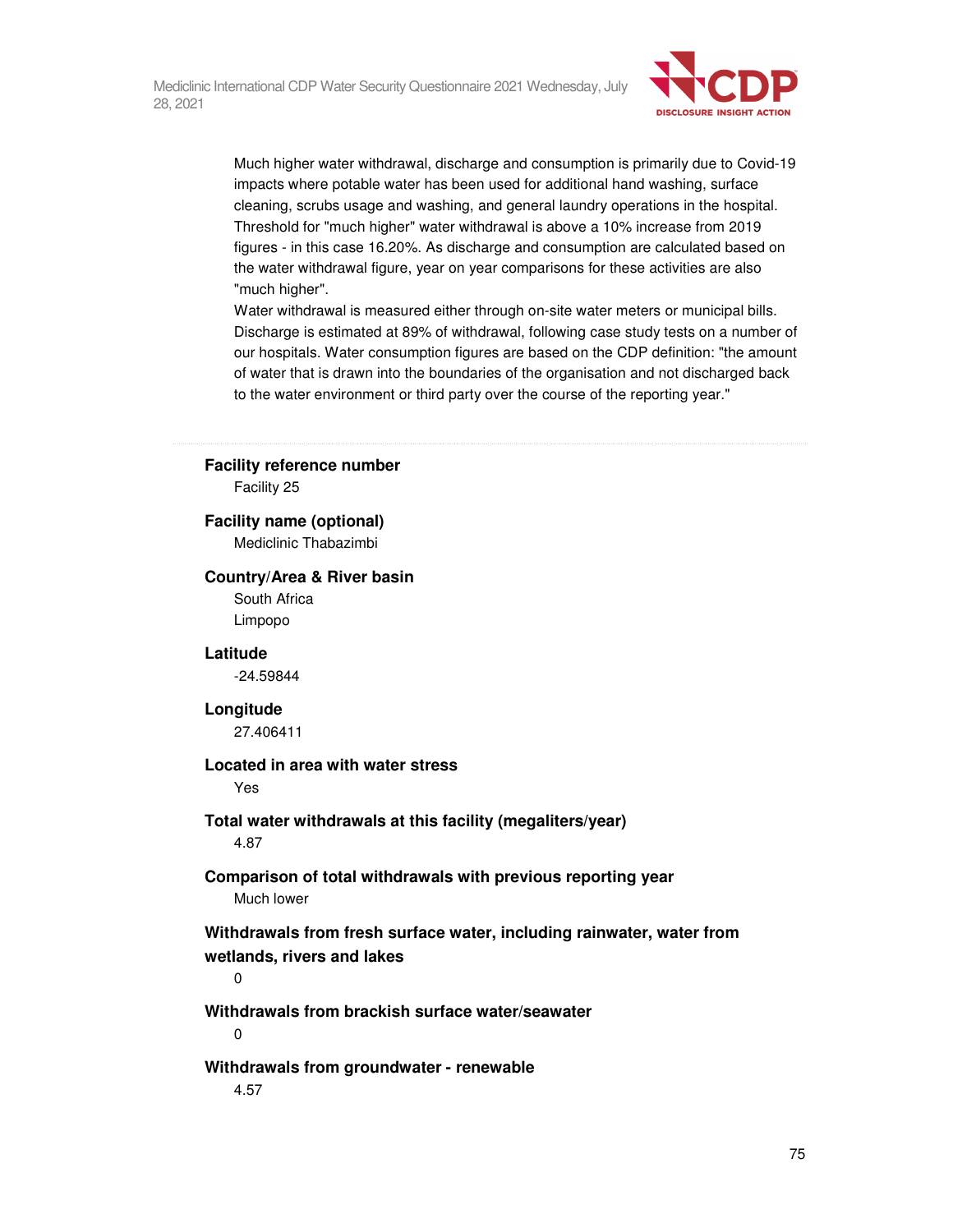

**Withdrawals from groundwater - non-renewable**  0 **Withdrawals from produced/entrained water**  0 **Withdrawals from third party sources**  0.3 **Total water discharges at this facility (megaliters/year)**  4.33 **Comparison of total discharges with previous reporting year**  Much lower **Discharges to fresh surface water**  0 **Discharges to brackish surface water/seawater**   $\Omega$ **Discharges to groundwater**   $\Omega$ **Discharges to third party destinations**  4.33 **Total water consumption at this facility (megaliters/year)**  0.54 **Comparison of total consumption with previous reporting year**  Much lower **Please explain** 

"Much lower" water withdrawal, discharge and consumption is primarily due to continued water efficiency initiatives in particular continued response to the Western Cape water crisis of 2017-18, and the objective of attaining the Mediclinic water target of 560 litres/bed-day sold.

Threshold for "much lower" water withdrawal is above a 10% decrease from 2019 figures - in this case 12.90%. As discharge and consumption are calculated based on the water withdrawal figure, year on year comparisons for these activities are also "much lower".

Water withdrawal is measured either through on-site water meters or municipal bills. Discharge is estimated at 89% of withdrawal, following case study tests on a number of our hospitals. Water consumption figures are based on the CDP definition: "the amount of water that is drawn into the boundaries of the organisation and not discharged back to the water environment or third party over the course of the reporting year."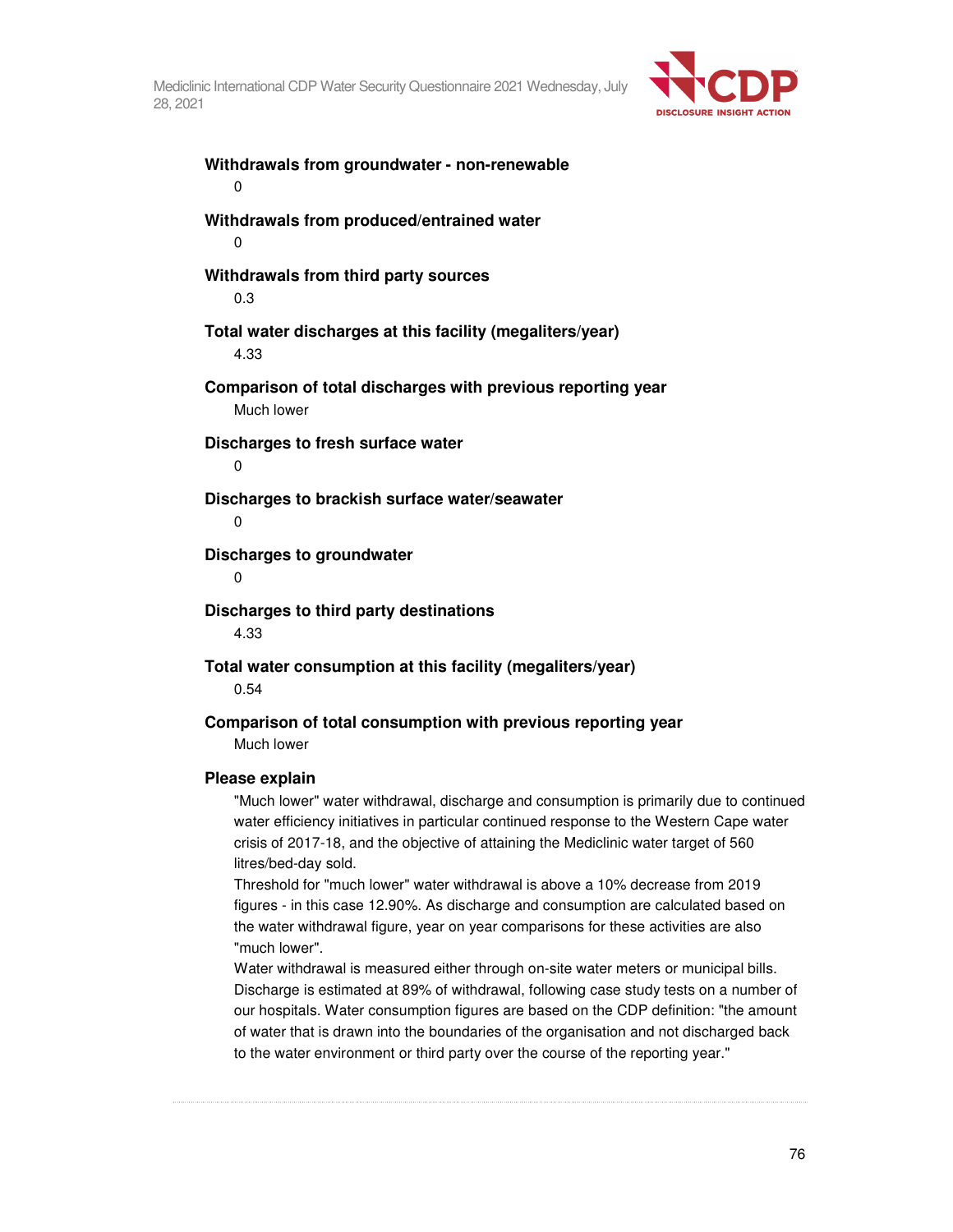

# **Facility reference number**  Facility 26

# **Facility name (optional)**

Mediclinic Tzaneen

# **Country/Area & River basin**

South Africa Limpopo

# **Latitude**

-23.822601

**Longitude**  30.152805

# **Located in area with water stress**

Yes

# **Total water withdrawals at this facility (megaliters/year)**  21.92

**Comparison of total withdrawals with previous reporting year**  About the same

**Withdrawals from fresh surface water, including rainwater, water from wetlands, rivers and lakes** 

 $\Omega$ 

# **Withdrawals from brackish surface water/seawater**

 $\Omega$ 

# **Withdrawals from groundwater - renewable**

0

- **Withdrawals from groundwater non-renewable**  0
- **Withdrawals from produced/entrained water**  0

# **Withdrawals from third party sources**  21.92

# **Total water discharges at this facility (megaliters/year)**  19.51

**Comparison of total discharges with previous reporting year**  About the same

**Discharges to fresh surface water**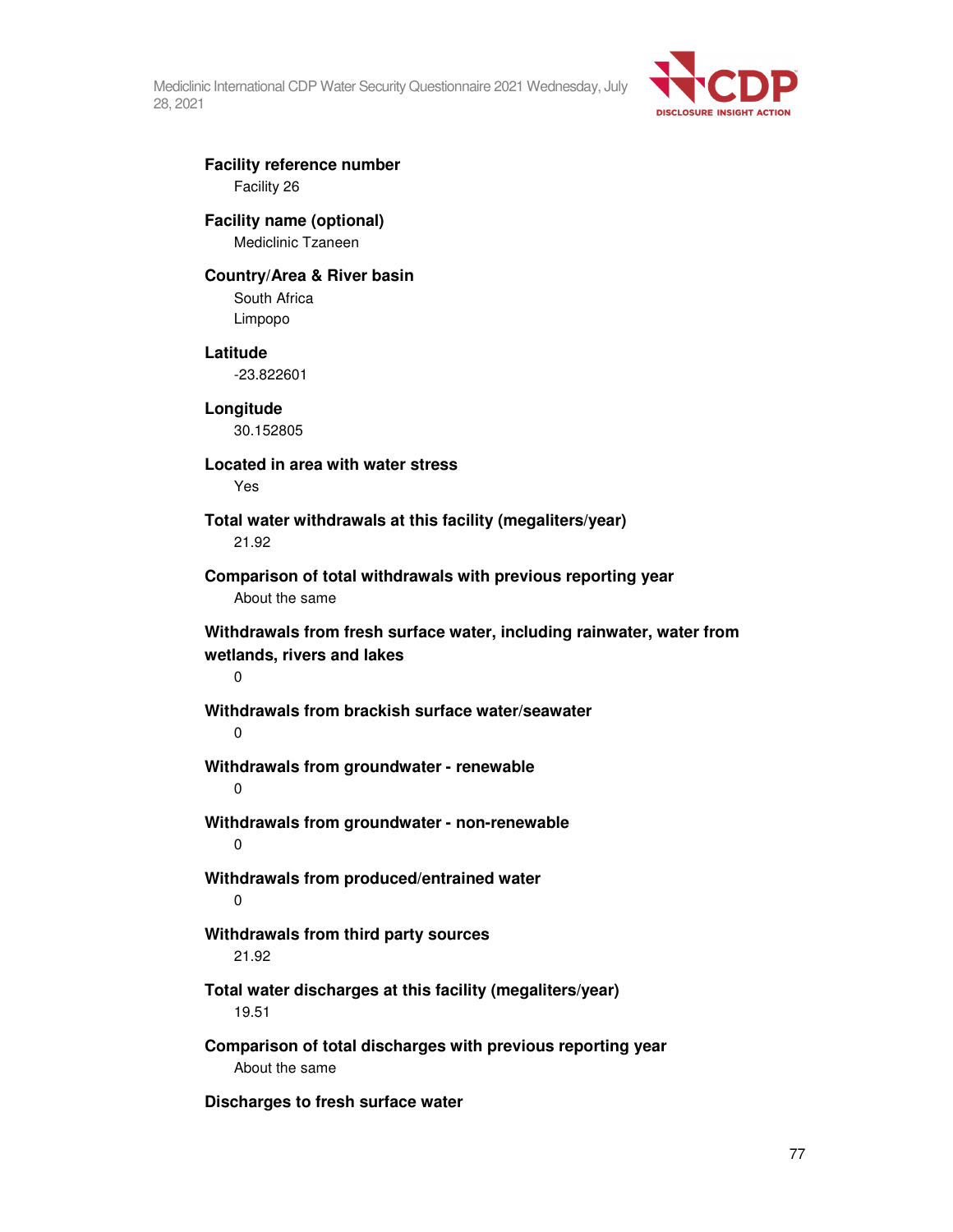

 $\overline{0}$ 

**Discharges to brackish surface water/seawater** 

0

**Discharges to groundwater** 

0

# **Discharges to third party destinations**

19.51

# **Total water consumption at this facility (megaliters/year)**

2.41

## **Comparison of total consumption with previous reporting year**

About the same

### **Please explain**

"About the same" water withdrawal, discharge and consumption is primarily due to continued water efficiency initiatives in particular continued response to the Western Cape water crisis of 2017-18, and the objective of attaining the Mediclinic water target of 560 litres/bed-day sold.

Threshold for "about the same" water withdrawal is between a 0-5% change, in this case a decrease of 1.95%, from 2019 figures. As discharge and consumption are calculated based on the water withdrawal figure, year on year comparisons for these activities are also "about the same".

Water withdrawal is measured either through on-site water meters or municipal bills. Discharge is estimated at 89% of withdrawal, following case study tests on a number of our hospitals. Water consumption figures are based on the CDP definition: "the amount of water that is drawn into the boundaries of the organisation and not discharged back to the water environment or third party over the course of the reporting year."

**Facility reference number** 

Facility 27

### **Facility name (optional)**

Mediclinic Bloemfontein

### **Country/Area & River basin**

South Africa Orange

### **Latitude**

-29.109352

### **Longitude**

26.204799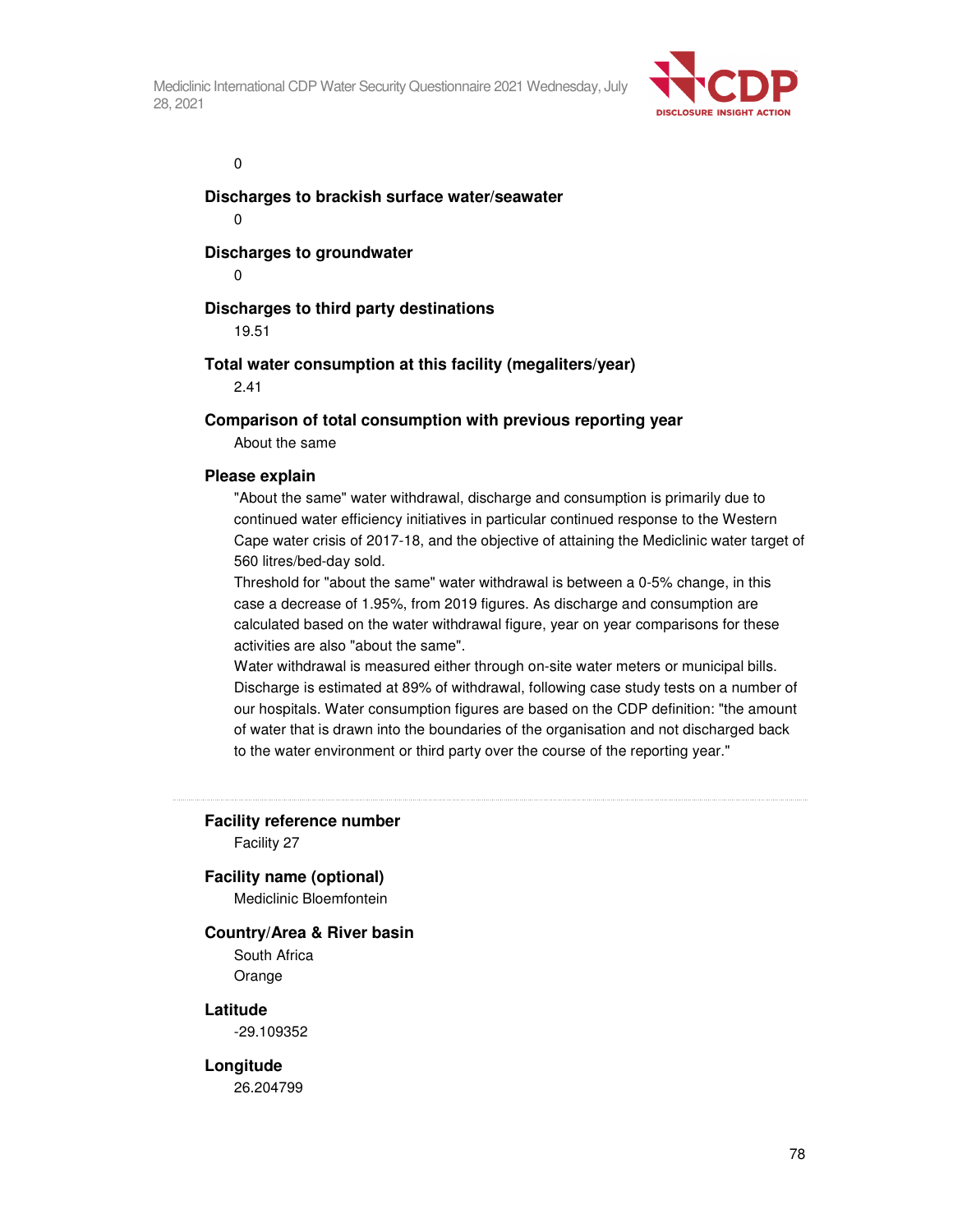

**Located in area with water stress**  Yes **Total water withdrawals at this facility (megaliters/year)**  55.7 **Comparison of total withdrawals with previous reporting year**  Much lower **Withdrawals from fresh surface water, including rainwater, water from wetlands, rivers and lakes**  0 **Withdrawals from brackish surface water/seawater**   $\Omega$ **Withdrawals from groundwater - renewable**  0.12 **Withdrawals from groundwater - non-renewable**  0 **Withdrawals from produced/entrained water**  0 **Withdrawals from third party sources**  55.58 **Total water discharges at this facility (megaliters/year)**  49.57 **Comparison of total discharges with previous reporting year**  Much lower **Discharges to fresh surface water**   $\Omega$ **Discharges to brackish surface water/seawater**   $\Omega$ **Discharges to groundwater**   $\Omega$ **Discharges to third party destinations**  49.57 **Total water consumption at this facility (megaliters/year)**  6.13 **Comparison of total consumption with previous reporting year**  Much lower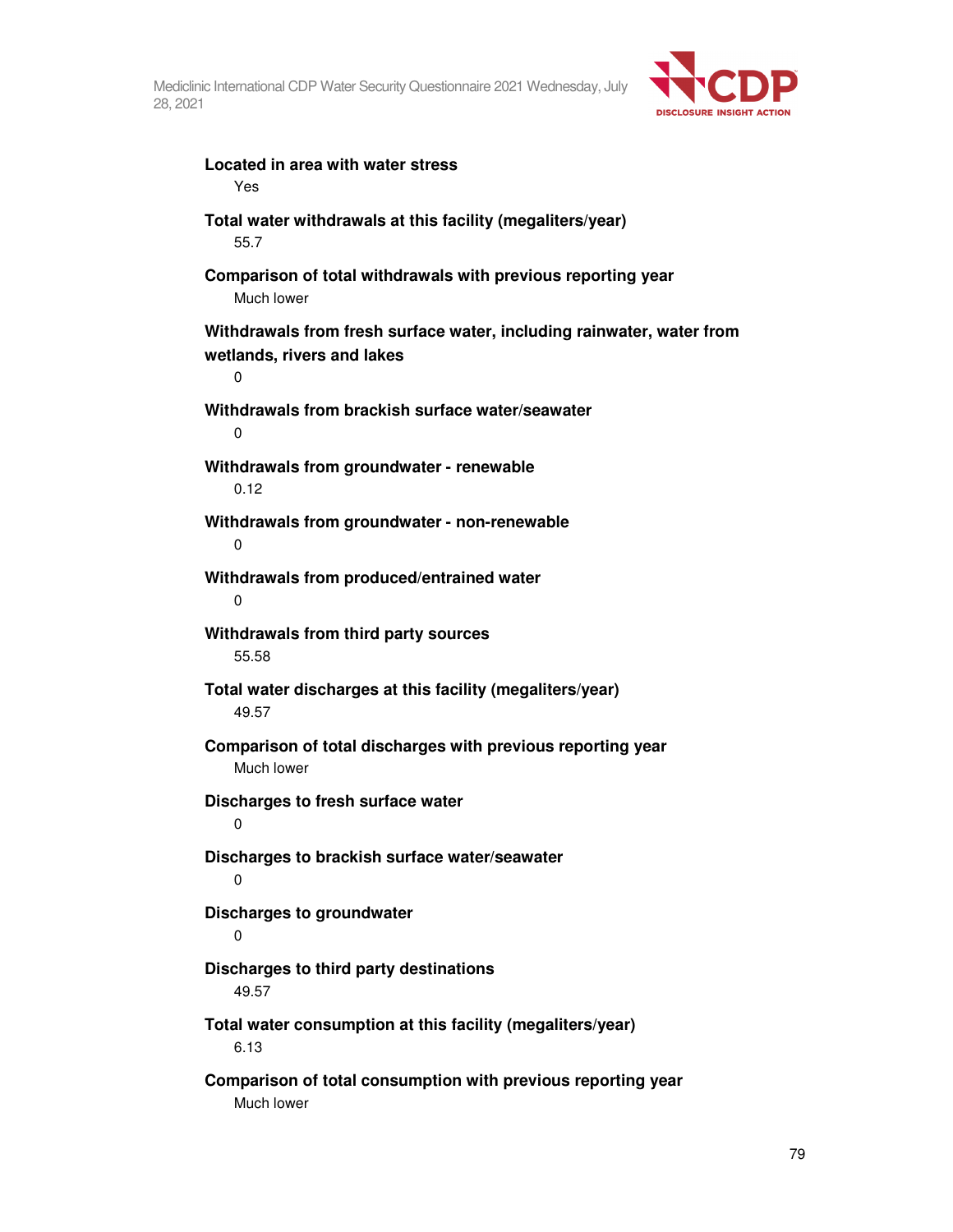

### **Please explain**

"Much lower" water withdrawal, discharge and consumption is primarily due to continued water efficiency initiatives in particular continued response to the Western Cape water crisis of 2017-18, and the objective of attaining the Mediclinic water target of 560 litres/bed-day sold.

Threshold for "much lower" water withdrawal is above a 10% decrease from 2019 figures - in this case 12.05%. As discharge and consumption are calculated based on the water withdrawal figure, year on year comparisons for these activities are also "much lower".

Water withdrawal is measured either through on-site water meters or municipal bills. Discharge is estimated at 89% of withdrawal, following case study tests on a number of our hospitals. Water consumption figures are based on the CDP definition: "the amount of water that is drawn into the boundaries of the organisation and not discharged back to the water environment or third party over the course of the reporting year."

#### **Facility reference number**

Facility 28

### **Facility name (optional)**

Mediclinic Gariep

### **Country/Area & River basin**

South Africa Orange

#### **Latitude**

-28.764956

#### **Longitude**

24.736981

### **Located in area with water stress**

Yes

### **Total water withdrawals at this facility (megaliters/year)**  24.74

### **Comparison of total withdrawals with previous reporting year**  About the same

**Withdrawals from fresh surface water, including rainwater, water from wetlands, rivers and lakes** 

0

**Withdrawals from brackish surface water/seawater** 

 $\Omega$ 

**Withdrawals from groundwater - renewable**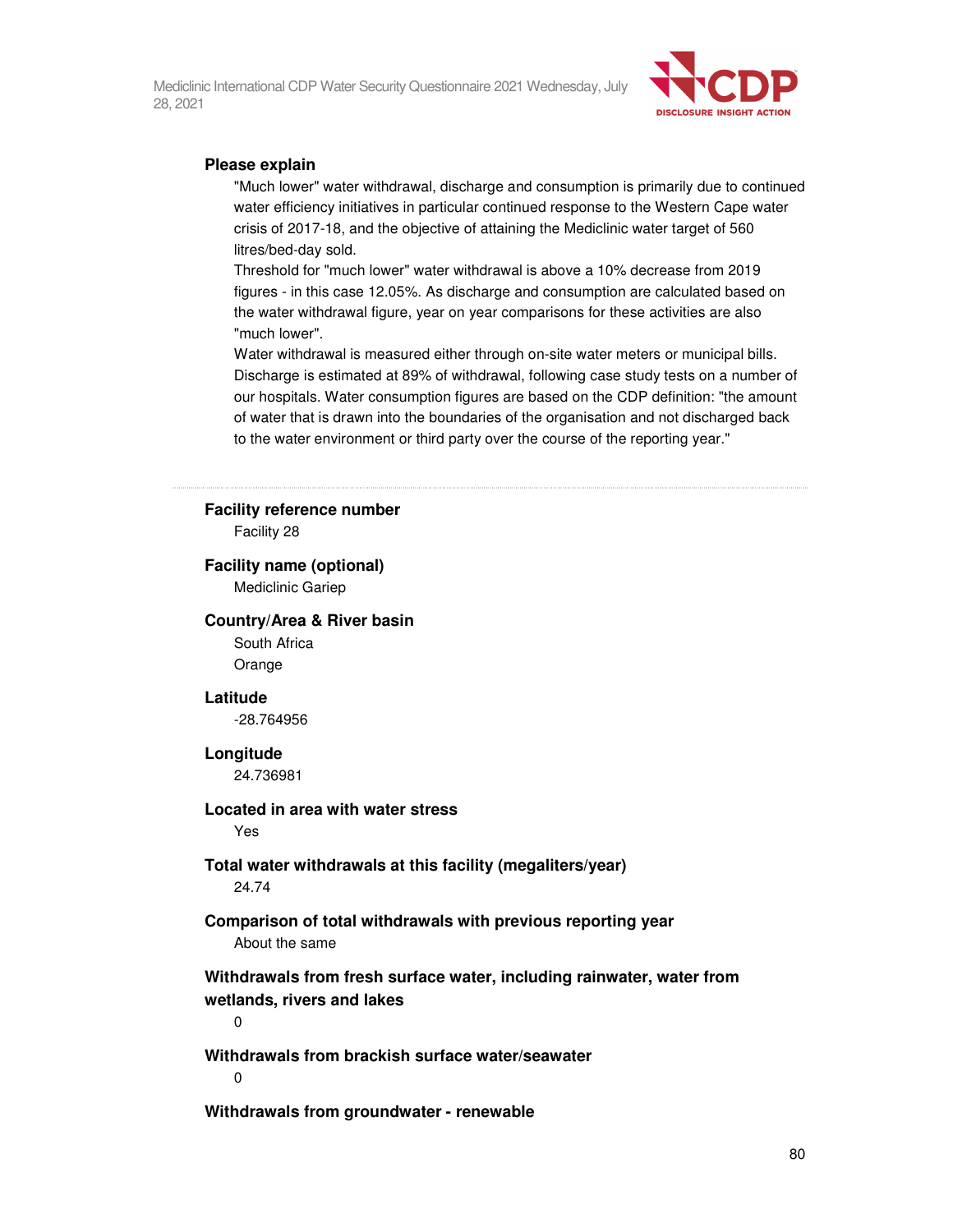

# 0.21

0 **Withdrawals from produced/entrained water**  0

**Withdrawals from groundwater - non-renewable** 

### **Withdrawals from third party sources**

24.53

# **Total water discharges at this facility (megaliters/year)**  22.02

**Comparison of total discharges with previous reporting year**  About the same

**Discharges to fresh surface water** 

0

### **Discharges to brackish surface water/seawater**

 $\Omega$ 

### **Discharges to groundwater**

0

# **Discharges to third party destinations**

22.02

# **Total water consumption at this facility (megaliters/year)**

2.72

# **Comparison of total consumption with previous reporting year**

About the same

### **Please explain**

"About the same" water withdrawal, discharge and consumption is primarily due to continued water efficiency initiatives in particular continued response to the Western Cape water crisis of 2017-18, and the objective of attaining the Mediclinic water target of 560 litres/bed-day sold.

Threshold for "about the same" water withdrawal is between a 0-5% change, in this case a decrease of 0.44%, from 2019 figures. As discharge and consumption are calculated based on the water withdrawal figure, year on year comparisons for these activities are also "about the same".

Water withdrawal is measured either through on-site water meters or municipal bills. Discharge is estimated at 89% of withdrawal, following case study tests on a number of our hospitals. Water consumption figures are based on the CDP definition: "the amount of water that is drawn into the boundaries of the organisation and not discharged back to the water environment or third party over the course of the reporting year."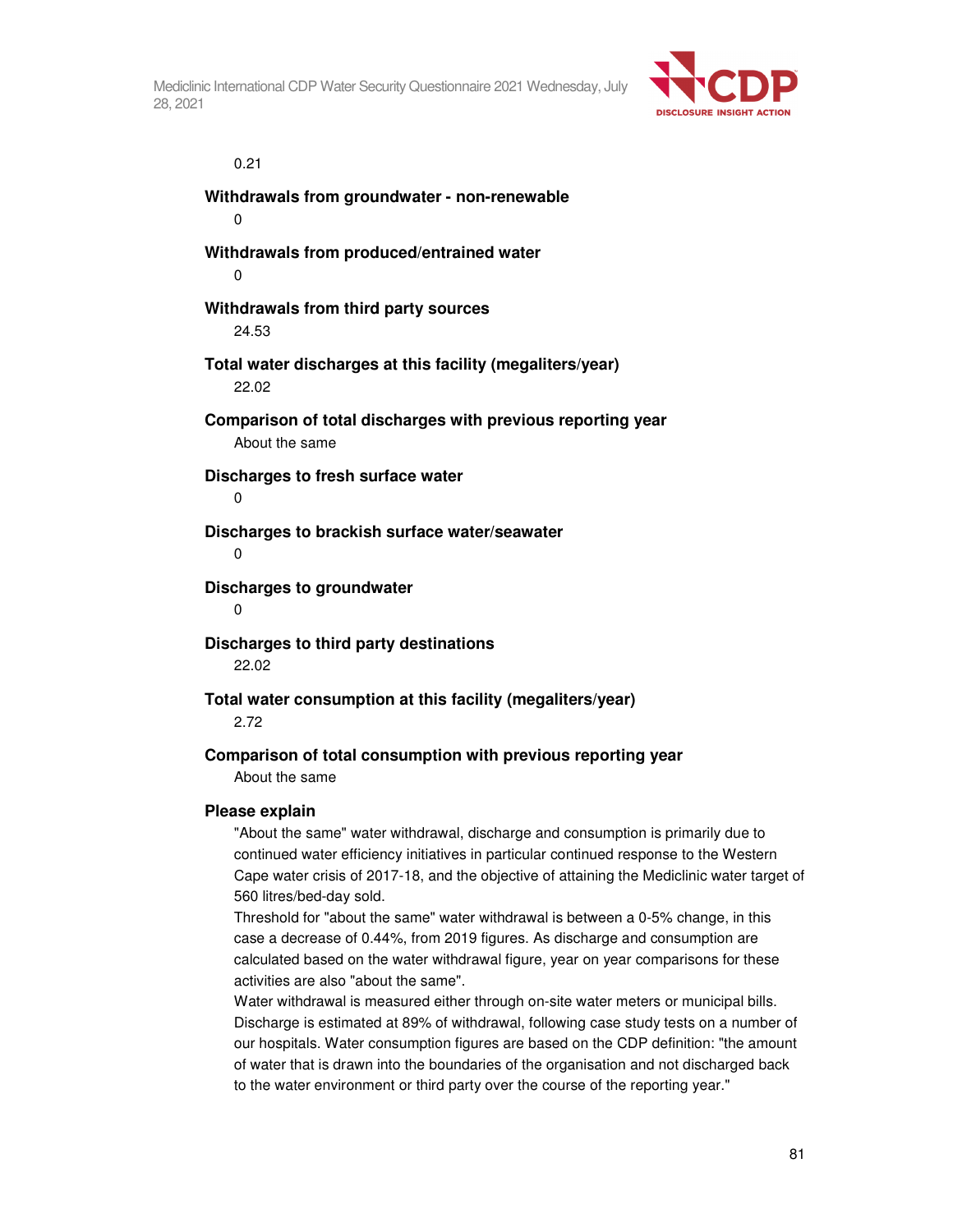

**Facility reference number**  Facility 29 **Facility name (optional)**  Mediclinic Welkom **Country/Area & River basin**  South Africa Orange **Latitude**  -27.988151 **Longitude**  26.730139 **Located in area with water stress**  Yes **Total water withdrawals at this facility (megaliters/year)**  29.7 **Comparison of total withdrawals with previous reporting year**  Lower **Withdrawals from fresh surface water, including rainwater, water from wetlands, rivers and lakes**  0 **Withdrawals from brackish surface water/seawater**   $\Omega$ **Withdrawals from groundwater - renewable**  0 **Withdrawals from groundwater - non-renewable**  0 **Withdrawals from produced/entrained water**  0 **Withdrawals from third party sources**  29.7 **Total water discharges at this facility (megaliters/year)**  26.42 **Comparison of total discharges with previous reporting year** 

Lower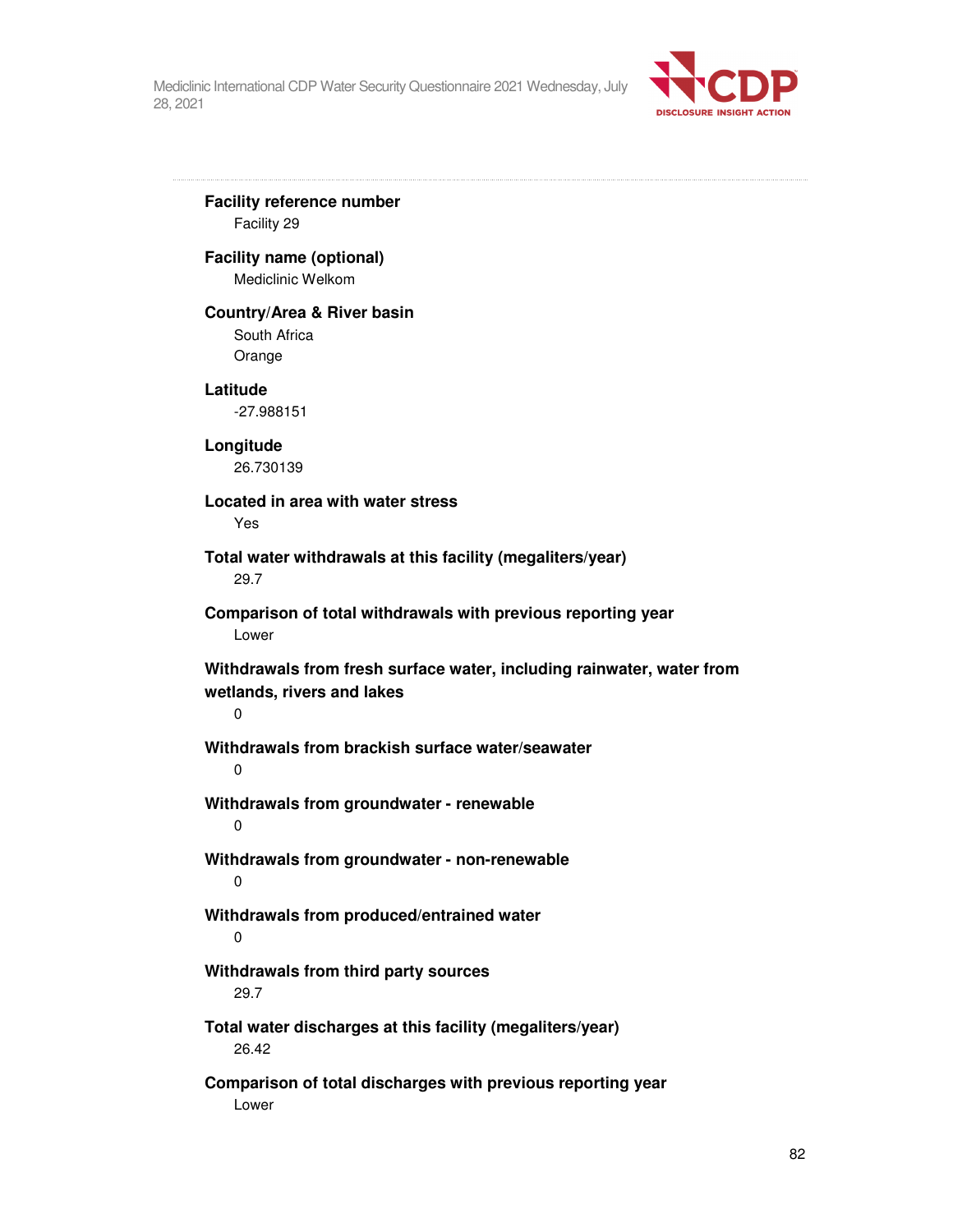

# **Discharges to fresh surface water**

0

**Discharges to brackish surface water/seawater**  0

### **Discharges to groundwater**

 $\Omega$ 

### **Discharges to third party destinations**

26.42

### **Total water consumption at this facility (megaliters/year)**

3.27

**Comparison of total consumption with previous reporting year**  Lower

### **Please explain**

"Lower" water withdrawal, discharge and consumption is primarily due to continued water efficiency initiatives in particular continued response to the Western Cape water crisis of 2017-18, and the objective of attaining the Mediclinic water target of 560 litres/bed-day sold.

Threshold for "lower" water withdrawal is between a 5-10% decrease from 2019 figures - in this case 7.80%. As discharge and consumption are calculated based on the water withdrawal figure, year on year comparisons for these activities are also "lower". Water withdrawal is measured either through on-site water meters or municipal bills. Discharge is estimated at 89% of withdrawal, following case study tests on a number of our hospitals. Water consumption figures are based on the CDP definition: "the amount of water that is drawn into the boundaries of the organisation and not discharged back to the water environment or third party over the course of the reporting year."

### **Facility reference number**

Facility 30

### **Facility name (optional)**

Mediclinic Klein Karoo

### **Country/Area & River basin**

South Africa Gamka

### **Latitude**

-33.586683

### **Longitude**

22.185045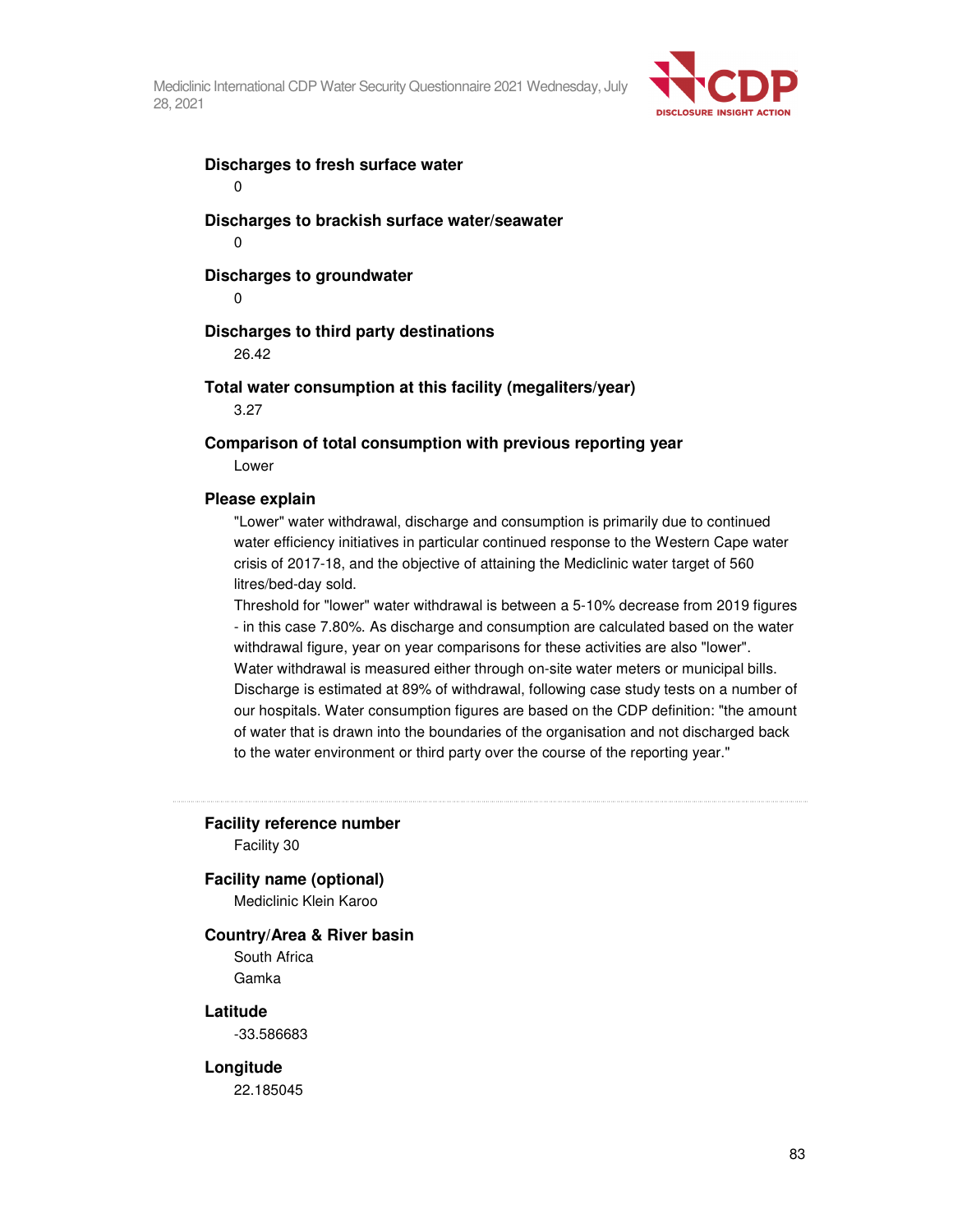

**Located in area with water stress**  Yes **Total water withdrawals at this facility (megaliters/year)**  3.74 **Comparison of total withdrawals with previous reporting year**  Lower **Withdrawals from fresh surface water, including rainwater, water from wetlands, rivers and lakes**  0 **Withdrawals from brackish surface water/seawater**  0 **Withdrawals from groundwater - renewable**  0 **Withdrawals from groundwater - non-renewable**  0 **Withdrawals from produced/entrained water**  0 **Withdrawals from third party sources**  3.74 **Total water discharges at this facility (megaliters/year)**  3.33 **Comparison of total discharges with previous reporting year**  Lower **Discharges to fresh surface water**   $\Omega$ **Discharges to brackish surface water/seawater**  0 **Discharges to groundwater**  0 **Discharges to third party destinations**  3.33 **Total water consumption at this facility (megaliters/year)**  0.41 **Comparison of total consumption with previous reporting year**  Lower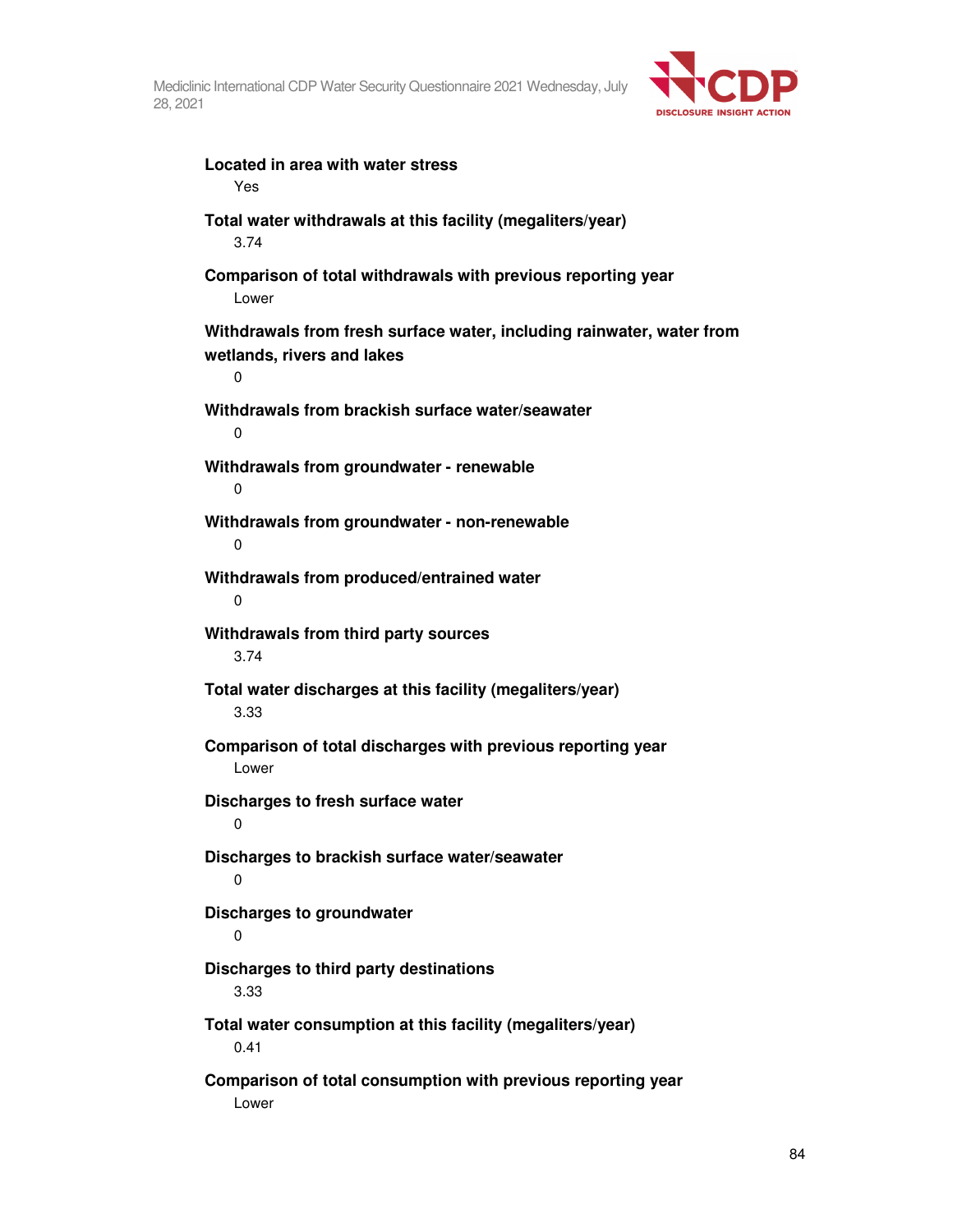

### **Please explain**

"Lower" water withdrawal, discharge and consumption is primarily due to continued water efficiency initiatives in particular continued response to the Western Cape water crisis of 2017-18, and the objective of attaining the Mediclinic water target of 560 litres/bed-day sold.

Threshold for "lower" water withdrawal is between a 5-10% decrease from 2019 figures - in this case 7.08%. As discharge and consumption are calculated based on the water withdrawal figure, year on year comparisons for these activities are also "lower". Water withdrawal is measured either through on-site water meters or municipal bills. Discharge is estimated at 89% of withdrawal, following case study tests on a number of our hospitals. Water consumption figures are based on the CDP definition: "the amount of water that is drawn into the boundaries of the organisation and not discharged back to the water environment or third party over the course of the reporting year."

### **Facility reference number**

Facility 31

### **Facility name (optional)**

Mediclinic George

### **Country/Area & River basin**

South Africa Breede-Gouritz

### **Latitude**

-33.957272

### **Longitude**

22.456651

### **Located in area with water stress**

Yes

### **Total water withdrawals at this facility (megaliters/year)**  20.9

### **Comparison of total withdrawals with previous reporting year**  Much lower

**Withdrawals from fresh surface water, including rainwater, water from wetlands, rivers and lakes** 

0

**Withdrawals from brackish surface water/seawater**   $\Omega$ 

#### **Withdrawals from groundwater - renewable**

0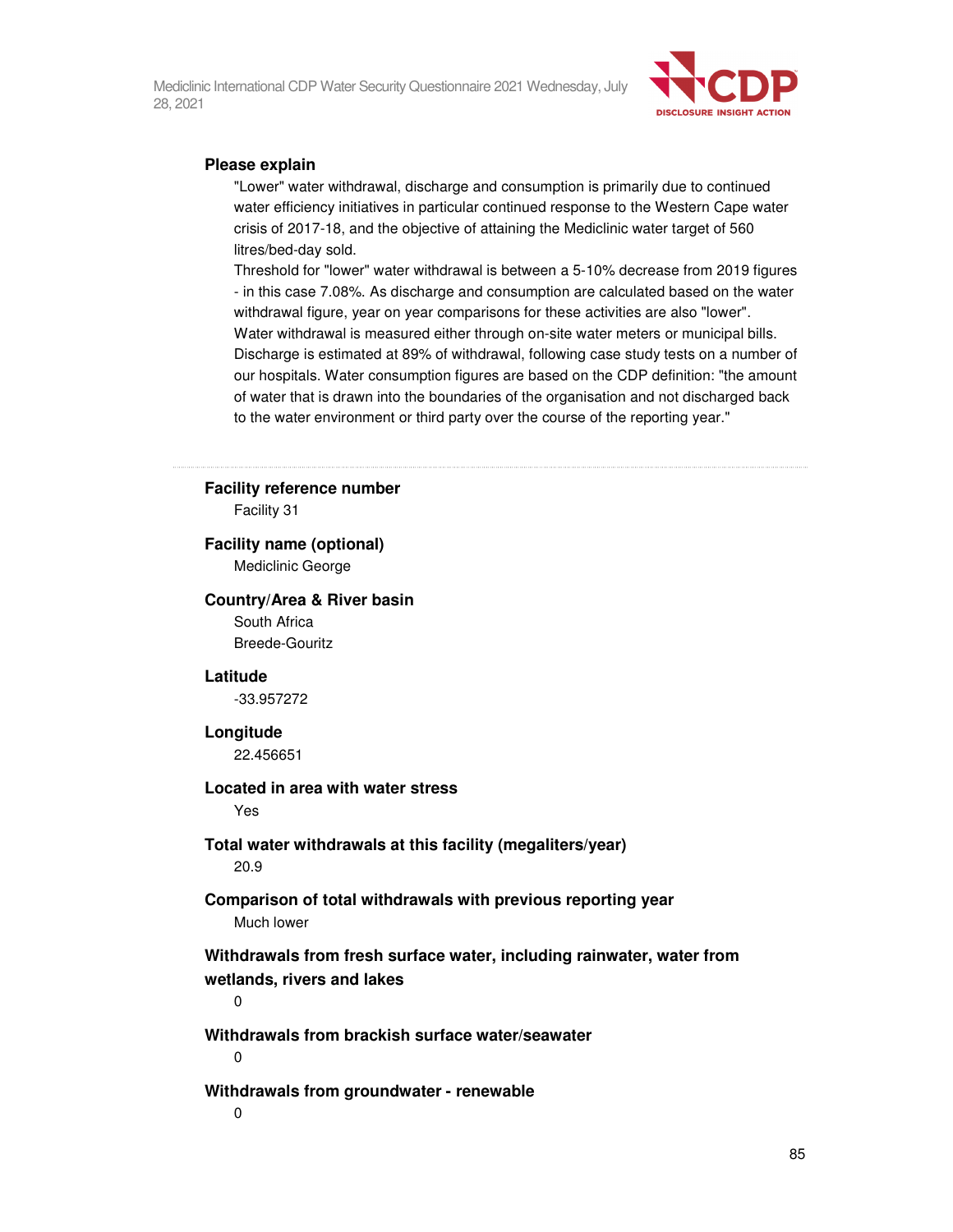

**Withdrawals from groundwater - non-renewable**  0 **Withdrawals from produced/entrained water**  0 **Withdrawals from third party sources**  20.9 **Total water discharges at this facility (megaliters/year)**  18.6 **Comparison of total discharges with previous reporting year**  Much lower **Discharges to fresh surface water**  0 **Discharges to brackish surface water/seawater**   $\Omega$ **Discharges to groundwater**   $\Omega$ **Discharges to third party destinations**  18.6 **Total water consumption at this facility (megaliters/year)**  2.3 **Comparison of total consumption with previous reporting year**  Much lower

### **Please explain**

"Much lower" water withdrawal, discharge and consumption is primarily due to continued water efficiency initiatives in particular continued response to the Western Cape water crisis of 2017-18, and the objective of attaining the Mediclinic water target of 560 litres/bed-day sold.

Threshold for "much lower" water withdrawal is above a 10% decrease from 2019 figures - in this case 10.92%. As discharge and consumption are calculated based on the water withdrawal figure, year on year comparisons for these activities are also "much lower".

Water withdrawal is measured either through on-site water meters or municipal bills. Discharge is estimated at 89% of withdrawal, following case study tests on a number of our hospitals. Water consumption figures are based on the CDP definition: "the amount of water that is drawn into the boundaries of the organisation and not discharged back to the water environment or third party over the course of the reporting year."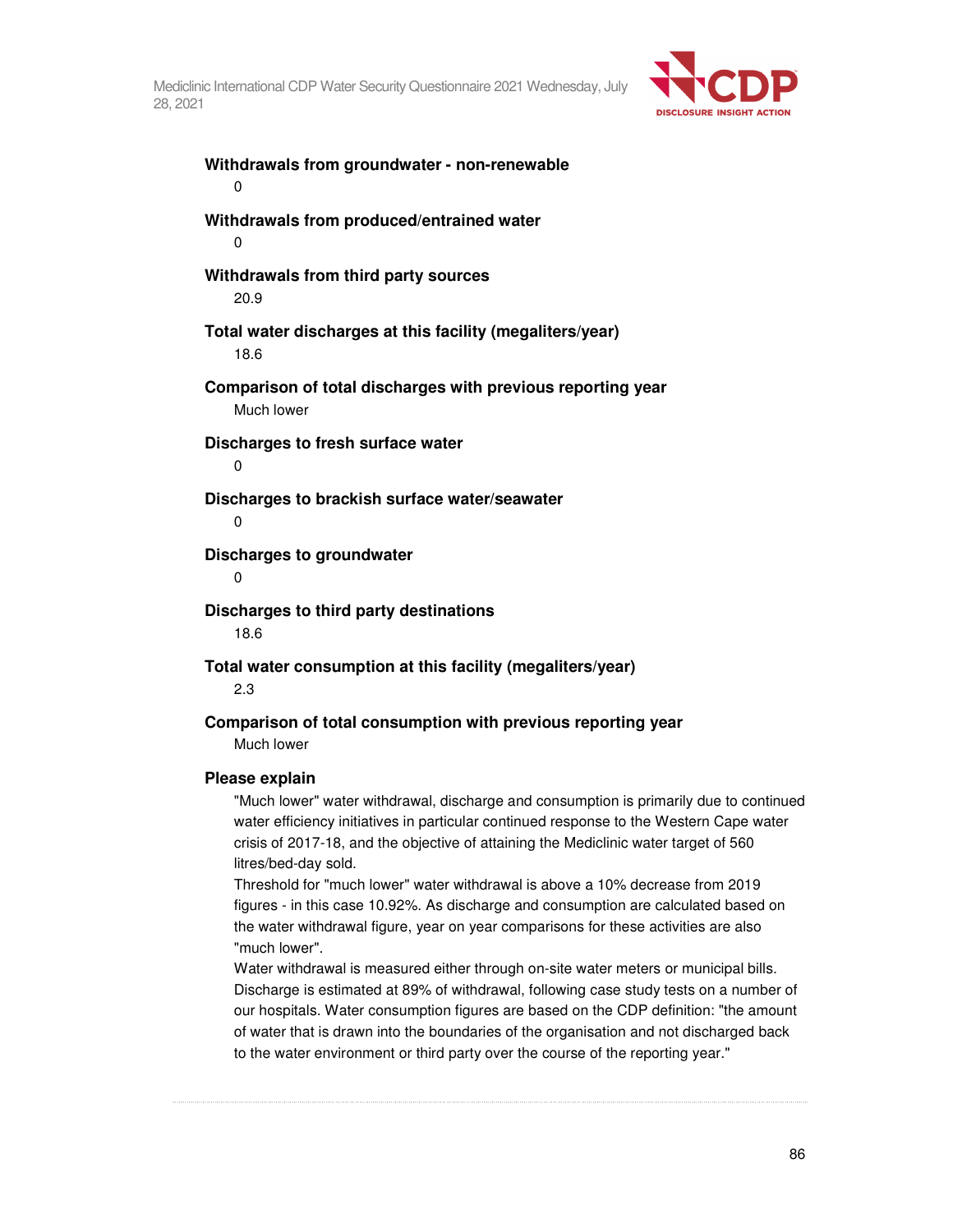

# **Facility reference number**  Facility 32

### **Facility name (optional)**  Mediclinic Geneva

### **Country/Area & River basin**

South Africa Breede-Gouritz

### **Latitude**

-33.957031

**Longitude**  22.452034

**Located in area with water stress**  Yes

**Total water withdrawals at this facility (megaliters/year)**  2.06

**Comparison of total withdrawals with previous reporting year**  Much lower

**Withdrawals from fresh surface water, including rainwater, water from wetlands, rivers and lakes** 

0

# **Withdrawals from brackish surface water/seawater**

 $\Omega$ 

**Withdrawals from groundwater - renewable** 

0

**Withdrawals from groundwater - non-renewable**  0

**Withdrawals from produced/entrained water**  0

# **Withdrawals from third party sources**  2.06

**Total water discharges at this facility (megaliters/year)**  1.84

**Comparison of total discharges with previous reporting year**  Much lower

**Discharges to fresh surface water**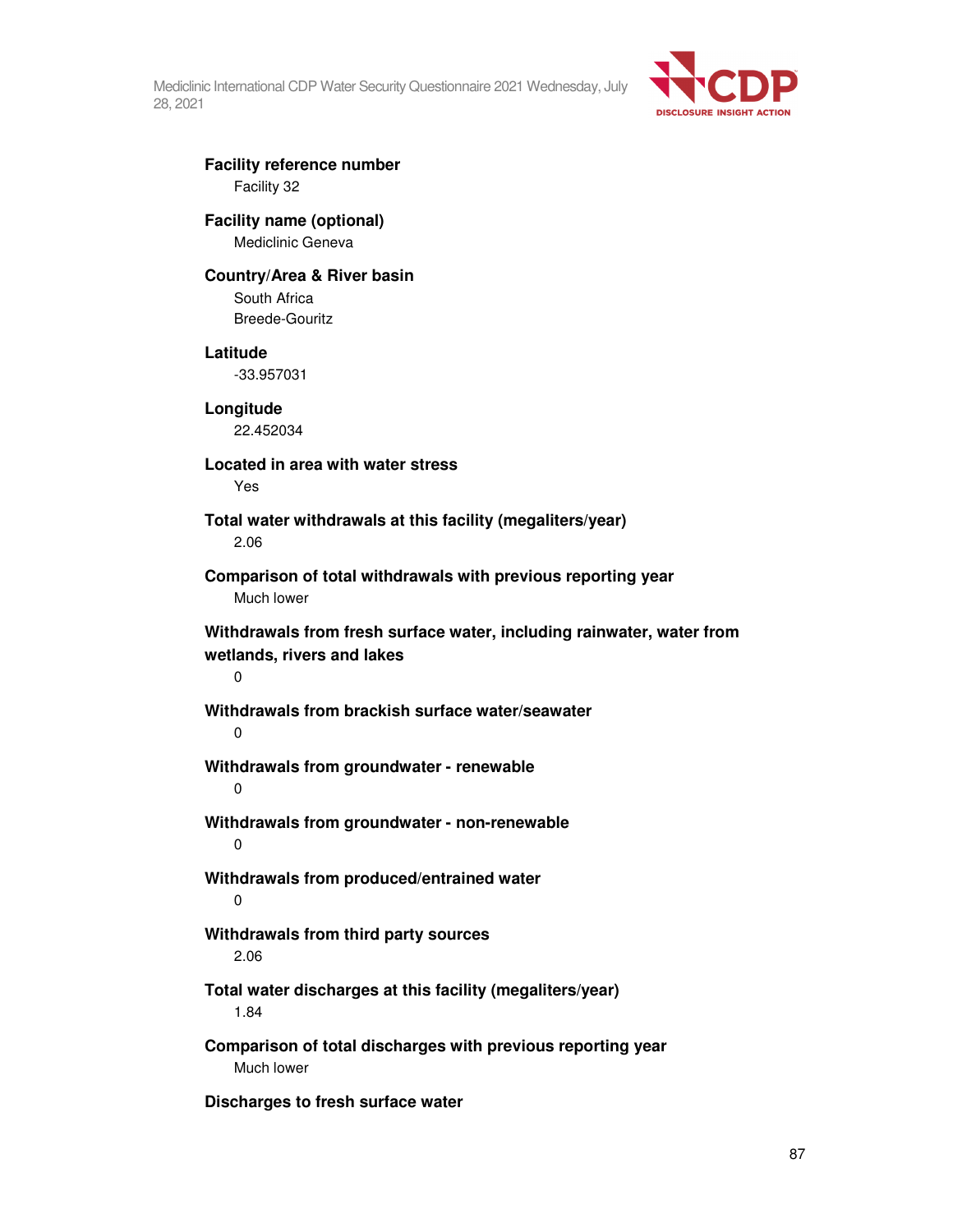

 $\overline{0}$ 

**Discharges to brackish surface water/seawater** 

0

**Discharges to groundwater** 

0

## **Discharges to third party destinations**

1.84

### **Total water consumption at this facility (megaliters/year)**

0.23

## **Comparison of total consumption with previous reporting year**

Much lower

### **Please explain**

"Much lower" water withdrawal, discharge and consumption is primarily due to continued water efficiency initiatives in particular continued response to the Western Cape water crisis of 2017-18, and the objective of attaining the Mediclinic water target of 560 litres/bed-day sold.

Threshold for "much lower" water withdrawal is above a 10% decrease from 2019 figures - in this case 38.56%. As discharge and consumption are calculated based on the water withdrawal figure, year on year comparisons for these activities are also "much lower".

Water withdrawal is measured either through on-site water meters or municipal bills. Discharge is estimated at 89% of withdrawal, following case study tests on a number of our hospitals. Water consumption figures are based on the CDP definition: "the amount of water that is drawn into the boundaries of the organisation and not discharged back to the water environment or third party over the course of the reporting year."

### **Facility reference number**

Facility 33

### **Facility name (optional)**

Mediclinic Hermanus

### **Country/Area & River basin**

South Africa Breede-Gouritz

### **Latitude**

-34.423822

### **Longitude**

19.227217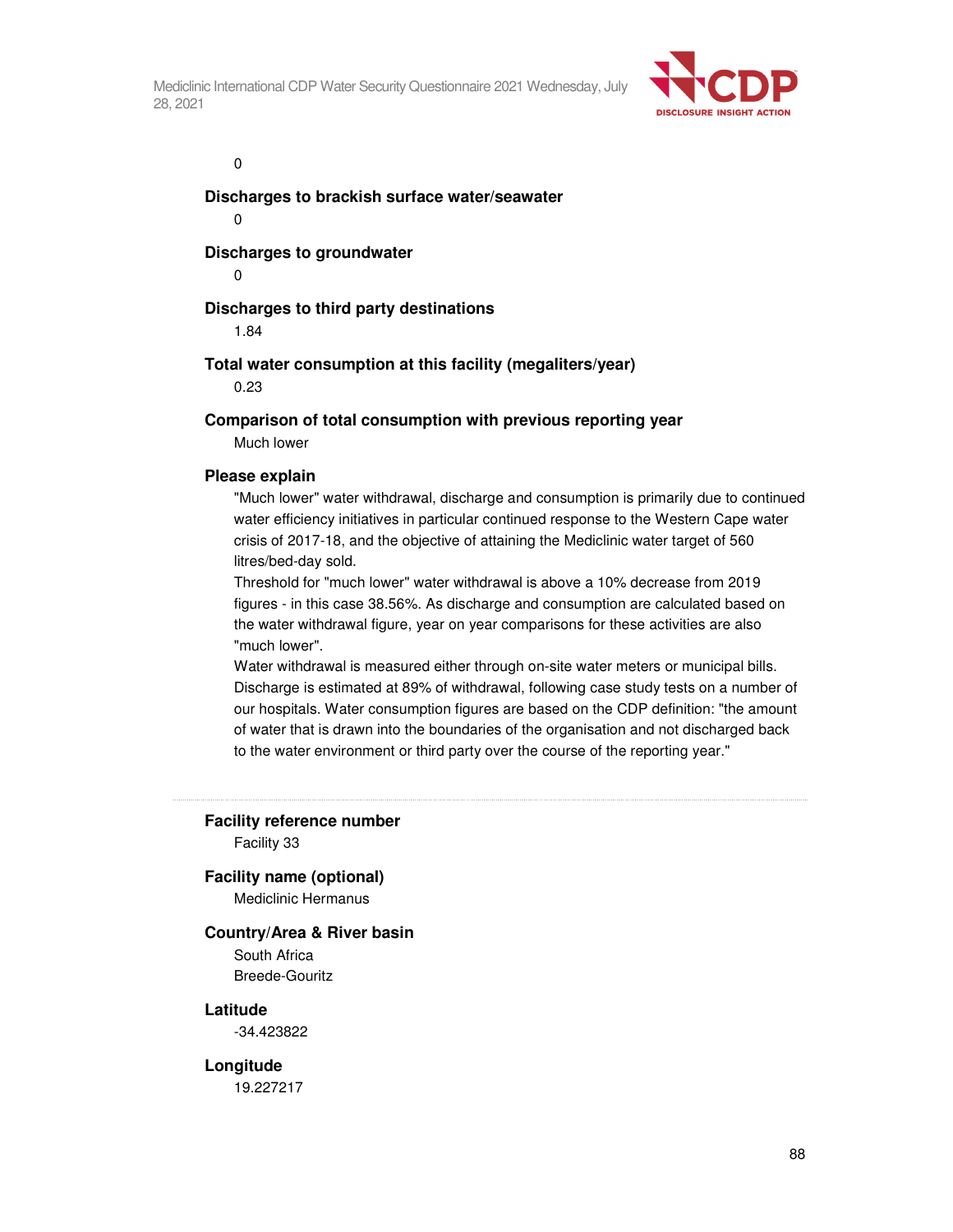

**Located in area with water stress**  Yes **Total water withdrawals at this facility (megaliters/year)**  9.95 **Comparison of total withdrawals with previous reporting year**  About the same **Withdrawals from fresh surface water, including rainwater, water from wetlands, rivers and lakes**  0 **Withdrawals from brackish surface water/seawater**   $\Omega$ **Withdrawals from groundwater - renewable**  0.000364 **Withdrawals from groundwater - non-renewable**  0 **Withdrawals from produced/entrained water**  0 **Withdrawals from third party sources**  9.95 **Total water discharges at this facility (megaliters/year)**  8.86 **Comparison of total discharges with previous reporting year**  About the same **Discharges to fresh surface water**   $\Omega$ **Discharges to brackish surface water/seawater**   $\Omega$ **Discharges to groundwater**  0 **Discharges to third party destinations**  8.86 **Total water consumption at this facility (megaliters/year)**  1.09 **Comparison of total consumption with previous reporting year**  About the same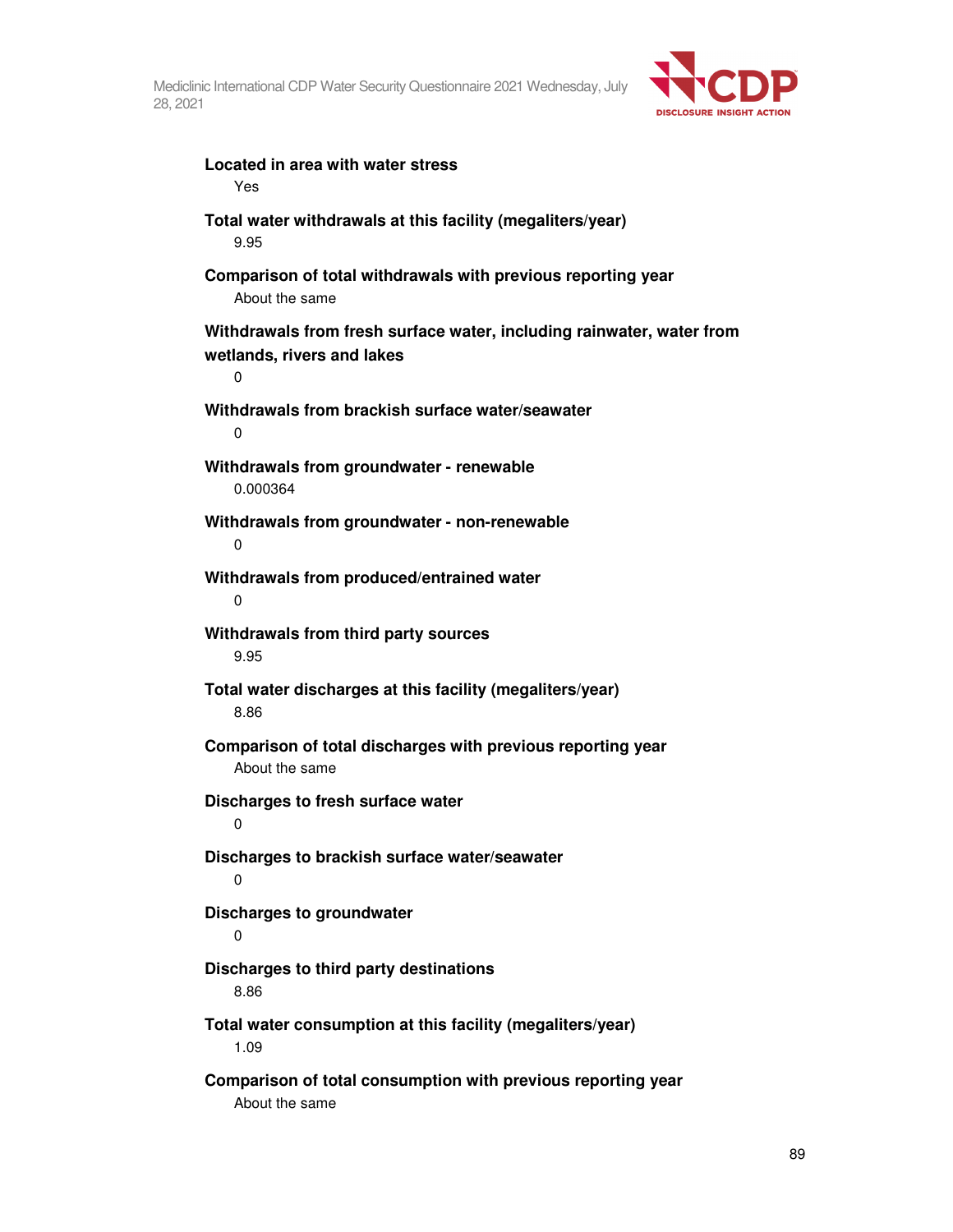

### **Please explain**

"About the same" water withdrawal, discharge and consumption is primarily due to Covid-19 impacts where potable water has been used for additional hand washing, surface cleaning, scrubs usage and washing, and general laundry operations in the hospital.

Threshold for "about the same" water withdrawal is between a 0-5% change from 2019 figures - in this case an increase of 3.45%. As discharge and consumption are calculated based on the water withdrawal figure, year on year comparisons for these activities are also "about the same".

Water withdrawal is measured either through on-site water meters or municipal bills. Discharge is estimated at 89% of withdrawal, following case study tests on a number of our hospitals. Water consumption figures are based on the CDP definition: "the amount of water that is drawn into the boundaries of the organisation and not discharged back to the water environment or third party over the course of the reporting year."

#### **Facility reference number**

Facility 34

### **Facility name (optional)**

Mediclinic Plettenberg Bay

### **Country/Area & River basin**

South Africa Breede-Gouritz

#### **Latitude**

-34.053293

### **Longitude**

23.364947

# **Located in area with water stress**

Yes

### **Total water withdrawals at this facility (megaliters/year)**  1.68

### **Comparison of total withdrawals with previous reporting year**  Much higher

**Withdrawals from fresh surface water, including rainwater, water from wetlands, rivers and lakes** 

0

**Withdrawals from brackish surface water/seawater** 

 $\Omega$ 

**Withdrawals from groundwater - renewable**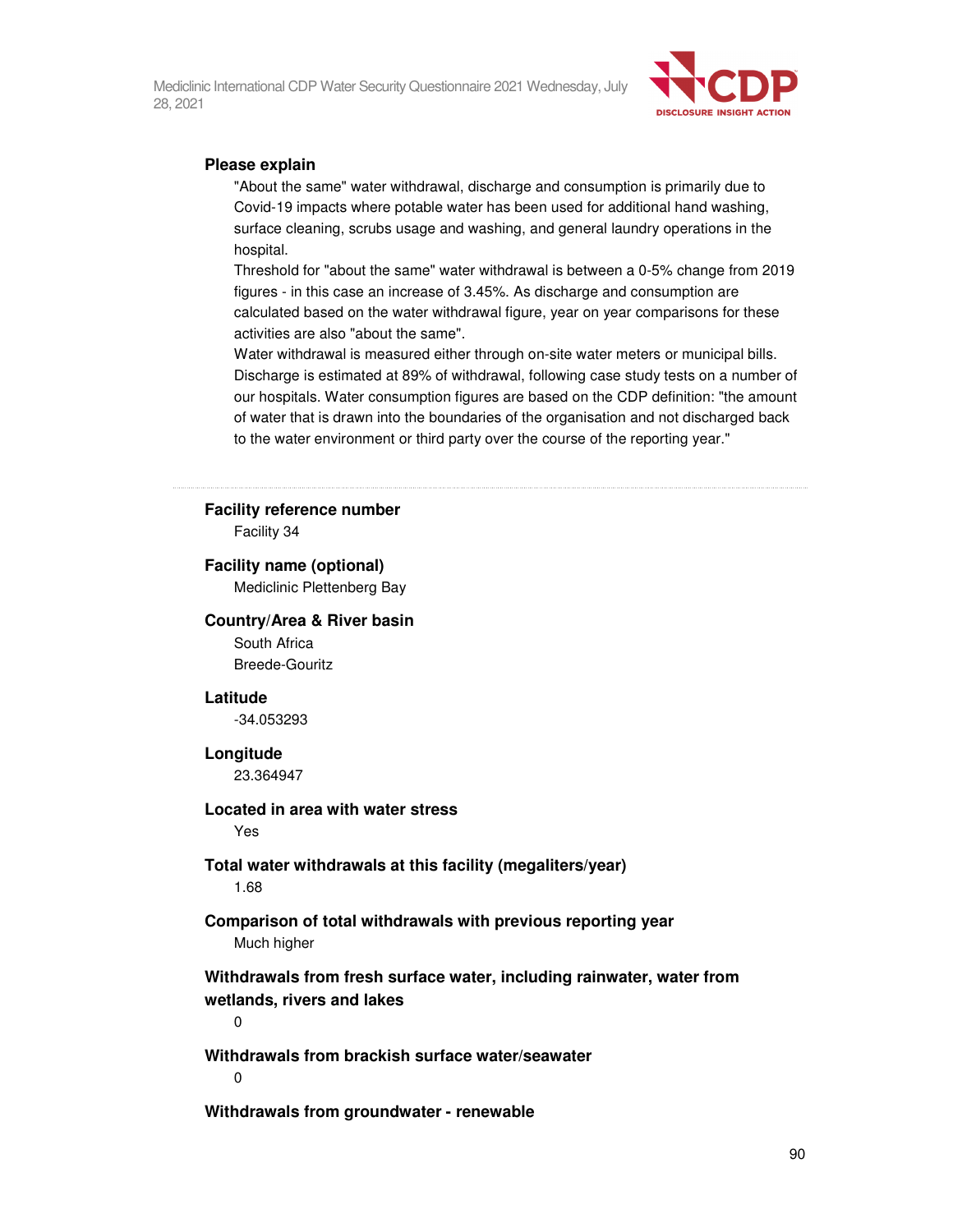

 $\overline{0}$ 

**Withdrawals from groundwater - non-renewable**  0 **Withdrawals from produced/entrained water**  0 **Withdrawals from third party sources**  1.68 **Total water discharges at this facility (megaliters/year)**  1.5 **Comparison of total discharges with previous reporting year**  Much higher **Discharges to fresh surface water**  0 **Discharges to brackish surface water/seawater**   $\Omega$ **Discharges to groundwater**  0 **Discharges to third party destinations**  1.5 **Total water consumption at this facility (megaliters/year)**  0.19

# **Comparison of total consumption with previous reporting year**  Much higher

### **Please explain**

"Much higher" water withdrawal, discharge and consumption is primarily due to Covid-19 impacts where potable water has been used for additional hand washing, surface cleaning, scrubs usage and washing, and general laundry operations in the hospital. Threshold for "much higher" water withdrawal is above a 10% increase from 2019 figures - in this case 17.43%. As discharge and consumption are calculated based on the water withdrawal figure, year on year comparisons for these activities are also "much higher".

Water withdrawal is measured either through on-site water meters or municipal bills. Discharge is estimated at 89% of withdrawal, following case study tests on a number of our hospitals. Water consumption figures are based on the CDP definition: "the amount of water that is drawn into the boundaries of the organisation and not discharged back to the water environment or third party over the course of the reporting year."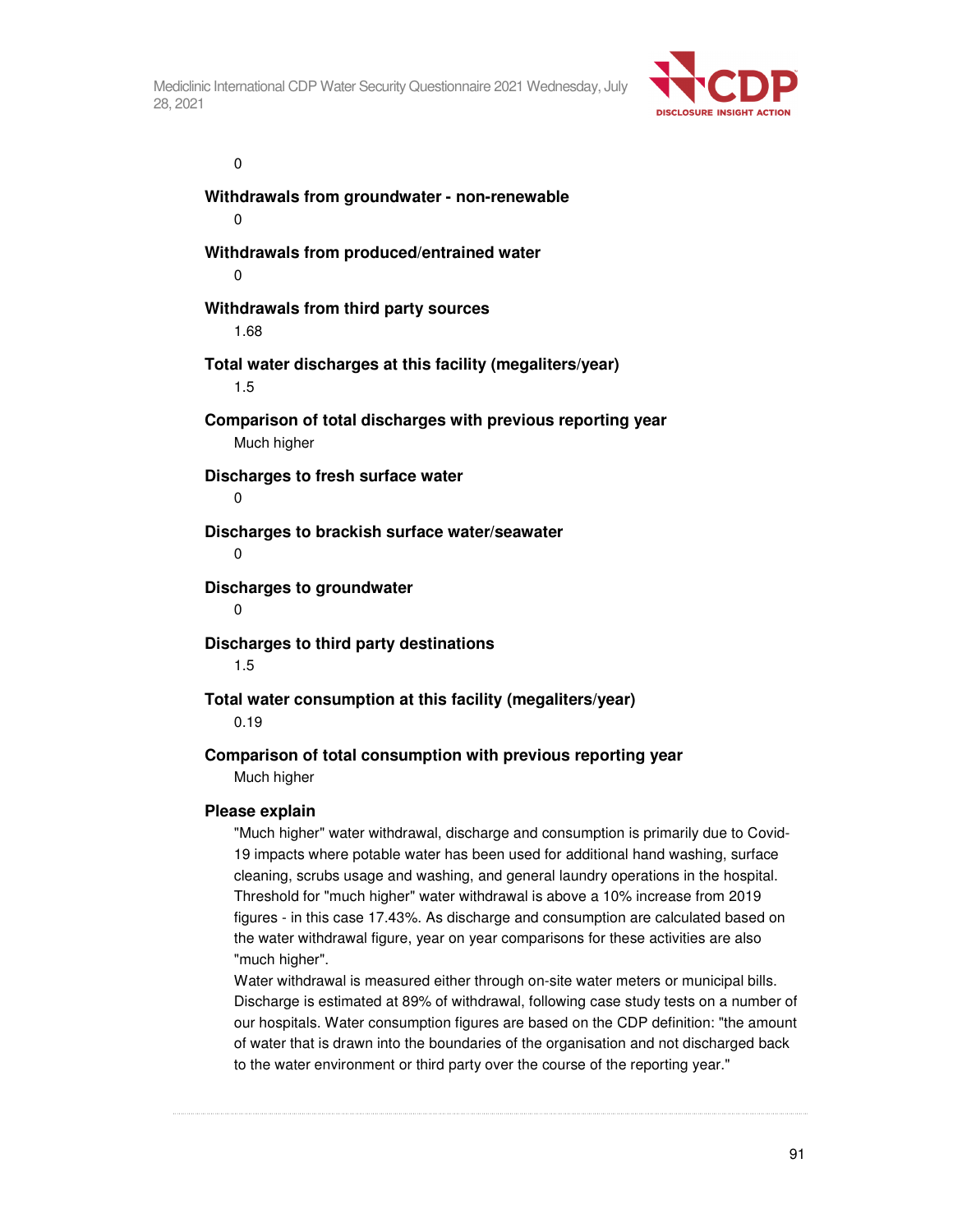

# **Facility reference number**  Facility 35

# **Facility name (optional)**  Mediclinic Nelspruit

# **Country/Area & River basin**

South Africa Inkomati-Usuthu

## **Latitude**

-25.493552

**Longitude**  30.961888

**Located in area with water stress**  Yes

**Total water withdrawals at this facility (megaliters/year)**  54.24

**Comparison of total withdrawals with previous reporting year Higher** 

**Withdrawals from fresh surface water, including rainwater, water from wetlands, rivers and lakes** 

0

# **Withdrawals from brackish surface water/seawater**

 $\Omega$ 

**Withdrawals from groundwater - renewable** 

0

**Withdrawals from groundwater - non-renewable**  0

**Withdrawals from produced/entrained water**  0

# **Withdrawals from third party sources**  54.24

# **Total water discharges at this facility (megaliters/year)**  48.27

**Comparison of total discharges with previous reporting year**  Higher

**Discharges to fresh surface water**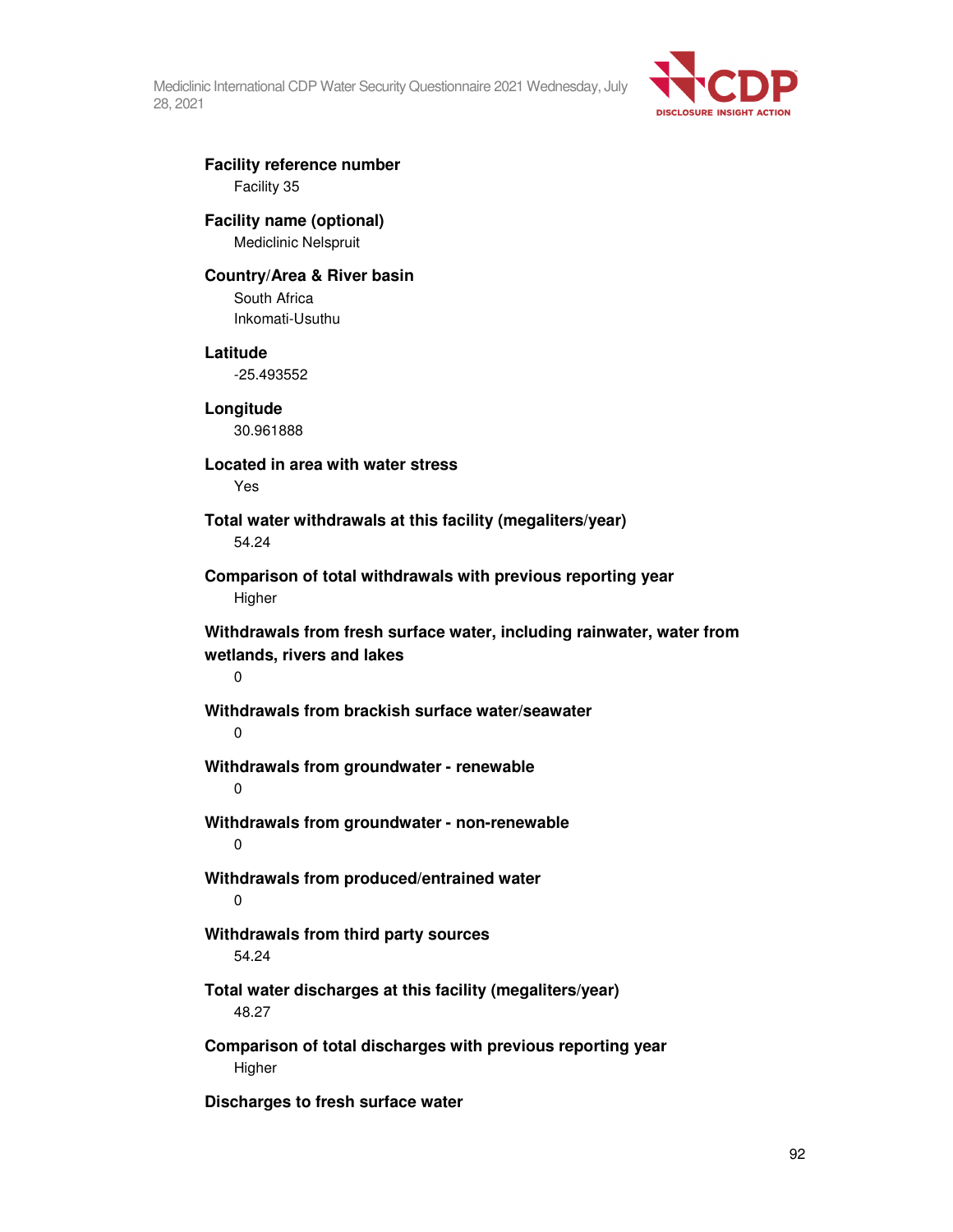

 $\overline{0}$ 

**Discharges to brackish surface water/seawater** 

0

**Discharges to groundwater** 

0

# **Discharges to third party destinations**

48.27

**Total water consumption at this facility (megaliters/year)** 

5.97

**Comparison of total consumption with previous reporting year Higher** 

### **Please explain**

"Higher" water withdrawal, discharge and consumption is primarily due to Covid-19 impacts where potable water has been used for additional hand washing, surface cleaning, scrubs usage and washing, and general laundry operations in the hospital. Threshold for "higher" water withdrawal is between a 15-10% increase from 2019 figures - in this case 5.16%. As discharge and consumption are calculated based on the water withdrawal figure, year on year comparisons for these activities are also "higher". Water withdrawal is measured either through on-site water meters or municipal bills. Discharge is estimated at 89% of withdrawal, following case study tests on a number of our hospitals. Water consumption figures are based on the CDP definition: "the amount of water that is drawn into the boundaries of the organisation and not discharged back to the water environment or third party over the course of the reporting year."

**Facility reference number** 

Facility 36

# **Facility name (optional)**

Mediclinic Victoria

### **Country/Area & River basin**

South Africa Pongola-Uzimkulu

### **Latitude**

-29.573113

### **Longitude**

31.117836

### **Located in area with water stress**

Yes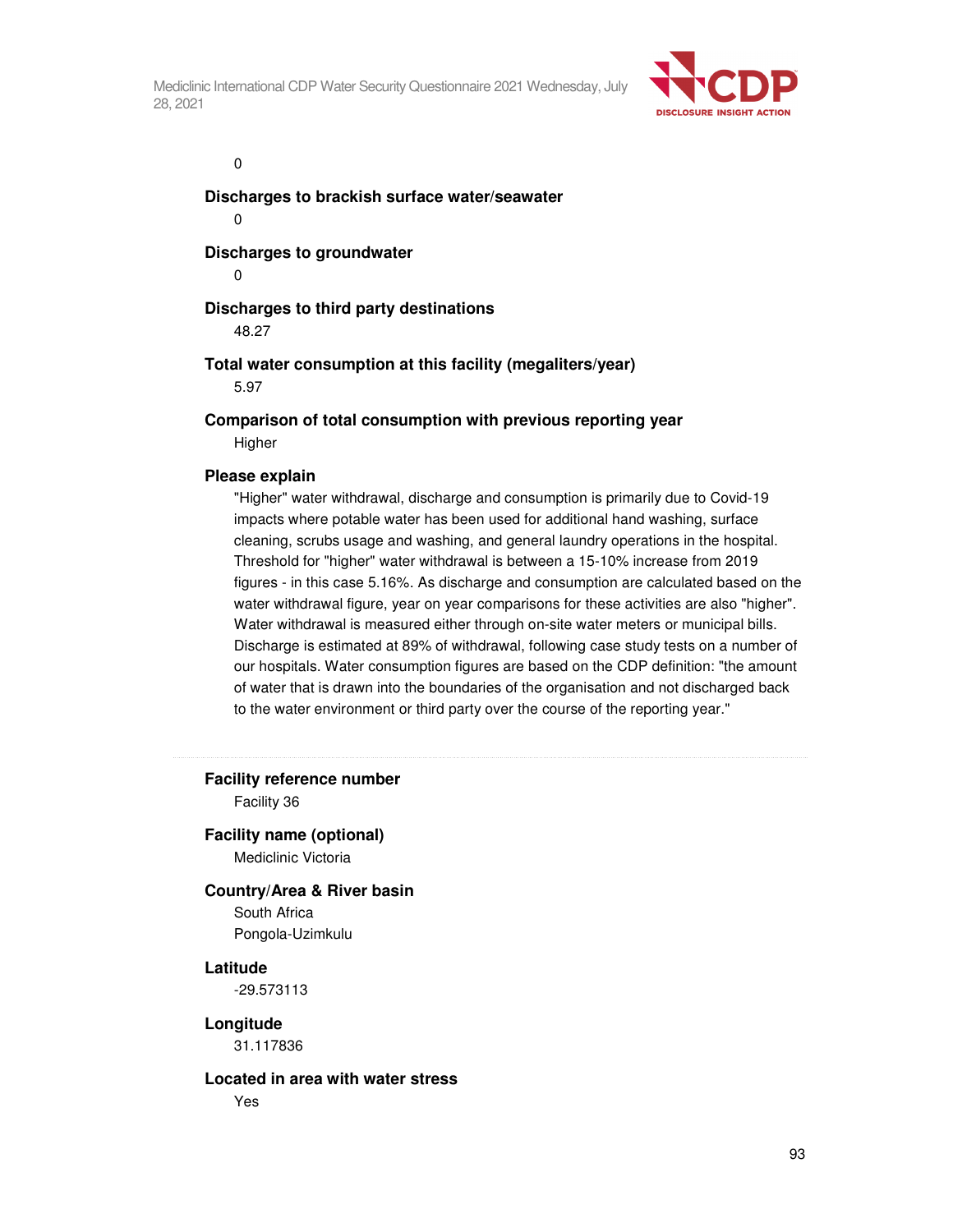

**Total water withdrawals at this facility (megaliters/year)**  17.16 **Comparison of total withdrawals with previous reporting year**  Much lower **Withdrawals from fresh surface water, including rainwater, water from wetlands, rivers and lakes**  0 **Withdrawals from brackish surface water/seawater**  0 **Withdrawals from groundwater - renewable**  0 **Withdrawals from groundwater - non-renewable**  0 **Withdrawals from produced/entrained water**  0 **Withdrawals from third party sources**  17.16 **Total water discharges at this facility (megaliters/year)**  15.27 **Comparison of total discharges with previous reporting year**  Much lower **Discharges to fresh surface water**  0 **Discharges to brackish surface water/seawater**   $\Omega$ **Discharges to groundwater**  0 **Discharges to third party destinations**  15.27 **Total water consumption at this facility (megaliters/year)**  1.89 **Comparison of total consumption with previous reporting year**  Much lower

**Please explain**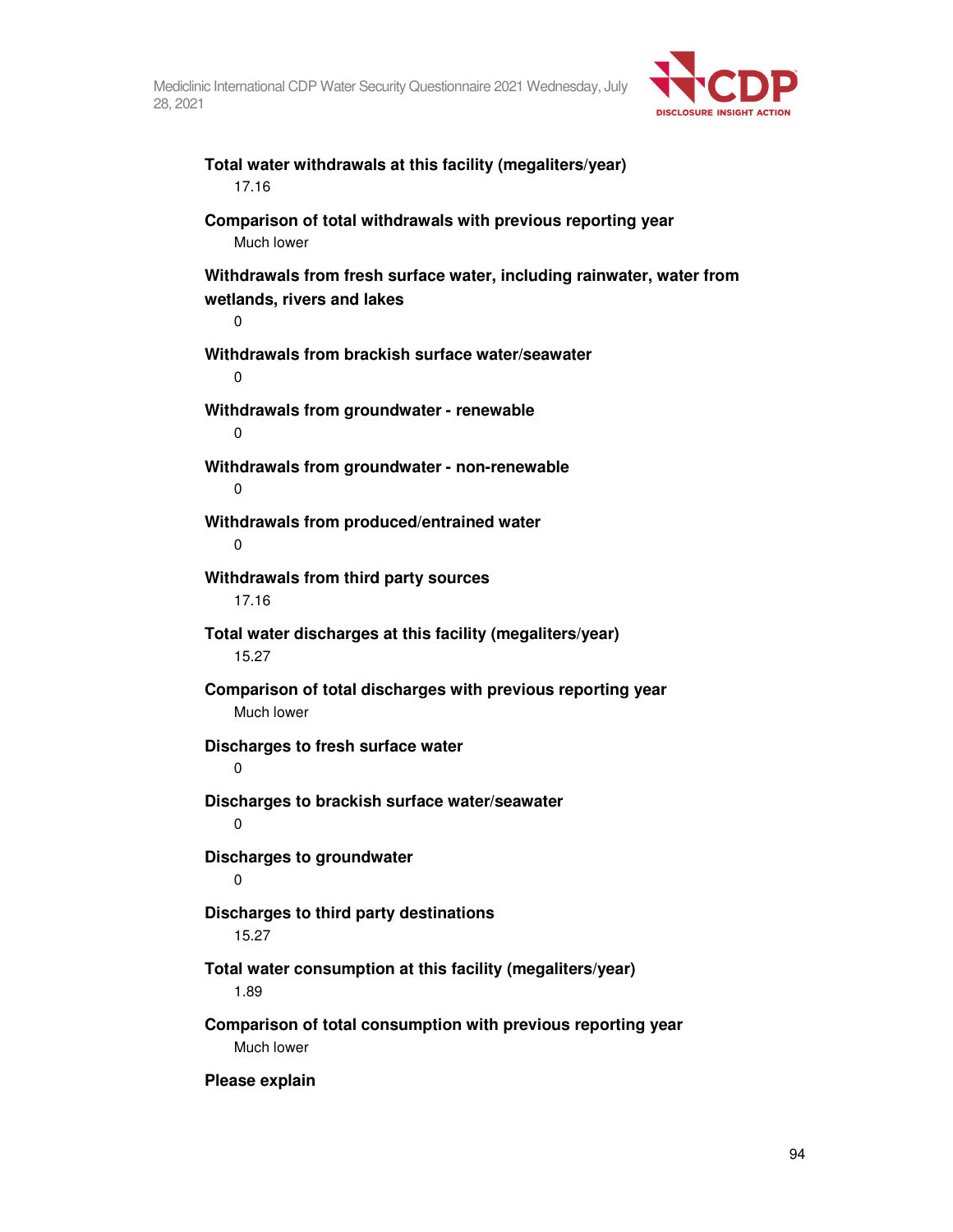

"Much lower" water withdrawal, discharge and consumption is primarily due to continued water efficiency initiatives in particular continued response to the Western Cape water crisis of 2017-18, and the objective of attaining the Mediclinic water target of 560 litres/bed-day sold.

Threshold for "much lower" water withdrawal is above a 10% decrease from 2019 figures - in this case 13.62%. As discharge and consumption are calculated based on the water withdrawal figure, year on year comparisons for these activities are also "much lower".

Water withdrawal is measured either through on-site water meters or municipal bills. Discharge is estimated at 89% of withdrawal, following case study tests on a number of our hospitals. Water consumption figures are based on the CDP definition: "the amount of water that is drawn into the boundaries of the organisation and not discharged back to the water environment or third party over the course of the reporting year."

### **Facility reference number**

Facility 37

### **Facility name (optional)**

Mediclinic Pietermaritzburg

### **Country/Area & River basin**

South Africa Pongola-Uzimkulu

### **Latitude**

-29.608893

### **Longitude**

30.389317

### **Located in area with water stress**

Yes

### **Total water withdrawals at this facility (megaliters/year)**  30.99

## **Comparison of total withdrawals with previous reporting year**  About the same

**Withdrawals from fresh surface water, including rainwater, water from wetlands, rivers and lakes** 

 $\Omega$ 

### **Withdrawals from brackish surface water/seawater**

0

### **Withdrawals from groundwater - renewable**

0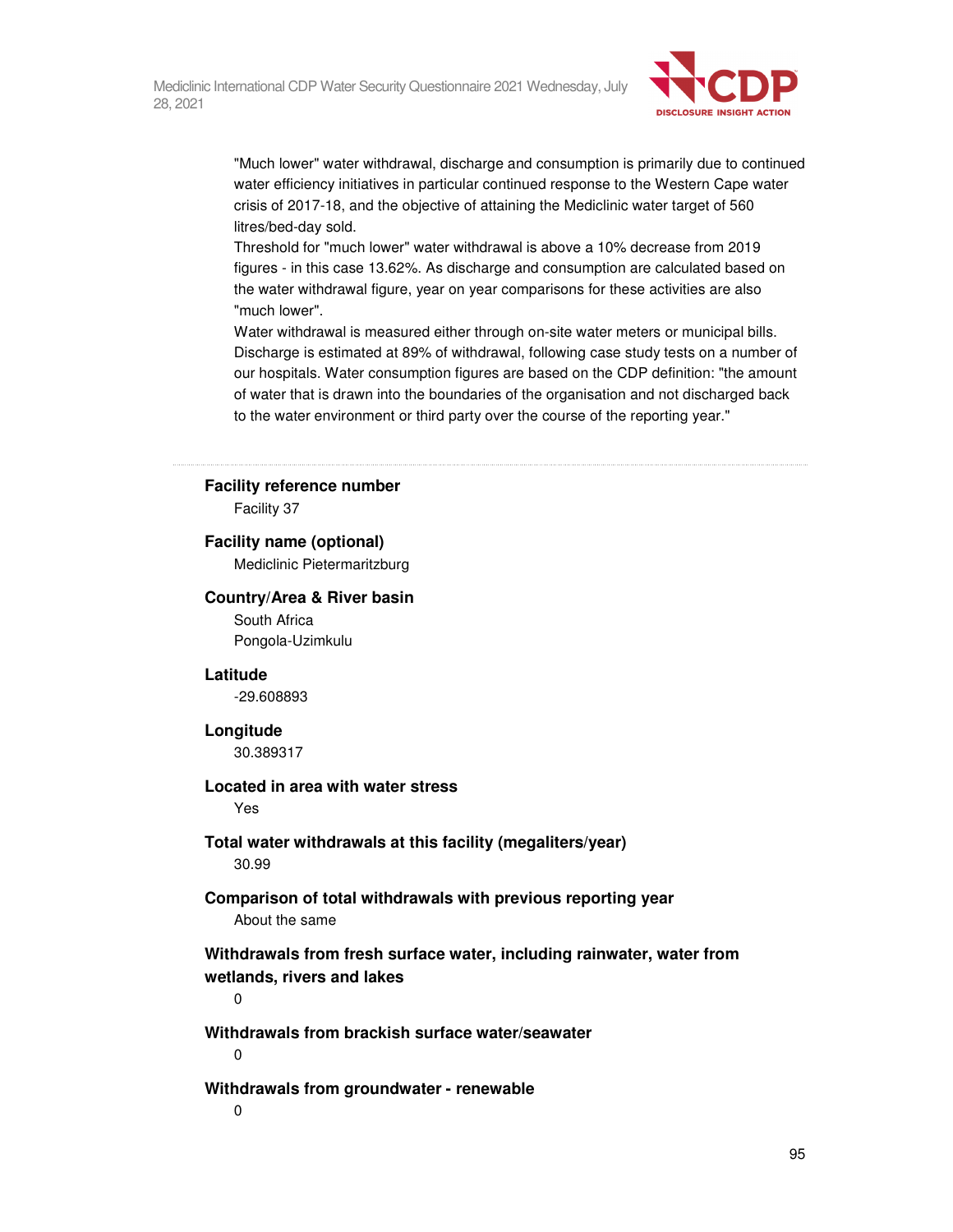

**Withdrawals from groundwater - non-renewable**  0 **Withdrawals from produced/entrained water**  0 **Withdrawals from third party sources**  30.99 **Total water discharges at this facility (megaliters/year)**  27.58 **Comparison of total discharges with previous reporting year**  About the same **Discharges to fresh surface water**  0 **Discharges to brackish surface water/seawater**   $\Omega$ **Discharges to groundwater**   $\Omega$ **Discharges to third party destinations**  27.58 **Total water consumption at this facility (megaliters/year)**  3.41 **Comparison of total consumption with previous reporting year**  About the same **Please explain** 

"About the same" water withdrawal, discharge and consumption is primarily due to continued water efficiency initiatives in particular continued response to the Western Cape water crisis of 2017-18, and the objective of attaining the Mediclinic water target of 560 litres/bed-day sold.

Threshold for "about the same" water withdrawal is between a 0-5% change, in this case a decrease of 3.30%, from 2019 figures. As discharge and consumption are calculated based on the water withdrawal figure, year on year comparisons for these activities are also "about the same".

Water withdrawal is measured either through on-site water meters or municipal bills. Discharge is estimated at 89% of withdrawal, following case study tests on a number of our hospitals. Water consumption figures are based on the CDP definition: "the amount of water that is drawn into the boundaries of the organisation and not discharged back to the water environment or third party over the course of the reporting year."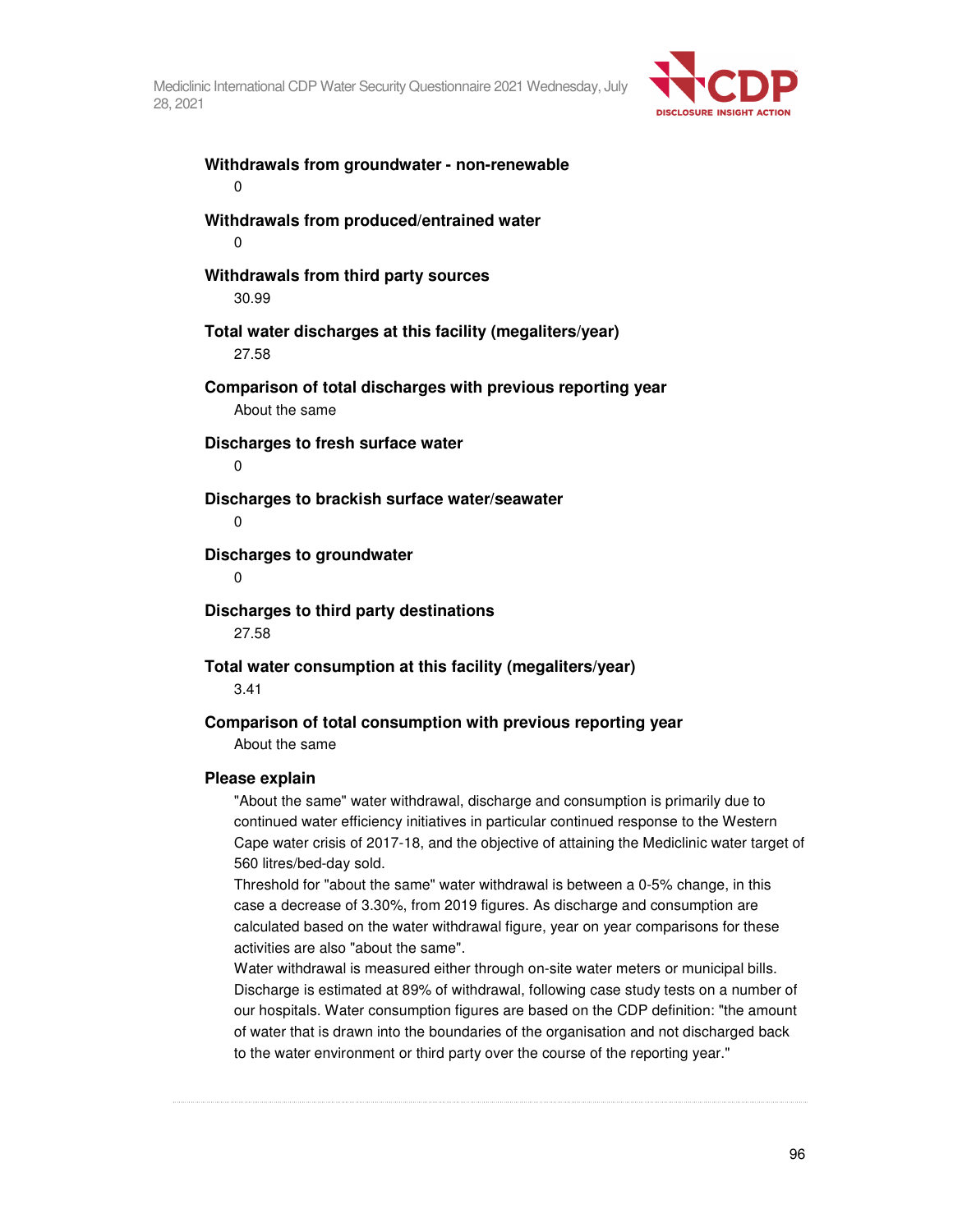

# **Facility reference number**  Facility 38

## **Facility name (optional)**  Mediclinic Howick

### **Country/Area & River basin**

South Africa Pongola-Uzimkulu

### **Latitude**

-29.477399

**Longitude**  30.21843

**Located in area with water stress**  Yes

**Total water withdrawals at this facility (megaliters/year)**  2.98

**Comparison of total withdrawals with previous reporting year**  Much lower

**Withdrawals from fresh surface water, including rainwater, water from wetlands, rivers and lakes** 

0

# **Withdrawals from brackish surface water/seawater**

 $\Omega$ 

**Withdrawals from groundwater - renewable** 

0

**Withdrawals from groundwater - non-renewable**  0

**Withdrawals from produced/entrained water**  0

# **Withdrawals from third party sources**  2.98

**Total water discharges at this facility (megaliters/year)**  2.66

**Comparison of total discharges with previous reporting year**  Much lower

**Discharges to fresh surface water**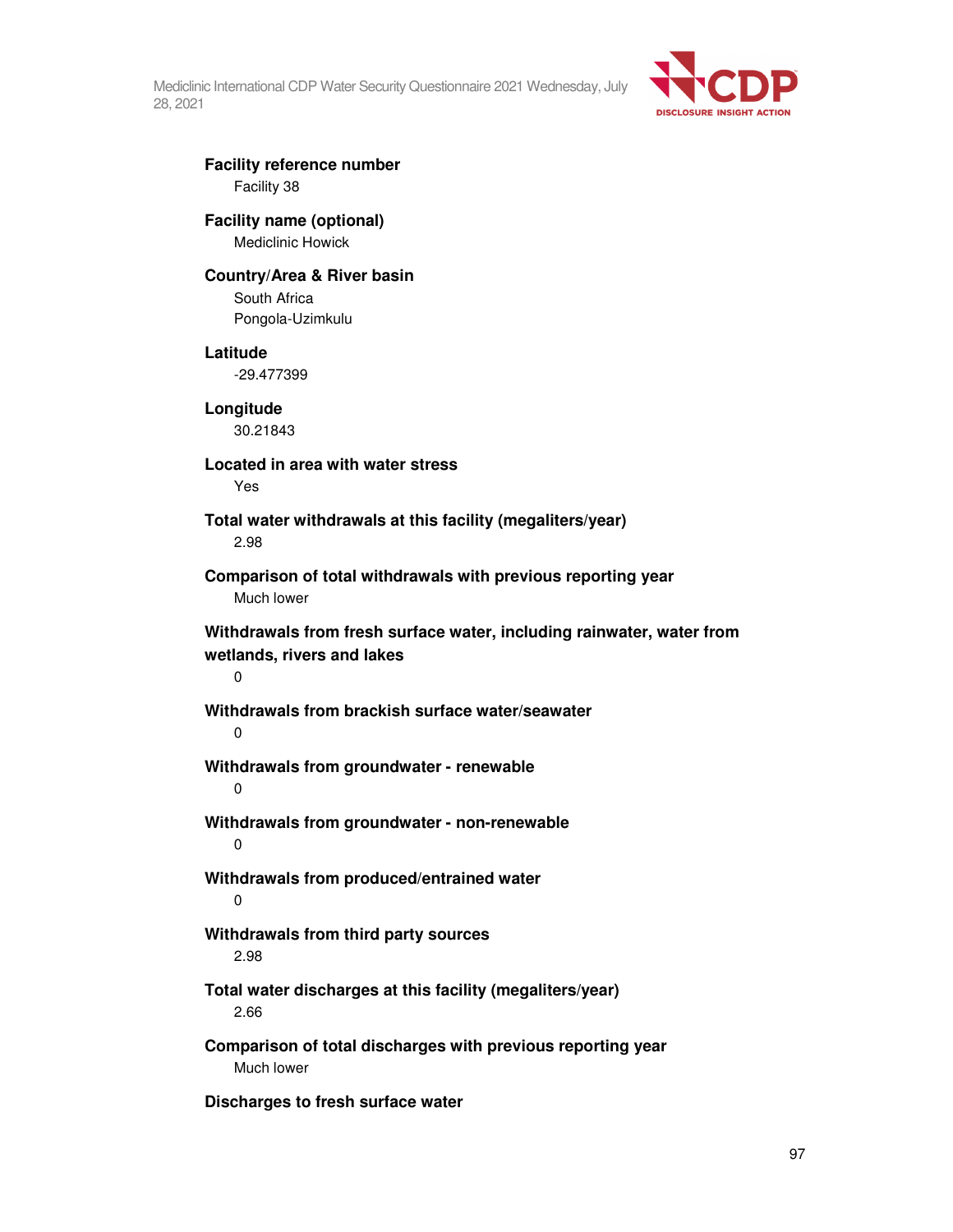

 $\overline{0}$ 

**Discharges to brackish surface water/seawater** 

0

**Discharges to groundwater** 

0

## **Discharges to third party destinations**

2.66

## **Total water consumption at this facility (megaliters/year)**

0.33

## **Comparison of total consumption with previous reporting year**

Much lower

### **Please explain**

"Much lower" water withdrawal, discharge and consumption is primarily due to continued water efficiency initiatives in particular continued response to the Western Cape water crisis of 2017-18, and the objective of attaining the Mediclinic water target of 560 litres/bed-day sold.

Threshold for "much lower" water withdrawal is above a 10% decrease from 2019 figures - in this case 21.98%. As discharge and consumption are calculated based on the water withdrawal figure, year on year comparisons for these activities are also "much lower".

Water withdrawal is measured either through on-site water meters or municipal bills. Discharge is estimated at 89% of withdrawal, following case study tests on a number of our hospitals. Water consumption figures are based on the CDP definition: "the amount of water that is drawn into the boundaries of the organisation and not discharged back to the water environment or third party over the course of the reporting year."

### **Facility reference number**

Facility 39

### **Facility name (optional)**

Mediclinic Otjiwarongo

### **Country/Area & River basin**

Namibia Other, please specify Ugab-Huab

### **Latitude**

-20.469473

### **Longitude**

16.650944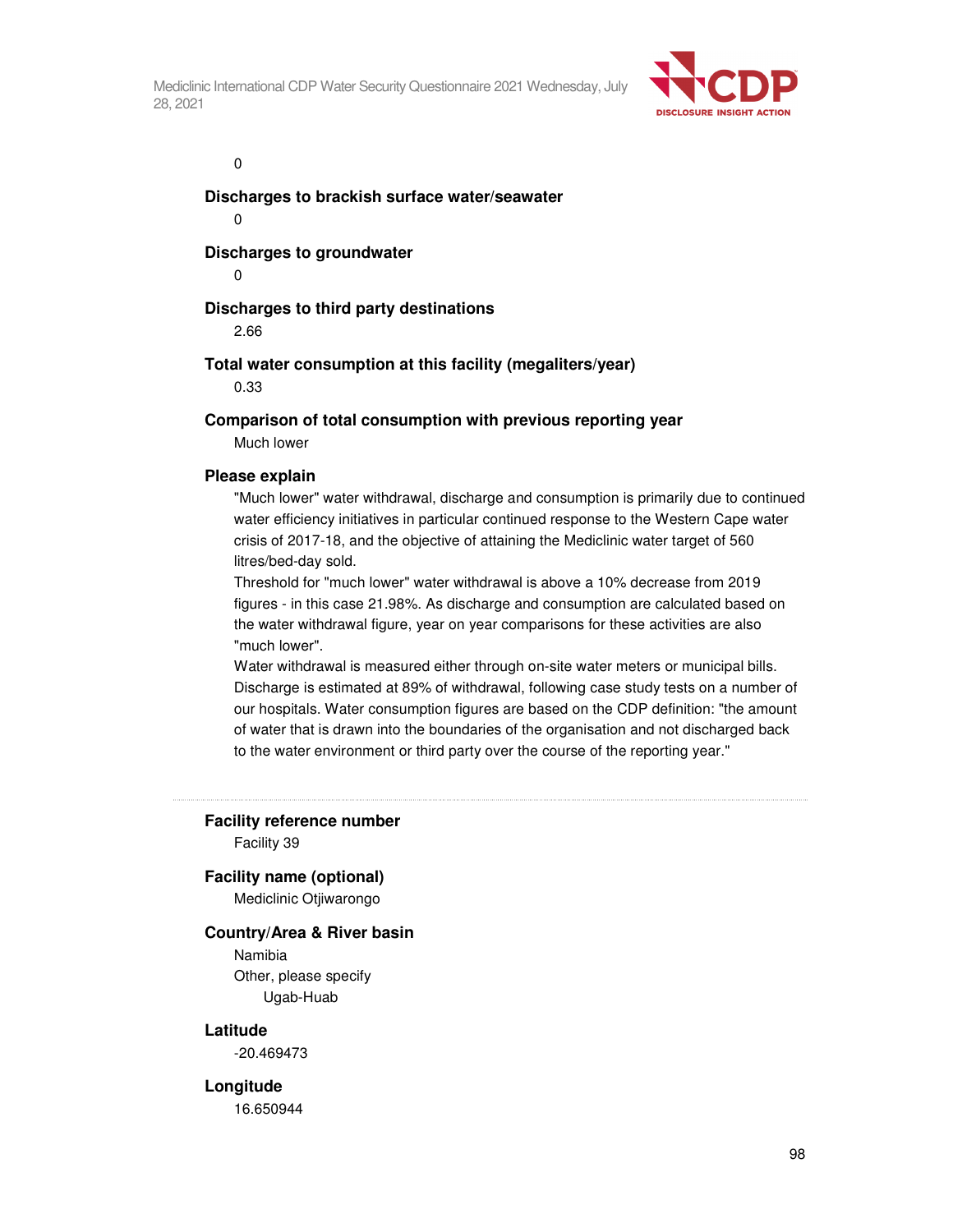

**Located in area with water stress**  Yes **Total water withdrawals at this facility (megaliters/year)**  2.09 **Comparison of total withdrawals with previous reporting year**  Lower **Withdrawals from fresh surface water, including rainwater, water from wetlands, rivers and lakes**  0 **Withdrawals from brackish surface water/seawater**  0 **Withdrawals from groundwater - renewable**  0 **Withdrawals from groundwater - non-renewable**  0 **Withdrawals from produced/entrained water**  0 **Withdrawals from third party sources**  2.09 **Total water discharges at this facility (megaliters/year)**  1.86 **Comparison of total discharges with previous reporting year**  Lower **Discharges to fresh surface water**   $\Omega$ **Discharges to brackish surface water/seawater**  0 **Discharges to groundwater**  0 **Discharges to third party destinations**  1.86 **Total water consumption at this facility (megaliters/year)**  0.23 **Comparison of total consumption with previous reporting year**  Lower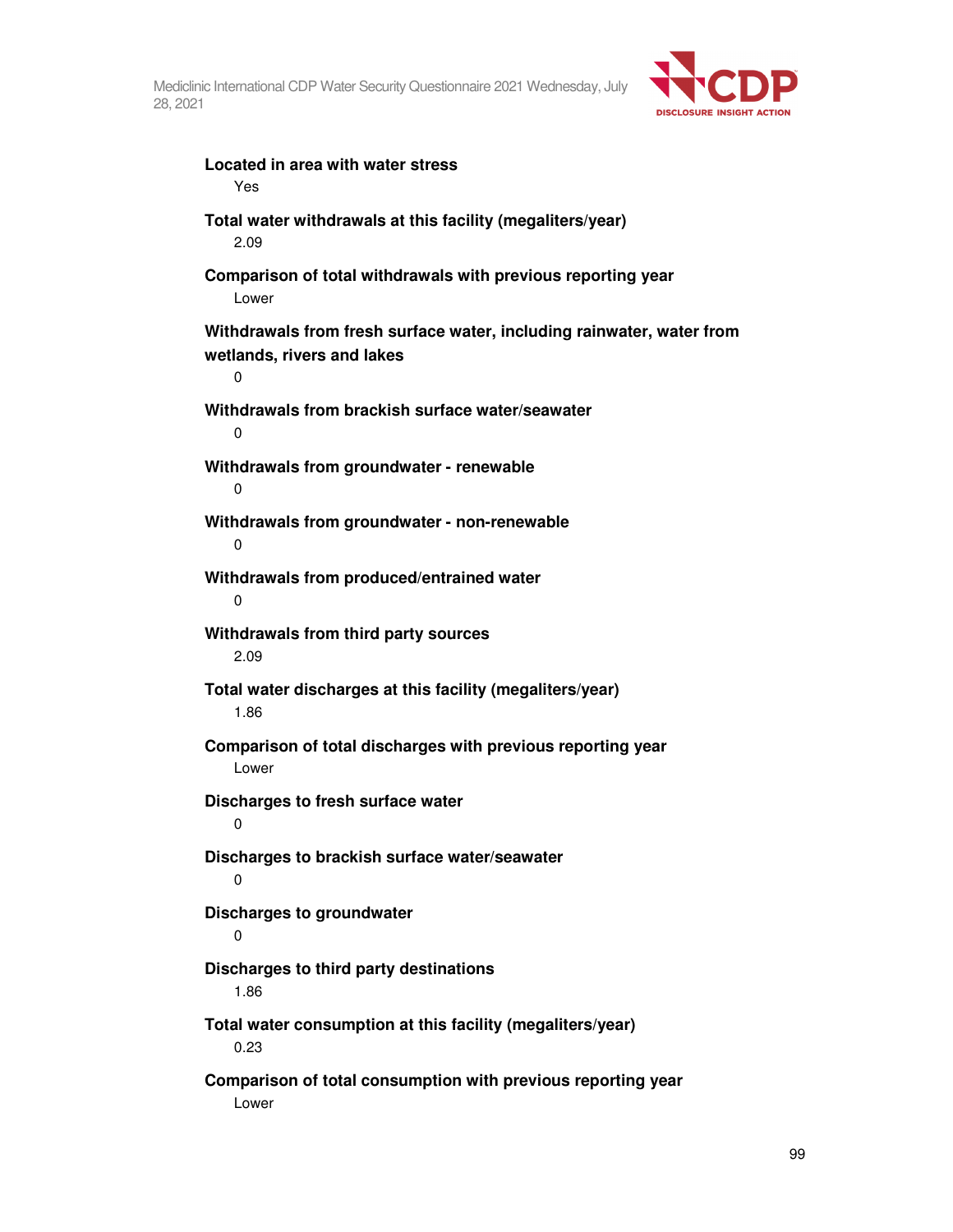

### **Please explain**

"Lower" water withdrawal, discharge and consumption is primarily due to continued water efficiency initiatives in particular, the objective of attaining the Mediclinic water target of 560 litres/bed-day sold.

Threshold for "lower" water withdrawal is between a 5-10% decrease from 2019 figures - in this case 6.79%. As discharge and consumption are calculated based on the water withdrawal figure, year on year comparisons for these activities are also "lower". Water withdrawal is measured either through on-site water meters or municipal bills. Discharge is estimated at 89% of withdrawal, following case study tests on a number of our hospitals. Water consumption figures are based on the CDP definition: "the amount of water that is drawn into the boundaries of the organisation and not discharged back to the water environment or third party over the course of the reporting year."

### **Facility reference number**

Facility 40

### **Facility name (optional)**

Mediclinic Swakopmund

#### **Country/Area & River basin**

Namibia Other, please specify Omaruru-Swakop

### **Latitude**

-22.659047

#### **Longitude**

14.536221

### **Located in area with water stress**

Yes

# **Total water withdrawals at this facility (megaliters/year)**

7.27

### **Comparison of total withdrawals with previous reporting year**  About the same

**Withdrawals from fresh surface water, including rainwater, water from wetlands, rivers and lakes** 

0

**Withdrawals from brackish surface water/seawater**   $\Omega$ 

#### **Withdrawals from groundwater - renewable**

0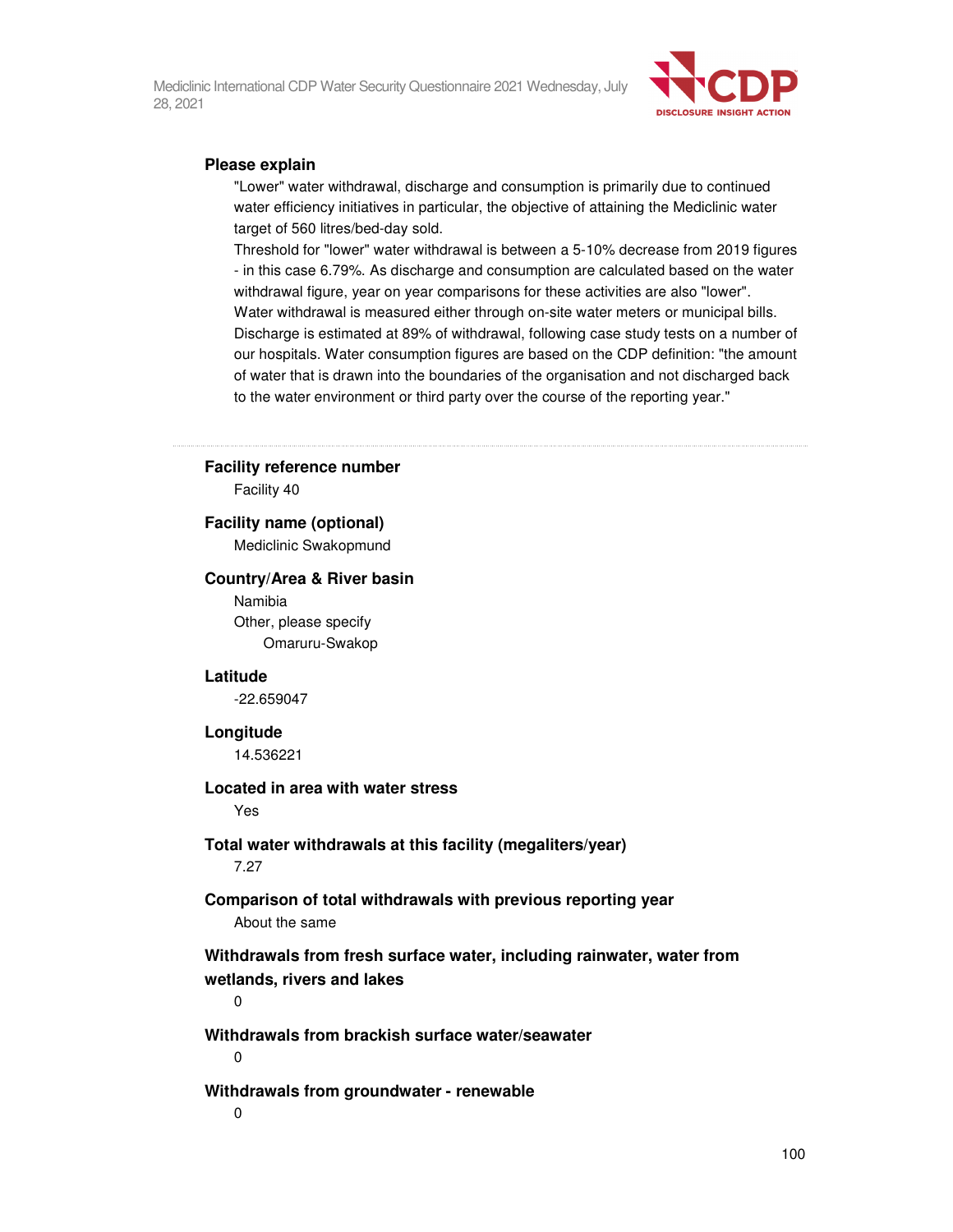

**Withdrawals from groundwater - non-renewable**  0 **Withdrawals from produced/entrained water**  0 **Withdrawals from third party sources**  7.27 **Total water discharges at this facility (megaliters/year)**  6.47 **Comparison of total discharges with previous reporting year**  About the same **Discharges to fresh surface water**  0 **Discharges to brackish surface water/seawater**   $\Omega$ **Discharges to groundwater**   $\Omega$ **Discharges to third party destinations**  6.47 **Total water consumption at this facility (megaliters/year)**  0.8 **Comparison of total consumption with previous reporting year**  About the same **Please explain** 

"About the same" water withdrawal, discharge and consumption is primarily due to continued water efficiency initiatives in particular, the objective of attaining the Mediclinic water target of 560 litres/bed-day sold.

Threshold for "about the same" water withdrawal is between a 0-5% change, in this case a decrease of 3.58%, from 2019 figures. As discharge and consumption are calculated based on the water withdrawal figure, year on year comparisons for these activities are also "about the same".

Water withdrawal is measured either through on-site water meters or municipal bills. Discharge is estimated at 89% of withdrawal, following case study tests on a number of our hospitals. Water consumption figures are based on the CDP definition: "the amount of water that is drawn into the boundaries of the organisation and not discharged back to the water environment or third party over the course of the reporting year."

**Facility reference number**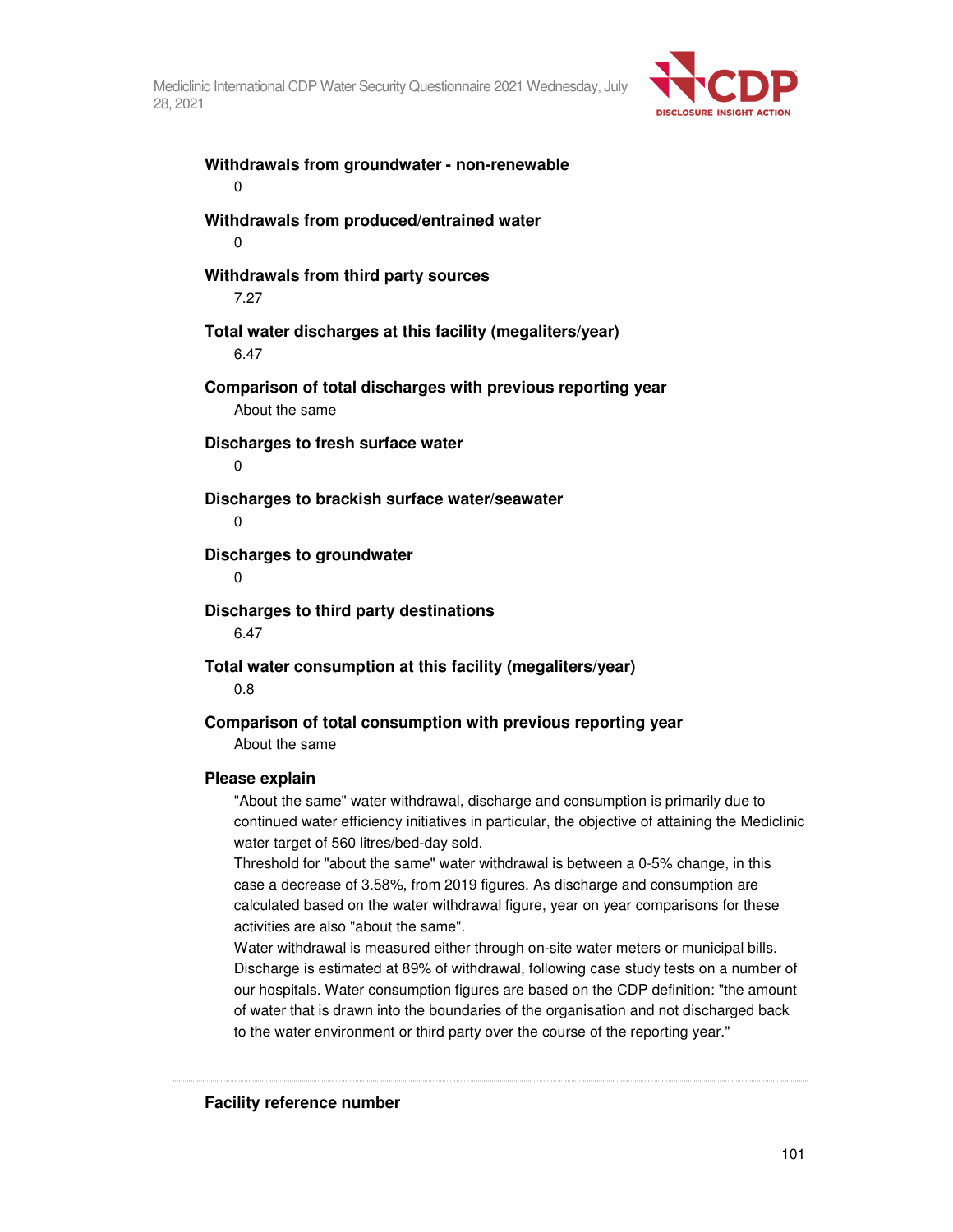

### Facility 41

### **Facility name (optional)**  Mediclinic Windhoek

**Country/Area & River basin** 

Namibia Other, please specify Omaruru-Swakop

### **Latitude**

-22.659047

# **Longitude**

14.536221

**Located in area with water stress** 

Yes

**Total water withdrawals at this facility (megaliters/year)**  11.66

**Comparison of total withdrawals with previous reporting year**  Much higher

**Withdrawals from fresh surface water, including rainwater, water from wetlands, rivers and lakes** 

 $\Omega$ 

**Withdrawals from brackish surface water/seawater** 

 $\Omega$ 

**Withdrawals from groundwater - renewable** 

0

**Withdrawals from groundwater - non-renewable**  0

**Withdrawals from produced/entrained water**  0

### **Withdrawals from third party sources**  11.66

**Total water discharges at this facility (megaliters/year)**  10.38

**Comparison of total discharges with previous reporting year**  Much higher

**Discharges to fresh surface water**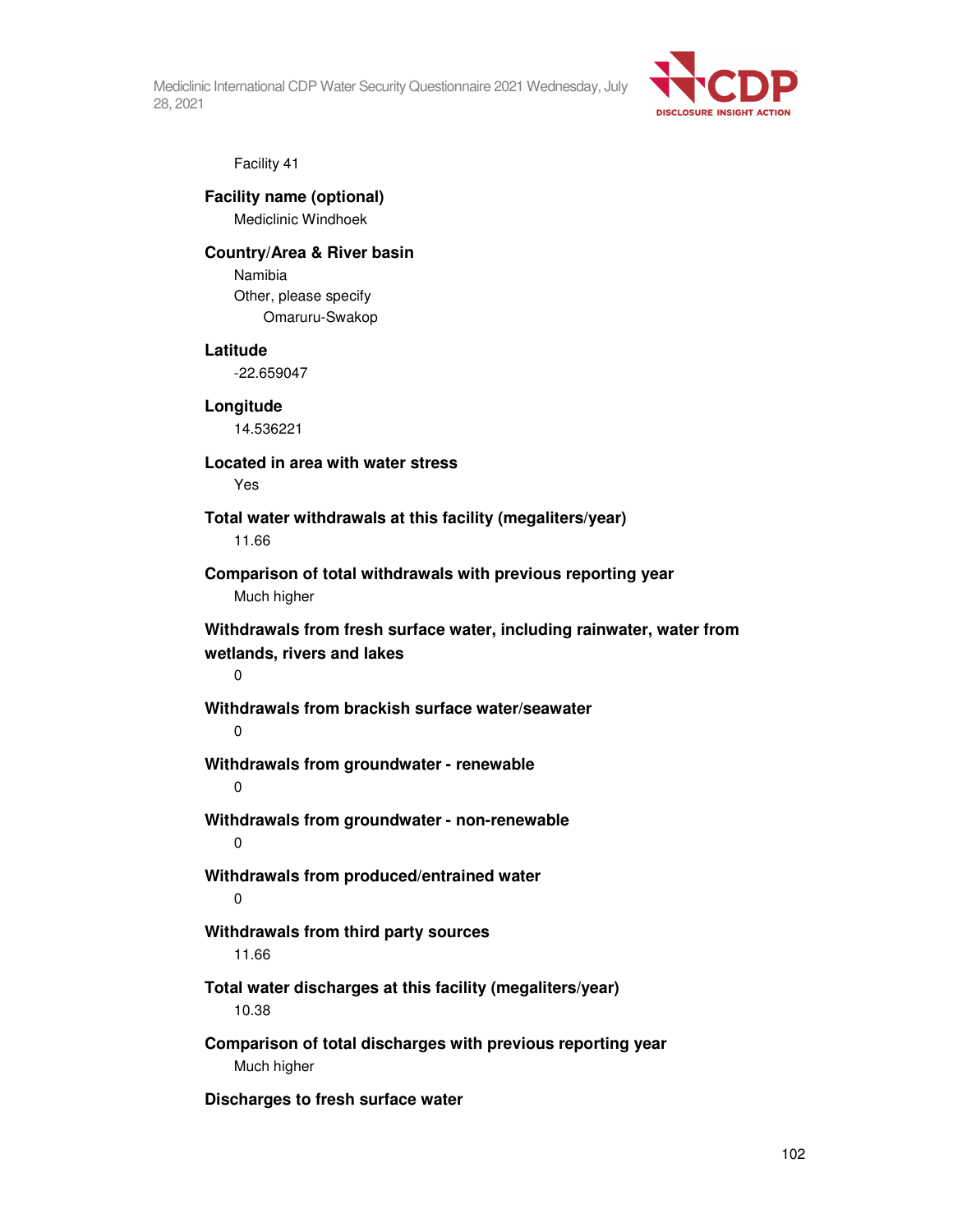

 $\overline{0}$ 

**Discharges to brackish surface water/seawater** 

0

**Discharges to groundwater** 

0

# **Discharges to third party destinations**

10.38

# **Total water consumption at this facility (megaliters/year)**

1.28

# **Comparison of total consumption with previous reporting year**

Much higher

### **Please explain**

"Much higher" water withdrawal, discharge and consumption is primarily due to Covid-19 impacts where potable water has been used for additional hand washing, surface cleaning, scrubs usage and washing, and general laundry operations in the hospital. Threshold for "much higher" water withdrawal is above a 10% increase from 2019 figures - in this case 15.77%. As discharge and consumption are calculated based on the water withdrawal figure, year on year comparisons for these activities are also "much higher".

Water withdrawal is measured either through on-site water meters or municipal bills. Discharge is estimated at 89% of withdrawal, following case study tests on a number of our hospitals. Water consumption figures are based on the CDP definition: "the amount of water that is drawn into the boundaries of the organisation and not discharged back to the water environment or third party over the course of the reporting year."

### **Facility reference number**

Facility 42

### **Facility name (optional)**

Mediclinic Middle East

### **Country/Area & River basin**

United Arab Emirates Other, please specify Arabian Peninsula

### **Latitude**

25.23042

### **Longitude**

55.320432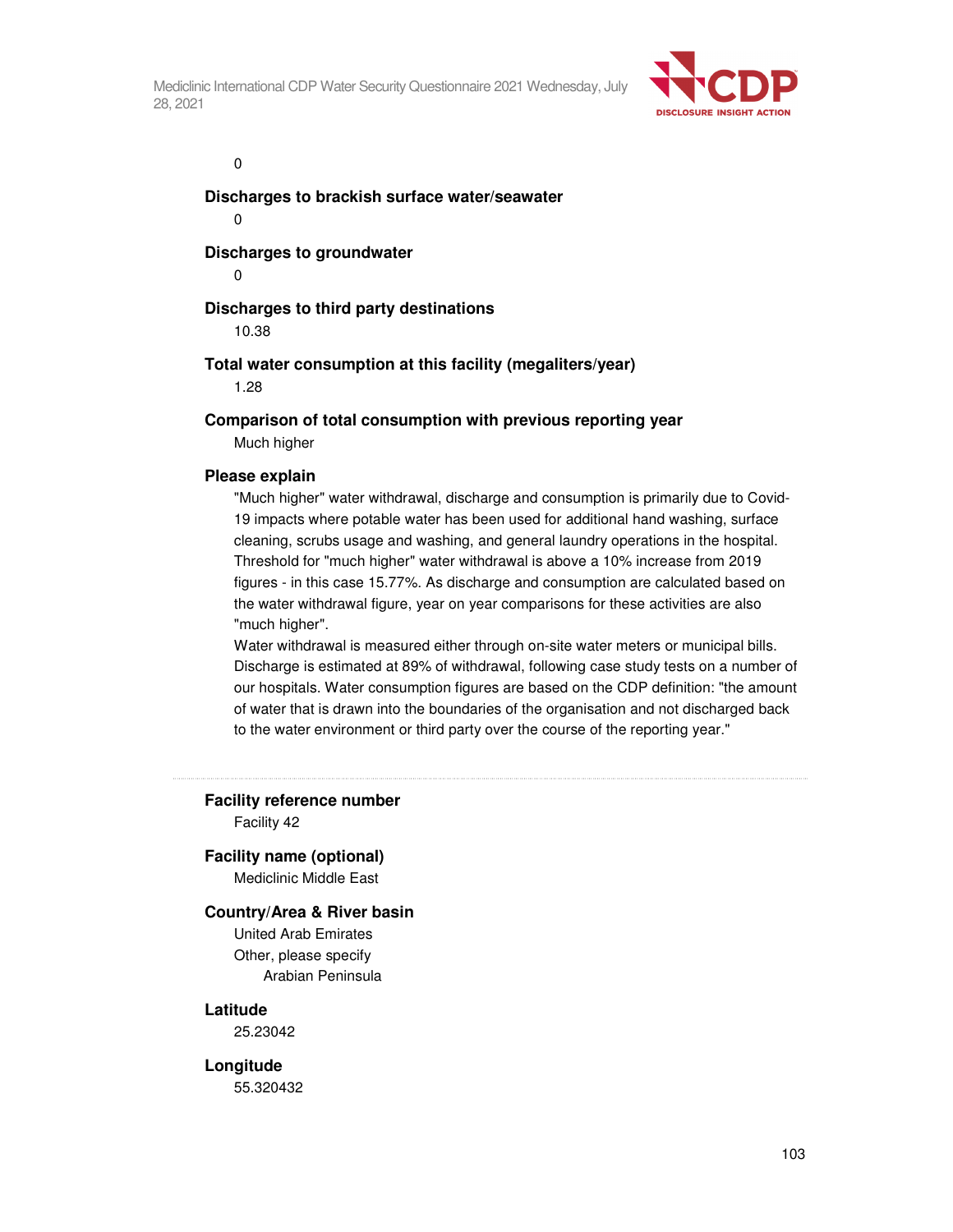

| Located in area with water stress<br>Yes                                                                 |
|----------------------------------------------------------------------------------------------------------|
| Total water withdrawals at this facility (megaliters/year)<br>252.04                                     |
| Comparison of total withdrawals with previous reporting year<br>About the same                           |
| Withdrawals from fresh surface water, including rainwater, water from<br>wetlands, rivers and lakes<br>0 |
| Withdrawals from brackish surface water/seawater<br>0                                                    |
| Withdrawals from groundwater - renewable<br>0                                                            |
| Withdrawals from groundwater - non-renewable<br>0                                                        |
| Withdrawals from produced/entrained water<br>0                                                           |
| Withdrawals from third party sources<br>252.04                                                           |
| Total water discharges at this facility (megaliters/year)<br>252.04                                      |
| Comparison of total discharges with previous reporting year<br>About the same                            |
| Discharges to fresh surface water<br>0                                                                   |
| Discharges to brackish surface water/seawater<br>0                                                       |
| Discharges to groundwater<br>0                                                                           |
| Discharges to third party destinations<br>252.04                                                         |
| Total water consumption at this facility (megaliters/year)<br>0                                          |
| Comparison of total consumption with previous reporting year<br>About the same                           |

104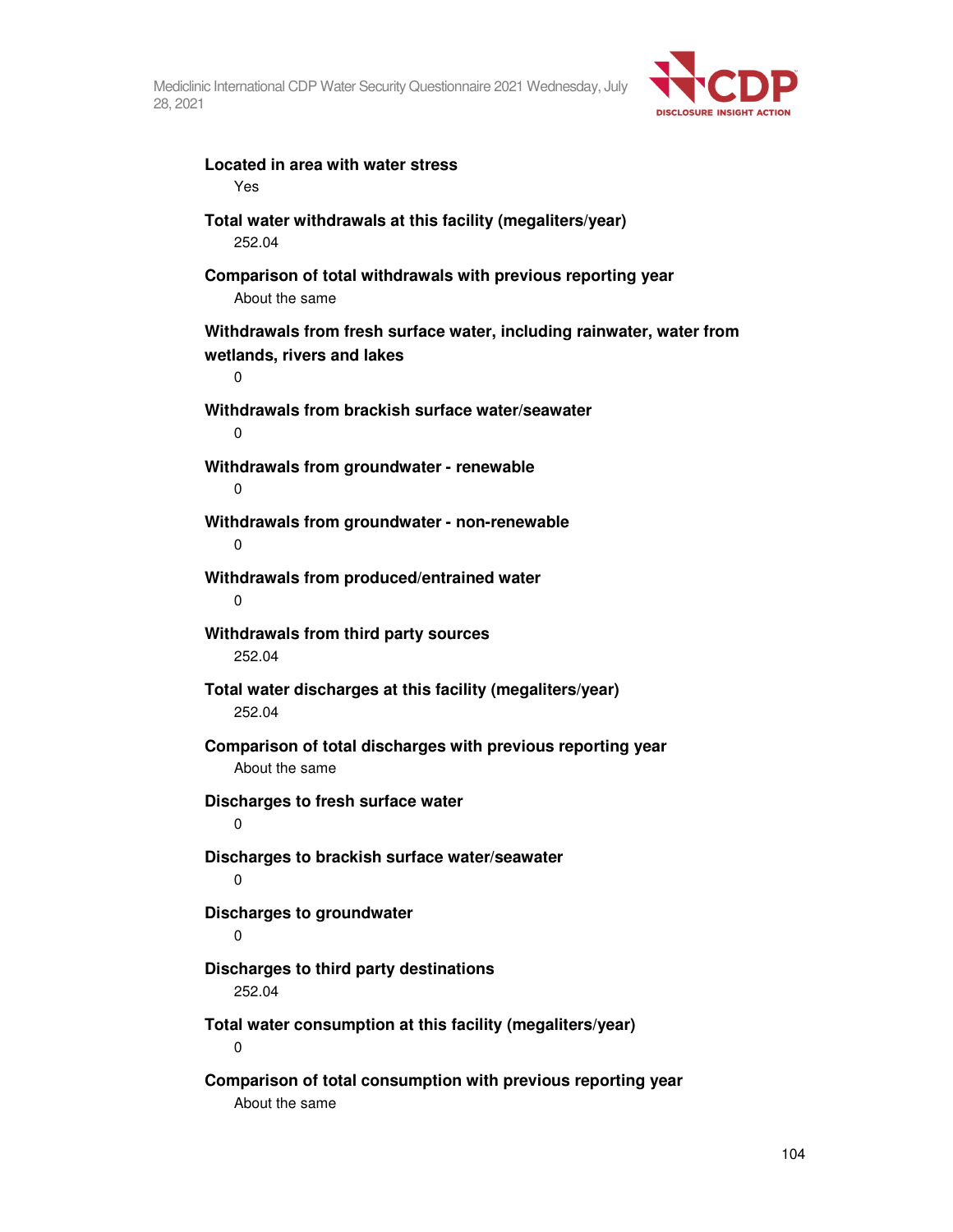

### **Please explain**

This cluster of facilities includes all the facilities within Mediclinic Middle East due to data accuracy and all the facilities falling in the same major basin that is exposed to water stress. The coordinates follow the recommendation for clustered facilities: the coordinates are for the facility with the largest total withdrawal volumes.

"About the same" water withdrawal, discharge and consumption is primarily due to Covid-19 impacts where potable water has been used for additional hand washing, surface cleaning, scrubs usage and washing, and general laundry operations in the hospital.

Threshold for "about the same" water withdrawal is between a 0-5% change from 2019 figures - in this case an increase of 3.28%. As discharge and consumption are calculated based on the water withdrawal figure, year on year comparisons for these activities are also "about the same".

Water withdrawal is measured either through on-site water meters or municipal bills. Discharge is estimated at 100% of withdrawal, as the cost for effluent water discharged is the same amount as the water withdrawn. Water consumption figures are based on the CDP definition: "the amount of water that is drawn into the boundaries of the organisation and not discharged back to the water environment or third party over the course of the reporting year."

# **W5.1a**

**(W5.1a) For the facilities referenced in W5.1, what proportion of water accounting data has been externally verified?** 

### **Water withdrawals – total volumes**

**% verified**  76-100

# **What standard and methodology was used?**

Withdrawal from third party sources are metered and reported by external municipal water accounts.

**Water withdrawals – volume by source** 

### **% verified**

76-100

### **What standard and methodology was used?**

Withdrawal from third party sources are metered and reported by external municipal water accounts. Borehole water usage is metered onsite using internal water meters.

### **Water withdrawals – quality**

**% verified**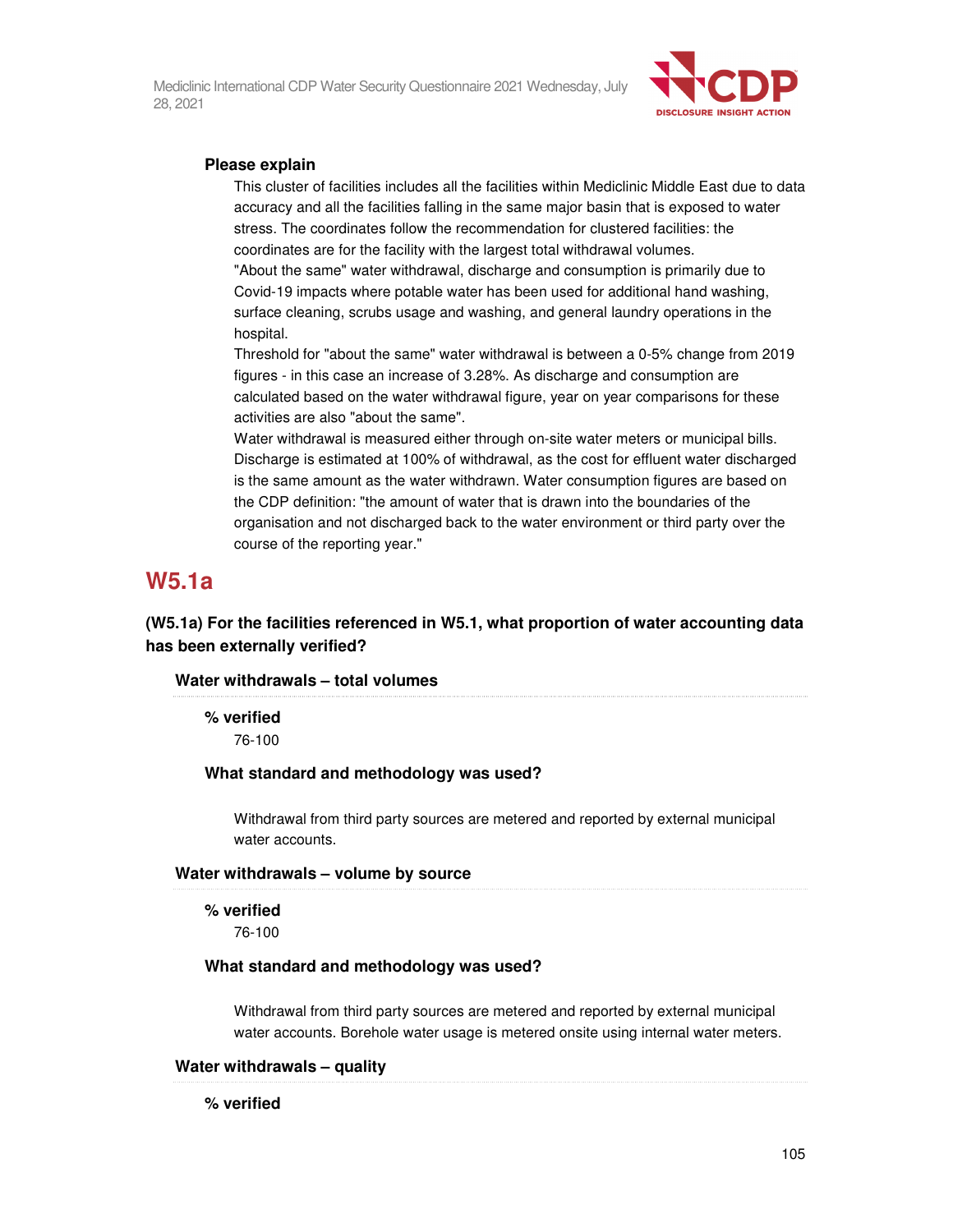

## 76-100

### **What standard and methodology was used?**

SANS241:2015 - South African National Standard on Drinking Water Part 1: Microbiological, physical, aesthetic and chemical determinants.

### **Water discharges – total volumes**

**% verified** 

Not verified

### **Water discharges – volume by destination**

**% verified** 

Not verified

### **Water discharges – volume by treatment method**

# **% verified**

76-100

### **What standard and methodology was used?**

As per indication from local water authority measurement to all Mediclinic hospitals that discharged water is treated in accordance with municipal wastewater treatment works.

### **Water discharge quality – quality by standard effluent parameters**

**% verified** 

Not verified

### **Water discharge quality – temperature**

#### **% verified**

Not verified

### **Water consumption – total volume**

#### **% verified**

Not verified

#### **Water recycled/reused**

#### **% verified**

Not verified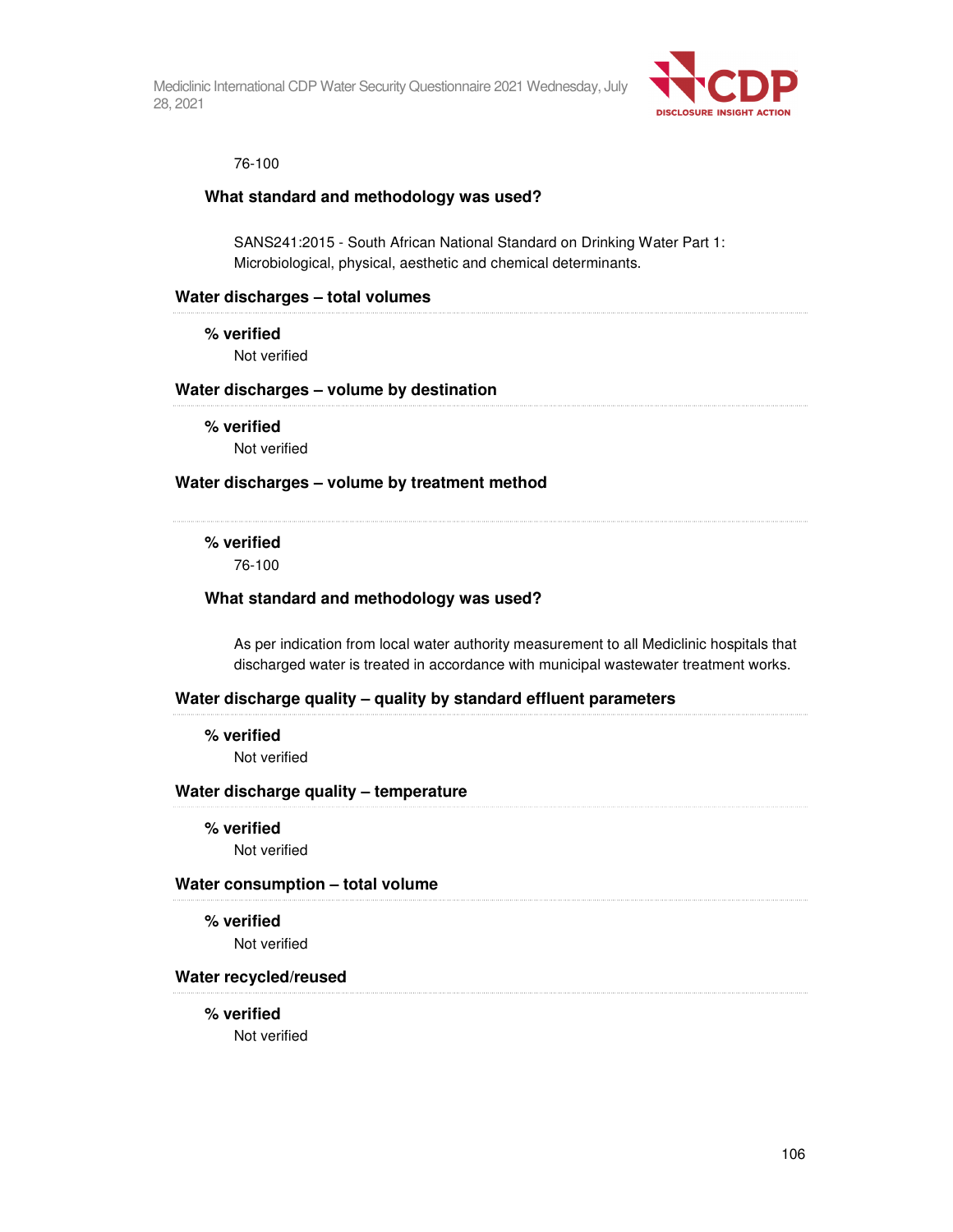

# **W6. Governance**

# **W6.1**

# **(W6.1) Does your organization have a water policy?**

Yes, we have a documented water policy that is publicly available

# **W6.1a**

# **(W6.1a) Select the options that best describe the scope and content of your water policy.**

|                     | <b>Scope</b>     | <b>Content</b>                                                                                                                                                                                                                                                                                                                                                                                                                                                                                                                                                                                                                                                                                       | <b>Please explain</b>                                                                                                                                                                                                                                                                                                                                                                                                                                                                                                                                                                                                                                                                                                                                                                                                                                                                                                                                                                                                                                                                                         |
|---------------------|------------------|------------------------------------------------------------------------------------------------------------------------------------------------------------------------------------------------------------------------------------------------------------------------------------------------------------------------------------------------------------------------------------------------------------------------------------------------------------------------------------------------------------------------------------------------------------------------------------------------------------------------------------------------------------------------------------------------------|---------------------------------------------------------------------------------------------------------------------------------------------------------------------------------------------------------------------------------------------------------------------------------------------------------------------------------------------------------------------------------------------------------------------------------------------------------------------------------------------------------------------------------------------------------------------------------------------------------------------------------------------------------------------------------------------------------------------------------------------------------------------------------------------------------------------------------------------------------------------------------------------------------------------------------------------------------------------------------------------------------------------------------------------------------------------------------------------------------------|
| Row<br>$\mathbf{1}$ | Company-<br>wide | <b>Description of business</b><br>dependency on water<br><b>Description of business</b><br>impact on water<br>Description of water-<br>related performance<br>standards for direct<br>operations<br>Description of water-<br>related standards for<br>procurement<br>Company water targets<br>and goals<br>Commitments beyond<br>regulatory compliance<br>Commitment to water-<br>related innovation<br>Commitment to<br>stakeholder awareness<br>and education<br>Commitment to water<br>stewardship and/or<br>collective action<br>Commitment to safely<br>managed Water,<br>Sanitation and Hygiene<br>(WASH) in the workplace<br>Acknowledgement of the<br>human right to water and<br>sanitation | Water is incorporated within the Mediclinic Safety,<br>Health and Environmental policy, and the Mediclinic<br>Sustainable Development Strategy policy document<br>that was approved during 2020. These policies are<br>applicable across all our operations and, hence, are<br>company-wide.<br>Within these policies, we aim to: comply with relevant<br>occupational health and safety, and environmental<br>legislation and regulations - including water; define<br>environmental management programmes to achieve<br>continual improvement in our Environmental<br>Management System; create awareness with regards<br>to safety, health and the environment among all<br>employees; set objectives and targets to minimise the<br>impact of our activities on the environment and ensure<br>continuous improvement of our environmental<br>performance; influence our suppliers and service<br>providers to adopt similar programmes, in order to<br>limit our overall impact on the environment; to<br>implement and distribute the present policy to all<br>employees and make it publicly available. |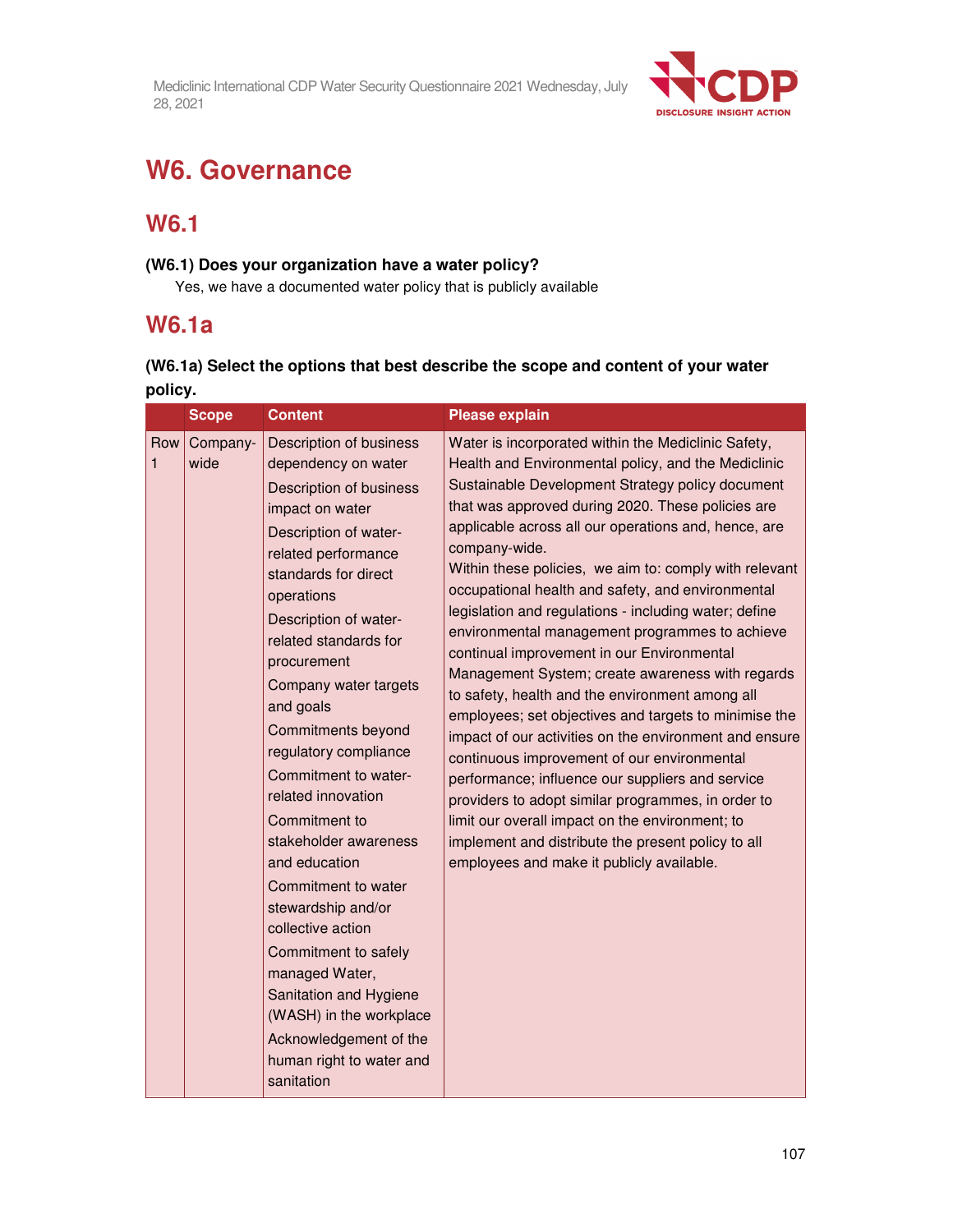

| Recognition of          |  |
|-------------------------|--|
| environmental linkages, |  |
| for example, due to     |  |
| climate change          |  |

# **W6.2**

**(W6.2) Is there board level oversight of water-related issues within your organization?**  Yes

# **W6.2a**

**(W6.2a) Identify the position(s) (do not include any names) of the individual(s) on the board with responsibility for water-related issues.**

| <b>Position of</b><br>individual    | <b>Please explain</b>                                                                                                                                                                                                                                                                                                                                                                                                                                                                                                                                                                                                                                 |
|-------------------------------------|-------------------------------------------------------------------------------------------------------------------------------------------------------------------------------------------------------------------------------------------------------------------------------------------------------------------------------------------------------------------------------------------------------------------------------------------------------------------------------------------------------------------------------------------------------------------------------------------------------------------------------------------------------|
| Director on<br>board                | Chairperson of the Board's Clinical Performance and Sustainability Committee. The<br>aim of the Committee is to promote a culture of excellence in patient safety, quality<br>of care and patient experience; and ensure the Group remains a good and<br>responsible corporate citizen by monitoring its sustainability performance, inclusive<br>of all water-related issues. This committee has been responsible for integrating water<br>issues into the group's Sustainable Development Strategy that was published in<br>2020, and committing Mediclinic to the different water-related targets across its<br>different geographical operations. |
| Chief<br>Executive<br>Officer (CEO) | The CEO is responsible for briefing the Board's Clinical Performance and<br>Sustainability Committee on all issues relating to environmental, social and<br>governance sustainability, including that of the group's water policies and<br>performance.                                                                                                                                                                                                                                                                                                                                                                                               |
| Other C-Suite<br><b>Officer</b>     | The Group Chief Governance Officer is the executive responsible for overall<br>environmental management, including water risks and opportunities, of the group<br>and reports directly to the CEO.                                                                                                                                                                                                                                                                                                                                                                                                                                                    |

# **W6.2b**

**(W6.2b) Provide further details on the board's oversight of water-related issues.** 

|     | <b>Frequency that</b><br>water-related<br>issues are a<br>scheduled<br>agenda item | Governance<br>mechanisms into<br>which water-related<br><b>issues are</b><br>integrated | <b>Please explain</b>                                                                                                                                                                               |
|-----|------------------------------------------------------------------------------------|-----------------------------------------------------------------------------------------|-----------------------------------------------------------------------------------------------------------------------------------------------------------------------------------------------------|
| Row | Scheduled -<br>some meetings                                                       | Monitoring<br>implementation and<br>performance                                         | The Clinical Performance and Sustainability<br>Committee (a committee of the Board) briefs the<br>Board and assists the Board in ensuring that the<br>Group is, and remains, a good and responsible |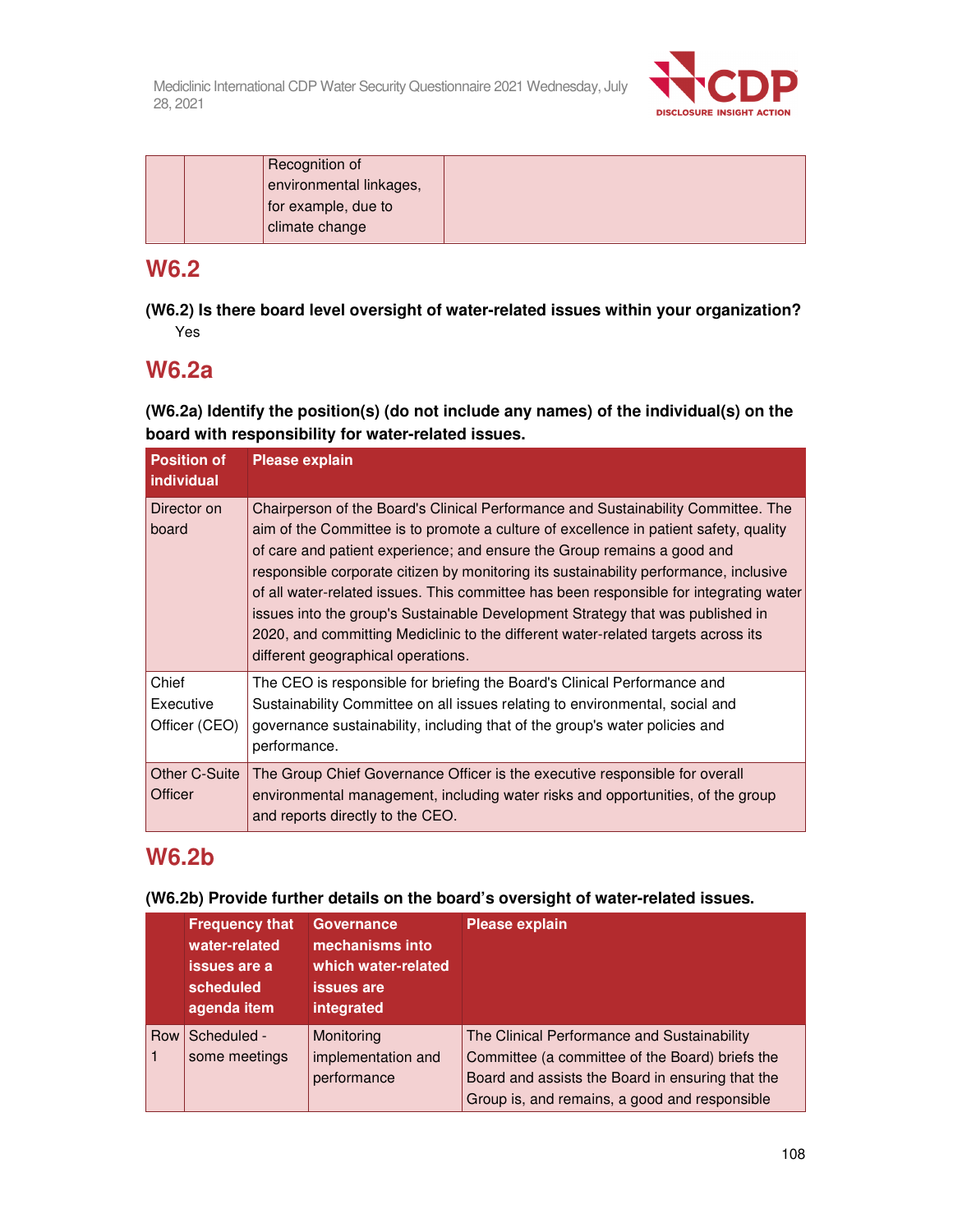

| Overseeing major<br>capital expenditures<br>Providing employee<br>incentives<br>Reviewing and<br>guiding annual<br>budgets<br>Reviewing and<br>guiding major plans of<br>action<br>Reviewing and<br>guiding risk<br>management policies<br>Reviewing and<br>guiding strategy<br>Reviewing and<br>guiding corporate<br>responsibility strategy<br>Reviewing<br>innovation/R&D<br>priorities<br>Setting performance<br>objectives | corporate citizen by monitoring the sustainable<br>development performance of the Group and<br>addressing the selected governance mechanisms,<br>as they pertain to water management, in a<br>documented manner.<br>The Clinical Performance and Sustainability<br>Committee is briefed by the Group CEO who, in<br>turn, is briefed by the Group Chief Corporate<br>Services Officer. |
|---------------------------------------------------------------------------------------------------------------------------------------------------------------------------------------------------------------------------------------------------------------------------------------------------------------------------------------------------------------------------------------------------------------------------------|----------------------------------------------------------------------------------------------------------------------------------------------------------------------------------------------------------------------------------------------------------------------------------------------------------------------------------------------------------------------------------------|
|---------------------------------------------------------------------------------------------------------------------------------------------------------------------------------------------------------------------------------------------------------------------------------------------------------------------------------------------------------------------------------------------------------------------------------|----------------------------------------------------------------------------------------------------------------------------------------------------------------------------------------------------------------------------------------------------------------------------------------------------------------------------------------------------------------------------------------|

# **W6.3**

**(W6.3) Provide the highest management-level position(s) or committee(s) with responsibility for water-related issues (do not include the names of individuals).** 

# **Name of the position(s) and/or committee(s)**

Chief Executive Officer (CEO)

## **Responsibility**

Both assessing and managing water-related risks and opportunities

## **Frequency of reporting to the board on water-related issues Quarterly**

## **Please explain**

The Group Chief Governance Officer, responsible for environmental management, sits on the Executive of Mediclinic International and reports directly to the Chief Executive Officer (CEO) who, as the highest management position of the company, sits on the Board's Clinical Performance Sustainability Committee and through this mechanism reports all water-related issues to the Board. This includes risks, responses, required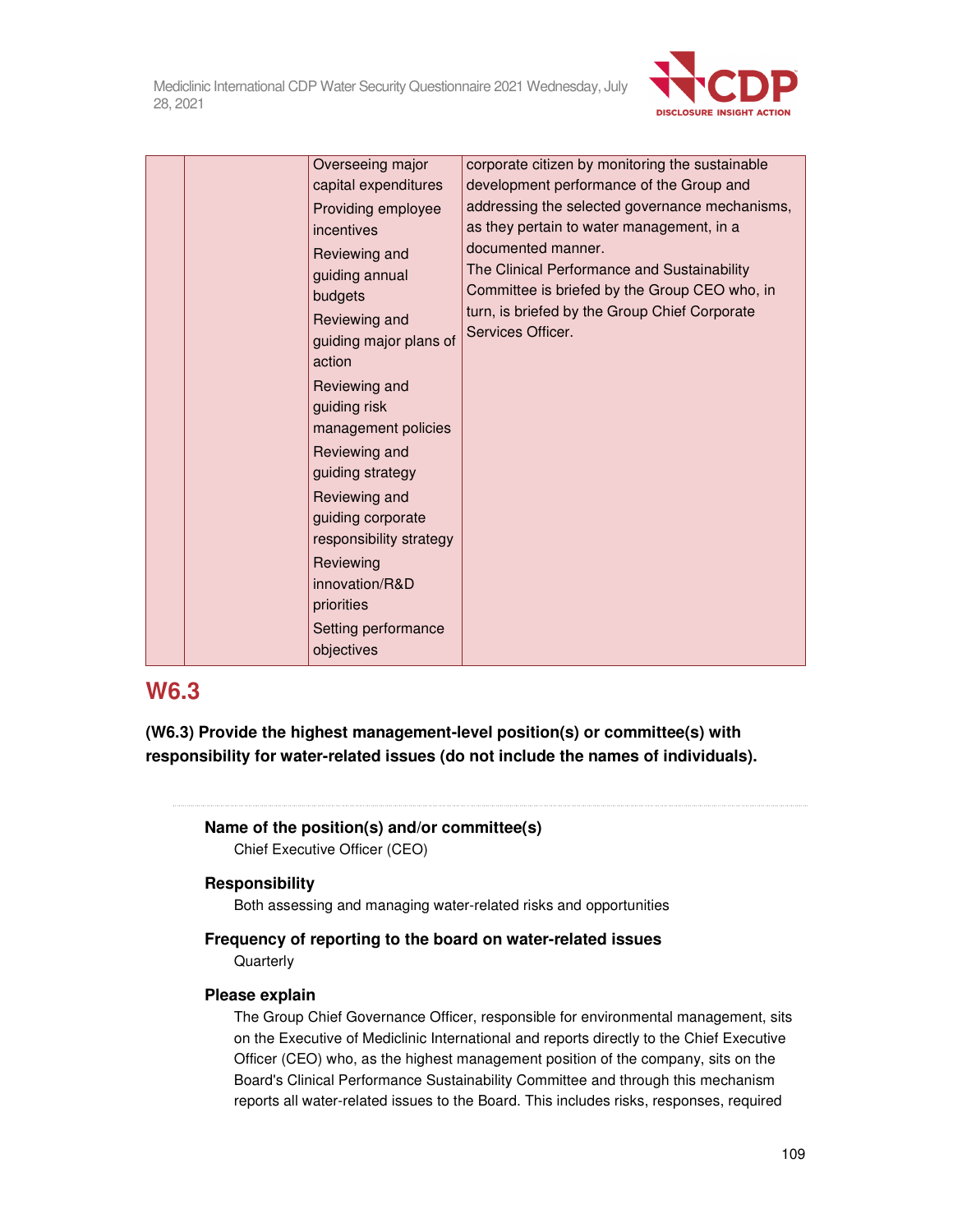

CAPEX and OPEX. Meetings are held on a quarterly basis This Committee monitors the sustainable development performance of Mediclinic, inclusive of water-related issues, while the CEO develops and oversees the implementation of Board-approved actions and the strategic direction of Mediclinic. Hence, there is direct communication and direction between the CEO and the Board. It is in the interests then of the Chief Corporate Services Officer to report directly to the CEO on water-related issues in order for such issues to be escalated to Board level for consideration.

# **W6.4**

## **(W6.4) Do you provide incentives to C-suite employees or board members for the management of water-related issues?**

| Provide incentives for management of water-related issues                     | <b>Comment</b> |
|-------------------------------------------------------------------------------|----------------|
| Row 1   No, not currently but we plan to introduce them in the next two years |                |

# **W6.5**

## **(W6.5) Do you engage in activities that could either directly or indirectly influence public policy on water through any of the following?**

Yes, direct engagement with policy makers

# **W6.5a**

## **(W6.5a) What processes do you have in place to ensure that all of your direct and indirect activities seeking to influence policy are consistent with your water policy/water commitments?**

Mediclinic engages with Government, Regulators, Industry Bodies and Business Partners on policy issues impacting the business including water. Mediclinic meets on a regular basis with its various associations and policy-makers to debate and give recommendations on various topics to ensure consistency and sustainability in its business models. Feedback on issues is reported as per Mediclinic's risk management framework. If inconsistency is discovered, this will be escalated to the Group Chief Governance Officer and, through the Chief Executive Officer, taken to the Board's Clinical Performance Sustainability Committee for consideration and action.

# **W6.6**

## **(W6.6) Did your organization include information about its response to water-related risks in its most recent mainstream financial report?**

Yes (you may attach the report - this is optional)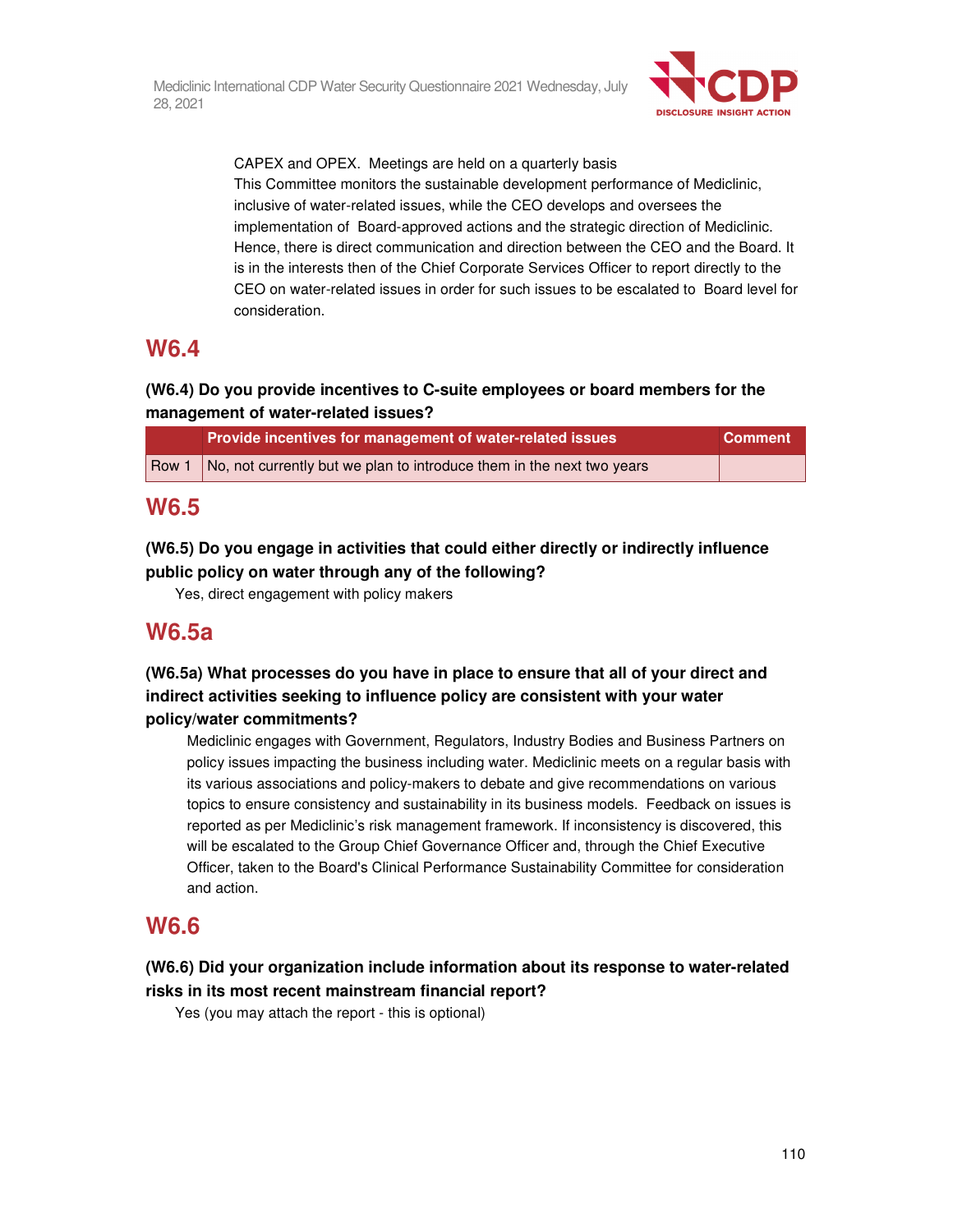

# **W7. Business strategy**

# **W7.1**

## **(W7.1) Are water-related issues integrated into any aspects of your long-term strategic business plan, and if so how?**

|                                                      | <b>Are water-related</b><br>issues integrated? | Long-<br>term time<br>horizon<br>(years) | <b>Please explain</b>                                                                                                                                                                                                                                                                                                                                                                                                                                                                                                                                                                                                                                                                                                                                                                                                                                                                                                                                                                                                                                                                                                                                                                                                 |
|------------------------------------------------------|------------------------------------------------|------------------------------------------|-----------------------------------------------------------------------------------------------------------------------------------------------------------------------------------------------------------------------------------------------------------------------------------------------------------------------------------------------------------------------------------------------------------------------------------------------------------------------------------------------------------------------------------------------------------------------------------------------------------------------------------------------------------------------------------------------------------------------------------------------------------------------------------------------------------------------------------------------------------------------------------------------------------------------------------------------------------------------------------------------------------------------------------------------------------------------------------------------------------------------------------------------------------------------------------------------------------------------|
| Long-term<br>business<br>objectives                  | Yes, water-related<br>issues are<br>integrated | > 30                                     | The sustainable use and reuse of water is the third<br>key objective of our Sustainable Development<br>Strategy (published in March 2020), which is<br>aligned to and enhances the Group Business<br>Strategy's response to environmental, social and<br>economic concerns.<br>In addition a detailed water management strategy<br>includes the following initiatives: - Installation of<br>hospital water meters - Implementation of detailed<br>Water Contingency Plans - Water Contamination<br>Plans implemented and updated - Regular water<br>quality testing by national service provider -<br>Leadership support to drive the change of human<br>behaviour - Corporate programme for the sink of<br>boreholes at hospitals - Hospital design to include<br>the implementation of grey and black water<br>systems - Hospital design to increase water backup<br>supply at hospitals - Hospital procurement<br>equipment preference to closed water loop<br>systems.<br>Without access to quality potable water, healthcare<br>services provided by Mediclinic cannot be offered.<br>Hence, the time horizon for such strategy is beyond<br>30 years in order to maintain the longevity of the<br>organisation. |
| Strategy for<br>achieving<br>long-term<br>objectives | Yes, water-related<br>issues are<br>integrated | > 30                                     | To comply with the long-term sustainable water<br>management strategy of Mediclinic the following<br>long-term goals were set: 1. Ensure a reliable water<br>supply for all hospitals and investigate solutions in<br>drought stricken areas to ensure long-term<br>business continuity; 2. Improve operational<br>efficiency to ultimately reduce water consumption to                                                                                                                                                                                                                                                                                                                                                                                                                                                                                                                                                                                                                                                                                                                                                                                                                                               |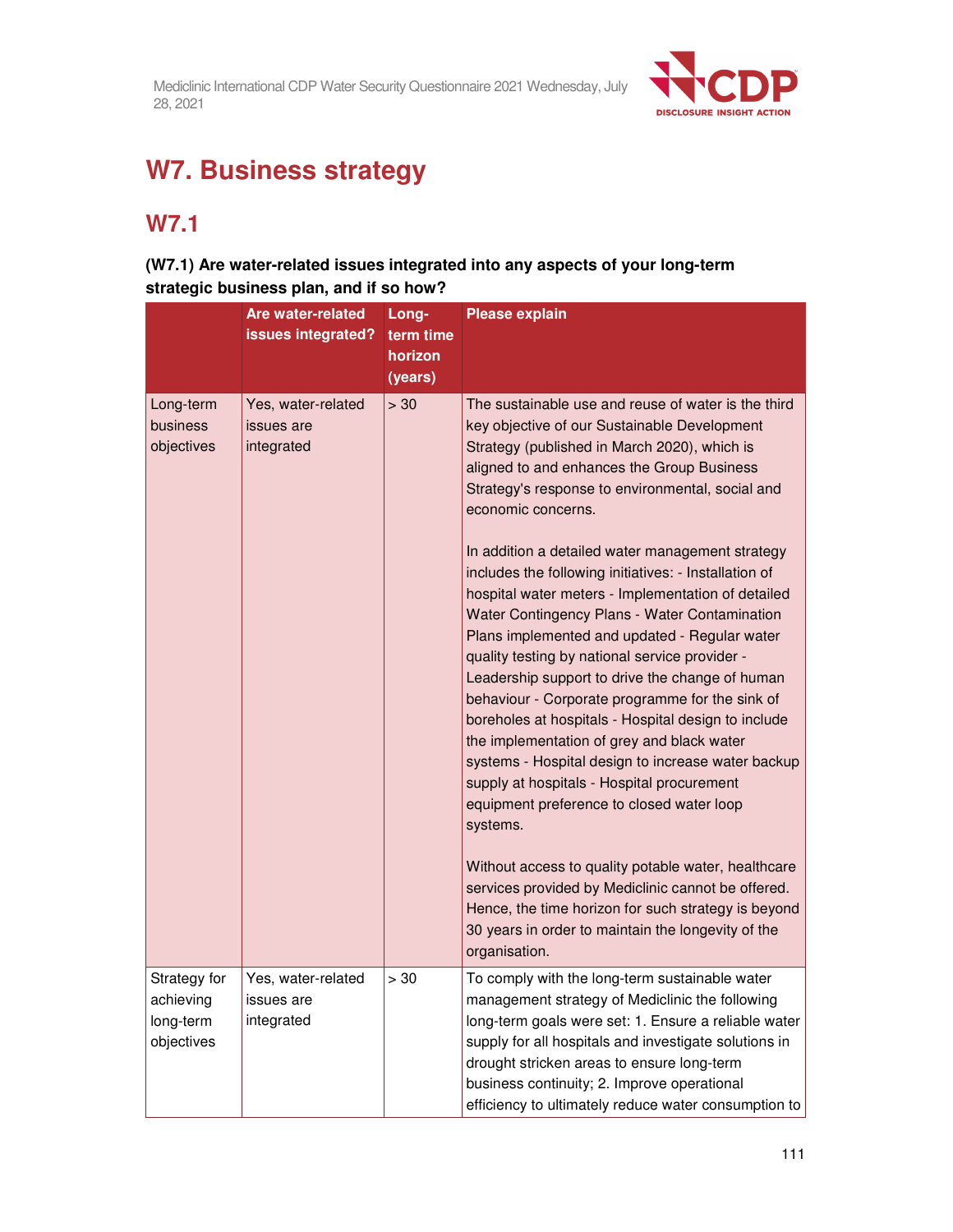

|                       |                                                                                                           | 560 litres per bed day sold (Mediclinic Southern<br>Africa water target) and 1.03 kl/m2 (Mediclinic<br>Middle East water target).<br>Through the implementation of ISO 1400: 2015<br>Environmental Management System, benchmarking<br>was set for Mediclinic Southern Africa. The<br>hospitals in Mediclinic are measured against these<br>benchmarks. This assists each hospital in setting<br>sustainable goals for each financial year to reach<br>the group target of 560 litres per bed day sold over<br>the next 3 years.<br>The timeframe chosen is aligned to the long-term<br>business continuity embedded in Mediclinic's<br>corporate strategy.                                                                                                                                                                                                                                                                                                                                                                                                                                                                                    |
|-----------------------|-----------------------------------------------------------------------------------------------------------|-----------------------------------------------------------------------------------------------------------------------------------------------------------------------------------------------------------------------------------------------------------------------------------------------------------------------------------------------------------------------------------------------------------------------------------------------------------------------------------------------------------------------------------------------------------------------------------------------------------------------------------------------------------------------------------------------------------------------------------------------------------------------------------------------------------------------------------------------------------------------------------------------------------------------------------------------------------------------------------------------------------------------------------------------------------------------------------------------------------------------------------------------|
| Financial<br>planning | No, water-related<br>issues not yet<br>reviewed, but there<br>are plans to do so in<br>the next two years | In the short-term, a water strategy was developed<br>during 2018 to provide guidance on financial capital<br>expenditure according to priority of importance.<br>Each hospital was evaluated according to the<br>following weighted criteria: financial impact; drought<br>cycle impact; dam level impact; local authority<br>infrastructure impact; history impact and hospital<br>infrastructure impact.<br>Purchase of new capital equipment with water<br>efficiency technology is required in response to<br>potential water shortages. Water management<br>strategy caters for 100% of all hospitals for the next<br>ten years and beyond. The Strategy includes: -<br>Water meters installed: GBP 47,500 - Water<br>Contingency Plans implemented - Water quality<br>testing centralised and managed - Leadership<br>support to drive the change of human behaviour:<br>GBP 54,500 - Corporate program for the sinking of<br>boreholes: GBP 1.2 million - Hospital design to<br>include the implementation of grey water systems -<br>Hospital design to increase water backup supply:<br>GBP 470,000 - Hospital procurement equipment |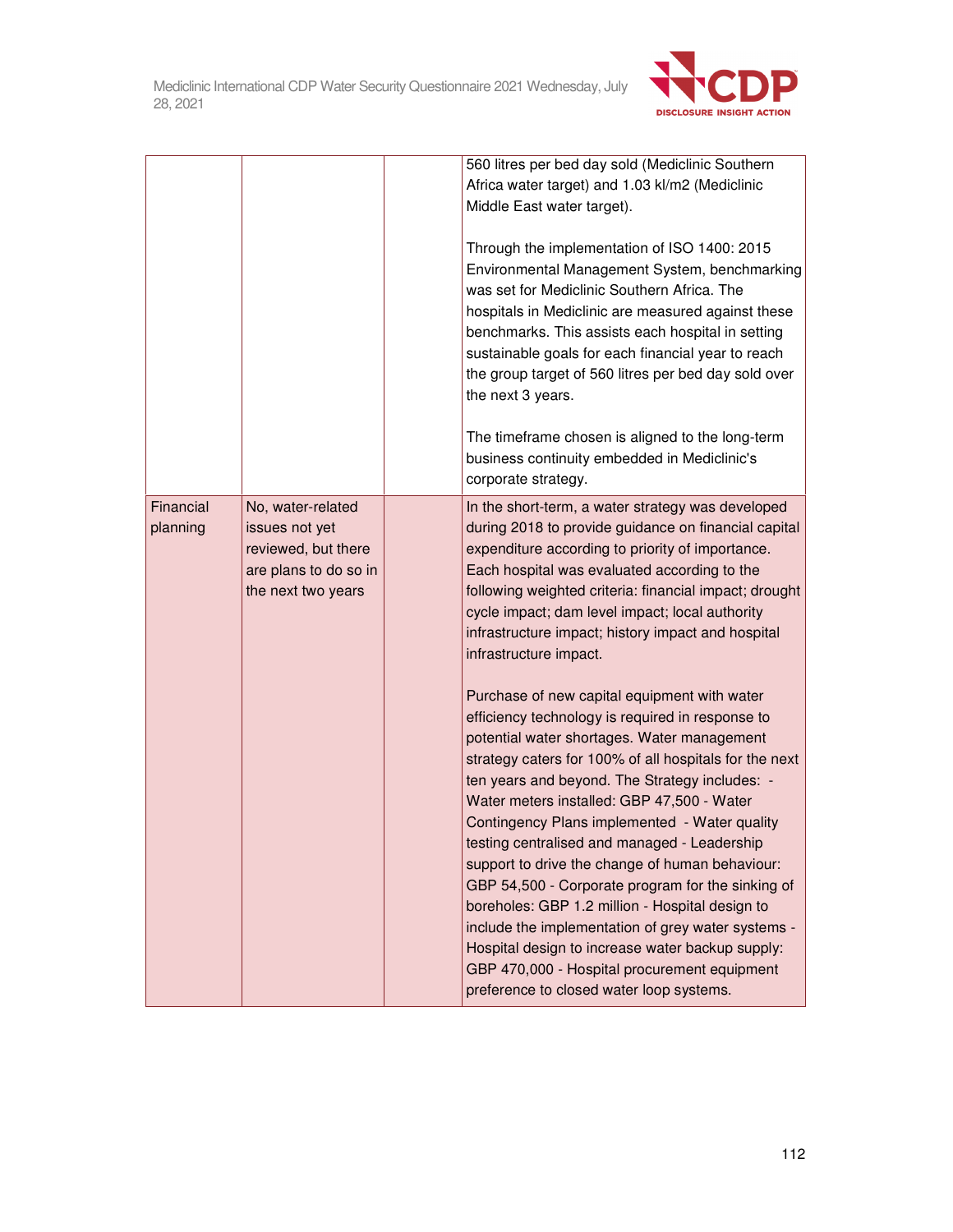

# **W7.2**

**(W7.2) What is the trend in your organization's water-related capital expenditure (CAPEX) and operating expenditure (OPEX) for the reporting year, and the anticipated trend for the next reporting year?** 

### **Row 1**

| Water-related CAPEX (+/- % change)                   |  |
|------------------------------------------------------|--|
| $-100$                                               |  |
| Anticipated forward trend for CAPEX $(+/-\%$ change) |  |

100

**Water-related OPEX (+/- % change)** 

10

### **Anticipated forward trend for OPEX (+/- % change)**

0

### **Please explain**

As a primary healthcare responder to the Covid-19 pandemic, unnecessary capital expenditure was paused to respond adequately to the demands of our patients during the pandemic. This included all capital expenditure on water-related issues, hence a 100% decrease in such expenditure in comparison to 2019. Any water-related capital expenditure for the 2021 year will equate to a 100% increase in water-related expenditure (financial CAPEX cost for calendar year 2021 is expected to be ZAR 9 million).

Under the Covid-19 environment, water-related operating expenditure increased, largely due to increased water consumption as a result of additional washing and hygienic demands placed on our hospitals and clinics in response to the pandemic. We are uncertain of the longevity of the pandemic, but it is likely to continue to demand increased water consumption, hence our anticipated forward trend in operational expenditure for 2021 is expected to be the same as 2020 withdrawal and consumption.

## **W7.3**

## **(W7.3) Does your organization use climate-related scenario analysis to inform its business strategy?**

|     | Use of climate-related<br>scenario analysis | <b>Comment</b>                                                                             |
|-----|---------------------------------------------|--------------------------------------------------------------------------------------------|
| Row |                                             | No, but we anticipate doing so   Mediclinic has committed to being carbon neutral by 2030. |
|     | within the next two years                   | This process will adopt climate-related scenario analysis                                  |
|     |                                             | planning.                                                                                  |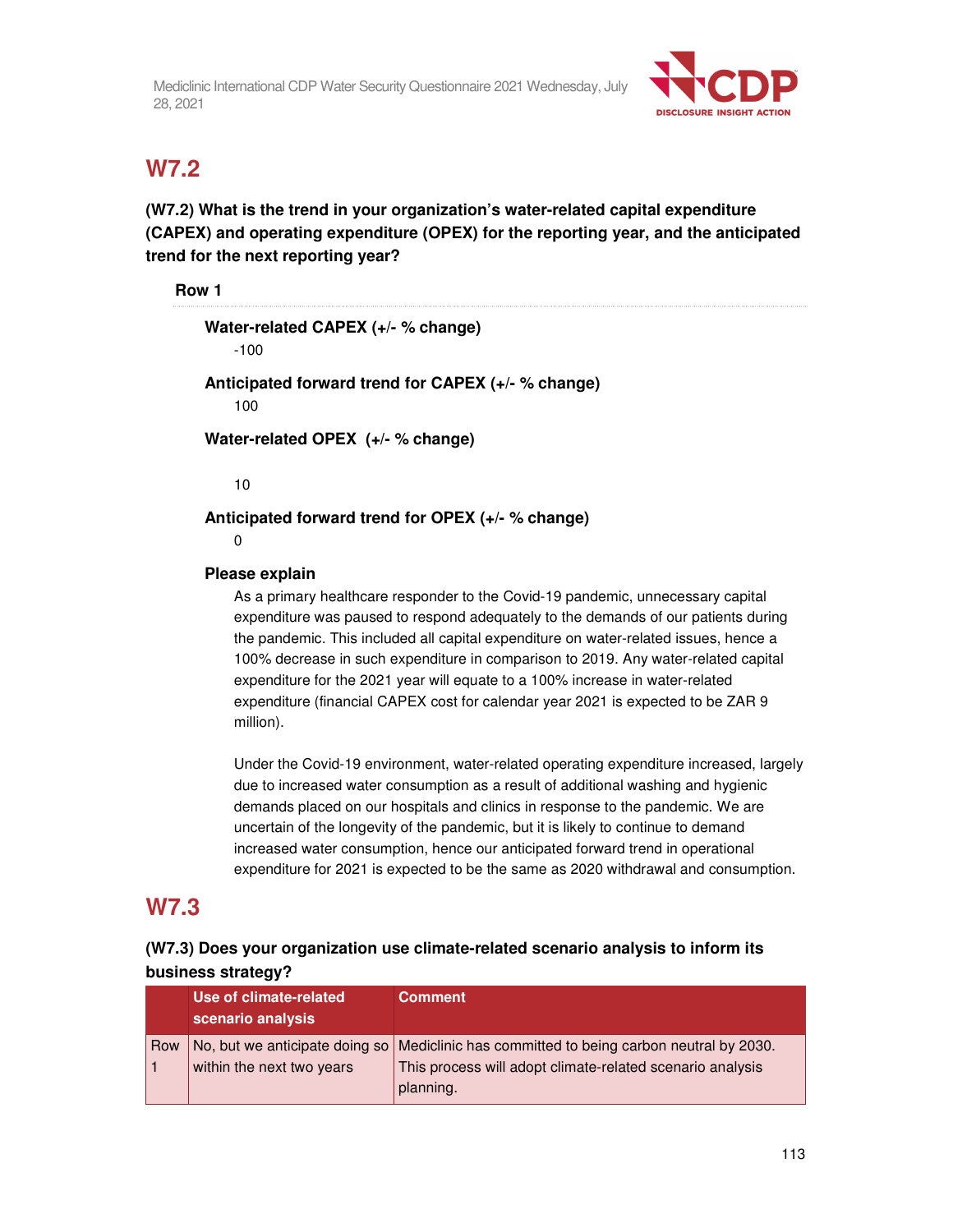

# **W7.4**

### **(W7.4) Does your company use an internal price on water?**

### **Row 1**

### **Does your company use an internal price on water?**

No, and we do not anticipate doing so within the next two years

### **Please explain**

At this stage, Mediclinic does not anticipating setting an internal price on water as our focus is on other interventions e.g. water efficiency target.

# **W8. Targets**

## **W8.1**

**(W8.1) Describe your approach to setting and monitoring water-related targets and/or goals.** 

|     | <b>Levels for</b><br>targets<br>and/or goals                                                                          | <b>Monitoring at</b><br>corporate level                                                                | Approach to setting and monitoring targets and/or goals                                                                                                                                                                                                                                                                                                                                |
|-----|-----------------------------------------------------------------------------------------------------------------------|--------------------------------------------------------------------------------------------------------|----------------------------------------------------------------------------------------------------------------------------------------------------------------------------------------------------------------------------------------------------------------------------------------------------------------------------------------------------------------------------------------|
| Row | Company-<br>wide targets<br>and goals<br>Site/facility<br>specific<br>targets and/or<br>goals<br><b>Country level</b> | Targets are<br>monitored at the<br>corporate level<br>Goals are<br>monitored at the<br>corporate level | Mediclinic measures its water intensity in relation to bed-<br>days sold. A Group-wide target (based on what we feel is a<br>stretch-target, but achievable) of 560 litres/bed day sold is in<br>place. However, each individual hospital has autonomy to<br>set its own target in relation to its local realities. These<br>targets are monitored at both a Group and hospital level. |
|     | targets and/or<br>goals                                                                                               |                                                                                                        |                                                                                                                                                                                                                                                                                                                                                                                        |

# **W8.1a**

**(W8.1a) Provide details of your water targets that are monitored at the corporate level, and the progress made.** 

**Target reference number**  Target 1

**Category of target**  Water use efficiency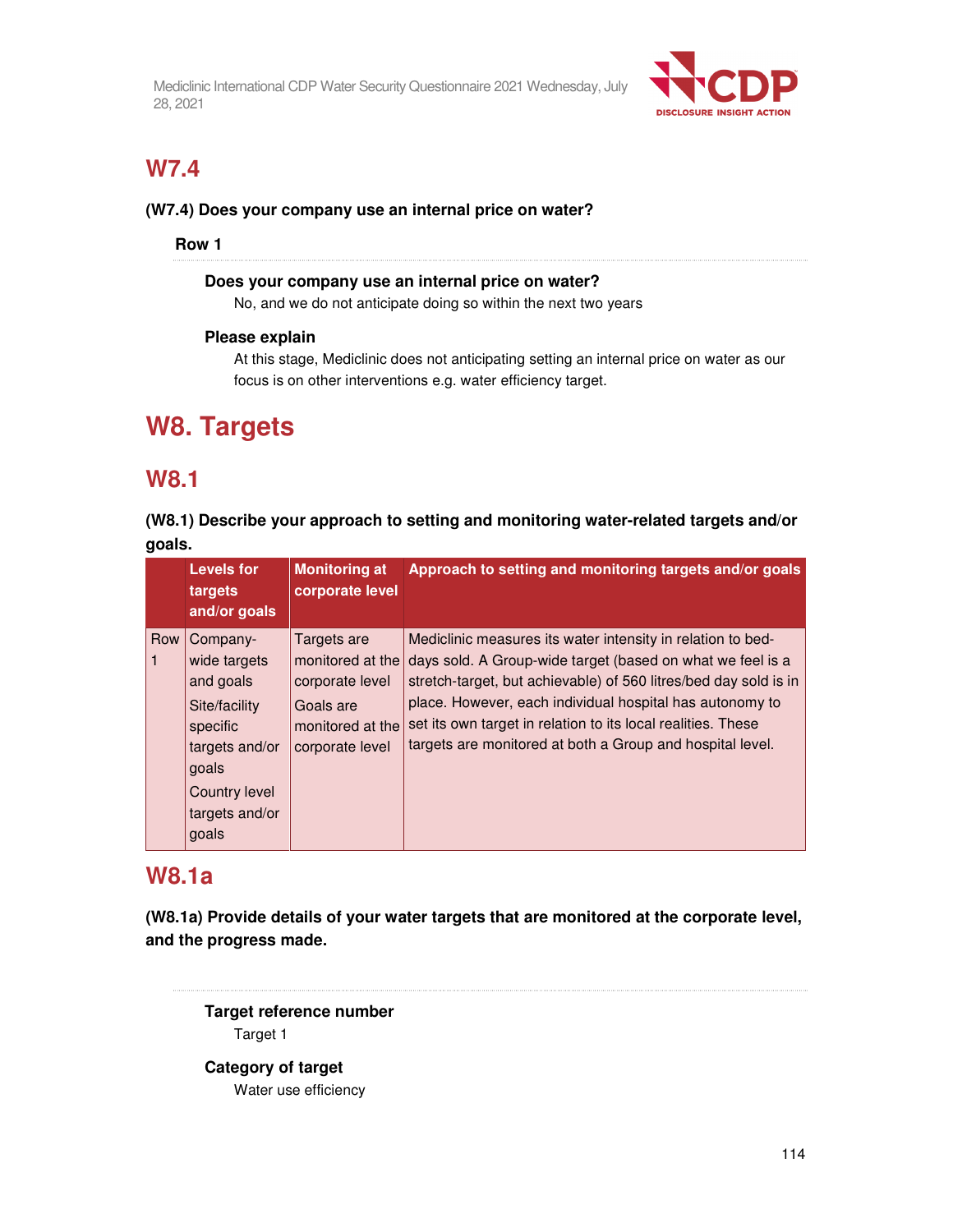

#### **Level**

Country level

#### **Primary motivation**

Water stewardship

#### **Description of target**

Mediclinic Southern Africa has a water-efficiency target based on the water withdrawal per bed-day sold. The target is to stabilise water use to 560 litres per bed day sold. This is in line with government directives of the minimum amount of water per bed-day that hospitals have to have available for health and safety reasons.

#### **Quantitative metric**

% reduction of water withdrawals from municipal supply

#### **Baseline year**

2015

**Start year** 

2015

**Target year**  2021

#### **% of target achieved**

 $\overline{0}$ 

#### **Please explain**

In 2015 (base year for the target), Mediclinic consumed 668 litres per bed-day sold. This has now changed to 650 litres per bed-day sold for Hirslanden (Switzerland), 600 litres per bed-day sold for Mediclinic Southern Africa and 1350 litres per bed-day sold for Mediclinic Middle East. This averages to 580 litres per bed-day sold for the group in 2020 as pandemic measures increased usage due to the following: rise in hand washing, increase in surface cleaning, upsurge in scrubs usage and increased laundry operations. This target is specific to Mediclinic Southern Africa (MCSA).

#### **Target reference number**

Target 2

#### **Category of target**

Water consumption

#### **Level**

Country level

# **Primary motivation**

Water stewardship

#### **Description of target**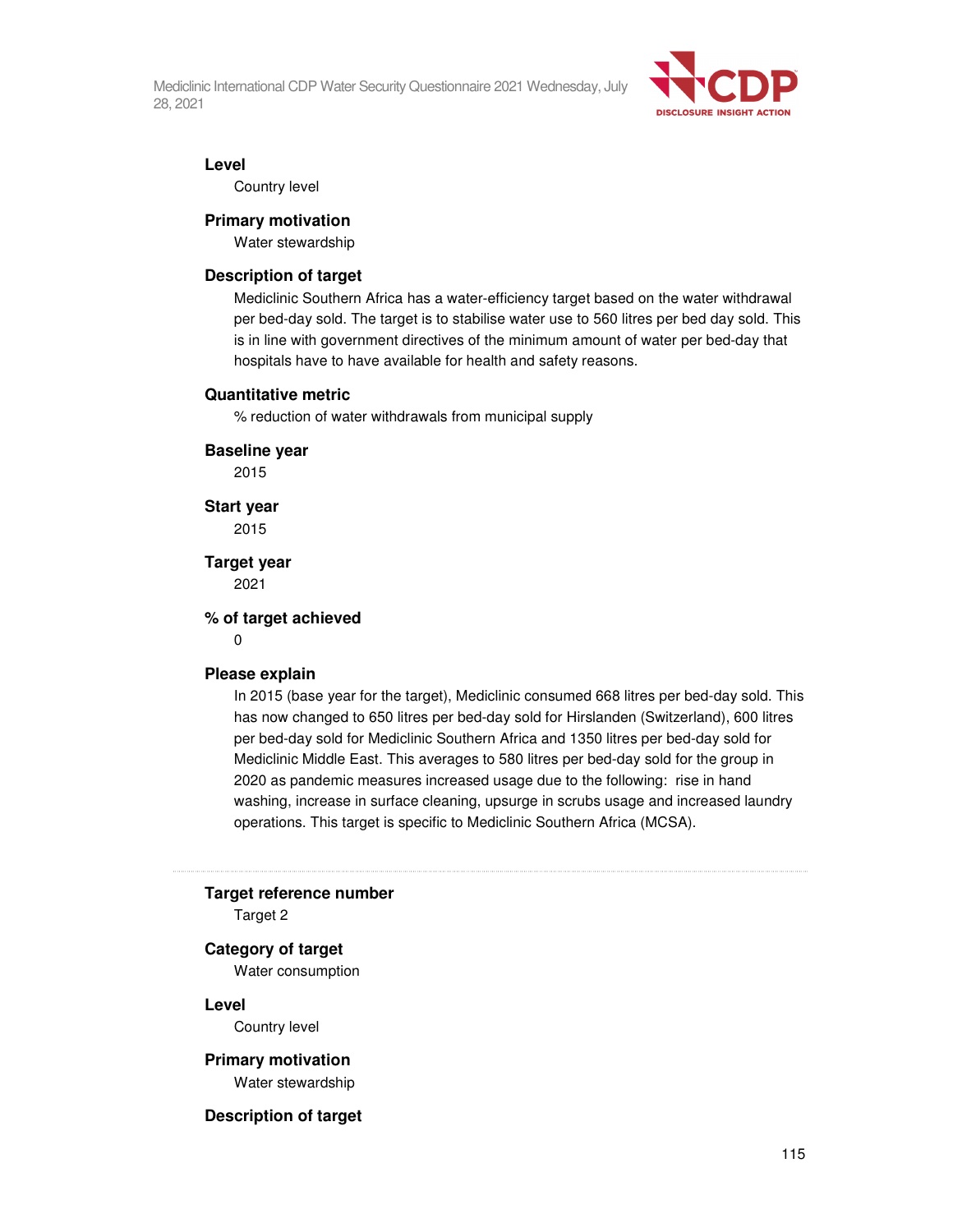

The divisional water target for Mediclinic Middle East (MCME) is to decrease absolute water consumption 1% by the end of 2021 to a value of 249,522 kL.

#### **Quantitative metric**

% reduction in total water consumption

### **Baseline year**

2020

## **Start year**

2020

### **Target year**

2021

### **% of target achieved**

0

### **Please explain**

The target is in progress and thus hasn't been achieved within the reporting year of 2020.

# **W8.1b**

**(W8.1b) Provide details of your water goal(s) that are monitored at the corporate level and the progress made.** 

#### 

### **Goal**

Engagement with suppliers to reduce the water-related impact of supplied products

#### **Level**

Site/facility

### **Motivation**

Risk mitigation

### **Description of goal**

Mediclinic Western Cape hospitals, through its Water Resilience Committee, engaged with on-site suppliers (building contractors, laundry, catering and cleaning suppliers) to encourage these suppliers to reduce water consumption. These initiatives formed part of the Water Resilience Committee's efforts to reduce water consumption as part of its contribution towards water saving in the drought-stricken area.

### **Baseline year**

2016

### **Start year**

2017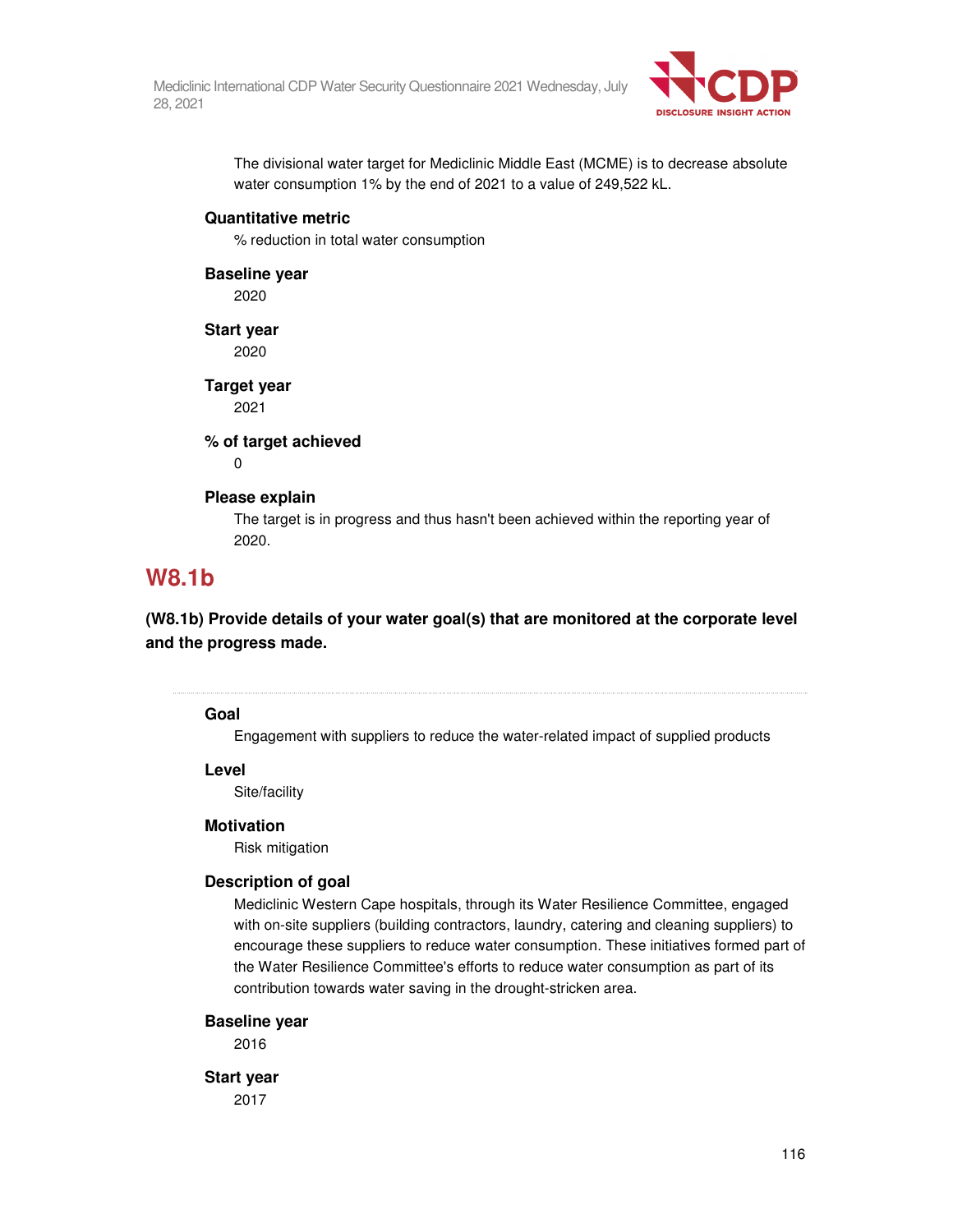

## **End year**

2020

### **Progress**

Various practical initiatives were implemented by the aforesaid suppliers at the different hospitals. Total water reduction at the hospitals is being achieved, albeit not in 2020 due to COVID-19 impacts, and can be used as an indicator of success of the goal.

# **W9. Verification**

# **W9.1**

**(W9.1) Do you verify any other water information reported in your CDP disclosure (not already covered by W5.1a)?** 

No, but we are actively considering verifying within the next two years

# **W10. Sign off**

# **W-FI**

**(W-FI) Use this field to provide any additional information or context that you feel is relevant to your organization's response. Please note that this field is optional and is not scored.** 

# **W10.1**

**(W10.1) Provide details for the person that has signed off (approved) your CDP water response.** 

|     | <b>Job title</b>               | <b>Corresponding job category</b> |
|-----|--------------------------------|-----------------------------------|
| Row | Group Chief Governance Officer | Other C-Suite Officer             |

## **W10.2**

**(W10.2) Please indicate whether your organization agrees for CDP to transfer your publicly disclosed data on your impact and risk response strategies to the CEO Water Mandate's Water Action Hub [applies only to W2.1a (response to impacts), W4.2 and W4.2a (response to risks)].** 

Yes

# **Submit your response**

**In which language are you submitting your response?**